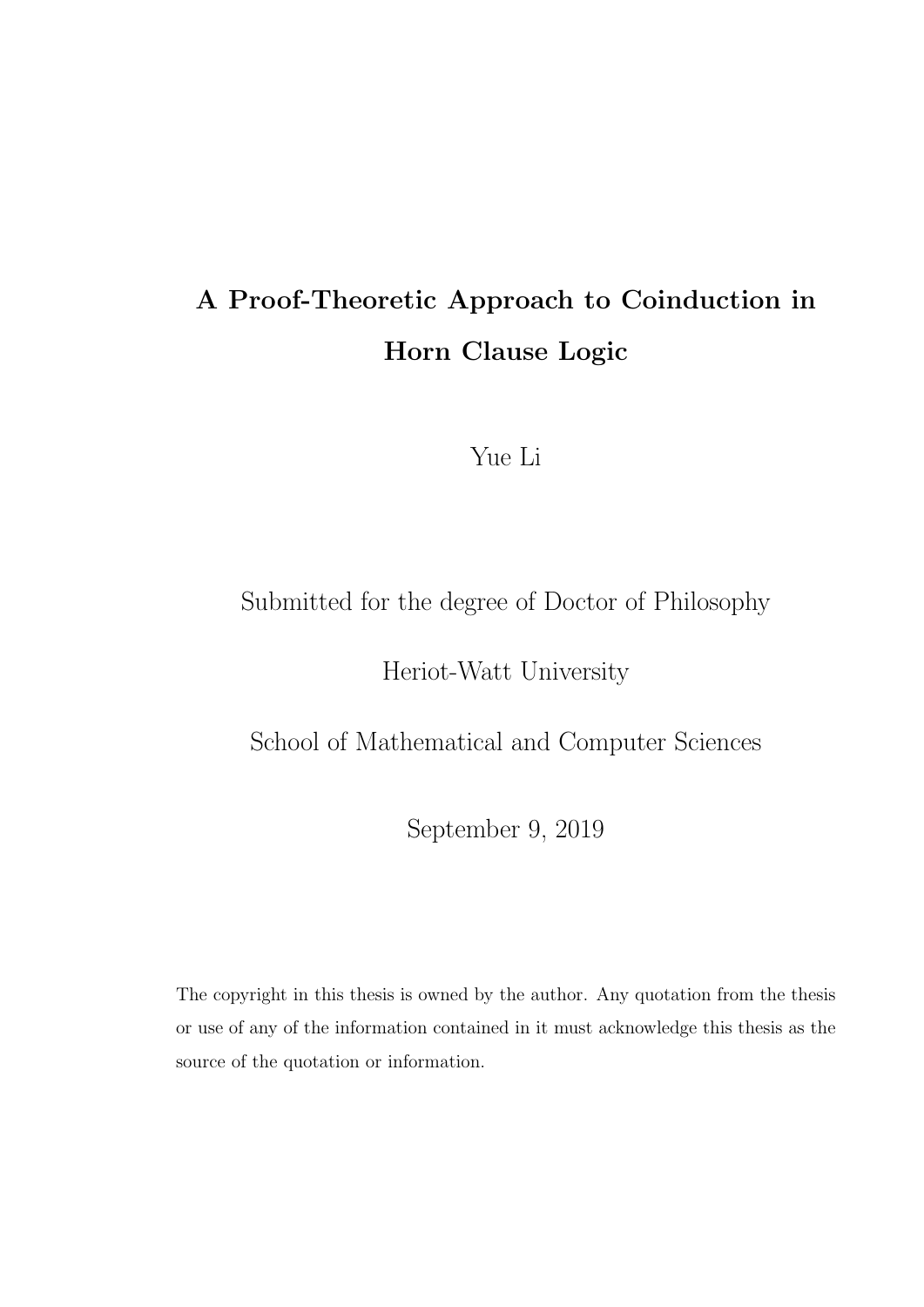#### Abstract

The thesis is on coinduction in Horn clauses. Specifically, it considers *produc*tive corecursion, and presents a framework called Coinductive Uniform Proof as a principled approach to coinduction in first-order Horn clause logic. It addresses the challenges of 1) discovering sufficient conditions for logic programs to be productive, 2) providing an explanation of why unification (without occur-check) between goals in a SLD derivation can be exploited to capture productive corecursion, and 3) identifying the principle that unifies the diverse approaches to Horn clause coinduction which are scattered across the literature.

The thesis advances the state of the art by 1) providing a sufficient condition for productive corecursion which requires that a logic program does not admit perpetual term-rewriting steps nor existential variables, 2) showing that the goal-unification technique can be used to capture productive corecursion if a goal is no less general than some previous goal to which it unifies, and 3) defining a coinductively sound proof construction method for Horn clauses where a Horn clause to be proved is first asserted as an assumption and then used for its own proof.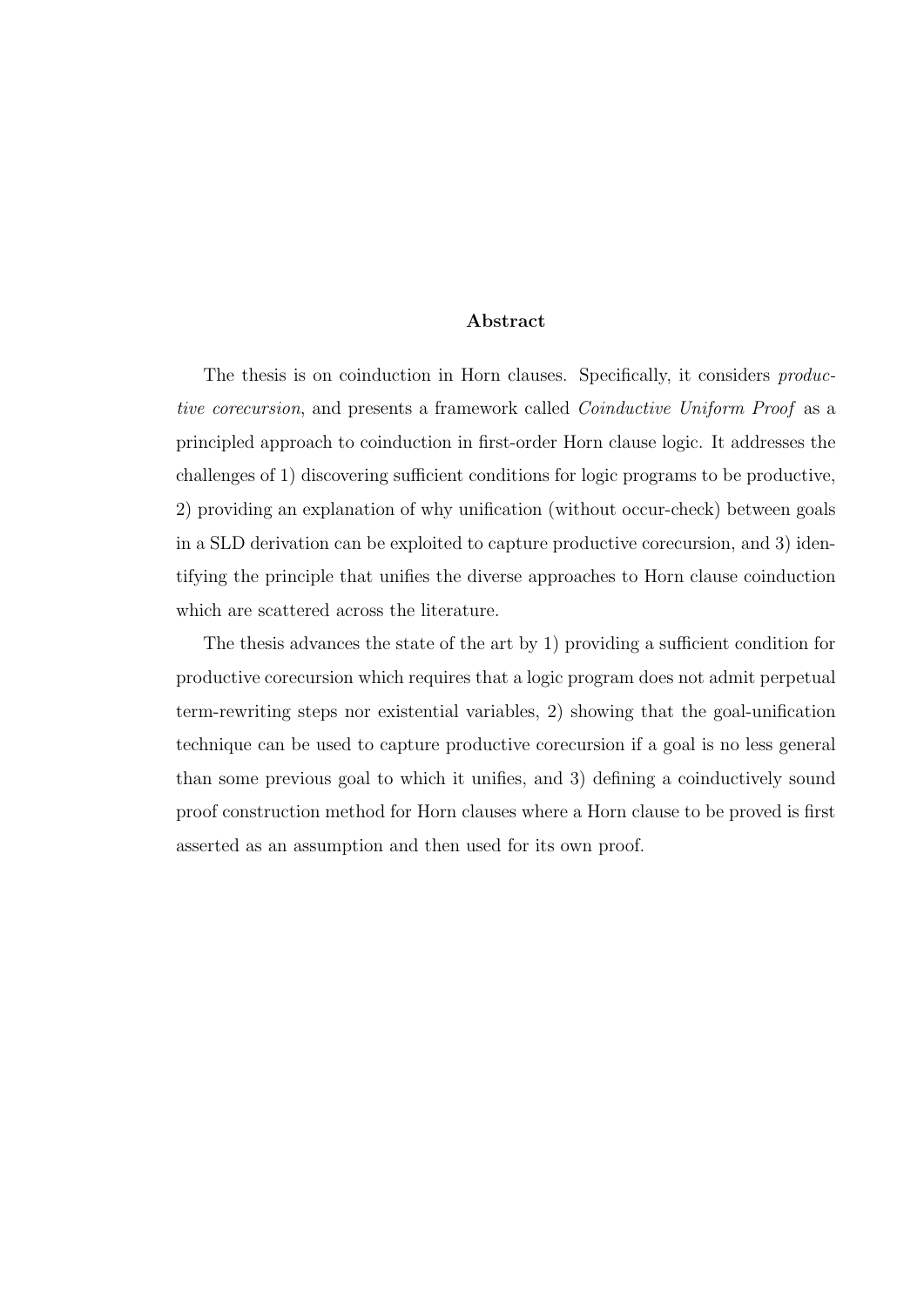#### Acknowledgments

#### Supervision

Dr Ekaterina Komendantskaya, Heriot-Watt University, UK Prof. Mark V. Lawson, Heriot-Watt University, UK Progress Examination Dr Lilia Georgieva, Heriot-Watt University, UK Dr Murdoch James Gabbay, Heriot-Watt University, UK Viva Committee Prof. John Power, University of Bath, UK

Prof. Andrew Ireland, Heriot-Watt University, UK Prof. Albert Burger, Heriot-Watt University, UK

Thank you Katya for providing me with the PhD opportunity, giving me interesting research questions to solve, helping me learning about the ethics of research and giving me advices and assistance for a better work-life balance.

Thank you Mark for coordinating the thesis writing stage, proof-reading the thesis draft and offering your valuable advices.

Thank you Henning for collaborating with me and Katya on publishing the work on Coinductive Uniform Proof and facing together with us the various sorts of difficulties occurred in that period.

Thank you Robin for discussing with me over these years about the multiple dimensions of the challenges of my PhD life.

Thank you Diana, Tessa, Alasdair (staff ), Alasdair (student), Xingkun, Laura, Dugald, Heiko, Desmond, Beatrice, Oliver, Lyonell, Dominic, Riccardo, Chris, Alex, Bryan, Christian, Bernd, Robert, Andrew, Martin, Ruth, Mike (math), Mike (CS), Santiago, Jenny, Hans, Manuel, Ron, Rob, Hamish, Nicholas, Joe, Reuben, Amani, Miruna, Kirsty, Kaite, Ben, Filip, Imran, Ahmad, Iain, Christine, Derek, Clair, Laura, Rodi, Adrian, June, Steve, Michael, Guandong, Xiaojiao, Matthew, Murat, Piyush and Hussam for your good service or friendship.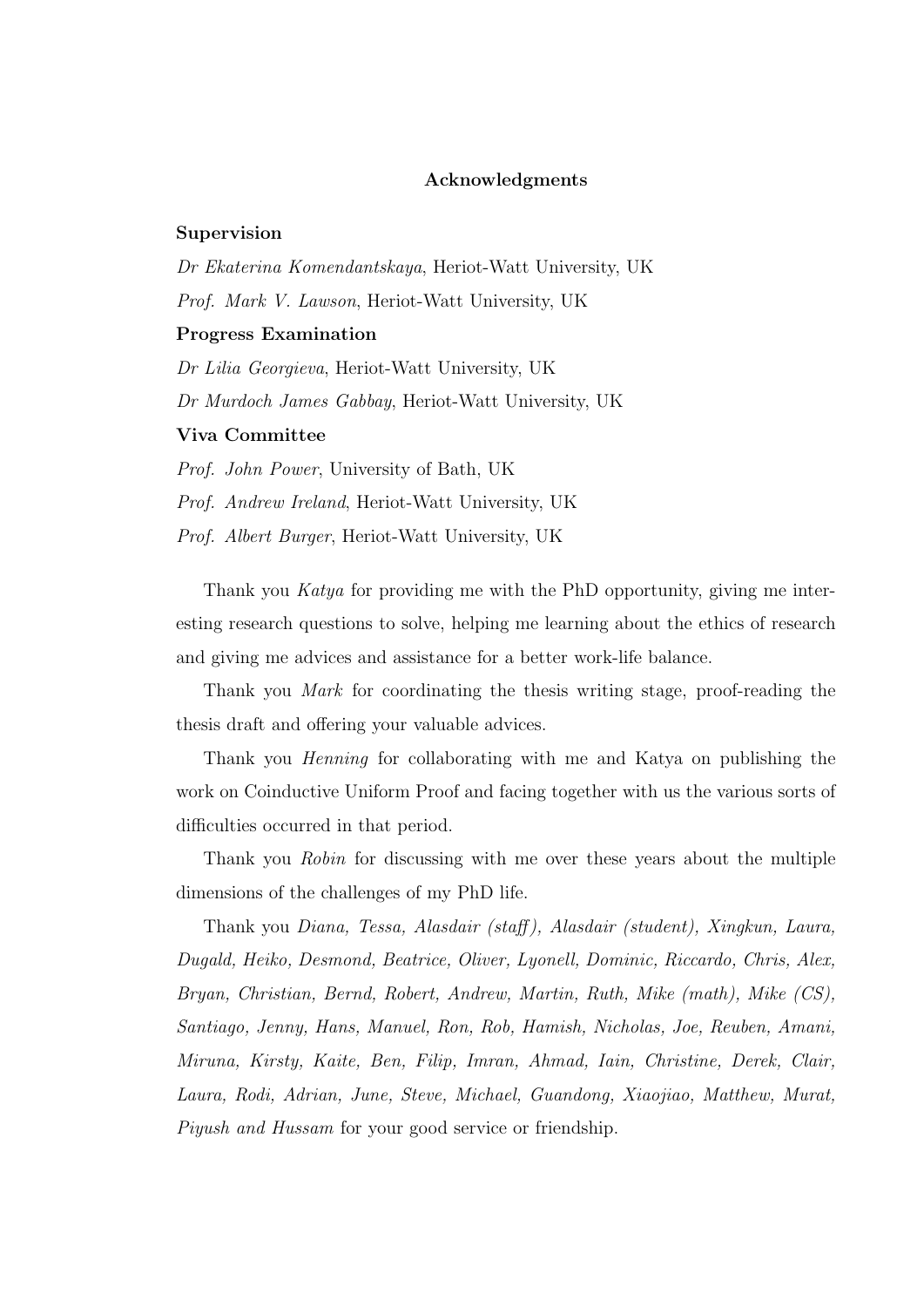## **Contents**

| 1              |     | Introduction<br>$\mathbf 1$ |                                                                    |                |  |  |  |
|----------------|-----|-----------------------------|--------------------------------------------------------------------|----------------|--|--|--|
|                | 1.1 |                             |                                                                    |                |  |  |  |
|                |     | 1.1.1                       |                                                                    | $\overline{2}$ |  |  |  |
|                |     | 1.1.2                       | Explaining Questions (1b) and (1c) $\dots \dots \dots \dots \dots$ | 3              |  |  |  |
|                |     | 1.1.3                       |                                                                    | $\overline{5}$ |  |  |  |
|                | 1.2 |                             |                                                                    | 6              |  |  |  |
|                | 1.3 |                             |                                                                    | 7              |  |  |  |
| $\overline{2}$ |     | <b>Basic Notions</b><br>9   |                                                                    |                |  |  |  |
|                | 2.1 |                             |                                                                    | 10             |  |  |  |
|                |     | 2.1.1                       |                                                                    | 10             |  |  |  |
|                |     | 2.1.2                       |                                                                    | 11             |  |  |  |
|                |     | 2.1.3                       |                                                                    | 12             |  |  |  |
|                |     | 2.1.4                       |                                                                    | 14             |  |  |  |
|                |     | 2.1.5                       |                                                                    | 15             |  |  |  |
|                | 2.2 |                             |                                                                    |                |  |  |  |
|                | 2.3 |                             |                                                                    | 18             |  |  |  |
|                | 2.4 |                             |                                                                    | <b>20</b>      |  |  |  |
|                | 2.5 |                             |                                                                    | 21             |  |  |  |
|                |     | 2.5.1                       |                                                                    | 21             |  |  |  |
|                | 2.6 | 22                          |                                                                    |                |  |  |  |
|                |     | 2.6.1                       |                                                                    |                |  |  |  |
|                |     | 2.6.2                       |                                                                    | 23             |  |  |  |
|                |     | 2.6.3                       |                                                                    | 25             |  |  |  |
|                |     | 2.6.4                       |                                                                    | 26             |  |  |  |
|                |     | 2.6.5                       | Order of Guarded Lambda Terms                                      | 27             |  |  |  |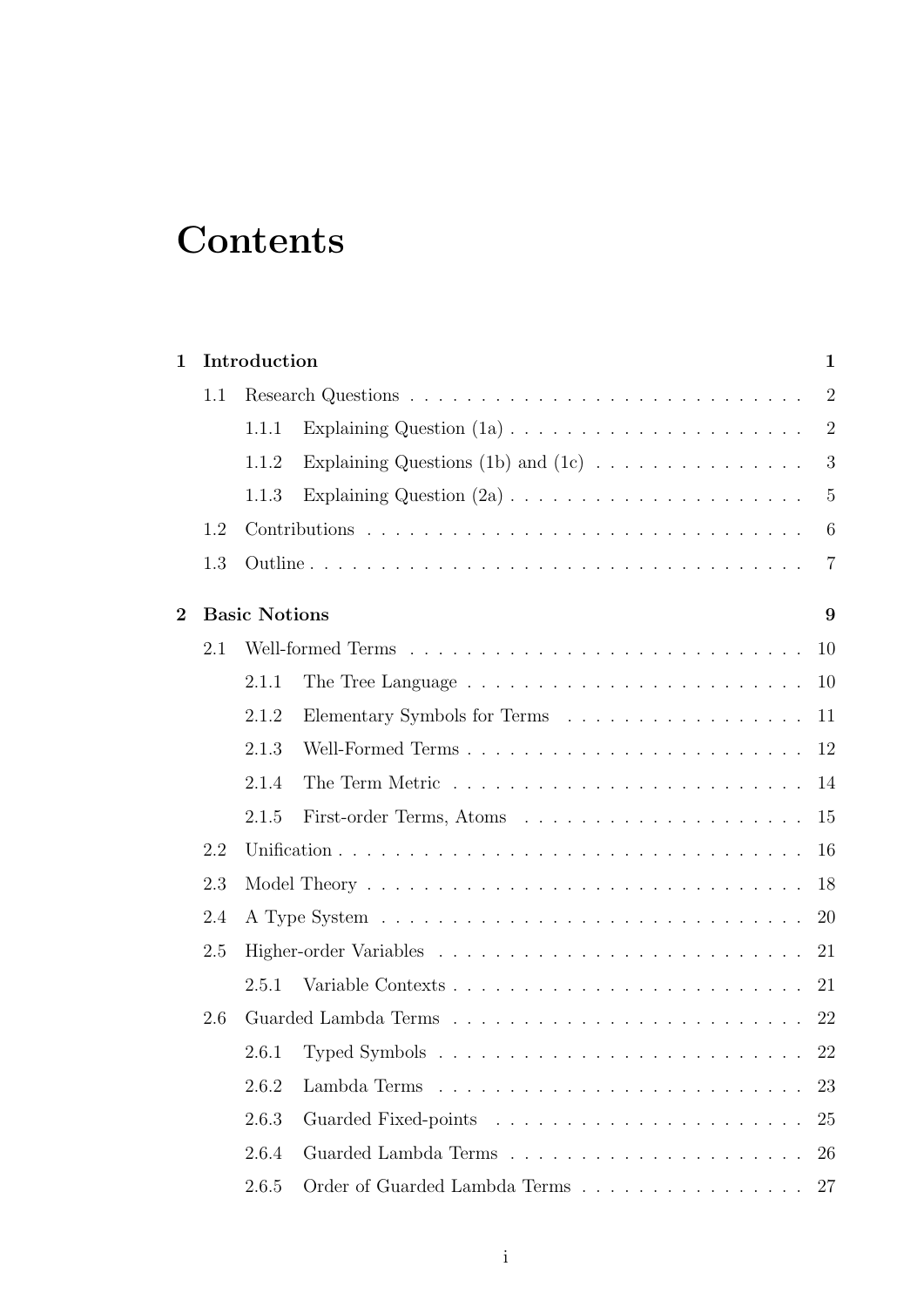|                |                     | 2.6.6                                      |                                                                                            |    |  |  |
|----------------|---------------------|--------------------------------------------|--------------------------------------------------------------------------------------------|----|--|--|
|                | 2.7                 |                                            |                                                                                            | 30 |  |  |
|                |                     | 2.7.1                                      |                                                                                            | 31 |  |  |
|                |                     | 2.7.2                                      | The Hereditary Harrop Language $\dots \dots \dots \dots \dots \dots$                       | 32 |  |  |
|                |                     | 2.7.3                                      |                                                                                            |    |  |  |
| 3              |                     | Productive LP                              |                                                                                            | 34 |  |  |
|                | 3.1                 |                                            |                                                                                            | 35 |  |  |
|                | 3.2                 |                                            |                                                                                            | 37 |  |  |
|                | 3.3                 |                                            |                                                                                            | 43 |  |  |
| $\overline{4}$ |                     | <b>CUP</b> System                          |                                                                                            |    |  |  |
|                | 4.1                 |                                            |                                                                                            | 51 |  |  |
|                | 4.2                 |                                            |                                                                                            | 54 |  |  |
|                |                     | 4.2.1                                      | The Common Opening Pattern                                                                 | 54 |  |  |
|                |                     | 4.2.2                                      | Trivial Coinductive Uniform Proofs                                                         | 57 |  |  |
| $\overline{5}$ |                     | <b>CUP Model-theoretic Soundness</b><br>59 |                                                                                            |    |  |  |
|                | 5.1                 |                                            |                                                                                            | 60 |  |  |
|                |                     | 5.1.1                                      | $\text{Horn}^{\omega}$ Immediate Consequence Operator $\dots \dots \dots \dots$            | 61 |  |  |
|                |                     | 5.1.2                                      | $\text{Horn}^{\omega}$ Greatest Complete Herbrand Model 62                                 |    |  |  |
|                | 5.2                 |                                            |                                                                                            |    |  |  |
|                | 5.3                 |                                            | Delta-substitution $\ldots \ldots \ldots \ldots \ldots \ldots \ldots \ldots \ldots \ldots$ | 66 |  |  |
|                | 5.4                 |                                            | Eigen-variable Substitution System $\ldots \ldots \ldots \ldots \ldots \ldots \ldots$      | 71 |  |  |
|                | 5.5                 |                                            |                                                                                            | 74 |  |  |
|                | 5.6                 |                                            | Theorems on Model-theoretic Soundness                                                      | 78 |  |  |
| 6              |                     | <b>CUP Proof-theoretic Soundness</b><br>80 |                                                                                            |    |  |  |
|                | 6.1                 |                                            |                                                                                            | 80 |  |  |
|                | 6.2                 |                                            |                                                                                            | 83 |  |  |
| 7              | <b>Related Work</b> |                                            |                                                                                            |    |  |  |
|                | 7.1                 |                                            |                                                                                            | 90 |  |  |
|                |                     | 7.1.1                                      | Formulating predicates as fixed-points                                                     | 91 |  |  |
|                |                     | 7.1.2                                      | Using the fixed-point theorem for inference rules $\dots \dots$                            | 94 |  |  |
|                |                     | 7.1.3                                      |                                                                                            |    |  |  |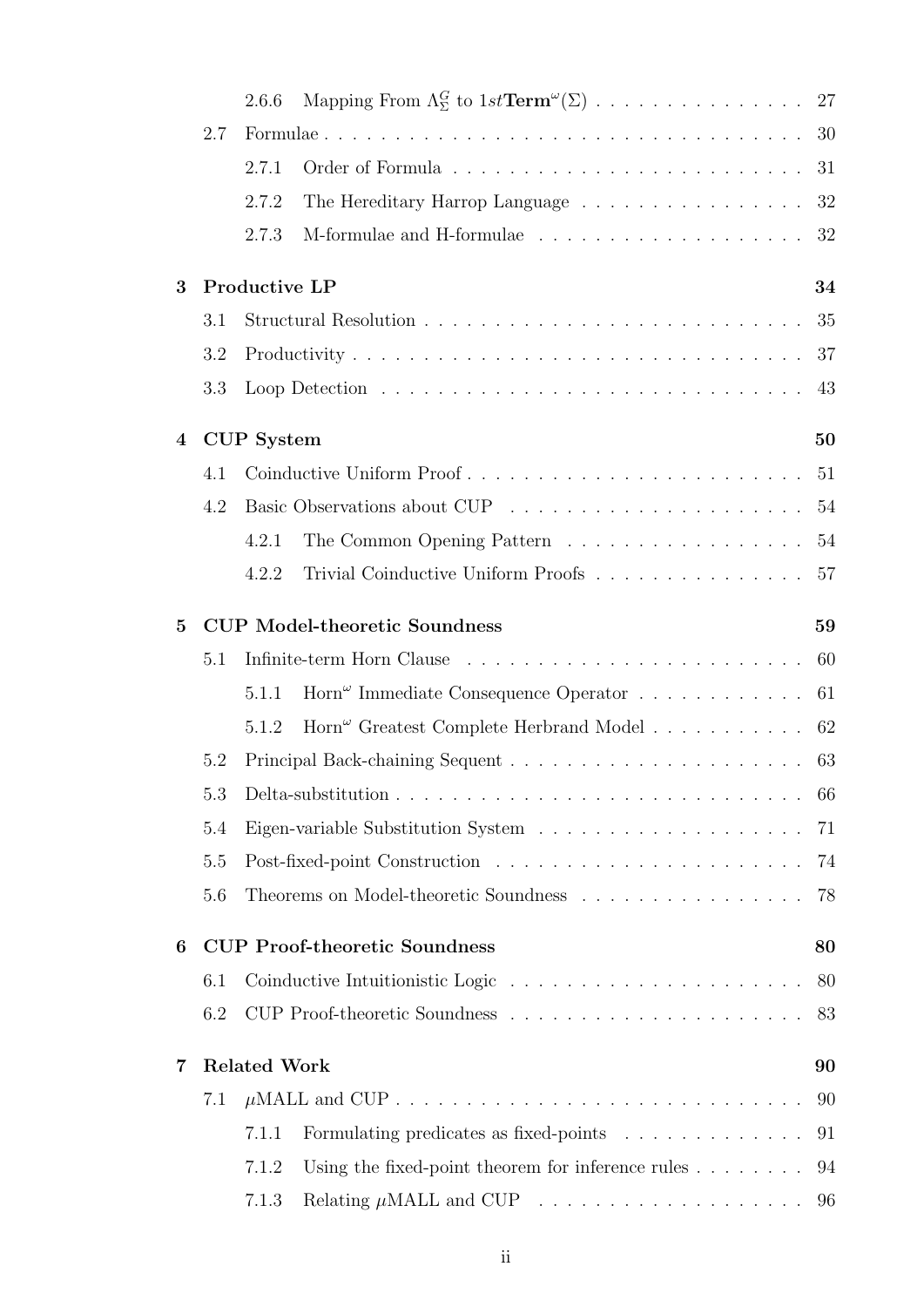|                                                                                                  |     | 7.1.4 |                                                                            | 99  |  |  |  |
|--------------------------------------------------------------------------------------------------|-----|-------|----------------------------------------------------------------------------|-----|--|--|--|
|                                                                                                  | 7.2 |       | 99                                                                         |     |  |  |  |
|                                                                                                  |     | 7.2.1 | Line of work leading to the Abella prover $\dots \dots \dots \dots$ 99     |     |  |  |  |
|                                                                                                  |     | 7.2.2 | Comparing coinduction in Abella with CUP $\ldots \ldots \ldots \ldots 101$ |     |  |  |  |
|                                                                                                  |     | 7.2.3 |                                                                            |     |  |  |  |
| 7.3<br>Discussion: post-fixed-points vs. coinductive goals $\dots \dots \dots \dots \dots \dots$ |     |       |                                                                            |     |  |  |  |
|                                                                                                  | 7.4 |       |                                                                            |     |  |  |  |
|                                                                                                  |     | 7.4.1 |                                                                            |     |  |  |  |
|                                                                                                  |     | 7.4.2 | Relating cyclic proof to Abella's induction 107                            |     |  |  |  |
|                                                                                                  |     | 7.4.3 |                                                                            |     |  |  |  |
| 8                                                                                                |     |       | <b>Conclusion and Future work</b>                                          | 110 |  |  |  |
|                                                                                                  | 8.1 |       |                                                                            |     |  |  |  |
|                                                                                                  | 8.2 |       |                                                                            |     |  |  |  |
|                                                                                                  |     |       | A Tarski's Fixed-Point Theorem                                             | 112 |  |  |  |
| <b>References</b>                                                                                |     |       |                                                                            |     |  |  |  |
| <b>Index of Definitions</b>                                                                      |     |       |                                                                            |     |  |  |  |
| <b>Index of Notation</b><br>124                                                                  |     |       |                                                                            |     |  |  |  |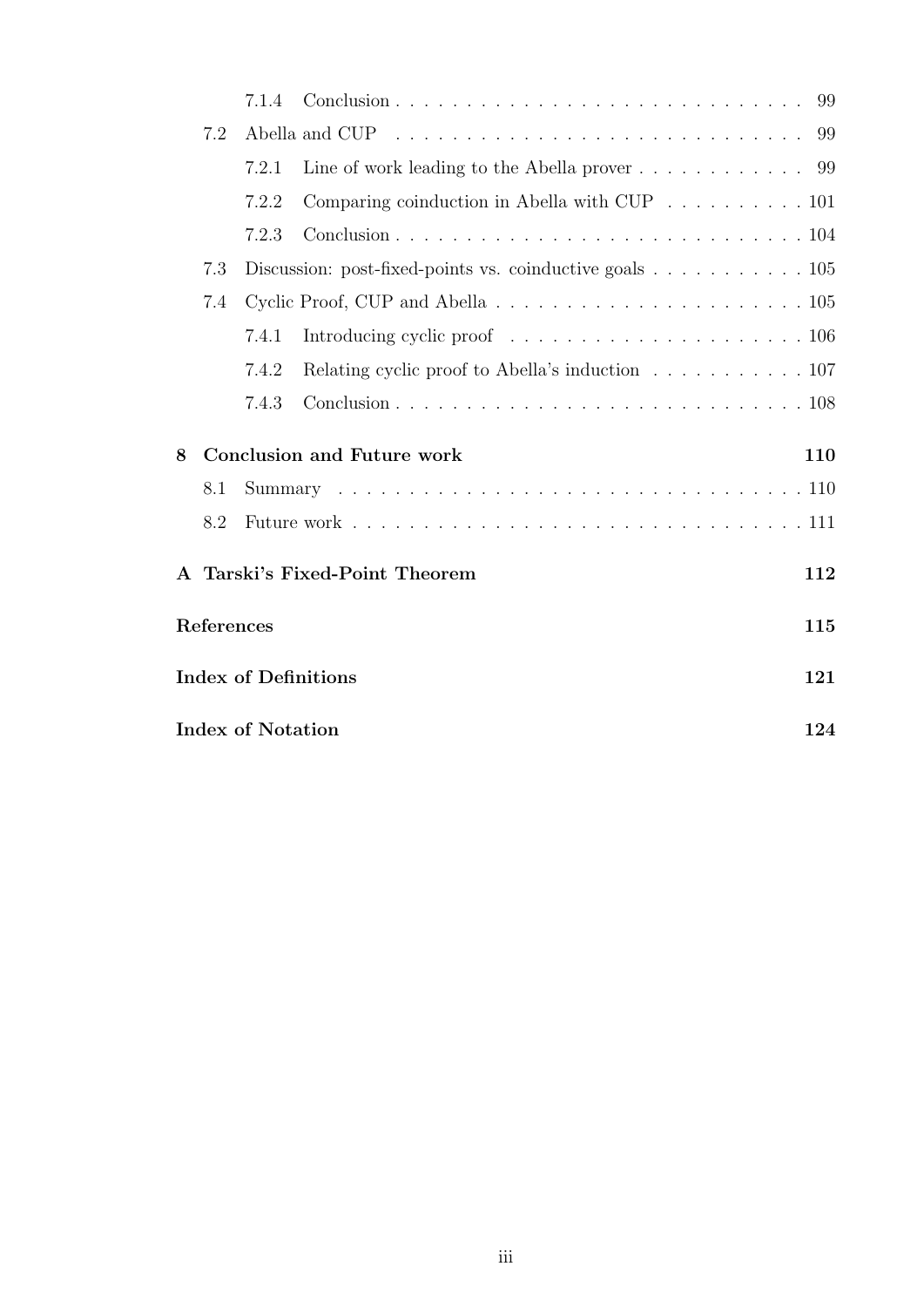### Chapter 1

### Introduction

This thesis presents a body of theoretical work that potentially benefits the academic communities that work on design of functional programming languages, development of interactive theorem provers, and computer-aided formal verification of safetycritical software. The following two paragraphs explain in general terms the two topics discussed by the thesis.

Perpetual Computation in Logic Programming A sufficient condition has been formulated and proved, under which non-terminating Horn clause logic programs are guaranteed to produce infinite terms. Then follows the explanation of why the existing coinductive resolution rule [1] for Horn clauses can sometimes finitely capture an non-terminating computation as well as the infinite term that results from it.

Coinduction in Horn Clause Logic The thesis presents the novel framework Coinductive Uniform Proof that can finitely capture both regular and irregular proof trees in Horn clause logic, with both regular and irregular terms taken into account. Coinduction in Horn clause logic underlies the handling of coinductive data types in functional programming languages such as Haskell [2]. In turn, functional languages are used as the specification languages by interactive theorem provers (such as Coq and Isabelle/HOL) where we build and verify safety-critical computer software such as real-time operating systems [3–6]. Theorem provers need to provide tactics for reasoning with coinductively defined relations and data types [7, 8]. The insights embodied in the thesis would help with the designing of coinductive data types in functional languages, and may provide a new tactic for theorem provers to reason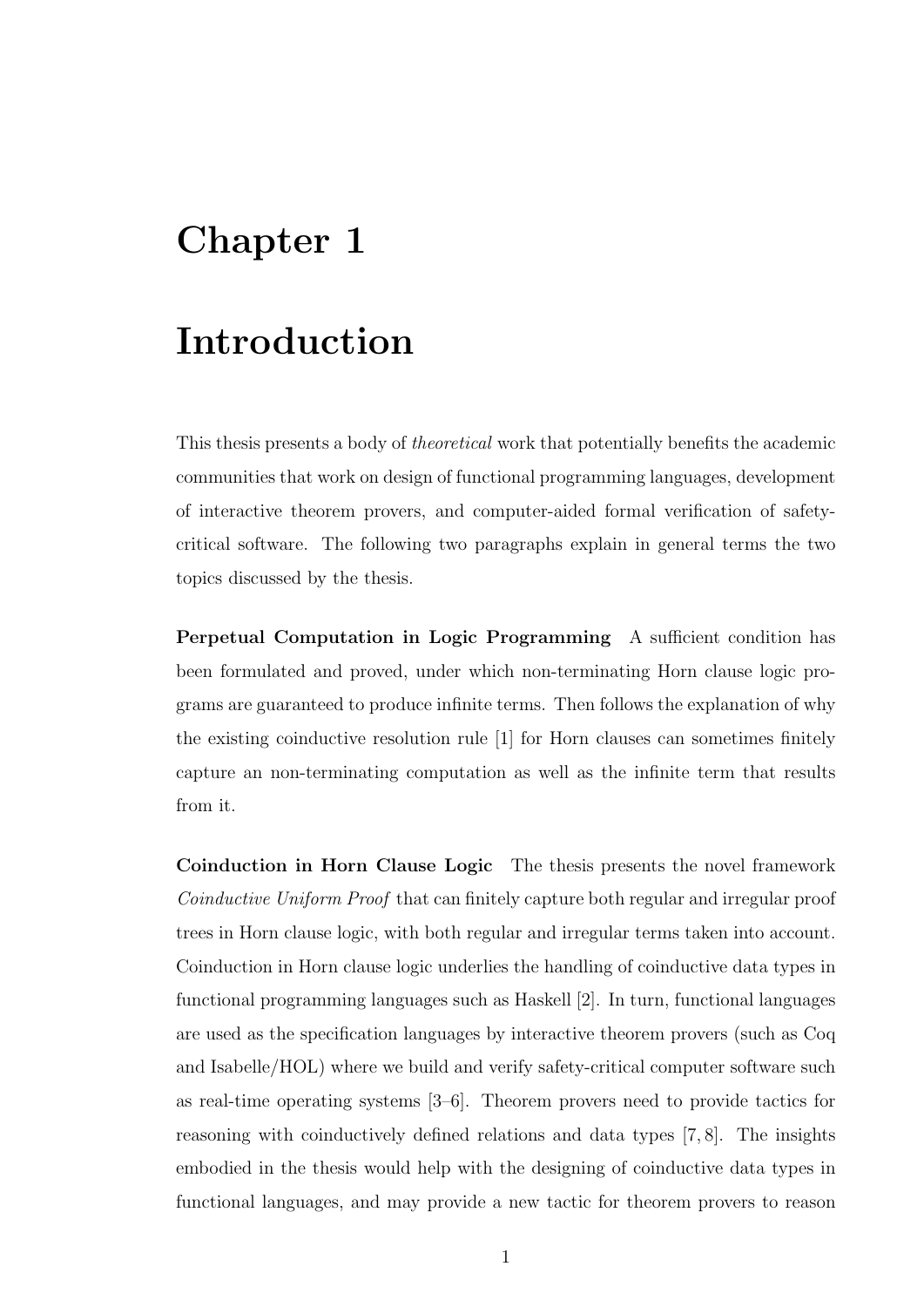coinductively<sup>1</sup>.

Section 1.1 outlines the exact research questions and explains what they mean.

Section 1.2 summarizes the contributions of the thesis.

Section 1.3 gives an outline of the rest of the thesis.

#### 1.1 Research Questions

The research questions are listed below, followed by explanations about what they mean.

- 1. Re perpetual computation in logic programming:
	- (a) What kind of logic programs can produce infinite data, whenever its  $SLD<sup>2</sup>$ derivation is non-terminating ?
	- (b) Under what circumstances can we use unification, between goals in a potentially non-terminating SLD derivation, to decide non-termination of that derivation ?
	- (c) When can the infinite data generated by a non-terminating SLD derivation be the same as that computed by unification between goals in the derivation? And in such cases, why are the results the same ?
- 2. Re coinduction in Horn clause logic:
	- (a) What could be a coinductively sound logic that could prove some irregular trees in the greatest complete Herbrand model of a first-order Horn clause logic program?

#### 1.1.1 Explaining Question (1a)

Below are two examples of infinite computation in logic programming, one computes infinite data<sup>3</sup> , the other not.

<sup>&</sup>lt;sup>1</sup>More on the latter point is discussed in Section 7.3.

<sup>2</sup>SLD stands for Selective Linear Definite clause.

 ${}^{3}$ In the context of logic programming, *data* means term or tree.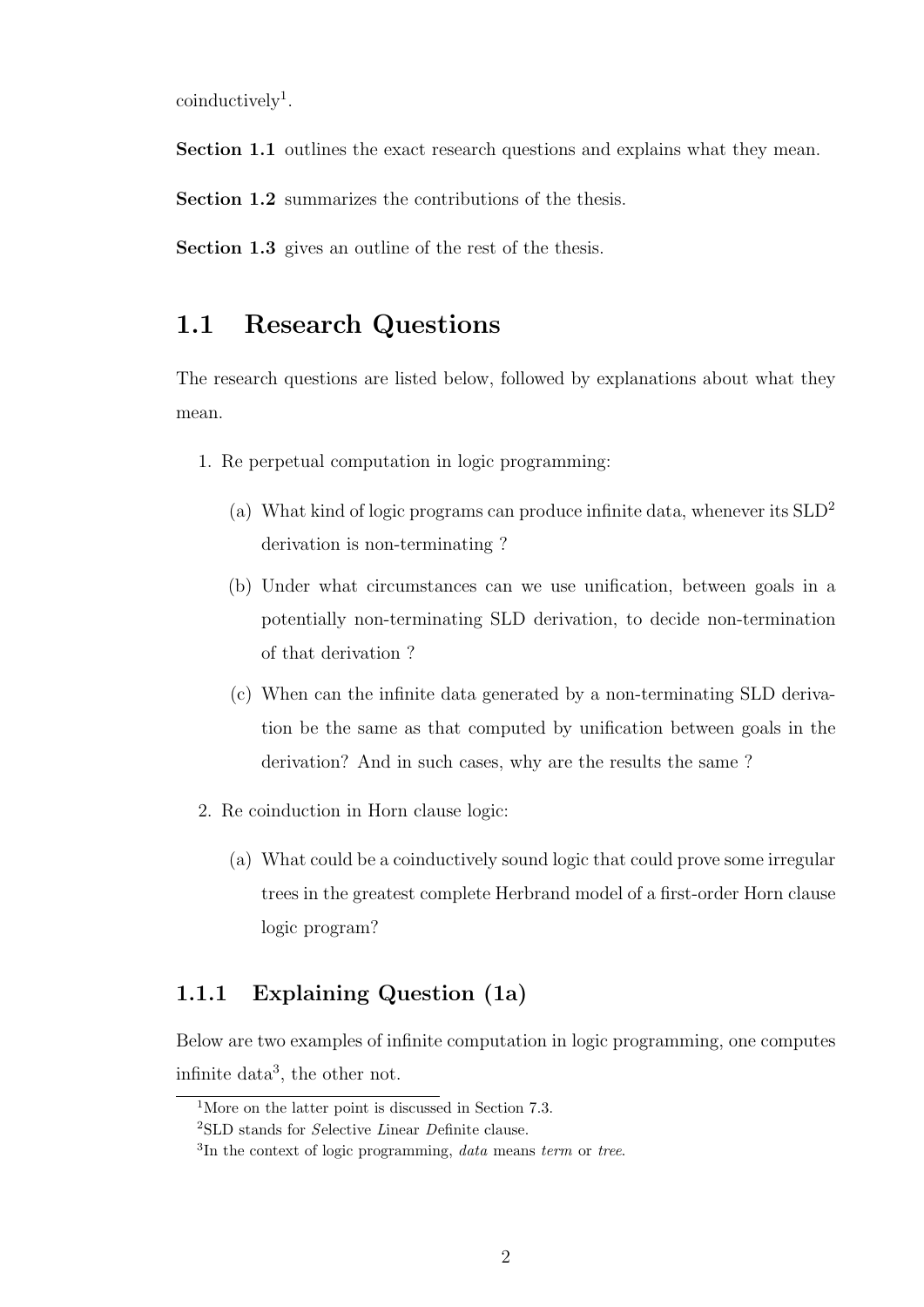Non-terminating SLD derivations can sometimes produce infinite data. For example, consider the clause

$$
zeros\ z \rightarrow zeros\ (scons\ 0\ z)
$$

which has a non-terminating SLD derivation  $G_0, G_1, G_2, \ldots$  as follows:

$$
\theta_0 = [z_0 \mapsto scons \ 0 \ z_1] \downarrow
$$
\n
$$
\theta_1 = [z_1 \mapsto scons \ 0 \ z_1] \downarrow
$$
\n
$$
\theta_1 = [z_1 \mapsto scons \ 0 \ z_2] \downarrow
$$
\n
$$
\theta_2 : zeros \ z_2 \rightarrow zeros \ (scons \ 0 \ z_2)
$$

As the derivation goes on, an arbitrarily large atom can be computed by applying the substitutions  $\theta_0, \theta_1, \ldots$  to  $G_0$ . However, if the head and body of the above clause are swapped, as follows:

$$
zeros (scons 0 z) \rightarrow zeros z
$$

then there would be a non-terminating SLD derivation  $G_0, G_1, G_2, \ldots$  that does not compute infinite data, given below.

$$
G_0: zeros z_0 \qquad C_1: zeros (scons 0 z_1) \rightarrow zeros z_1
$$
  

$$
G_1: zeros (scons 0 z_0) \qquad C_2: zeros (scons 0 z_2) \rightarrow zeros z_2
$$
  

$$
G_2: zeros (scons 0 (scons 0 z_0))
$$

It should now be clear that not all non-terminating SLD derivations can compute infinite data. Hence question (1a). Similar questions have been asked and answered for functional programming [9] but never for logic programming.

#### 1.1.2 Explaining Questions (1b) and (1c)

Described below is the role that unification (without occur-check) can play in coinductive logic programming, and its limitation.

Unification between goals in an SLD derivation can imply non-termination of the derivation, and be used to compute the infinite data that results from the nonterminating derivation. For instance, consider the program

$$
zeros\ z \rightarrow zeros\ (scons\ 0\ z)
$$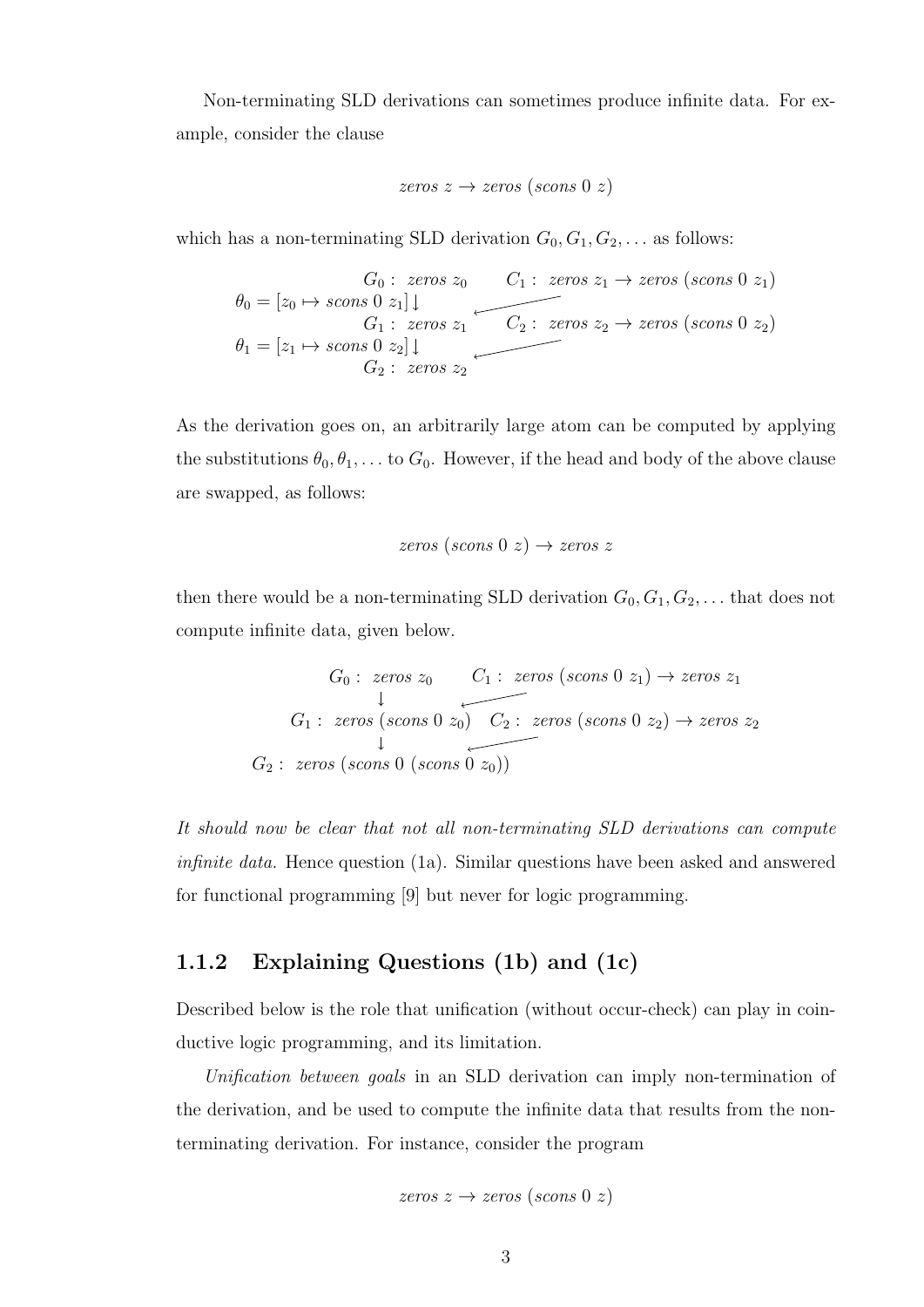A derivation of this program was given earlier. Unification between  $G_0$ : zeros  $z_0$ and  $G_1$ : zeros  $z_1$ , together with  $\theta_0$ , yields a mapping  $z_0 \mapsto s \cos 0 z_0$  that represents the substitution of  $z_0$  by the infinite term scons 0 (scons 0  $\cdots$ ). Thus, curiously in this example, unification between goals, and existence of non-terminating derivation, coincide. In addition, the answer substitution given by unification between goals, is the same as that by the non-terminating derivation. This phenomenon was first discovered by Gupta and his colleagues [1]. They created an coinductively sound algorithm, called CoLP, that extends SLD-resolution by the rule that "a goal succeeds if it unifies with an ancestor goal".

However, the author of the thesis noticed that *unification between goals does not* always imply existence of non-terminating derivation, and in addition, even if there is a non-terminating derivation, the answers computed by the two may not be the same. Here is one example for each of the two points.

The first point is supported by the program:

$$
q x \to p x (s x)
$$

$$
p x x \to q (s x)
$$

A failed derivation is given below:

$$
G_0: p x_0 (s x_0)
$$
  
\n
$$
\downarrow
$$
  
\n
$$
G_1: q x_1 \to p x_1 (s x_1)
$$
  
\n
$$
\downarrow
$$
  
\n
$$
G_1: q x_0
$$
  
\n
$$
C_2: p x_2 x_2 \to q (s x_2)
$$
  
\n
$$
G_2: p x_2 x_2 \to q (s x_2)
$$

The above SLD derivation fails because it cannot proceed from  $G_2$ , but on the other hand  $G_2$  still unifies with  $G_0$  (without occur-check). This example shows that if in an SLD derivation two goals unify, then we are not guaranteed that the derivation is non-terminating.

The second point is supported by a non-terminating derivation related to the clause

$$
p(s y) x \to p y (s x)
$$

as follows: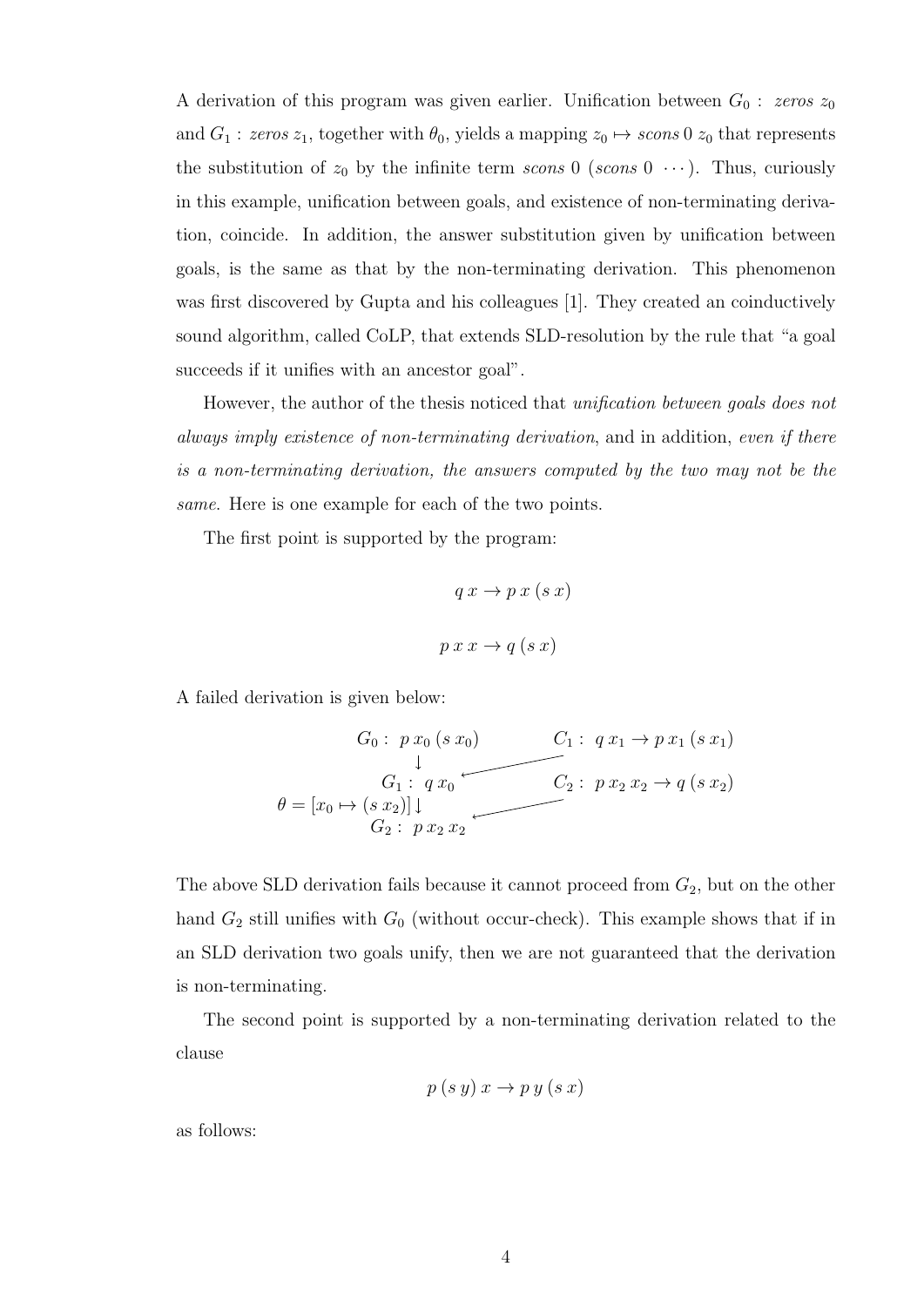$$
\theta_0 = [x_0 \mapsto (s \ x_1)] \downarrow
$$
\n
$$
\theta_1 = [x_0 \mapsto (s \ x_1)] \downarrow
$$
\n
$$
G_1: p(s \ y_0) \ x_1
$$
\n
$$
\theta = [x_1 \mapsto (s \ x_2)] \downarrow
$$
\n
$$
G_2: p(s \ (s \ y_0)) \ x_2
$$
\n
$$
\theta = [x_1 \mapsto (s \ x_2)] \downarrow
$$

The result by this derivation is  $py_0(s(s \cdots))$ , while the result by unification (without occur-check) between  $G_0$  and  $G_1$  is  $p(s(s \cdots))(s(s \cdots))$ . This example shows that when some result is produced by a non-terminating SLD derivation, unification between goals in the derivation may produce a different result.

So questions (1b) and (1c) are asked. Non-termination decision is an interesting logic programming problem [10], and answering question (1b) could provide a new algorithm to deal with it. The goal of studying unification between goals in an SLD derivation is to seek a terminating algorithm that captures infinite SLD derivations and preserves the resulting infinite data (if any) [1]. Thus answering question  $(1c)$ helps researchers know how this goal can be achieved.

#### 1.1.3 Explaining Question (2a)

Irregular trees are commonly involved in logic programming but currently they are not well handled by coinductive algorithms.

Some logic programs can compute irregular trees, i.e., trees that have an infinite number of distinct sub-trees. For example, the clause

from 
$$
(s x) y \rightarrow from x (scons x y)
$$

has a non-terminating SLD derivation:

$$
G_0: from 0 y_0 C_1: from (s x_1) y_1 \rightarrow from x_1 (s cons x_1 y_1)
$$
  
\n
$$
\theta_0 = [y_0 \rightarrow s cons 0 y_1] \downarrow
$$
  
\n
$$
G_1: from (s 0) y_1 C_2: from (s x_2) y_2 \rightarrow from x_2 (s cons x_2 y_2)
$$
  
\n
$$
\theta_1 = [y_1 \rightarrow s cons (s 0) y_2] \downarrow
$$
  
\n
$$
G_2: from (s (s 0)) y_2
$$

What is being computed is the following irregular tree t for  $y_0$ :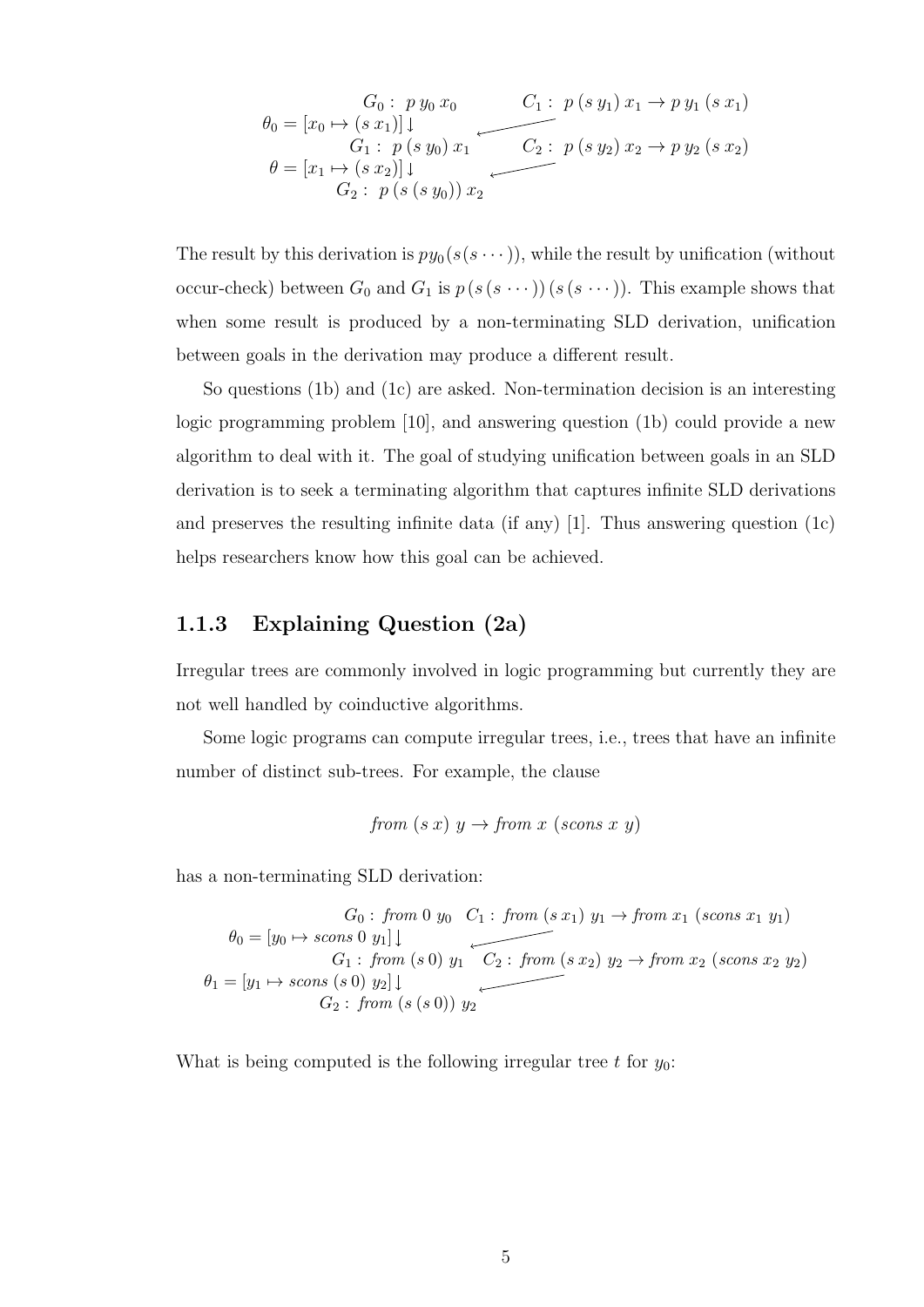

The atomic formula *from* 0 t is in the greatest complete Herbrand model of the program. Existing coinductive operational semantics for first-order Horn clause logic programming are: infinite SLD-resolution (iSLD), CoLP [1] and proof-relevant corecursive resolution (CR) [2]. But, iSLD is non-terminating by definition, and CoLP can only work with regular trees in principle, and CR is designed to work with finite trees. Therefore, none of these semantics can prove within finite time that from  $0 t$ is in the greatest complete Herbrand model. So question (2a) is posed. Answering this question would push forward the capability of coinductive operational semantics for logic programming.

#### 1.2 Contributions

This thesis condenses the technical materials that were created by the author during September 2016 – June 2018, and that were published in two conferences: International Conference on Logic Programming (ICLP) 2017 and European Symposium on Programming (ESOP) 2019. The ICLP paper concerns productive corecursion, whose novelty is the identification of sufficient conditions for logic programs to be productive, and the revelation of the mechanism by which unification between goals in an SLD derivation preserves the correct infinite answer. The ESOP paper presents a framework called Coinductive Uniform Proof (CUP) for coinduction in first-order Horn clause logic, which can deal unprecedentedly with both non-cyclic SLD derivations and irregular trees.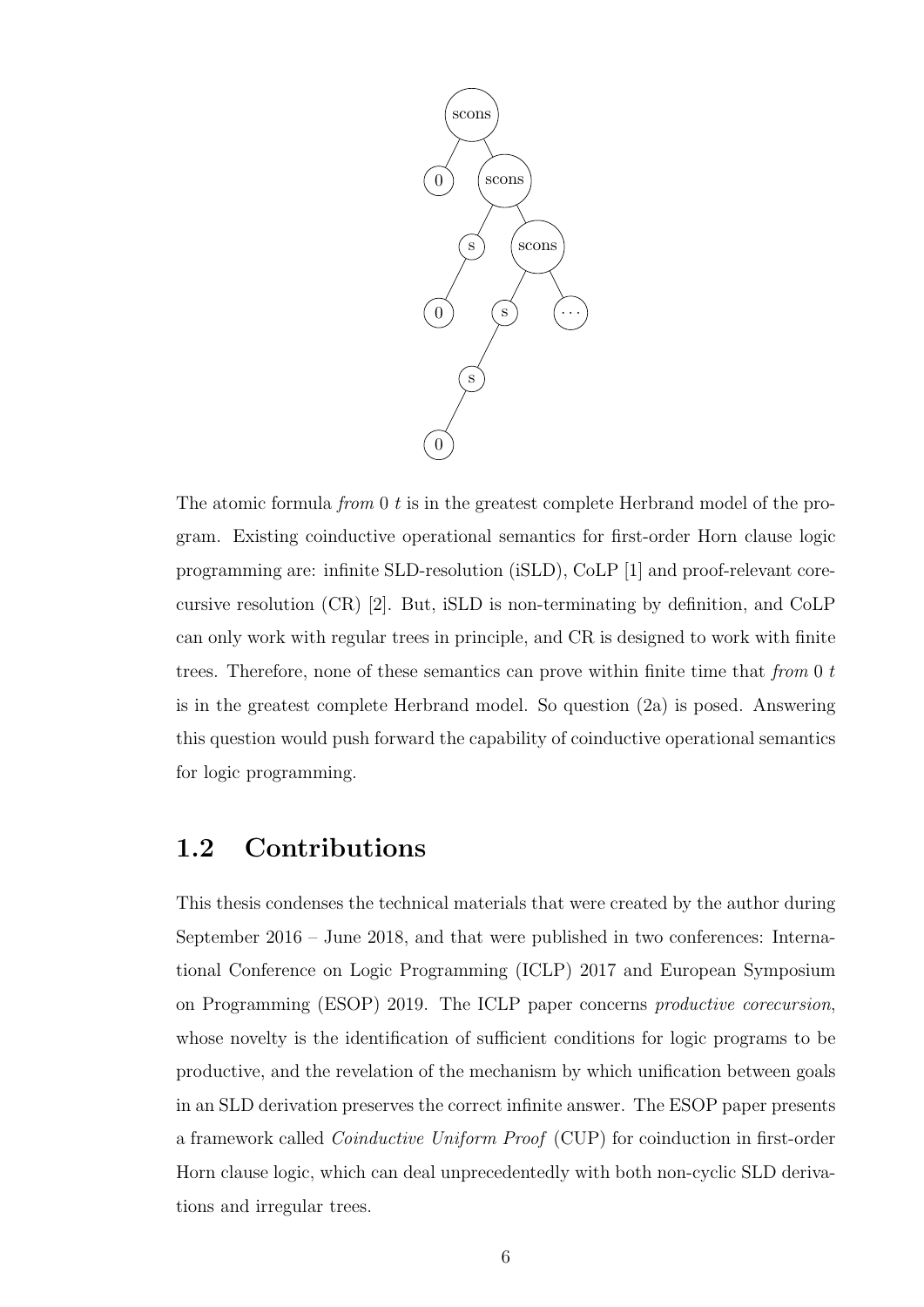The thesis uses new notation, which seem more succinct, to rephrase the contents of the ICLP paper, and reformulates the proofs therein with additional details and clearer organization. It presents a minimal version of CUP, but not in the language of category theory that prevails in the ESOP paper. The reader will find here the full proof of soundness of CUP relative to the greatest complete fixed-point model (which involves construction of a coinductive invariant, and which was published in part by the ESOP paper) and the full proof of soundness of CUP relative to the logic  $\text{FOL}_{\blacktriangleright}$ (which was omitted in whole in the ESOP paper). In the end, there is an involved comparison among CUP and related systems such as  $\mu$ MALL, Cyclic Proof and the Abella prover. Interesting connections are found to exist among these systems, which identify future research directions that concern different but potentially equivalent rules of induction and coinduction in the proof-theoretic context.

#### 1.3 Outline

The contents of the technical chapters of the thesis are summarized below.

- Chapter 2 provides the basic definitions and notation used through the technical parts of the thesis.
- **Chapter 3** tackles questions  $(1a)(1b)$  and  $(1c)$ . Theorem 3.33 answers question (1a) whilst Theorem 3.54 answers questions (1b) and (1c).
- Chapter 4 answers question (2a) by defining the logic Coinductive Uniform Proof (CUP).
- Chapter 5 proves that CUP is coinductively sound: formulae provable by CUP are true with respect to the greatest complete Herbrand model of logic programs.
- Chapter 6 shows that CUP is constructive by associating it with intuitionistic logic.
- Chapter 7 compares CUP to related systems  $\mu$ MALL, the Abella Prover, and Cyclic Proof.

Chapter 8 concludes the thesis and discusses future work. Below is a dependency diagram for the technical chapters. Note that Chapter 3 only depends on Sections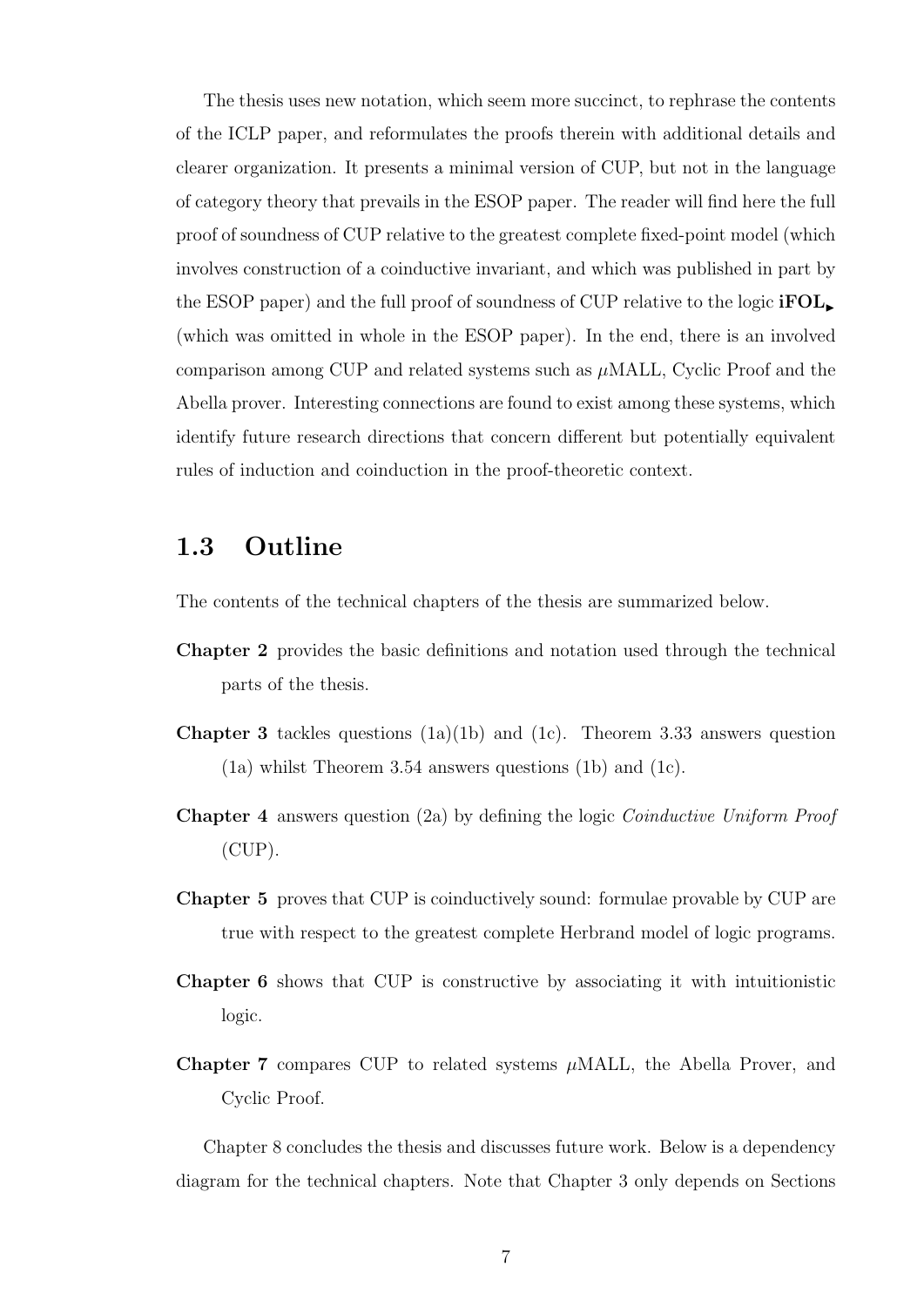2.1, 2.2 and 2.3 of Chapter 2, while chapters on CUP depend on Chapter 2 as a whole.

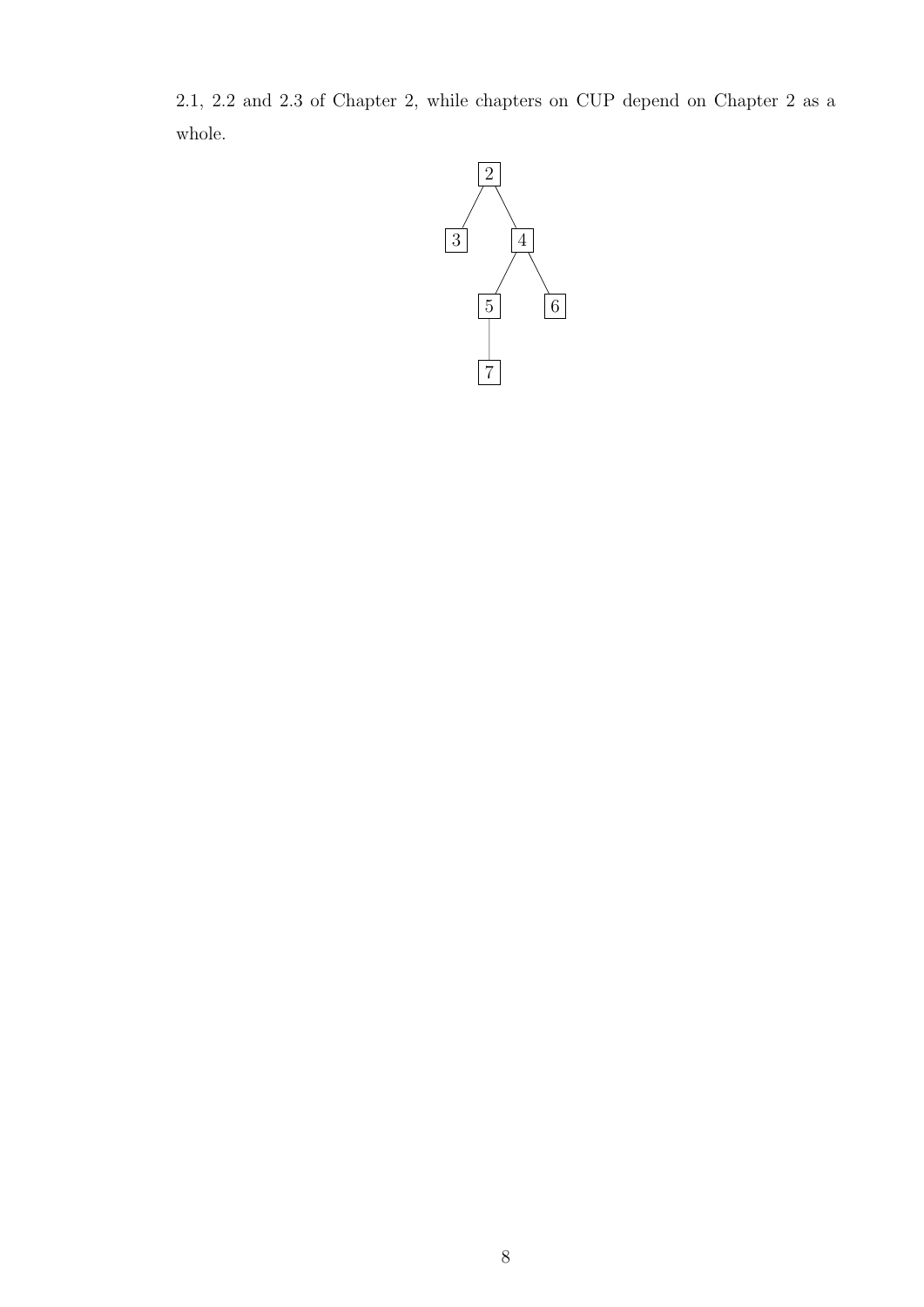### Chapter 2

# Basic Notions in Logic Programming

The technical construction in this thesis relies on the notions and notation presented in this chapter. There are certain definitions that are not part of the standard references: for instance, the syntax of *quarded*  $\lambda$ -terms and formulae that are based on such terms. The idea of CUP involves using guarded  $\lambda$ -terms to encode infinite trees in logic programming. The key component of a typical guarded  $\lambda$ -term is a *guarded fixed-point* that is based on the standard concept of fixed-points in  $\lambda$ -calculus [11, §1.10] [12, §11.11]. There are some differences between the guarded fixed-point defined in this thesis, and the fixed-point defined in the standard literature. First, the author follows the suggestion of Dr Henning Basold and uses the key word fix as a binder, not as a combinator. For instance, instead of writing  $\mathbf{fix}(\lambda x. M)$ , he writes  $(f\mathbf{\hat{x}} x. M)$ . This notation is shorter and highlights the top-level variable which is x in the example above. Second, extra restrictions are introduced on the syntax of fixed-points so that they can reliably encode infinite trees in logic programming.

Section 2.1 defines finite and infinite first-order terms and the term metric.

Section 2.2 introduces unification with and without occur-check.

Section 2.3 presents standard model theory for logic programming.

Section 2.4 gives the first-order type system of CUP. Other versions of CUP have a more complicated type system, but it is the first-order type that CUP actually needs.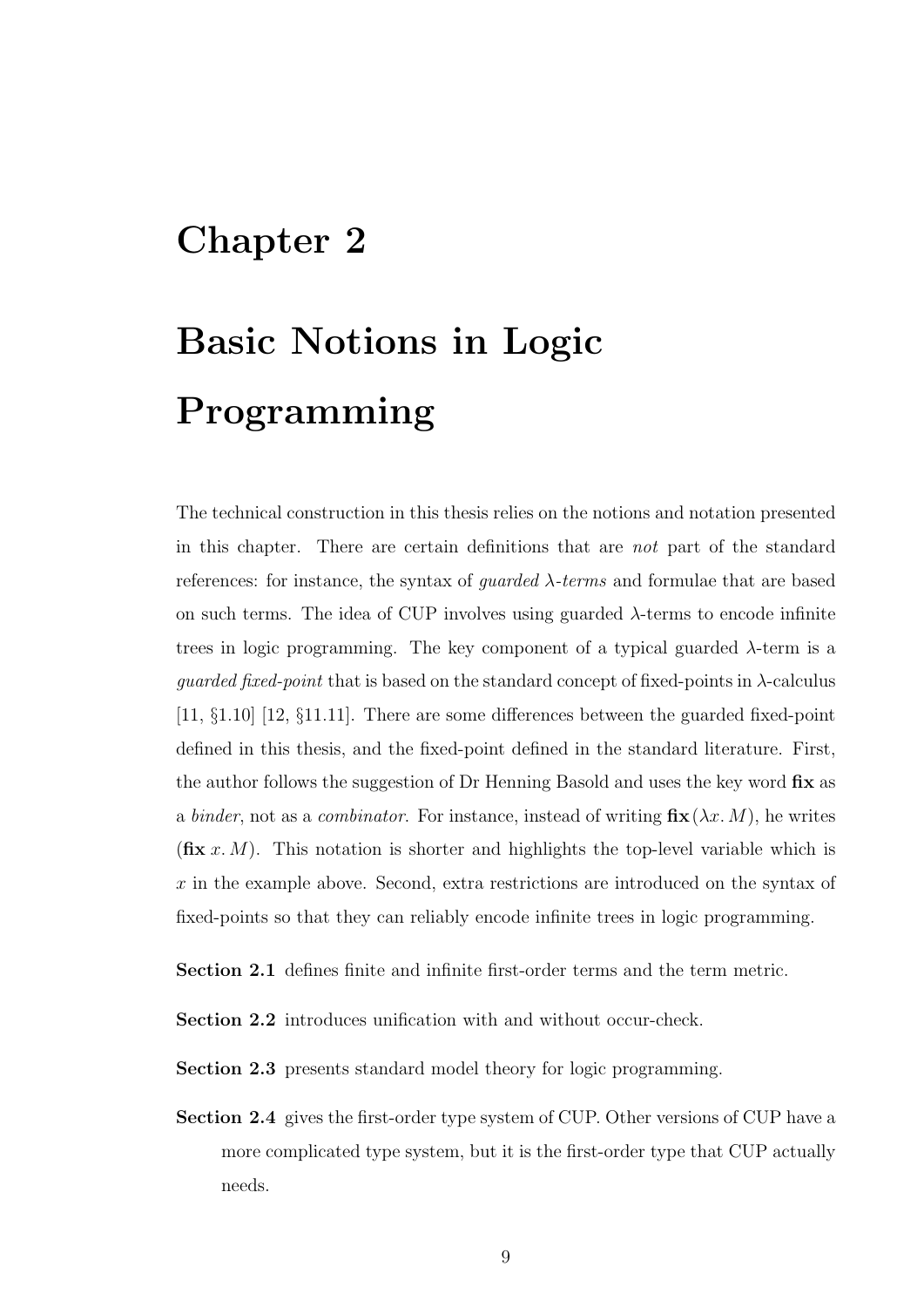- Section 2.5 introduces the only trace of higher-order in CUP, which concerns variables that can range over arbitrary first-order function symbols. Such variables are called *higher-order variables*, and are used in very restricted ways, i.e., they are always bounded by the binder fix inside a term and are never quantified.
- Section 2.6 defines the notion of *quarded lambda term*, which we use to encode (possibly infinite and irregular) first-order terms that are encountered in logic programming. This is part of the CUP syntax.
- Section 2.7 sets up the language of CUP, called *H-formula*, which is a Horn-clauselike language built using first-order predicates over guarded lambda terms, with the logic connectives  $\forall, \rightarrow, \wedge$ . We arrive at H-formula via a detour, through the language of hereditary Harrop formula, hinting at the point that taking H-formulae as both programs and goals in CUP, is actually working outwith Horn clause logic, but within hereditary Harrop formula logic.

A single sentence of the form "...  $A(A')$ ...  $B$  (resp.  $B'$ )..." is a shorthand for two sentences " $\ldots A \ldots B \ldots$ " and " $\ldots A' \ldots B' \ldots$ ". For example, see Definitions 2.8. The word "iff" abbreviates "if and only if".

#### 2.1 Well-formed Terms

The notion of a term is fundamental in formal logic and its applications. The reader will see this concept in logic programming, in functional programming, in interactive theorem proving, and in logic frameworks that are blueprints of theorem provers. In all of these fields, a term is essentially a composite of symbols formed according to some rules and is supposed to assume some interpretation. The notion of a term for logic programming is formally defined in this section.

*Notation* 2.1. Natural numbers are denoted using  $0, 1, 2, 3, \ldots$  and we use N to denote the set of all natural numbers.

#### 2.1.1 The Tree Language

Terms are tree-structured objects. A tree language [13, §25] is a systematic way to label nodes in a tree using lists of natural numbers. Each number list is called a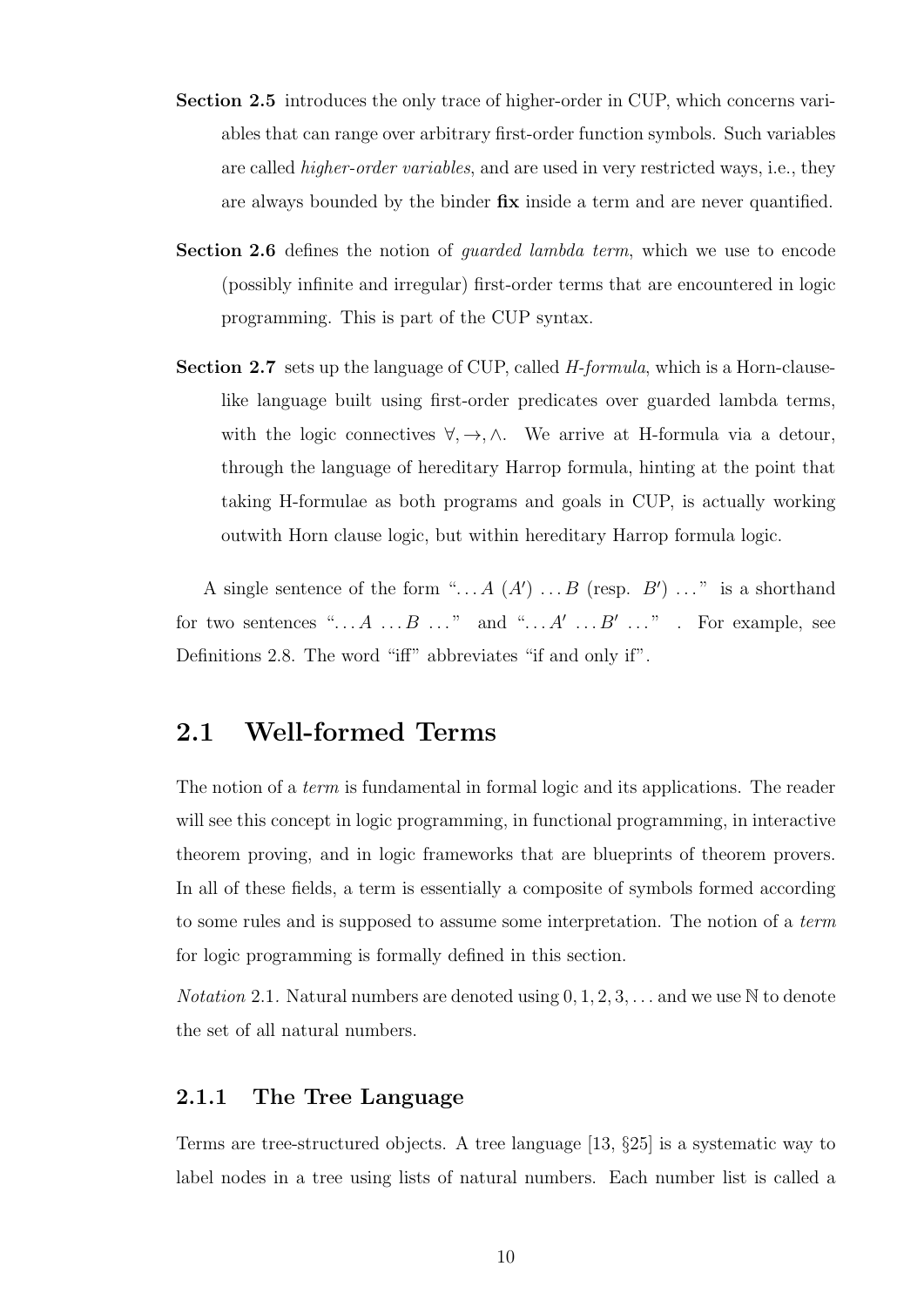word and acts as a serial number of a tree node. The collection of all such labels of a tree, called a tree language, captures the structure of the tree.

**Definition 2.2.** A *word* refers to a finite and possibly empty list of natural numbers.

*Notation* 2.3. An empty word is denoted  $\epsilon$ . A non-empty word with  $k \ge 1$  numbers has the form  $[n_1, \ldots, n_k]$ . N<sup>\*</sup> denotes the set of all words.

**Definition 2.4.** The *length* of a word w is k iff w has the form  $[n_1, \ldots, n_k]$ . The length of w is 0 iff w is  $\epsilon$ .

*Notation* 2.5. If a word w has length k then we write  $length(w) = k$ .

*Notation* 2.6. Given a word w, we write wi to denote the new word obtained by adding the number i to the end of the word w. Observe that wi is [i], iff w is  $\epsilon$ . while wi is  $[n_1, \ldots, n_k, i]$ , iff w is  $[n_1, \ldots, n_k]$ . The notation wj should be understood similarly.<sup>1</sup>

**Definition 2.7.** We say L is a *finitely branching tree language (tree language for* short), iff L is a subset of  $\mathbb{N}^*$ , such that for all words  $wi \in \mathbb{N}^*$ , if  $wi \in L$ , then

- $w \in L$ , and
- for all  $j < i$ ,  $wj \in L$ , and
- the set  $\{wj \in L \mid j > i\}$  is finite.

**Definition 2.8.** A tree language L is *finite* (*infinite*) iff L is a finite (resp. infinite) set.

A tree language only gives a tree structure that can be regarded as a hotel with no guest. The nodes of the tree are like the rooms of the hotel, and the words in the tree language are like the door numbers of the rooms. The guests for this tree hotel are elementary symbols.

#### 2.1.2 Elementary Symbols for Terms

The basic building blocks of terms are individual symbols. There are permanent symbols in a term which cannot be replaced, called *constants* or *function symbols*, and there are flexible symbols, called *variables*, that can be replaced by other symbols or even terms. Here are the formal definitions of the basic symbols.

<sup>&</sup>lt;sup>1</sup>Intuitively, the notation  $wi, wj$  denote non-empty words while emphasizing that the last number in the word is  $i$  or  $j$ .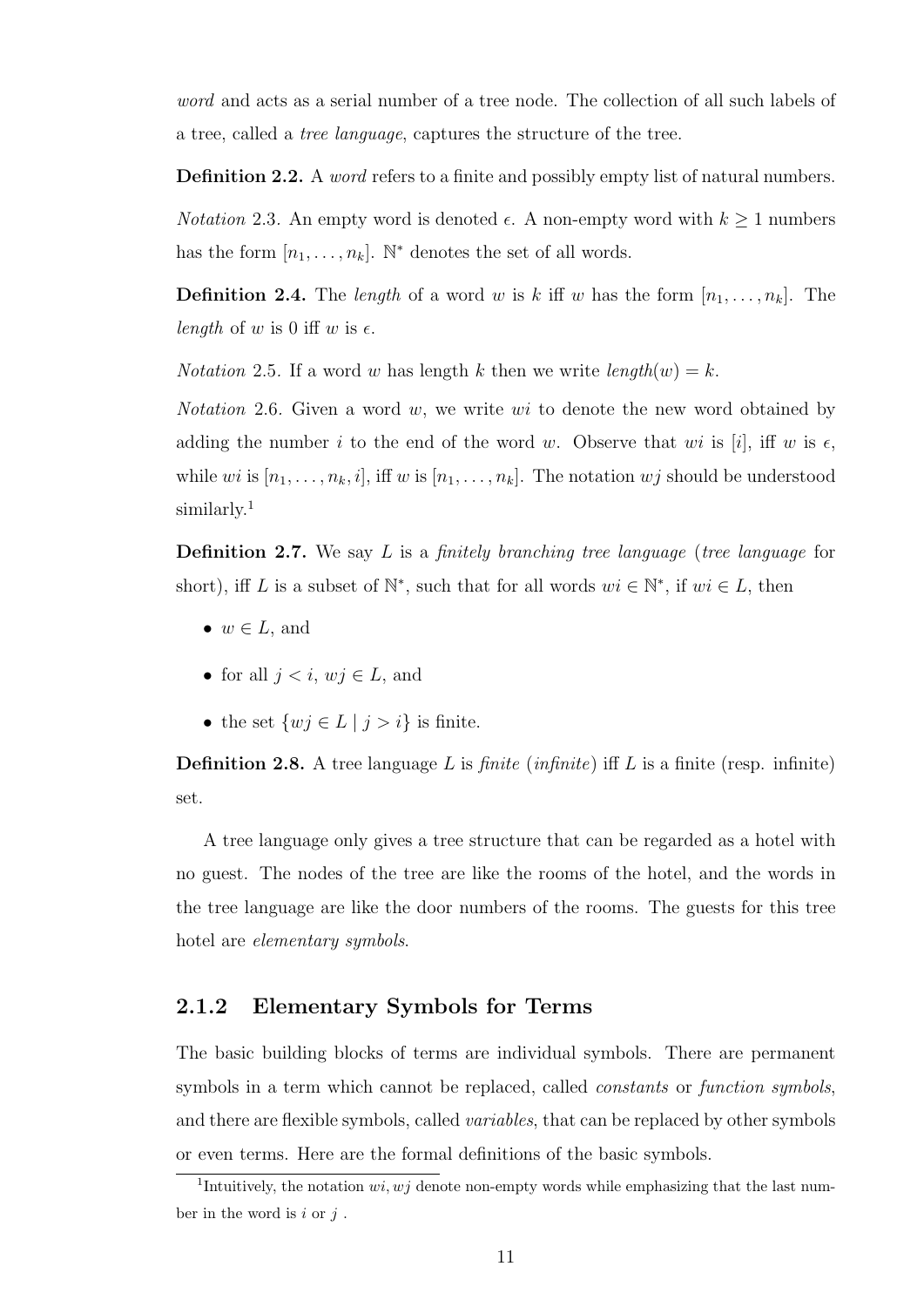**Definition 2.9.** A function symbol is some designated letter, such as  $f, g, h$  and  $a, b, c.$ 

Notation 2.10. We may use other names as function symbols, such as nil, cons, suc, etc.

The arity of a function symbol refers to the (maximum) number of arguments that this function symbol can take.

**Definition 2.11.** The *arity* of a function symbol f is a natural number fixed to f.

*Notation* 2.12. The arity of function symbol f is denoted  $arity(f)$ .

Definition 2.13. A *signature* is a finite set of function symbols.

*Notation* 2.14. We use the letter  $\Sigma$  or its variants such as  $\Sigma'$  and  $\Sigma_1$ , to denote a signature.

Definition 2.15. A *predicate* is a designated function symbol to be distinguished from any other function symbol that is not designated as a predicate.

*Notation* 2.16. We use  $p, q, r$  and variants thereof to denote predicates. Sometimes we use a letter-string as a predicate, e.g., from. Given a signature  $\Sigma$ , the set of all predicates in  $\Sigma$  is denoted Π. We require that  $\Pi \subset \Sigma$ .

**Definition 2.17.** A *variable* is some designated letter, such as  $x, y, z$ , which is distinguished from a function symbol.

Notation 2.18. We use Var to denote a countably infinite set of variables, and require that  $Var \cap \Sigma = \emptyset$  for all  $\Sigma$ .

Definition 2.19. The *arity* of a variable is 0.

Now with all the symbols at our disposal and a tree structure to accommodate them, we can associate nodes of the tree with the symbols.

#### 2.1.3 Well-Formed Terms

Basic symbols are not arbitrarily plugged into nodes of a tree skeleton in order to form a term. Instead, nodes and symbols are associated in a meaningful way, and the terms so formed are called well-formed. It is well-formed terms that are useful and of interest.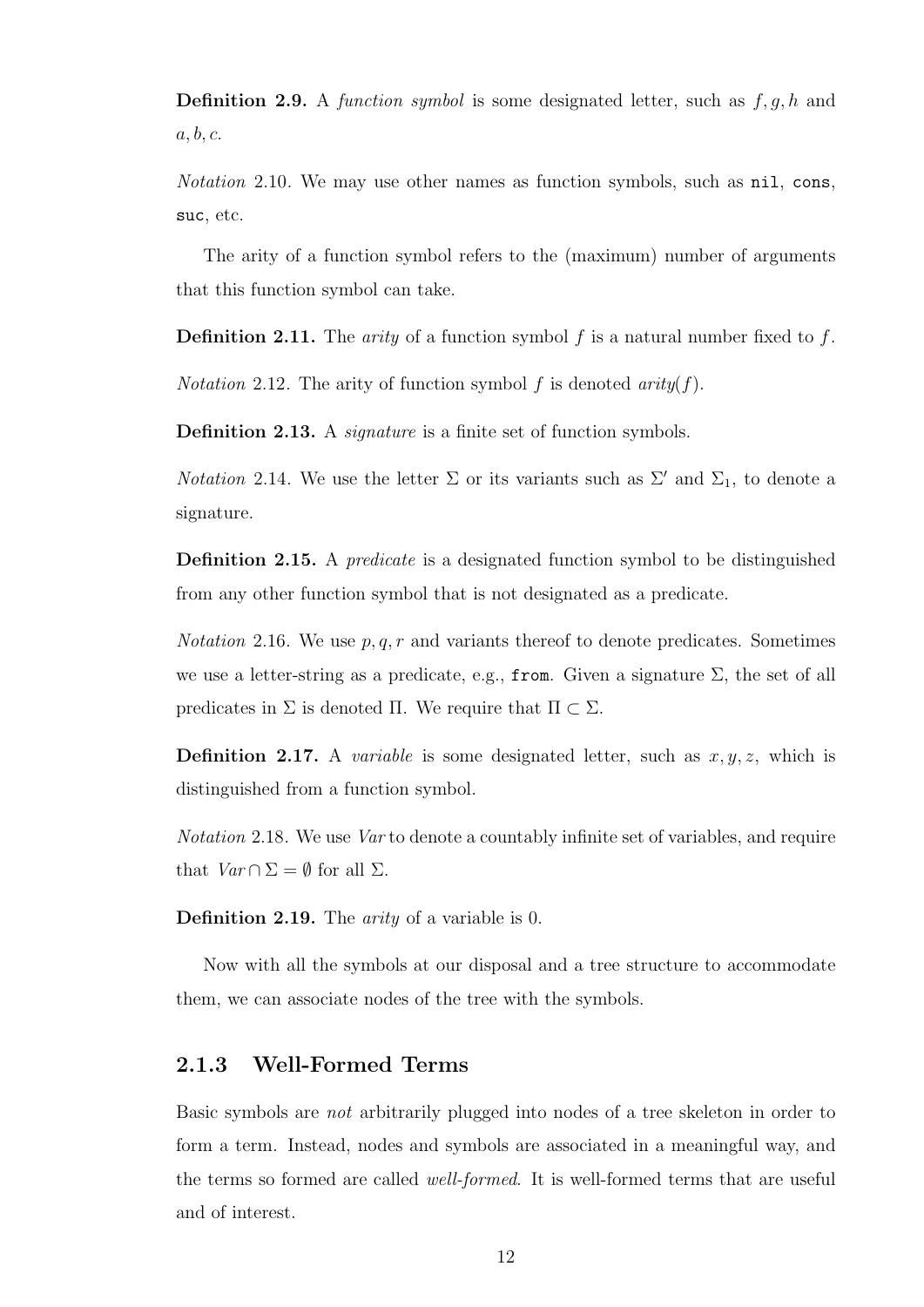**Definition 2.20.** Given the set Var and a signature  $\Sigma$ , a well-formed  $\Sigma$ -term (term for short) is a mapping t from a non-empty tree language L to  $Var \cup \Sigma$ , such that for all  $w \in L$ ,  $arity(t(w))$  equals the cardinality of the set  $\{wi \mid wi \in L\}$ <sup>2</sup>

*Notation* 2.21. We use a boldface lower-case letter, such as **t** or **u**, to denote a finite list of terms. We use a thin italic letter, such as t or  $u$ , to denote a single term.  $t \in \mathbf{t}$  means t is in the list (not set) **t**. We may display a list in terms of its members and/or sub-lists, e.g.,  $t_1, \ldots, t_n$  (showing the first and the last member, omitting the rest) or  $\mathbf{t}_1, t, \mathbf{t}_2$  (highlighting a member between two sub-lists) or  $\mathbf{t}_1, \mathbf{u}, \mathbf{t}_2$  (showing three sub-lists concatenated).

*Notation* 2.22. The non-empty tree language, which is the domain of a term  $t$ , is denoted  $domain(t)$ .

**Definition 2.23.** A term is ground iff  $t(w) \notin Var$  for all  $w \in domain(t)$ , i.e., no word in its domain is mapped to a variable.

**Definition 2.24.** A term t is finite (infinite) iff  $domain(t)$  is a finite (resp. infinite) set.

Notation 2.25. **Term**( $\Sigma$ ) : The set of all finite terms on  $\Sigma$  $\mathbf{Term}^{\infty}(\Sigma)$ : The set of all infinite terms on  $\Sigma$ **Term**<sup> $\omega$ </sup>( $\Sigma$ ) : The set of all terms on  $\Sigma$ ,

: Term $(\Sigma) \cup \mathrm{Term}^{\infty}(\Sigma)$ 

When a name is prefixed by  $G$ , we mean the subset of ground terms, e.g., **GTerm**( $\Sigma$ ) denotes the set of all finite ground  $\Sigma$ -terms. We add  $*$  as a superscript to denote the set of all finite lists, e.g.,  $\textbf{Term}^*(\Sigma)$  is the set of all finite lists of finite terms.

**Definition 2.26.** A variable x is called a *free variable* in **t** iff there exists a term  $t \in \mathbf{t}$ , and there exists a word  $w \in domain(t)$ , such that  $t(w)$  is x.

<sup>&</sup>lt;sup>2</sup>"*arity*( $t(w)$ )" reads "the arity of the symbol assigned to w by t". "the cardinality of the set  $\{wi \mid wi \in L\}$ " is the number of children of w. If you are familiar with the notion of "first-order" term" in the sense of Prolog, you can imagine a typical term of our definition as follows. You first imagine a typical Prolog term such as  $f(a,h(g(b),X))$ , then you regard some arbitrary symbols (except the only variable X) in the term, e.g., h and b, as predicates. However, we do not actually need such complication as "functions on predicates" in our theory. Regarding predicates as a subset of function symbols is merely a way of definition, leading in the end to a first-order logic syntax.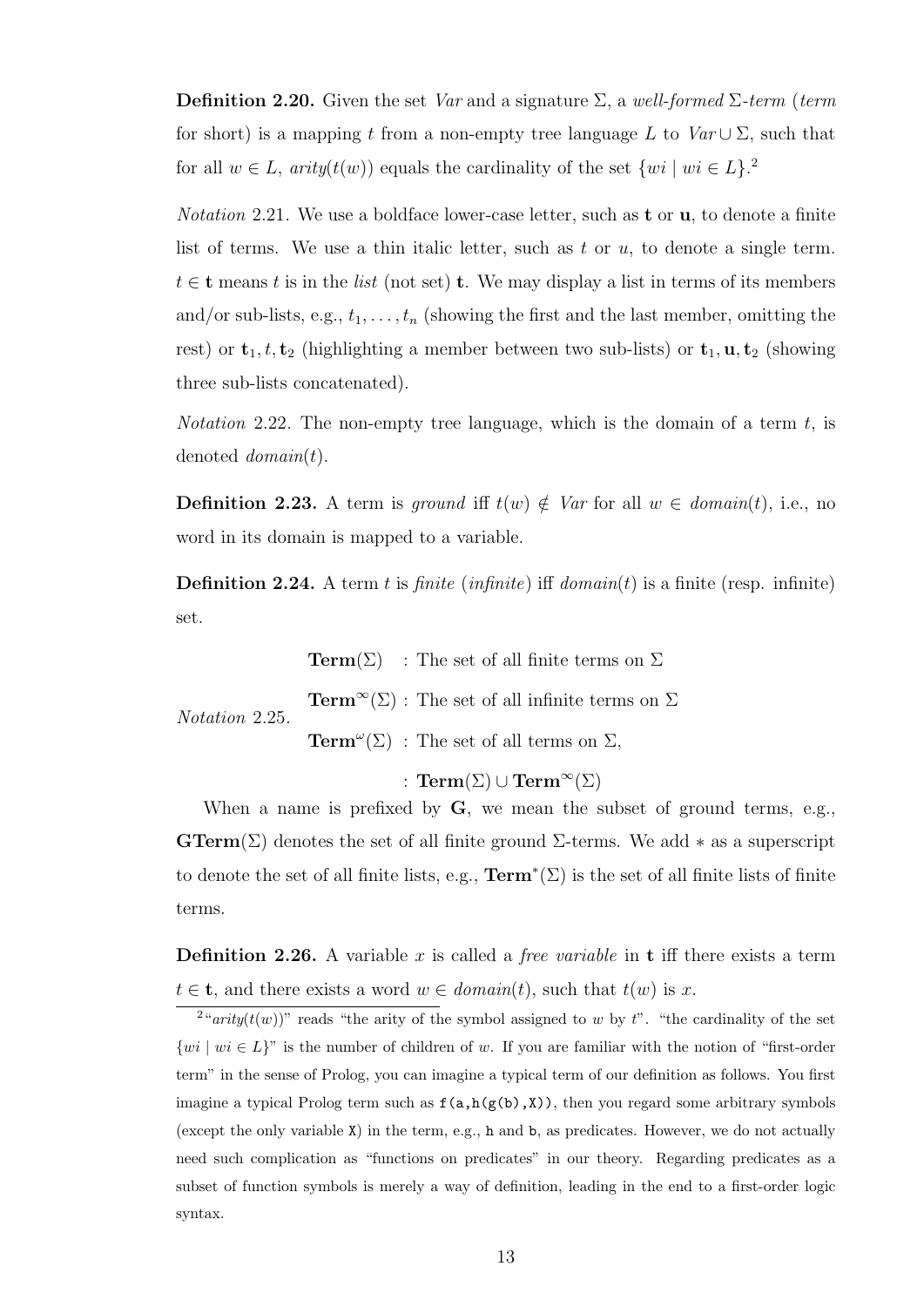*Notation* 2.27. We use  $FV(t)$  to denote the set of all free variables in **t**.

**Definition 2.28.** We say that **u** is *variable-disjoint* from **t** iff  $F V(\mathbf{u}) \cap F V(\mathbf{t}) = \emptyset$ .

So far we have seen what a (well formed) term is, and several related notions such as free variables, ground, variable-disjoint, etc. We have also set up a system of notation for sets and lists of terms. Next we will see how to quantify similarity between terms. We will follow the conventional way of "likeness quantification" that can be used to formally claim that an infinite term is the limit of a perpetual computation.

#### 2.1.4 The Term Metric

We follow two steps to get a numerical measure of how similar two terms are. The first step is an "identical up to level  $n$ " count. If you and I wear the same outfit but our hats are different, we could say that our clothing is "identical up to the neck". Similarly, for two terms, we compare them from root downwards, level by level, to the deepest level where they remain the same (or alternatively, to the level where they start to differ), and take note of this level number. Then we apply a simple function to map this level number to a value between 0 and 1, as the final measure of how similar the two terms are [13, §25].

The first step is formally described by *truncating* the terms at the same level. If the part between the root and the cutting level for one term is the same as that for the other, then we say that the two terms are the same from the root up till at least that cutting level.

*Notation* 2.29. To define a truncated term, we introduce a new function symbol  $\diamond$ of arity 0, and assume that  $\diamond \notin \Sigma$  in the notation  $\Sigma \cup {\diamond}$ .<sup>3</sup>

**Definition 2.30.** The set of all symbols at the *n*-th *level* of a term t is  $\{t(w)$  $length(w) = n$ .

**Definition 2.31.** The *truncation* of a term  $t \in \text{Term}^{\omega}(\Sigma)$  at level *n* is a term  $t|_n \in \textbf{Term}(\Sigma \cup \{\diamond\}),$  such that  $domain(t|_n) = \{w \in domain(t) \mid length(w) \leq n\}$ and

$$
t|_n(w) = \begin{cases} t(w) & \text{if } length(w) < n \\ \diamond & \text{if } length(w) = n \end{cases}
$$

<sup>&</sup>lt;sup>3</sup>The symbol  $\diamond$  reads *diamond*.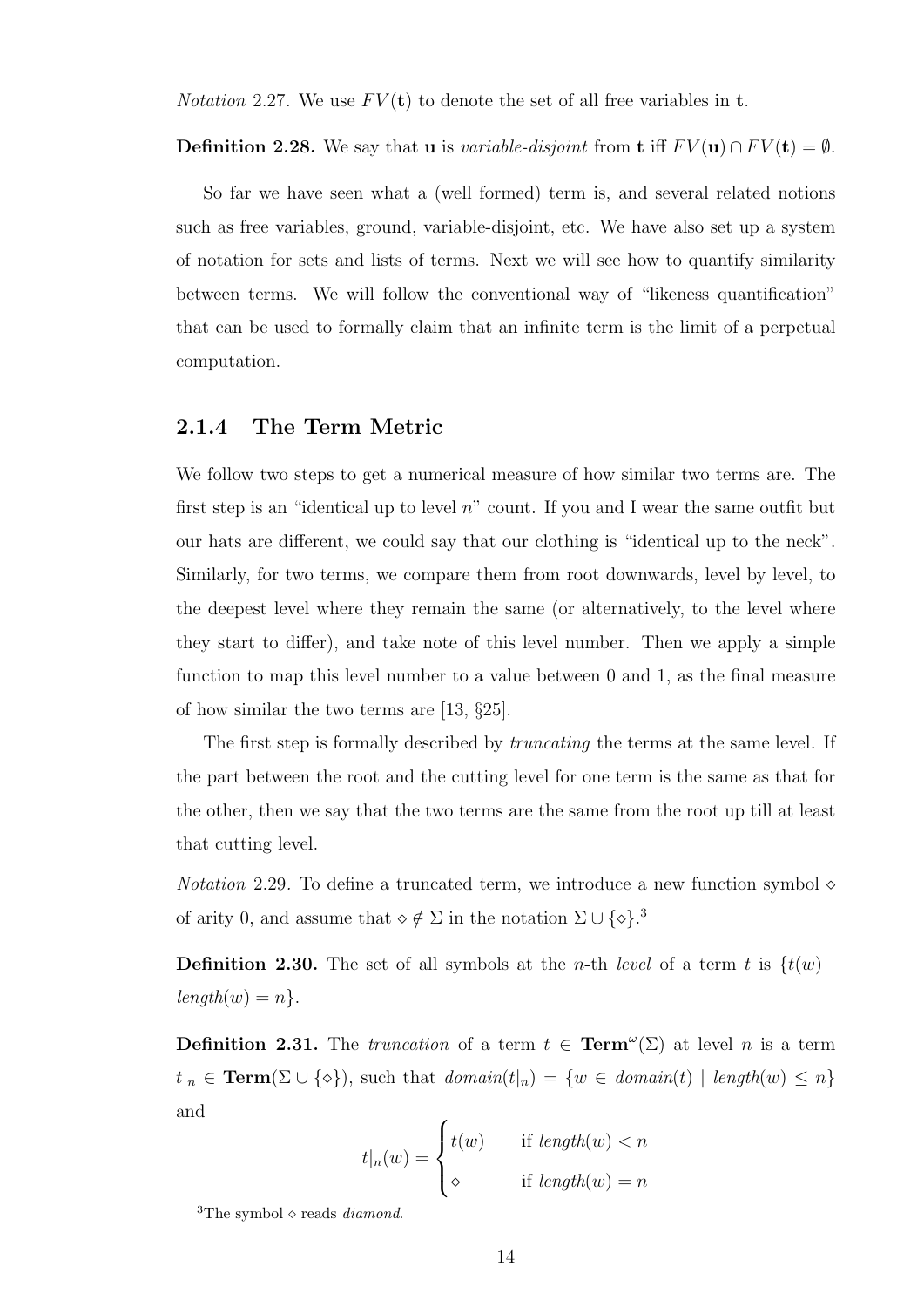**Definition 2.32.** The *distance* between two terms  $t, u \in \text{Term}^{\omega}(\Sigma)$  is 0 iff t and u are identical, and is  $2^{-n}$  iff t and u are not identical, and n is the greatest number such that  $t|_n$  and  $u|_n$  are identical.<sup>4</sup>

*Notation* 2.33. We use  $d(t, u)$  to denote the distance between t and u.

The distance we just defined applies to *all* well formed terms. Next we highlight some subsets of well formed terms that are of particular interest.

#### 2.1.5 First-order Terms, Atoms

A formal language describes objects and their relations. Among well formed terms, some are first-order terms which encode objects and some are atoms (i.e., atomic formulae) which encode relations among objects.

**Definition 2.34.** A term t on  $\Sigma(\supset \Pi)$ , is first-order iff  $t(w) \notin \Pi$  for all  $w \in \Pi$  $domain(t)$ .

*Notation* 2.35. We use the prefix 1st to denote the subset of first-order terms, e.g.  $1st\mathbf{Term}(\Sigma)$  is the set of all first-order finite terms on  $\Sigma$ , and  $1st\mathbf{GTerm}^{\omega}(\Sigma)$  is the set of all first-order, possibly infinite, ground terms on  $\Sigma$ .

**Definition 2.36.** A term t is an atom on  $\Sigma(\supset \Pi)$  iff  $t(\epsilon) \in \Pi$  and for all  $w \in \Pi$ domain(t) if  $w \neq \epsilon$  then  $t(w) \notin \Pi$ . An atom t is finite (infinite (ground)) iff t is a finite (resp. infinite (resp. ground)) term.

 $\mathbf{Atom}(\Sigma)$ : The set of all finite atoms on  $\Sigma$ 

Notation 2.37.  $\mathbf{Atom}^{\infty}(\Sigma)$ : The set of all infinite atoms on  $\Sigma$ **Atom**<sup>"</sup>( $\Sigma$ ) : The set of all atoms on  $\Sigma$ ,

#### :  $\text{Atom}(\Sigma) \cup \text{Atom}^{\infty}(\Sigma)$

We use the prefix  $G$  and the superscript  $*$  to denote, respectively, the ground subset, and the set of all finite lists. For instance,  $\mathbf{GAtom}^*(\Sigma)$  is the set of all finite lists of finite ground atoms on  $\Sigma$ .

Assuming a signature  $\Sigma$ , we summarize below some defined sets of terms, where the left braces denote set partitioning. If the superscripts  $\omega$  in the diagram are

 $\sqrt[4]{4}$ When t and u are not identical, an alternative definition of their distance is  $2^{-m}$  where m is the least number such that  $t|_{m}$  and  $u|_{m}$  are not identical. Moreover, if n is the greatest number such that  $t|_n$  and  $u|_n$  are identical, then  $n \geq 0$ , and  $m = n + 1$ .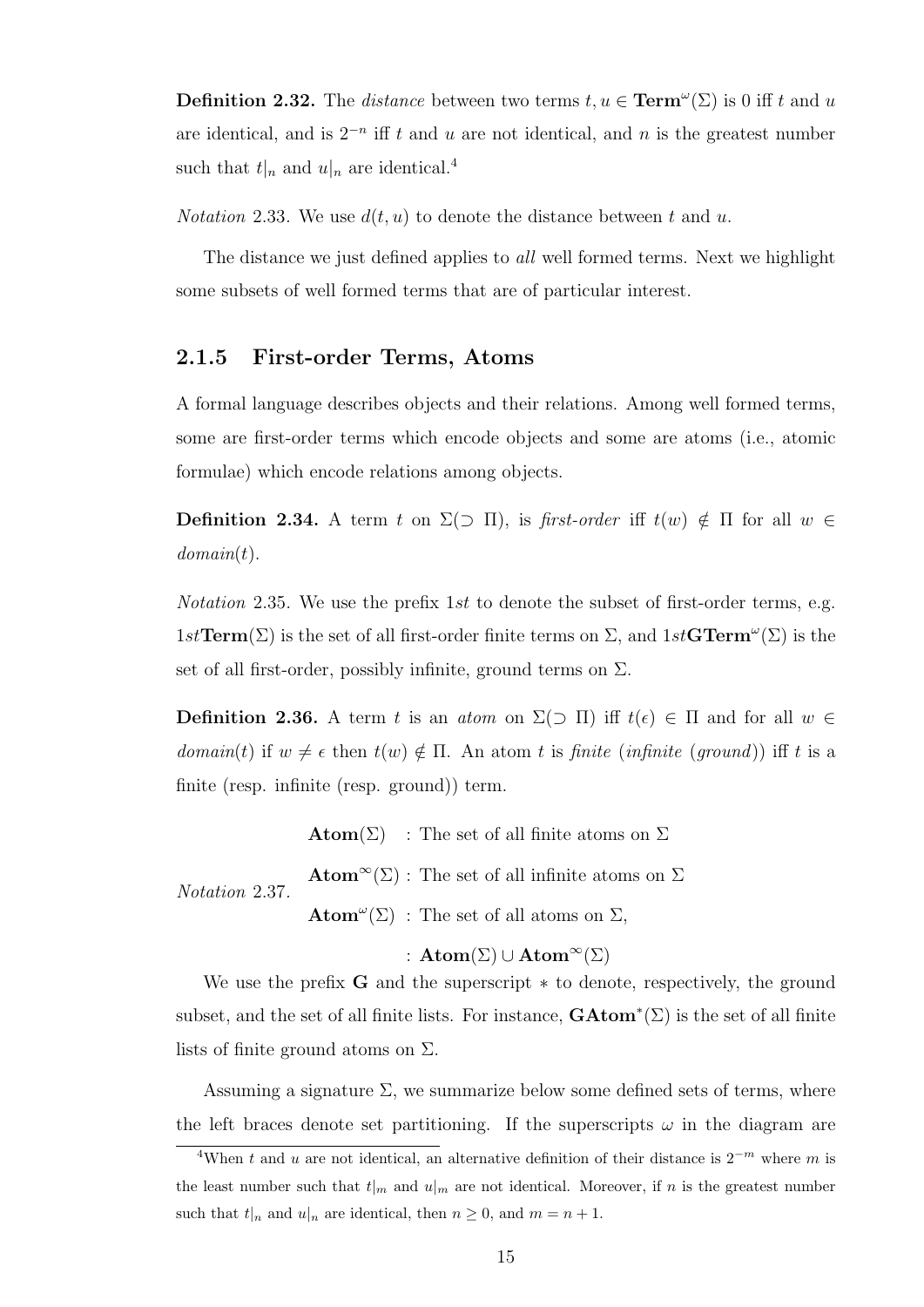systematically replaced by  $\infty$ , then the resulting diagram shows the relation among sets of infinite terms. If the superscripts  $\omega$  in the diagram are systematically omitted, then the resulting diagram shows the relation among sets of finite terms.



We have now introduced the notion of terms and the subsets of first-order terms and atoms. As fundamental as terms, is the operation of unification of terms.

#### 2.2 Unification

If two terms are not identical, it is possible that we could replace some variables in these terms so that the resulting terms are identical. For example  $f(x)$  and  $f \, a \, y$  can be made equal by replacing x by a and y by  $g \, z$ . This process is called unification of the two terms. Unification is essential for understanding how logic programs work, and its importance is multiplied by the close ties between logic programming and other fields of computing such as functional programming and theorem proving.

Although not all pairs of terms can be unified (e.g.,  $f$  a and  $g$  x cannot be unified), almost every successful unification involves the step of variable replacement. We formalize this step by introducing the notion of substitution.

**Definition 2.38.** A pre-substitution is a mapping from Var to  $1stTerm(\Sigma)$ .

**Definition 2.39.** A *substitution* is a mapping from  $Var$  to 1st **Term**( $\Sigma$ ), such that for all  $x \in Var$ , if x is mapped to t and t is not a variable, then  $x \notin FV(t)$ .

*Notation* 2.40. Lower case Greek letters (e.g.,  $\theta$ ,  $\sigma$ ) and their variants (e.g.,  $\theta'$ ,  $\theta_1$ ) denote substitutions by default, but denote pre-substitutions iff we say so clearly (e.g., "a pre-substitution  $\theta$ ").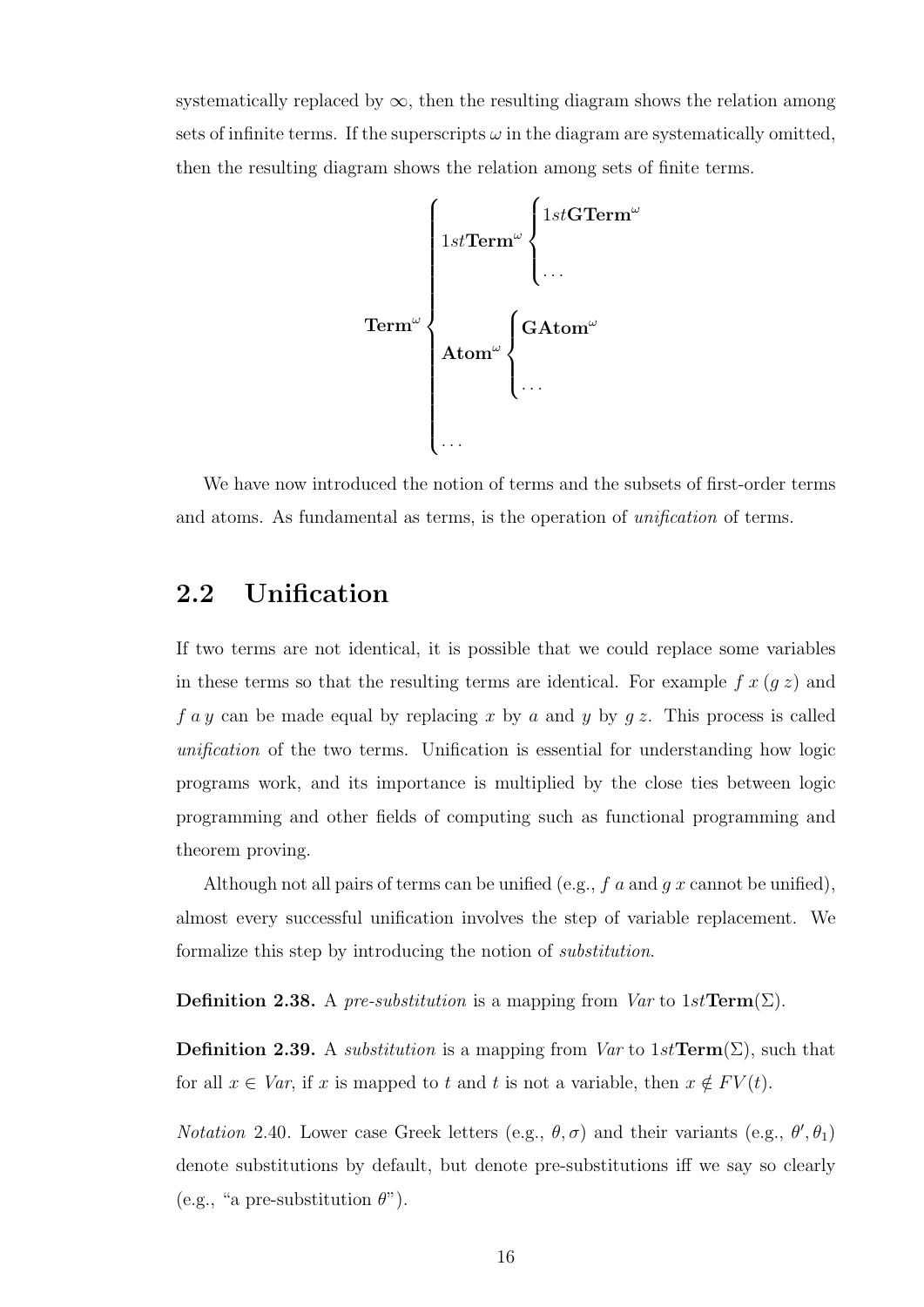**Definition 2.41.** Given a pre-substitution  $\theta$ , if there exists  $x \in Var$ , such that  $\theta(x)$ is not a variable, but  $x \in FV(\theta(x))$ , then we say that  $\theta$  is *circular*, and that the pair  $(x, \theta(x))$  is a *circular component* of  $\theta$ .

Proposition 2.42. Every substitution is a pre-substitution. Every non-circular presubstitution is a substitution.

 $\Box$ 

Proof. By Definitions 2.38, 2.39 and 2.41.

**Definition 2.43.** A substitution (or pre-substitution)  $\theta$  is renaming, iff  $\theta$  is an injection from Var to Var, i.e., for all  $x, y \in Var$  we have  $\theta(x), \theta(y) \in Var$  and that if  $\theta(x)$ ,  $\theta(y)$  are identical then x, y are identical.

**Definition 2.44.** The renaming substitution that maps every  $x \in Var$  to x itself, is called the identity substitution.

**Definition 2.45.** To apply a substitution  $\theta$  to **t**, means that, simultaneously, for all  $x \in FV(\mathbf{t})$ , we replace all occurrences of x in t by  $\theta(x)$ , so that we obtain a new list of terms as a result.<sup>5</sup>

*Notation* 2.46. The new list of terms that results from applying a substitution  $\theta$  to **t** is denoted  $\theta(\mathbf{t})$ . If **t** is  $t_1, \ldots, t_n$  then  $\theta(\mathbf{t})$  is  $\theta(t_1), \ldots, \theta(t_n)$ .

**Definition 2.47.** A variant of **t** is  $\theta(t)$  where  $\theta$  is a renaming substitution.

*Notation* 2.48. When we display a substitution (or pre-substitution)  $\theta$  as  $\{x_1 \mapsto$  $t_1, \ldots, x_n \mapsto t_n$ , we imply that for all  $y \in Var$  such that  $y \notin \{x_1, \ldots, x_n\}, \theta$  maps y to y itself, unless  $\theta$  is renaming. In that case, we assume that y is so mapped that Definition 2.43 is not violated.

*Notation* 2.49. When we apply a sequence  $\theta_1, \ldots, \theta_k$  of substitutions in succession to **t**, the result  $\theta_k(\cdots(\theta_1(\mathbf{t}))\cdots)$  is more simply denoted as  $\theta_k\cdots\theta_1(\mathbf{t})$ .

**Definition 2.50.** Given the notation  $\theta_k \cdots \theta_1(t)$ , we call the expression  $\theta_k \cdots \theta_1$  a *composition* of substitutions  $\theta_1, \ldots, \theta_k$ <sup>6</sup>.

<sup>5</sup>A more involved definition of applying substitutions is given at [13, pp.180-181]. Also note that here we do not define what it means to apply a pre-substitution.

<sup>6</sup>Our notion of "composition" is simplified, only stating that "a composition is a string of individual substitutions, and when a composition is applied to a list of terms, the result is computed by applying the individual substitutions one by one". We omit the process of computing an equivalent individual substitution from a composition. Such a process is part of a move involved definition (see, e.g., [13, p. 21]), but is unnecessary for our theory.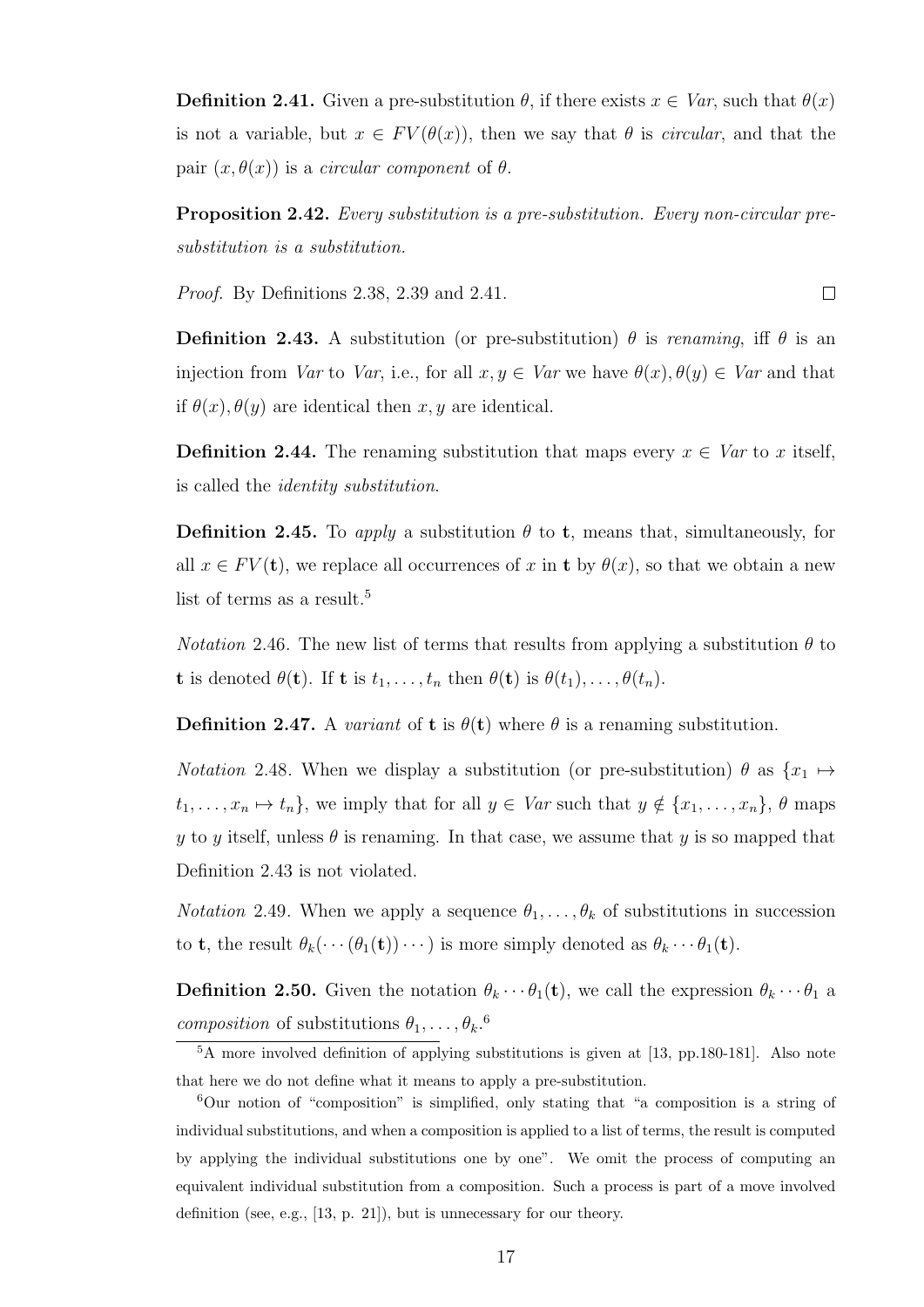**Definition 2.51.** To perform *occur-check* on a pair  $(x, t) \in Var \times 1st\text{Term}(\Sigma)$ , means to judge whether the statement "x is not identical to t but  $x \in FV(t)$ " is true.

*Notation* 2.52. Let  $t, u \in \text{Atom}(\Sigma)$ . We write  $t \sim_{\theta} u$  iff running an occur-check enforced unification algorithm (see, e.g. [13,  $\S4$ ]) on t and u returns a substitution θ. We write  $t ≈ σ$  u iff running an occur-check disabled unification algorithm (see, e.g. [14]) on t and u returns a pre-substitution  $\sigma$ <sup>7</sup>

**Definition 2.53.** A *unifier* for t and u, is either a substitution  $\theta$  such that  $t \sim_{\theta} u$ , or a pre-substitution  $\sigma$  such that  $t \approx_{\sigma} u$ .

**Definition 2.54.** A matcher for  $t, u \in \text{Atom}(\Sigma)$ , is a substitution  $\theta$  such that  $\theta(t)$ is u, or  $\theta(u)$  is t.

*Notation* 2.55. We write  $t \sqsupseteq_{\theta} u$  iff  $\theta$  is a matcher such that  $\theta(t)$  is  $u$ .<sup>8</sup>

We have now defined unification, and its special case known as term matching. Unification may give a unifier, and term matching may give a matcher. Occur-check can be turned on or off in unification. We also defined substitution and its special forms such as pre-substitution, renaming and identity substitution. A variant of a term is obtained by applying a renaming substitution. Next we give standard definitions of models of logic programs.

#### 2.3 Model Theory

If we regard logic programs as operators (or functions), then fixed-points of such an operator are models of the program. We can choose whether or not to take infinite terms into account. The least fixed-point contains all and only atoms that can be inductively proved using provisions of the program, while the greatest fixed-point contains all and only atoms that cannot be refuted by the program, i.e., atoms that are either inductively provable or causing non-termination of the program. The

<sup>&</sup>lt;sup>7</sup>A mnemonic for distinguishing  $\sim$  from  $\approx$  is that  $\sim$  is used in Prolog I (hence one tilde  $\sim$ ), while  $\approx$  is used in Prolog II (hence two tildes  $\approx$ ). We can observe the difference between these two types of algorithms in a Prolog implementation such as SWI Prolog (http://www.swi-prolog. org/pldoc/doc\_for?object=unify\_with\_occurs\_check/2).

<sup>&</sup>lt;sup>8</sup>The notation  $t \supseteq u$  suggests that t is more general a term than u, since we can obtain u by applying a substitution to  $t$  to make it more specific.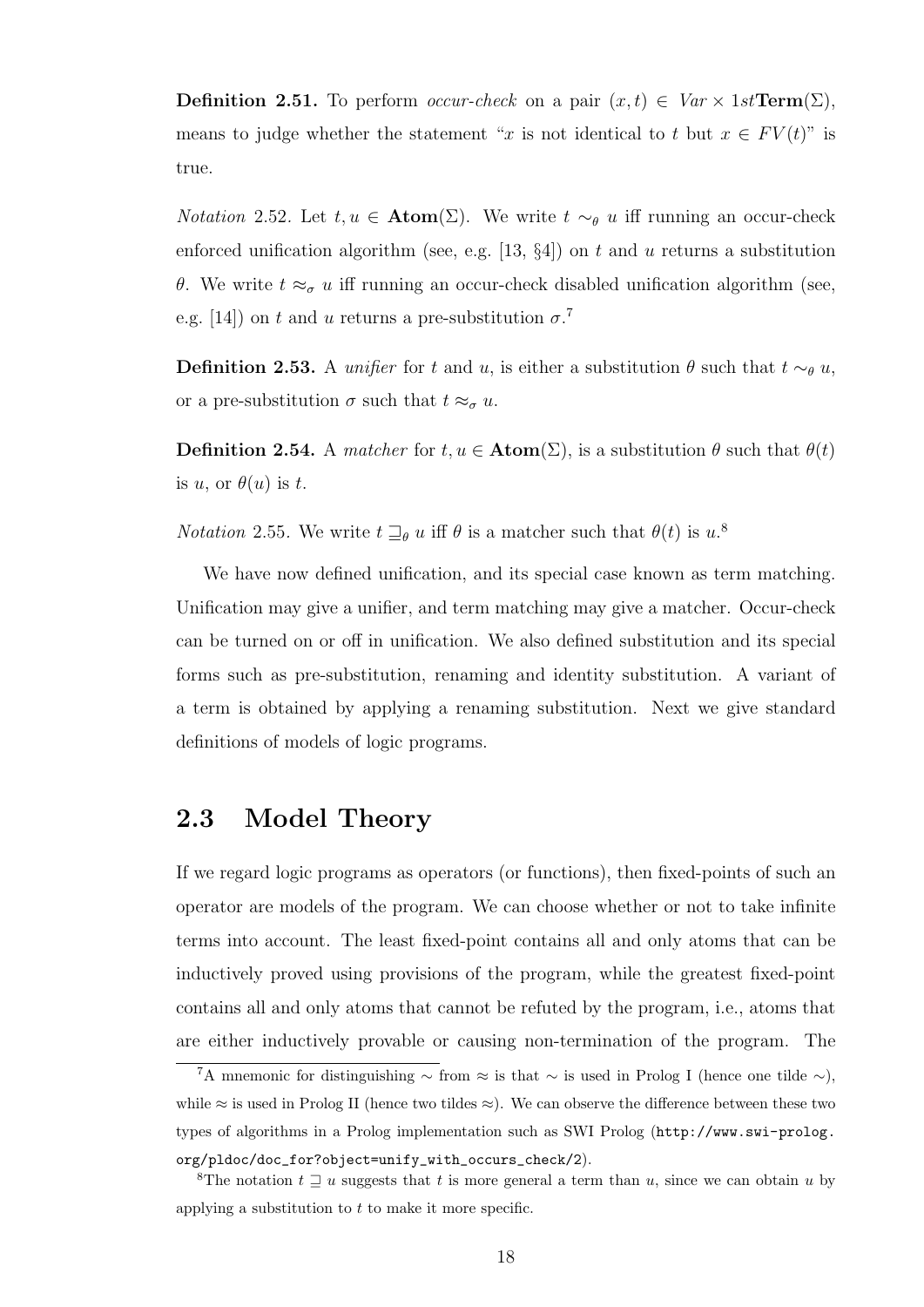correctness of a coinductive operational semantics for logic programming is judged with respect to the greatest fixed-point.

**Definition 2.56.** The *Herbrand universe* on  $\Sigma$  is 1st GTerm( $\Sigma$ ). The *complete* Herbrand universe on  $\Sigma$  is  $1stGTerm^{\omega}(\Sigma)$ .

Definition 2.57. GAtom( $\Sigma$ ) is the *Herbrand base* on  $\Sigma$ . GAtom<sup>"</sup>( $\Sigma$ ) is the complete Herbrand base on  $\Sigma$ .

**Definition 2.58.** A *Herbrand interpretation (complete Herbrand interpretation)* on  $\Sigma$  is any subset of the Herbrand base (resp. complete Herbrand base).

Definition 2.59. A *Horn clause* on  $\Sigma$  is a pair  $(t, t) \in$  **Atom** $(\Sigma) \times$  **Atom** $^*(\Sigma)$ , where t is the head, and **t** is the body. When we say "clause", we mean a Horn clause.

**Definition 2.60.** An *instance* of a clause  $(t, t)$  is  $(\theta(t), \theta(t))$  for some substitution θ. Further,  $(θ(t), θ(t))$  is a *ground instance*, iff all atoms in  $(θ(t), θ(t))$  are ground.

**Definition 2.61.** A variant of a clause  $(t, t)$  is any instance  $(\theta(t), \theta(t))$  where  $\theta$  is a renaming substitution.

**Definition 2.62.** A logic program on  $\Sigma$  is a finite set of Horn clauses on  $\Sigma$ .

*Notation* 2.63. We write  $(t, t) \in P$  to mean that  $(t, t)$  is a variant of some Horn clause in the logic program P.

**Definition 2.64.** Fix a signature  $\Sigma$ . The *Herbrand operator*  $\mathcal{T}_P$  (complete *Herbrand* operator  $\mathcal{T}_P^{\omega}$  of a logic program P is a mapping from and to the set of all Herbrand interpretations (resp. complete Herbrand interpretations). An atom u is in  $\mathcal{T}_P(I)$  $(\mathcal{T}_P^{\omega}(I'))$  iff there exists a ground instance  $(\theta(t), \theta(t))$  of some clause  $(t, t) \in P$ , such that all atoms in  $\theta(\mathbf{t})$  are in I (resp. I'), and u is  $\theta(t)$ .<sup>9</sup>

**Definition 2.65.** I is a pre-fixed-point (post-fixed-point) of  $\mathcal{T}_P$  iff  $\mathcal{T}_P(I) \subseteq I$  (resp.  $I \subseteq \mathcal{T}_P(I)$ . I is a fixed-point of  $\mathcal{T}_P$  iff I is both a pre-fixed-point and a post-fixedpoint. A (pre- or post-)fixed-point of  $\mathcal{T}_P^{\omega}$  is defined similarly.

**Definition 2.66.** Given  $\mathcal{T}_P$  or  $\mathcal{T}_P^{\omega}$ , a fixed-point I is the least fixed-point (greatest fixed-point) iff for all fixed-points  $J, I \subseteq J$  (resp.  $J \subseteq I$ ).

<sup>&</sup>lt;sup>9</sup>A Herbrand operator is also known as an *immediate consequence operator*. We reserve the latter name to use elsewhere in the thesis.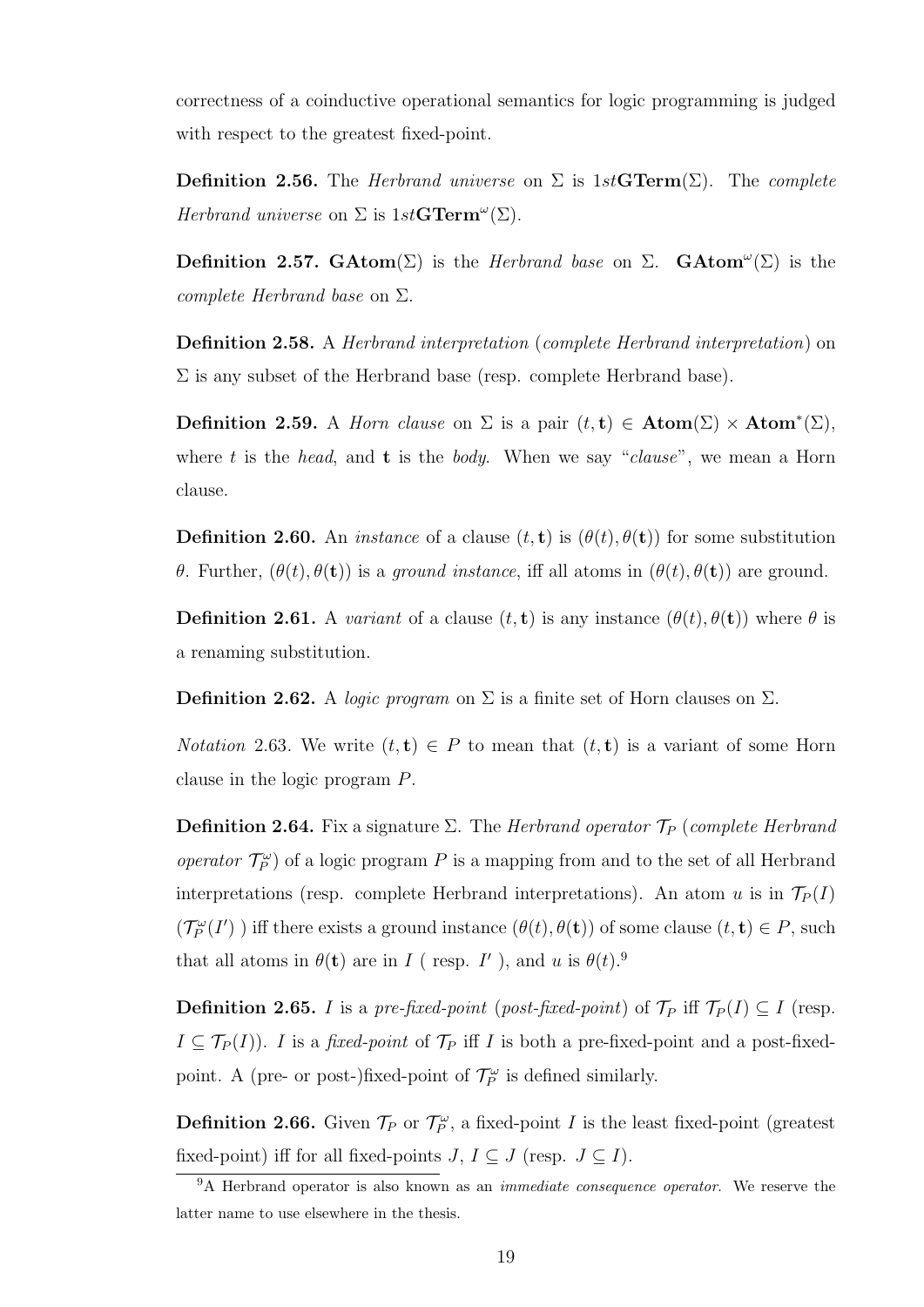**Proposition 2.67.** Let T be either  $\mathcal{T}_P$  or  $\mathcal{T}_P^{\omega}$ . Then T has a least fixed-point lfp(T), and a greatest fixed-point  $gfp(T)$ , given by:

$$
lfp(T) = \bigcap \{ J \mid T(J) \subseteq J \} \qquad gfp(T) = \bigcup \{ J \mid J \subseteq T(J) \}
$$

Proof. Apply Tarski's fixed-point theorem. See Appendix A.

**Definition 2.68.** A logic program  $P$  has the following models,

Models of P

\nConductive Models

\n
$$
\left\{\n\begin{aligned}\n\text{Least Herbrand Model:} & \text{Ifp}(\mathcal{T}_P) \\
\text{Least C. Herbrand Model:} & \text{Ifp}(\mathcal{T}_P^{\omega}) \\
\text{Conductive Models} \\
\text{Greatest Herbrand Model:} & \text{gfp}(\mathcal{T}_P) \\
\text{Greatest C. Herbrand Model:} & \text{gfp}(\mathcal{T}_P^{\omega})\n\end{aligned}\n\right.
$$

where "C." abbreviates "Complete".

Besides defining models of logic programs, we have also defined the variant of a Horn clause and use the notation  $\in$  to mean getting a program clause variant. So far we have set up all the definitions and notation necessary for a theoretical computing expert to examine the new results on perpetual computation in logic programming. Next we will introduce a simple type theory as a meta-language in order to formulate a customized Horn clause syntax that will allow us to approach coinduction that involves irregular trees. We take [11] as a standard reference for  $\lambda$ -calculus.

#### 2.4 A Type System

We set up a simple type system tailored for typing first-order predicates, first-order function symbols, and variables that range over first-order function symbols. It contains only two base types:  $\iota$  and  $\iota$ . Composite types are built using the base types and the right associative arrow  $\rightarrow$  without any parentheses, so that nesting on the left is not allowed in a type expression. Moreover, the base type  $\sigma$  can only occur at the very right end of a type expression.

**Definition 2.69.** Let  $\mathbb{B}$  satisfy  $o \notin \mathbb{B} = \{i\}$ . A type is a member of  $\mathbb{T} \cup \mathbb{P}$ , where:<sup>10</sup> <sup>10</sup>Intuitively,  $\mathbb{T} = \{i, i \to i, i \to i \to i, ... \}$  and  $\mathbb{P} = \{o, i \to o, i \to i \to o, ... \}$ . Given Definition 2.71, any  $\tau \in \mathbb{T}$  can be depicted as  $\iota^{ar(\tau)} \to \iota$ , while any  $\rho \in \mathbb{P}$  can be depicted as  $\iota^{\operatorname{ar}(\rho)} \to o.$ 

 $\Box$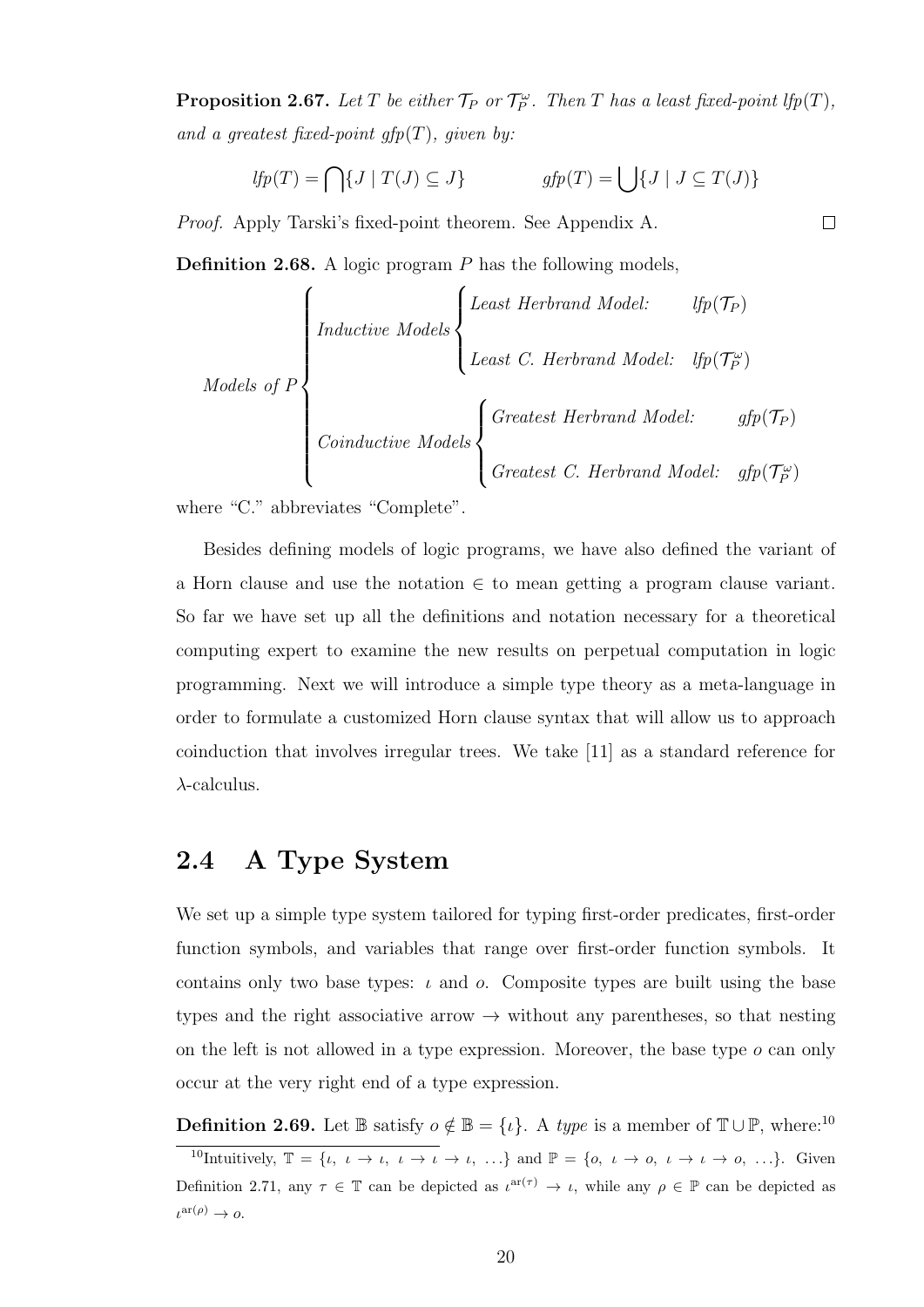- T is the set of *(simple)* types, given by  $\mathbb{T} ::= \mathbb{B} | \mathbb{B} \to \mathbb{T}$
- P is the set of proposition types, given by  $\mathbb{P} ::= o | \mathbb{B} \to \mathbb{P}$

*Notation* 2.70. The Greek letters  $\iota$  and  $\omicron$  are reserved as base types. Other lower case Greek letters are used to denote arbitrary types. In particular, we use  $\tau$  to denote a typical member of  $\mathbb{T}$ ,  $\rho$  for a typical member of  $\mathbb{P}$ , and  $\pi$  for a typical member of  $\mathbb{T} \cup \mathbb{P}$ .

**Definition 2.71.** The *arity* of a type  $\pi$  is denoted using ar $(\pi)$ . Let  $ar(\iota) = ar(\iota) = 0$ . If  $\pi \in \mathbb{T} \cup \mathbb{P}$  then  $ar(\iota \to \pi) = ar(\pi) + 1$ .

**Definition 2.72.** The *order* of a type  $\pi$  is denoted using  $\text{ord}(\pi)$ .  $\text{ord}(\iota) = \text{ord}(o)$ 0. All other types  $\pi \in \mathbb{T} \cup \mathbb{P}$  have  $\text{ord}(\pi) = 1$ .

In order to encode irregular trees, we need variables that range over (nonpredicate) function symbols that take arguments. Such variables are called higherorder variables.

#### 2.5 Higher-order Variables

We introduce one more class of elementary symbols.

**Definition 2.73.** We use  $Var<sup>t</sup>$  to denote a countably infinite set of symbols disjoint from Var and from any  $\Sigma$ , and call members of Var' higher-order variables.

**Definition 2.74.** The *arity* of any  $x \in Var'$ , denoted *arity*(*x*), is a positive integer fixed to x.

#### 2.5.1 Variable Contexts

We define a variable context to be a finite set that may contain both first-order and higher order variables.

Definition 2.75. A context is a finite subset of  $Var \cup Var'$ .

*Notation* 2.76. We use the letter  $\Gamma$  or its variants such as  $\Gamma'$  and  $\Gamma_1$ , to denote a context.

With function symbols, variables, higher-order variables and the type system at our disposal, all finite first-order terms and some infinite and possibly irregular first-order terms can be encoded as *quarded*  $\lambda$ -terms.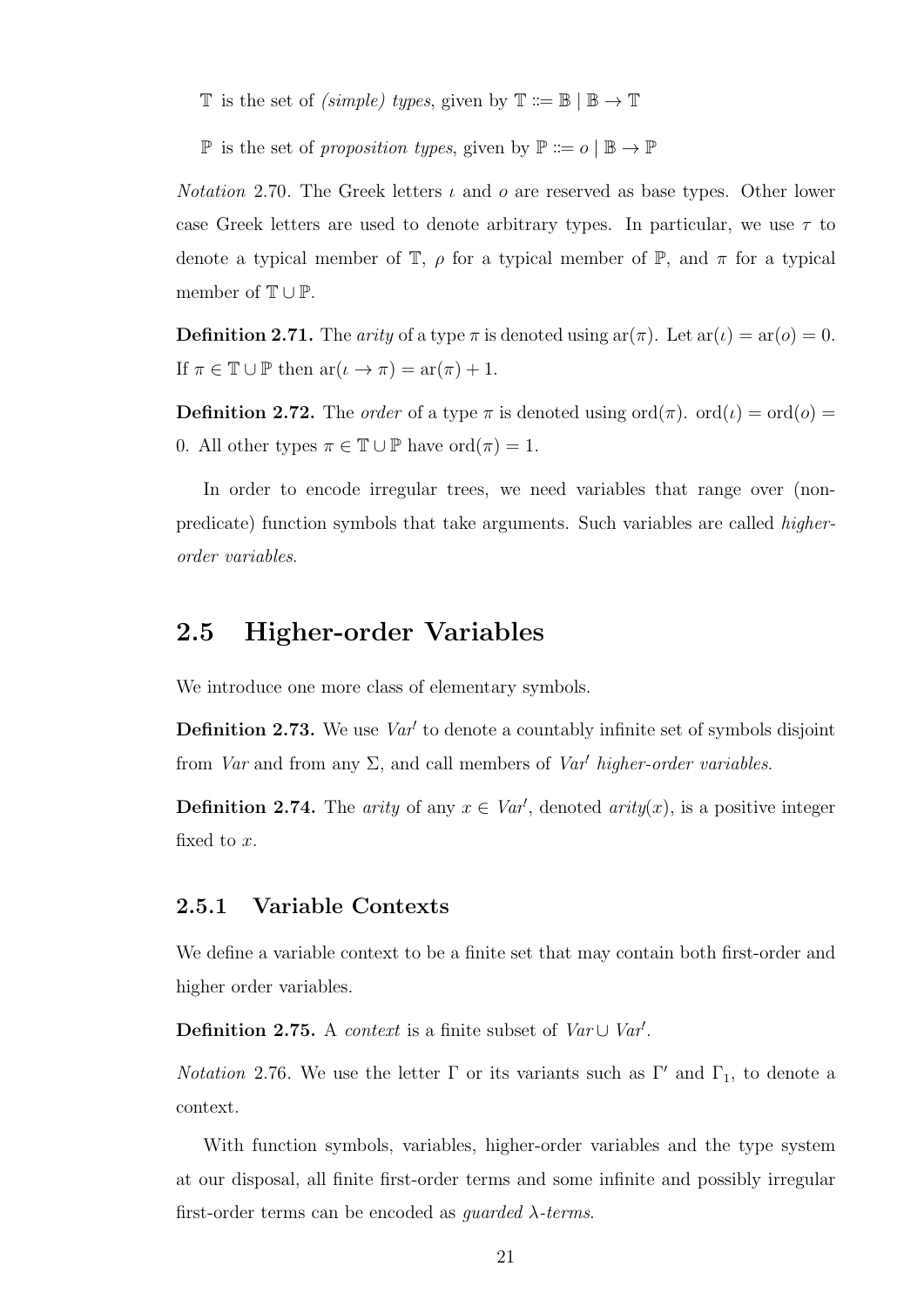#### 2.6 Guarded Lambda Terms

We introduce the notion *guarded*  $\lambda$ -term as a type-theoretic encoding of all of  $1st\mathbf{Term}(\Sigma)$  and some of  $1st\mathbf{Term}^{\infty}(\Sigma)$ .

#### 2.6.1 Typed Symbols

We give the rules for assigning types to the elementary symbols.

Notation 2.77. We assume that every function symbol, every variable, and every higher-order variable has a type, and use the expression  $s : \pi$  to denote that the (function symbol or variable or high-order variable) s has type  $\pi$ . Given a signature  $\Sigma(\supset \Pi)$ , the following rules should be observed when assigning types to symbols :

- If  $x \in Var$ , then  $x : \iota$ .
- If  $y \in Var'$ , then  $y : \tau$  and  $\tau \in \mathbb{T}$  and  $\tau \notin \mathbb{B}$ .
- If  $r \in \Pi$ , then  $r : \rho$  and  $\rho \in \mathbb{P}$ .
- If  $f \in \Sigma$  and  $f \notin \Pi$ , then  $f : \tau$  and  $\tau \in \mathbb{T}$ .
- If  $s : \pi$ , then  $arity(s) = ar(\pi)$ .

Definition 2.78. Some useful subsets of a signature  $\Sigma(\supset \Pi)$  and a context  $\Gamma$  are defined as follows:

- $\Sigma_{\mathbb{T}}$  The set of all non-predicate symbols in  $\Sigma$ , i.e.,  $\Sigma \setminus \Pi$ .
- $\Sigma_{\mathbb{T}}^n$  The subset  $\{c : \tau \in \Sigma_{\mathbb{T}} \mid \text{ord}(\tau) \leq n\}$  of  $\Sigma_{\mathbb{T}}$ .
- $\Sigma_{\mathbb{P}}$  A synonym of  $\Pi.$
- $\Sigma_{\mathbb{P}}^n$  The subset  $\{r : \rho \in \Sigma_{\mathbb{P}} \mid \text{ord}(\rho) \leq n\}$  of  $\Sigma_{\mathbb{P}}$ .
- $Γ_$  A synonym of Γ.
- $\Gamma_{\mathbb{T}}^n$  The subset  $\{x : \tau \in \Gamma_{\mathbb{T}} \mid \text{ord}(\tau) \leq n\}$  of  $\Gamma_{\mathbb{T}}$ .

Example 2.79. If  $\Sigma = \{a : \iota\}$  then  $\Sigma_{\mathbb{T}} = \Sigma_{\mathbb{T}}^1 = \Sigma_{\mathbb{T}}^0 \ni a$ . If  $\Gamma = \{y : \iota \to \iota\}$  then  $\Gamma_{\mathbb{T}} = \Gamma_{\mathbb{T}}^1 \ni y \notin \Gamma_{\mathbb{T}}^0 = \varnothing.$ 

The systematic notation of subsets of a signature allows us to precisely specify the components of a  $\lambda$ -term.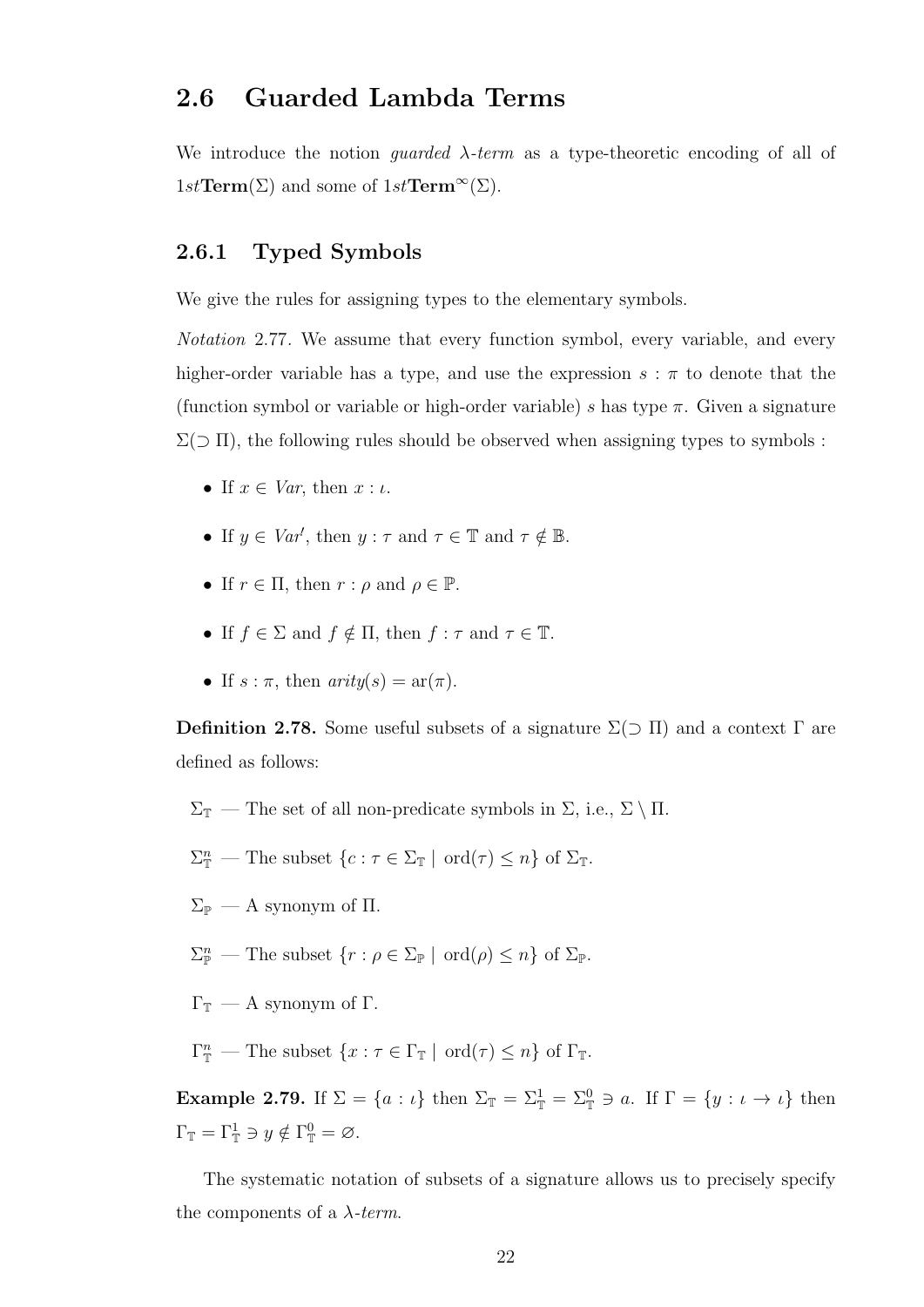#### 2.6.2 Lambda Terms

We define λ-terms as variables, constants, application, abstraction and fixed-points. Convertibility relations for  $\lambda$ -terms are defined based on  $\beta$ -reduction and fixed-point transform.

**Definition 2.80.** The relation  $\Sigma$ ;  $\Gamma \vdash_{(m:n)} M : \tau$ , where  $m, n \geq 0$  are order constraints and  $\tau \in \mathbb{T}$ , is defined in Figure 2.1.

$$
\frac{c:\tau \in \Sigma_{\mathbb{T}}^m}{\Sigma; \Gamma \vdash_{(m;n)} c:\tau} \qquad \frac{x:\tau \in \Gamma_{\mathbb{T}}^n}{\Sigma; \Gamma \vdash_{(m;n)} x:\tau}
$$
\n
$$
\frac{\Sigma; \Gamma \vdash_{(m;n)} M:\sigma \to \tau \quad \Sigma; \Gamma \vdash_{(m;n)} N:\sigma}{\Sigma; \Gamma \vdash_{(m;n)} M N:\tau}
$$
\n
$$
\frac{\Sigma; \Gamma, x:\sigma \vdash_{(m;n)} M:\tau}{\Sigma; \Gamma \vdash_{(m;n)} \lambda x. M:\sigma \to \tau} \qquad \frac{\Sigma; \Gamma, x:\tau \vdash_{(m;n)} M:\tau}{\Sigma; \Gamma \vdash_{(m;n)} \text{fix } x. M:\tau}
$$

Figure 2.1: Definition of  $\Sigma; \Gamma \vdash_{(m;n)} M : \tau$ .

**Proposition 2.81.** Provided  $m \leq m'$  and  $n \leq n'$ , if  $\Sigma$ ;  $\Gamma \vdash_{(m;n)} N : \tau$  then  $\Sigma; \Gamma \vdash_{(m';n')} N : \tau.$ 

*Proof.* By Definition 2.78,  $\Sigma^m_{\mathbb{T}} \subseteq \Sigma^{m'}_{\mathbb{T}}$ , and  $\Gamma^n_{\mathbb{T}} \subseteq \Gamma^{n'}_{\mathbb{T}}$ .  $\Box$ 

**Definition 2.82.** M is a  $\lambda$ -term on  $\Sigma$  iff  $\Sigma$ ;  $\Gamma \vdash_{(m;n)} M : \tau$  for some  $m, n, \Gamma, \tau$ .

*Notation* 2.83.  $\Lambda_{\Sigma}$  denotes the set of all  $\lambda$ -terms on  $\Sigma$ .

**Definition 2.84.** The relation  $\Sigma; \Gamma \vdash^*_{(m;n)} M : \tau$  holds iff  $\Sigma; \Gamma \vdash_{(m;n)} M : \tau$  and M does *not* contain any of the binders  $\{\mathbf{fix}, \lambda\}.$ 

**Example 2.85.** Let  $\Sigma = \{a : \iota, f : \iota \to \iota\}$ ,  $\Gamma = \{y : \iota \to \iota\}$ . Below we compare true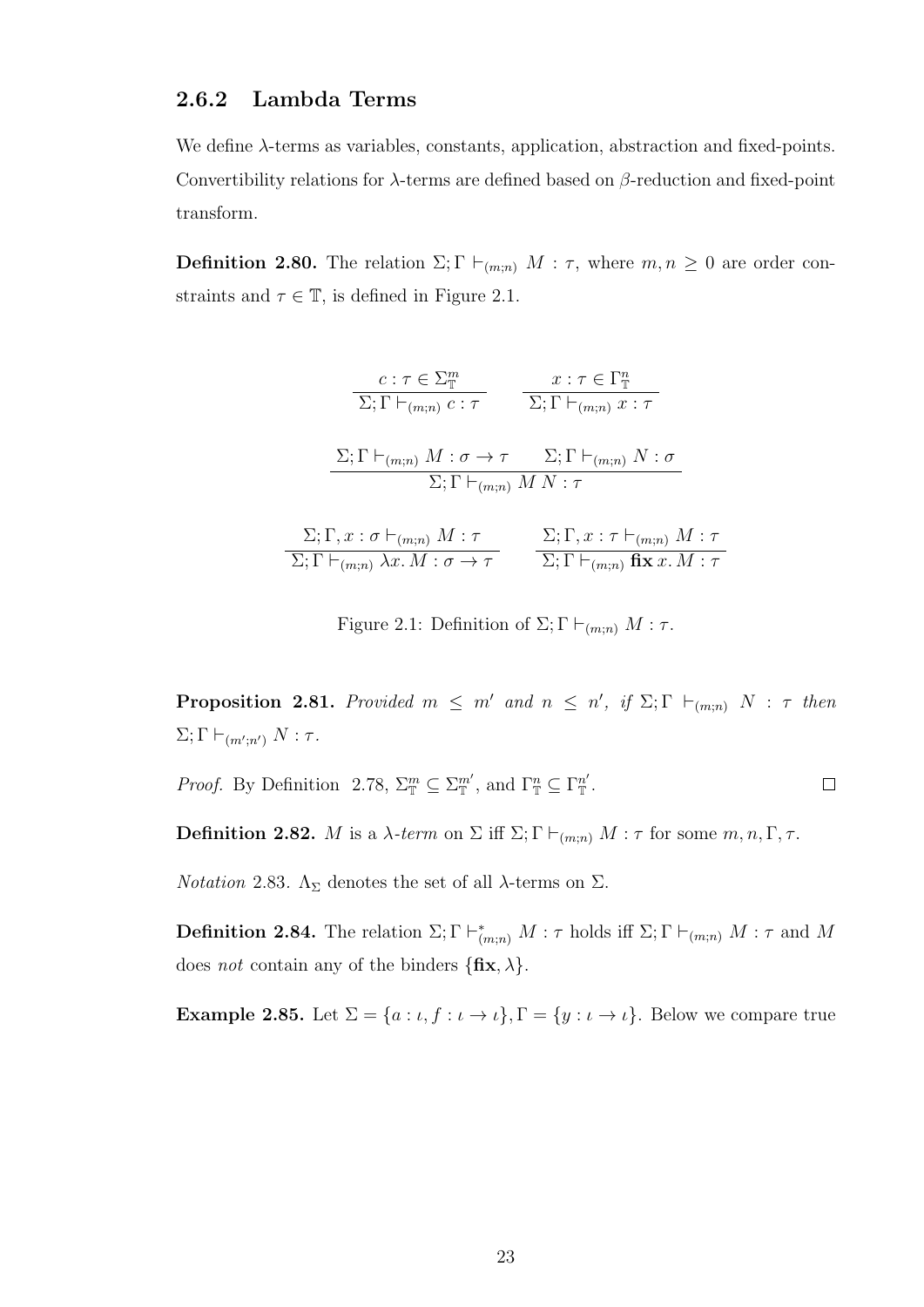statements with similar but false ones.

| True                                                                   | False                                                                    |
|------------------------------------------------------------------------|--------------------------------------------------------------------------|
| $\Sigma; \Gamma \vdash_{(0,1)} y a : \iota$                            | $\Sigma; \Gamma \vdash_{(0,0)} y a : \iota$                              |
| $\Sigma; \Gamma \vdash_{(1,0)} f a : \iota$                            | $\Sigma; \Gamma \vdash_{(0,0)} f a : \iota$                              |
| $\Sigma; \varnothing \vdash_{(1:0)} \lambda x. f x : \iota \to \iota$  | $\Sigma; \varnothing \vdash_{(1:0)}^* \lambda x. f x : \iota \to \iota$  |
| $\Sigma; \varnothing \vdash_{(1,0)} \operatorname{fix} x. f x : \iota$ | $\Sigma; \varnothing \vdash^*_{(1;0)} \operatorname{fix} x. f x : \iota$ |

**Definition 2.86.** A ( $\lambda$ -term) *substitution* is a pair  $[N/x]$  where N is a  $\lambda$ -term and  $x \in Var \cup Var'.$ 

*Notation* 2.87. We use  $M[N/x]$  to denote the result of applying  $[N/x]$  to M in the standard capture-avoiding manner. $^{11}$ 

**Definition 2.88.** The following binary relations are over  $\Lambda_{\Sigma}$ .

- β-reduction  $(\longrightarrow_{\beta})$ :  $(\lambda x. M)N \longrightarrow_{\beta} M[N/x]$
- fix-reduction  $(\rightarrow_{\text{fix}}):$  (fix x. M)  $\rightarrow_{\text{fix}} M$  [fix x. M/x]
- combined reduction  $(\longrightarrow)$ : The union between the compatible closure<sup>12</sup>of  $\longrightarrow$ <sub>β</sub> and the compatible closure of  $\longrightarrow_{\text{fix}}$ .
- convertible relation ( $\equiv$ ): The equivalence closure<sup>13</sup> of  $\rightarrow$ .

**Proposition 2.89.** If  $M : \tau_1 \equiv N : \tau_2$ , then  $\tau_1$  and  $\tau_2$  are identical.

*Proof.* Similar to proofs of standard theorems of  $\lambda$ -calculus. See e.g. [11, §2.11].  $\Box$ 

*Notation* 2.90.  $\lambda$ -terms may be abbreviated in the following ways.

• Given a  $\lambda$ -term M of the form  $F N_1 \cdots N_m$ , we may use  $\vec{N}$  to represent the sub-expression  $N_1 \cdots N_m$ , and depict M as F  $\vec{N}$ . Then,  $|\vec{N}| = m$ , and  $N \in \vec{N}$ means  $N \in \{N_1, \ldots, N_m\}.$ 

 $11$ See also [11, §1.6].

<sup>&</sup>lt;sup>12</sup>The *compatible closure* of a binary relation R over  $\lambda$ -terms (e.g., R could be either  $\beta$ -reduction or fix-reduction), refers to the smallest binary relation  $R'$  that includes  $R$ , which also satisfies that if  $(M)R'(N)$ , then  $(M F)R'(N F)$ ,  $(F M)R'(F N)$ ,  $(\lambda x. M)R'(\lambda x. N)$  and  $(\textbf{fix } x. M)R'(\textbf{fix } x. N)$ , for arbitrary  $x, F$ .

<sup>&</sup>lt;sup>13</sup>In other words, the reflexive transitive symmetric closure.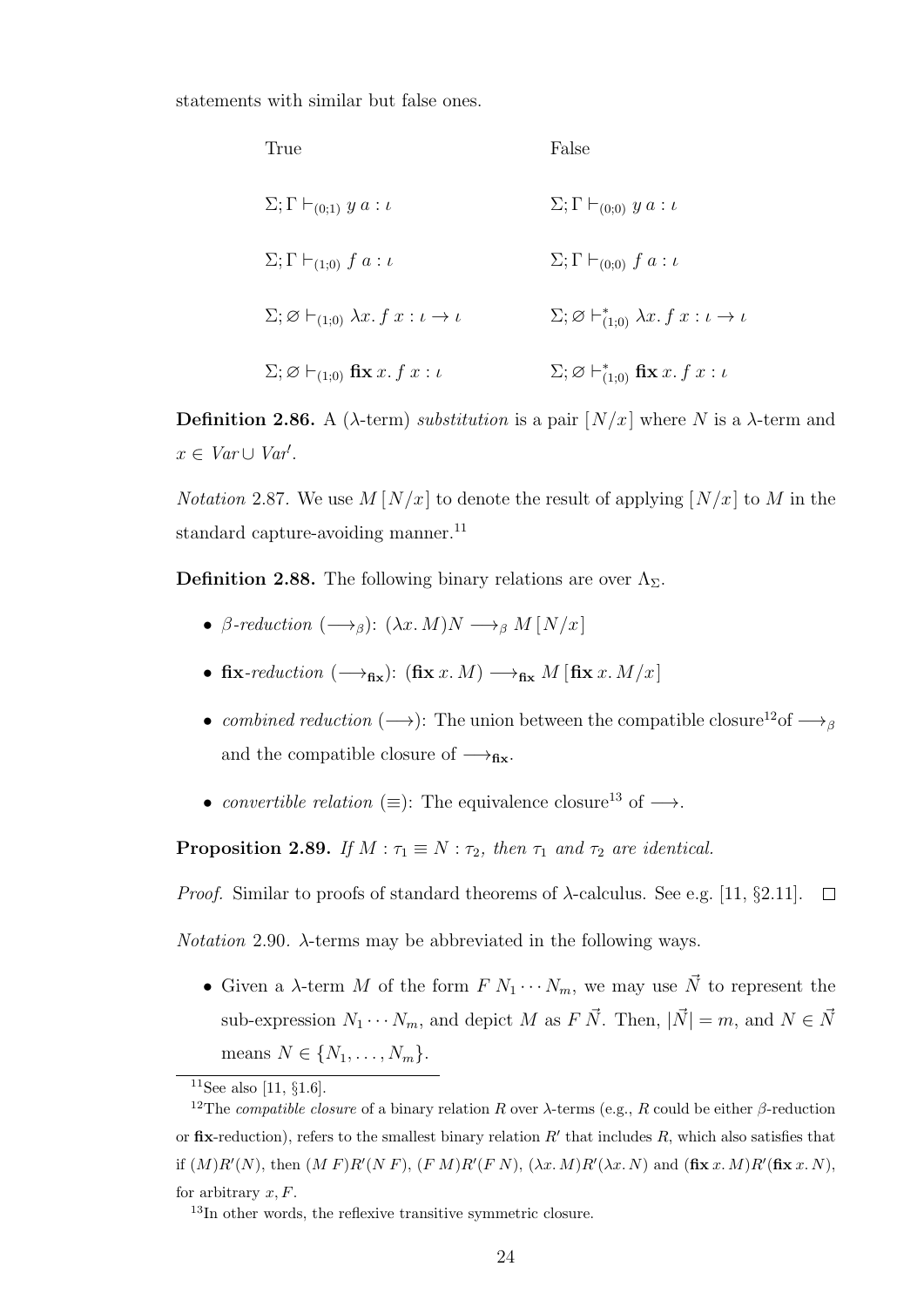- Similarly, if M has the form  $f N_1 \cdots N_k M' N_{k+1} \cdots N_m$ , then we may depict M as  $f \, \vec{N_1} \, M' \, \vec{N_2}$ . We write  $N \in \vec{N}_{1,2}$  to mean that  $N \in \vec{N_1}$  or  $N \in \vec{N_2}$ .
- Given a  $\lambda$ -term M of the form  $\lambda x_1 : \iota \cdots \lambda x_m : \iota N$ , we may use  $\lambda \vec{x} : \iota$ . to represent the sub-expression  $\lambda x_1 : \iota \cdots \lambda x_m : \iota$ , and depict M as  $\lambda \vec{x} : \iota \cdot N$ . Then,  $|\vec{x}| = m$ .

The liberally defined notion of fixed-point does not guarantee that a fixed-point necessarily corresponds to an infinite first-order term. We now introduce further syntactical restrictions to filter out all useless fixed-points<sup>14</sup>.

#### 2.6.3 Guarded Fixed-points

We define a guarded fixed-point in such a way that it is easy to check that they correspond to infinite first-order terms and that they can encode some irregular terms. The formal definition is phrased to capture the shape of certain concrete examples at hand during the author's research.

**Definition 2.91.** The relation  $\Sigma; \emptyset \vdash_{\triangleright} M : \tau$  is defined in Figure 2.2. M is a guarded fixed-point on  $\Sigma$  iff  $\Sigma; \varnothing \vdash_{\triangleright} M : \tau$  for some  $\tau$ .

$$
\left\{\Sigma; \vec{x}: \iota \vdash_{(1;0)}^* N: \iota \mid N \in \vec{N}_{1,2,3}\right\}\n\left[\n\begin{array}{c}\nf: \tau' \in \Sigma^1_{\mathbb{T}} \\
y: \tau \notin \vec{x} \\
\text{ar}(\tau') = |\vec{N}_1| + 1 + |\vec{N}_3| \\
\text{ar}(\tau) = |\vec{x}| = |\vec{N}_2|\n\end{array}\n\right]
$$
\n
$$
\Sigma; \varnothing \vdash_{\triangleright} \mathbf{fix} \ y. \ \lambda \vec{x}. \ f \ \vec{N}_1 \ (y \ \vec{N}_2) \ \vec{N}_3 : \tau
$$

Figure 2.2: Definition of  $\Sigma; \varnothing \vdash_{\triangleright} M : \tau$ .

We explain Figure 2.2. A guarded fixed-point has the form  $(fix y.$  Something) where *Something* is an abstraction of the form  $(\lambda x_1, \ldots, \lambda x_n, Some-Term)$ , abbreviated ( $\lambda \vec{x}$ . Some-Term), where the  $\lambda$ -bound variables have arity 0 and Some-Term is an application where the function symbol  $f$  is applied to as many arguments as it can take. The arguments of f involve a particular term  $(y \vec{N}_2)$  that is applying the

 $14$ Some useful fixed-points are filtered out too. So the design of the filter is open to future improvement.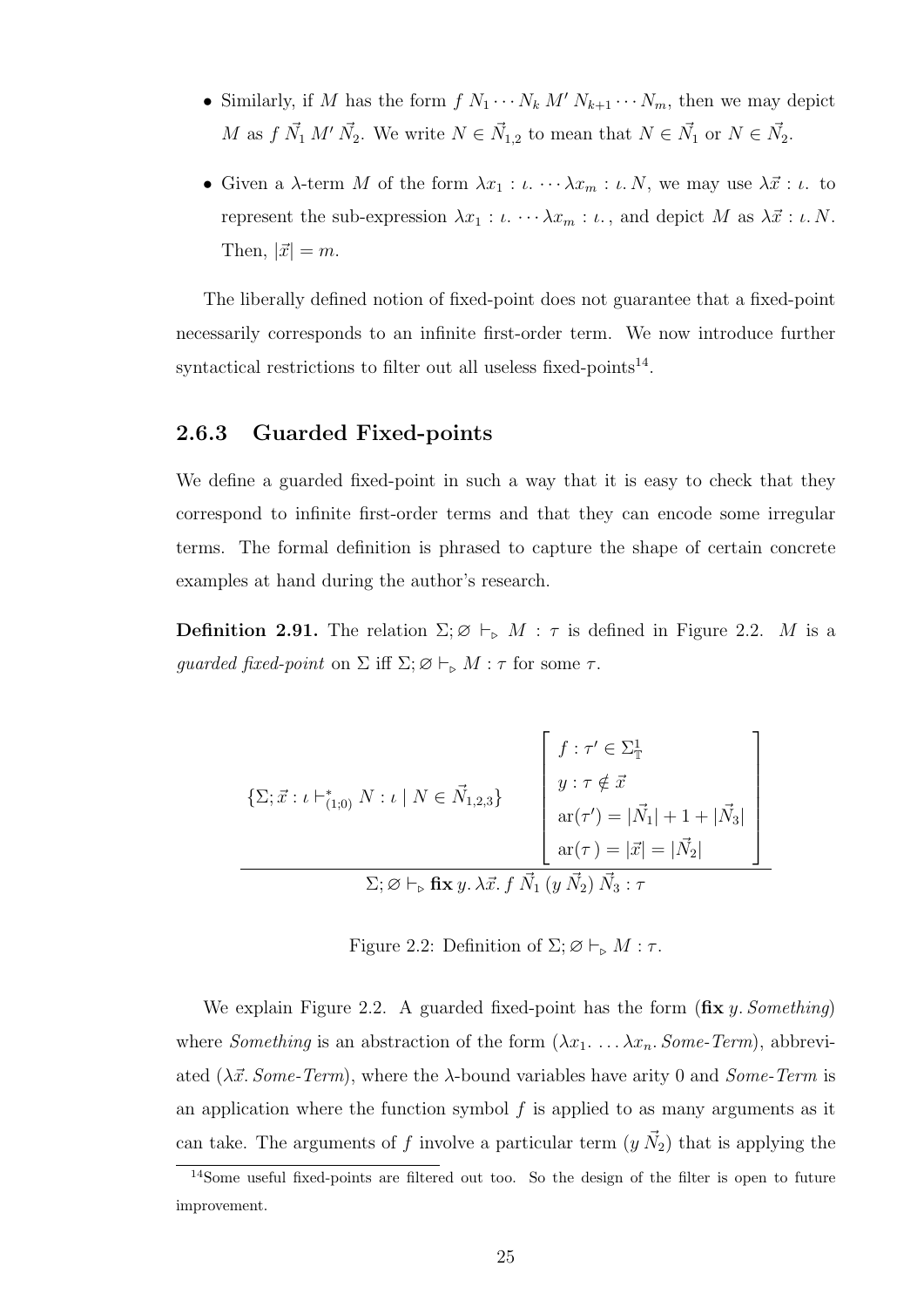(higher-order) variable y to as many arguments as it can take. In addition, the arity of y equals the number of arguments expected by the abstraction Something, and this number is denoted  $|\vec{x}|$ . All terms in the list  $\vec{N}_i$   $(i \in \{1, 2, 3\})$  are built using (non-predicate) function symbols from  $\Sigma$  and variables from  $\vec{x}$ , but do not contain the binders  $\{\mathbf{fix}, \lambda\}.$ 

**Proposition 2.92.** A quarded fixed-point is a  $\lambda$ -term.

Proof. By Definitions 2.91, 2.84, 2.80 and Proposition 2.81.  $\Box$ 

With the notion of guarded fixed-point, we can now focus on a group of  $\lambda$ -terms that are guaranteed to encode what they are supposed to encode. Such  $\lambda$ -terms are called *guarded*  $\lambda$ -terms.

#### 2.6.4 Guarded Lambda Terms

A guarded  $\lambda$ -term is a binder-free first-order  $\lambda$ -term, or a guarded fixed-point with suitable arguments, or their equivalents.

**Definition 2.93.** The relations  $\vdash_{\mathrm{I}}, \vdash_{\mathrm{II}}$  and  $\vdash_g$  are defined by Figure 2.3.

$$
\frac{\Sigma; \Gamma \vdash_{(1;0)}^{*} M : \iota}{\Sigma; \Gamma \vdash_{\mathbf{I}} M : \iota}
$$
\n
$$
\frac{\Sigma; \varnothing \vdash_{\triangleright} M : \tau \quad \text{ar}(\tau) = |\vec{N}| \quad \{\Sigma; \Gamma \vdash_{\mathbf{I}} N : \iota \mid N \in \vec{N}\}}{\Sigma; \Gamma \vdash_{\mathbf{II}} M \vec{N} : \iota}
$$
\n
$$
\frac{\Sigma; \Gamma \vdash_{\mathbf{I}} M : \tau}{\Sigma; \Gamma \vdash_{g} M : \tau} \quad \frac{\Sigma; \Gamma \vdash_{\mathbf{II}} M : \tau}{\Sigma; \Gamma \vdash_{g} M : \tau} \quad \frac{\Sigma; \Gamma \vdash_{g} N : \tau \quad N \equiv M}{\Sigma; \Gamma \vdash_{g} M : \tau}
$$

Figure 2.3: Definition of  $\vdash_{\mathrm{I}}, \vdash_{\mathrm{II}}$  and  $\vdash_g$ . The letter g refers to "guarded".

**Definition 2.94.**  $M : \tau$  is a type-I guarded  $\lambda$ -term iff  $\Sigma$ ;  $\Gamma \vdash_{\mathrm{I}} M : \tau$ . It is a type-II guarded  $\lambda$ -term iff  $\Sigma$ ;  $\Gamma \vdash_{\Pi} M : \tau$ . It is a guarded  $\lambda$ -term iff it is a type-I or type-II guarded  $\lambda$ -term, or it is convertible ( $\equiv$ ) to a type-I or type-II guarded  $\lambda$ -term. In other words,  $\Sigma; \Gamma \vdash_{g} M : \tau$ .

**Proposition 2.95.** A guarded  $\lambda$ -term is a  $\lambda$ -term of type  $\iota$ .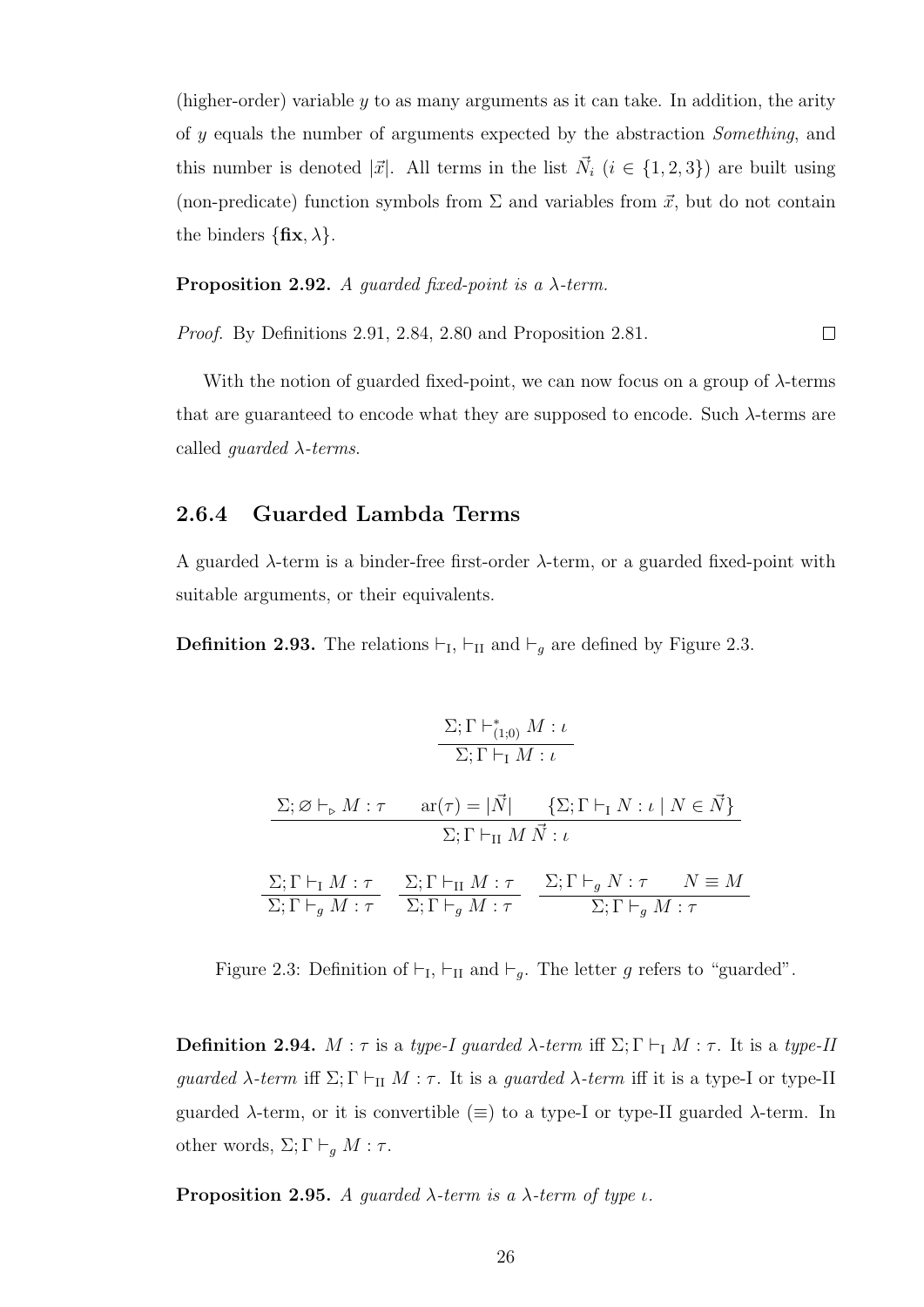*Notation* 2.96. We denote the set of all guarded  $\lambda$ -terms on  $\Sigma$  by  $\Lambda_{\Sigma}^G$ .

Since guarded  $\lambda$ -terms may involve higher-order variables, we can further sort them into a first-order group and a higher-order group, despite the fact that they all encode first-order terms of logic programming.

#### 2.6.5 Order of Guarded Lambda Terms

The order of a guarded  $\lambda$ -term is solely determined by the presence or absence of a higher-order variable in it.

**Definition 2.97.**  $M \in \Lambda_{\Sigma}^G$  is *higher-order* iff there is  $y : \tau$  fix-bound<sup>15</sup> in M and ord $(\tau) > 0$ . Otherwise, M is first-order.

**Example 2.98.** Below are examples of first-order and higher-order guarded  $\lambda$ -terms.

- First-order:  $\mathbf{fix}\,y$ ,  $f\,y$  and  $f\,a$  where  $y : \iota$  is a variable, and  $f : \iota \to \iota$ ,  $a : \iota$  are function symbols.
- Higher-order:  $(fix y. \lambda x. f (y x)) a$  where  $y : \iota \to \iota$  is a higher-order variable,  $x : \iota$  is a variable, and  $f : \iota \to \iota$ ,  $a : \iota$  are function symbols.

The correspondence between a guarded  $\lambda$ -term and the first order term that it encodes can be formally established.

#### **2.6.6** Mapping From  $\Lambda_{\Sigma}^G$  $_{\Sigma}^{G}$  to  $1st\mathbf{Term}^{\omega}(\Sigma)$

Lambda terms in  $\Lambda_{\Sigma}^G$  can be associated to terms in  $1st\mathbf{Term}^{\omega}(\Sigma)$ . This is straightforward for type-I guarded terms. A typical type-II guarded term has an infinite reduction chain that consists of an endless series of equivalent guarded terms. We show that this series converge to an infinite tree that is what all the guarded terms in the series are supposed to encode. We define a reduction named  $fix$ -beta as the unit operation on guarded terms, omitting intermediate reduction products that are not needed for defining the infinite tree to which the reduction series converge.

Examples 2.99 and 2.100 give some intuition.

**Example 2.99.**  $f \circ b \in \Lambda_{\Sigma}^G$  corresponds to the  $1st\mathbf{Term}^{\omega}(\Sigma)$  member:

<sup>&</sup>lt;sup>15</sup>We say that y is fix-bound in a term M if M has a sub-term of the form  $(fix y. N)$ .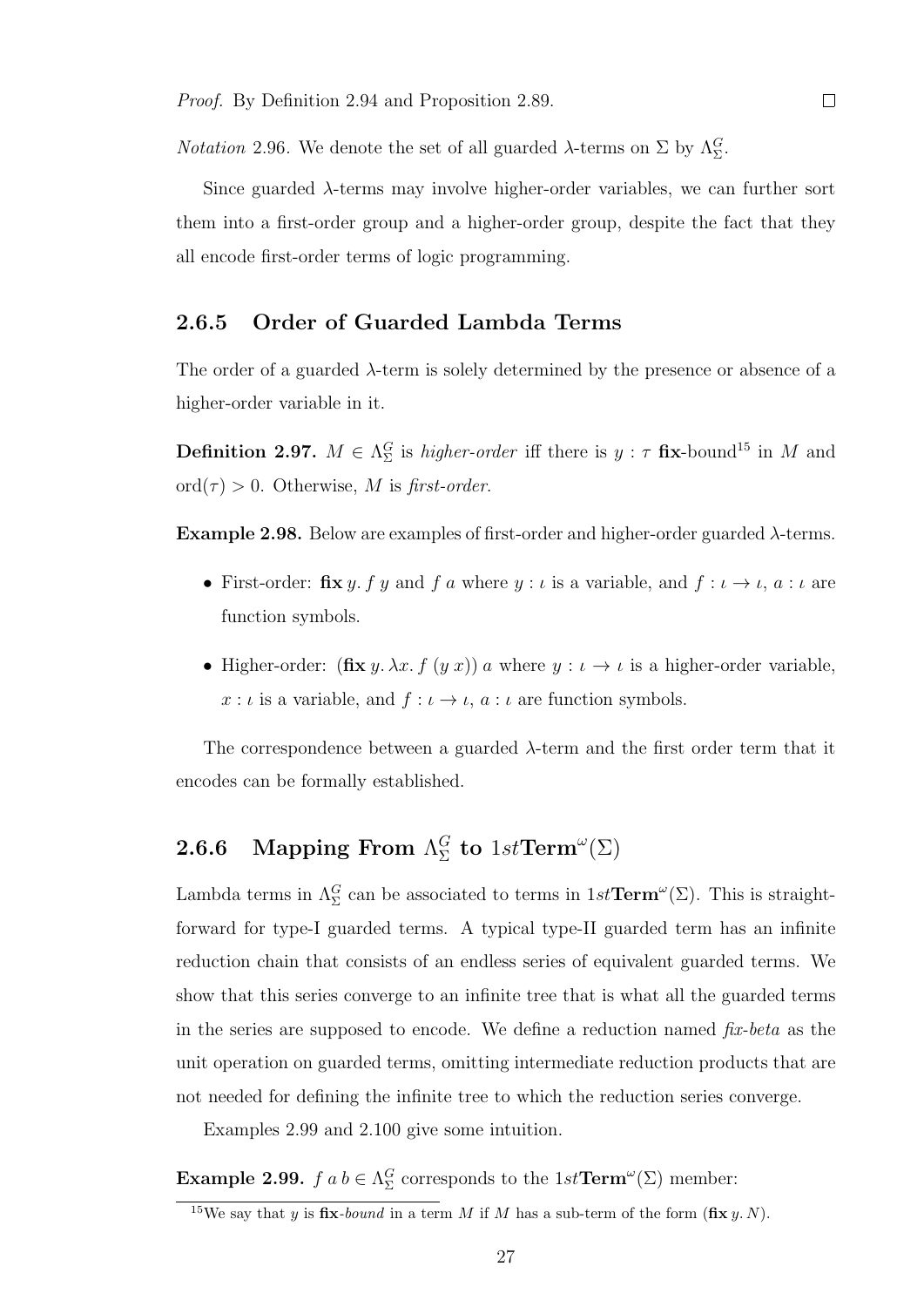

**Example 2.100.** The  $\lambda$ -term  $\mathbf{fix } x. f x \in \Lambda_{\Sigma}^G$  has the following reduction sequence, and each  $\lambda$ -term in the sequence can be rendered as a tree:

$$
\lambda \text{-terms } \operatorname{fix} x. f x \longrightarrow f \operatorname{fix} x. f x \longrightarrow f (f \operatorname{fix} x. f x) \cdots
$$
\n
$$
\begin{array}{cccc} f & & & | & & \\ \operatorname{fix} x. f x & \longrightarrow & \operatorname{fix} x. f x & \longrightarrow & f & \cdots \\ & & & & \operatorname{fix} x. f x & \longrightarrow & \operatorname{fix} x. f x \end{array}
$$

Therefore,  $\textbf{fix } x.$  f x corresponds to the  $1st \textbf{Term}^{\omega}(\Sigma)$  member  $f - f - f - \cdots$  which is an infinite term.

**Definition 2.101.**  $\dot{\mathcal{S}}$  is a function from  $\Lambda_{\Sigma}^G$  to  $1st\mathbf{Term}^{\omega}(\Sigma\cup\{\diamond\}),^{16}$  such that:

- $\dot{\Im}(s) = s$ , if  $s \in \Sigma^0_{\mathbb{T}} \cup Var$ .
- $\dot{\mathfrak{S}}(f\ N_1 \cdots N_k) = f$  $\dot{\Im}(N_1) \cdots \dot{\Im}(N_k)$
- $\dot{\Im}(M) = \diamond$  otherwise.

Example 2.102. The following table shows how  $\dot{\mathcal{S}}$  evaluates some guarded  $\lambda$ -terms that contain the binder fix.

$$
\begin{array}{c|cc}\n\dot{\mathbf{S}}(\mathbf{fix} \ x. \ f \ x) & \dot{\mathbf{S}}(f \mathbf{fix} \ x. \ f \ x) & \dot{\mathbf{S}}(f \ (f \mathbf{fix} \ x. \ f \ x)) \\
\Diamond & f & f \\
\downarrow & \downarrow & \downarrow \\
\Diamond & f & \downarrow \\
\Diamond\n\end{array}
$$

**Definition 2.103.** Let  $k \in \mathbb{N}$  and  $0 \leq j \leq k-1$ . A type-II guarded  $\lambda$ -term  $F \times$  $\textbf{fix}\beta$ -reduces to M, denoted  $F\vec{X} \longrightarrow_{\textbf{fix}\beta} M$ , iff there exist  $F'$  and  $N_0, \ldots, N_k$  such that:

- 1.  $F \longrightarrow_{\textbf{fix}} F'$ ;
- 2. for all j,  $N_j \longrightarrow_\beta N_{j+1};$

 $16\dot{\text{S}}$  reads "approximate term-value".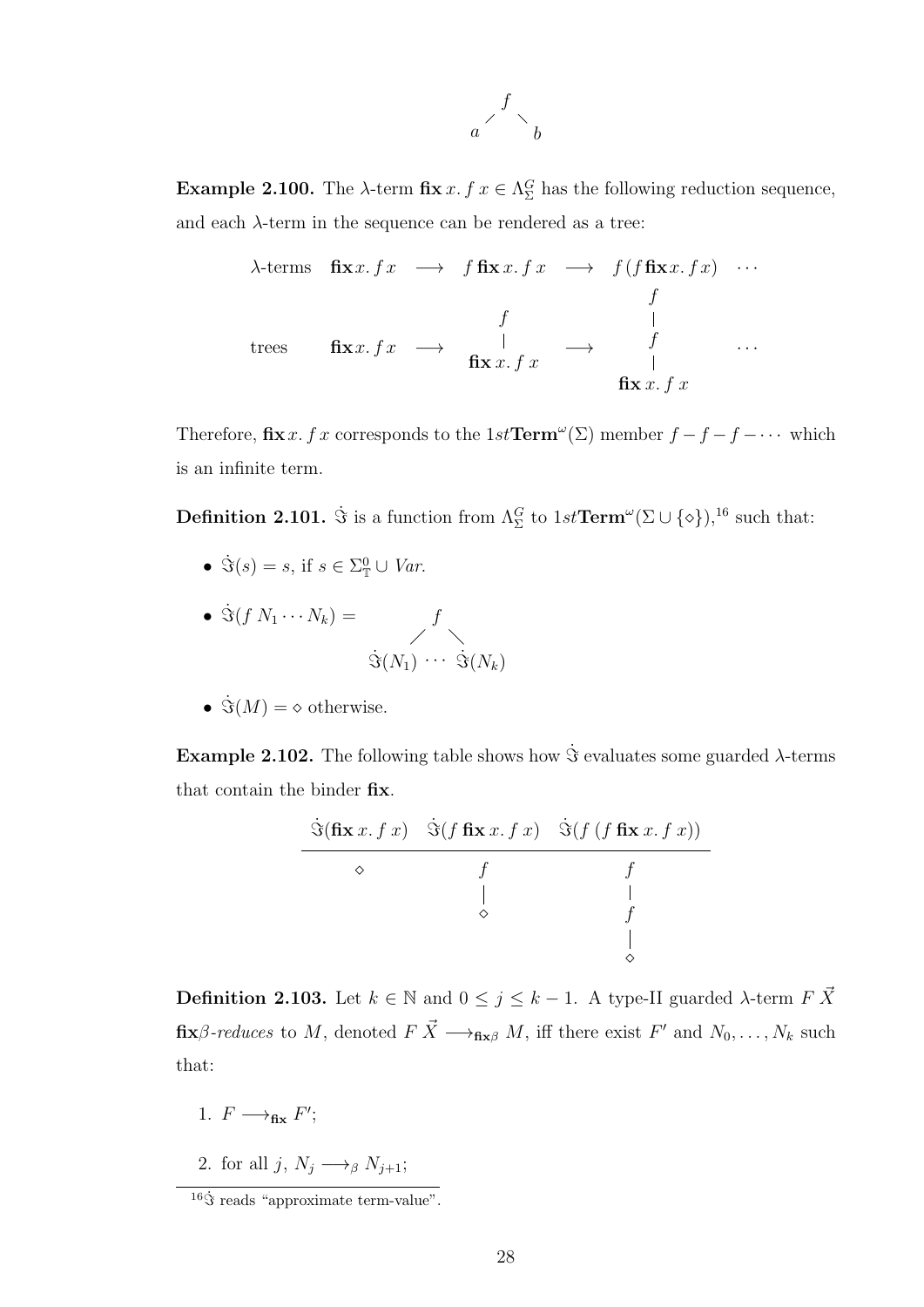- 3.  $N_k$  cannot be further reduced by  $\longrightarrow_{\beta}$ ;
- 4.  $N_0$  is  $F' \, \vec{X}$ .  $N_k$  is  $M$ .

We use  $\longrightarrow_{Fix\beta}$  to denote the compatible closure of  $\longrightarrow_{fix\beta}$ . The statement that "there exist  $M_0, \ldots, M_k$ , such that  $M_j \longrightarrow_{\text{Fix}\beta} M_{j+1}$  for all j", is denoted by  $M_0 \longrightarrow_{\text{Fix}\beta}^k M_k.$ 

Example 2.104. A typical type-II guarded  $λ$ -term

$$
(\mathbf{fix}\,y.\,\lambda\vec{x}\cdot h\,\vec{N}_1\;(y\,\vec{N}_2)\,\vec{N}_3)\,\vec{M}
$$

written as  $F \vec{M}$  for short,  $fix\beta$ -reduces ( $\longrightarrow_{fix\beta}$ ) to

$$
(h\ \vec{N_1}\ (F\ \vec{N_2})\ \vec{N_3})\ [\vec{M}/\vec{x}]
$$

**Example 2.105.** Let N denote the guarded fixed-point  $fixy$ .  $\lambda x \cdot hx(y(fx))$ . Then, the type-II guarded  $\lambda$ -term  $N z$  has the following reductions:

$$
N z
$$
\n
$$
\longrightarrow_{\text{fix}\beta} \quad h z (N (f z))
$$
\n
$$
\longrightarrow_{\text{Fix}\beta} \quad h z (h (f z) (N (f (f z))))
$$
\n
$$
\longrightarrow_{\text{Fix}\beta} \quad h z (h (f z) (h (f (f z)) (N (f (f (f z))))))
$$

**Proposition 2.106.** If  $M_0 \longrightarrow_{Fix\beta}^k M_k$  and  $M_0$  is a type-II guarded  $\lambda$ -term, then there exists one and only one  $t \in 1$ st **Term**<sup>∞</sup>( $\Sigma$ ), such that

$$
\lim_{k\to\infty}d(t,\dot{\Im}(M_k))=0
$$

*Proof.* The j-th level  $(j \in \mathbb{N})$  of t is defined in the same way as the j-th level of  $\dot{\Im}(M_{j+1}).$  $\Box$ 

Motivated by Proposition 2.106, we have the following definition.

**Definition 2.107.** If  $M_0 \longrightarrow_{\text{Fix}\beta}^k M_k$  and  $M_0$  is a type-II guarded  $\lambda$ -term, then the  $t \in 1st\mathbf{Term}^{\infty}(\Sigma)$ , such that  $d(t, \dot{\mathcal{S}}(M_k)) \to 0$  as  $k \to \infty$ , is called the intended infinite term of  $M_0$ .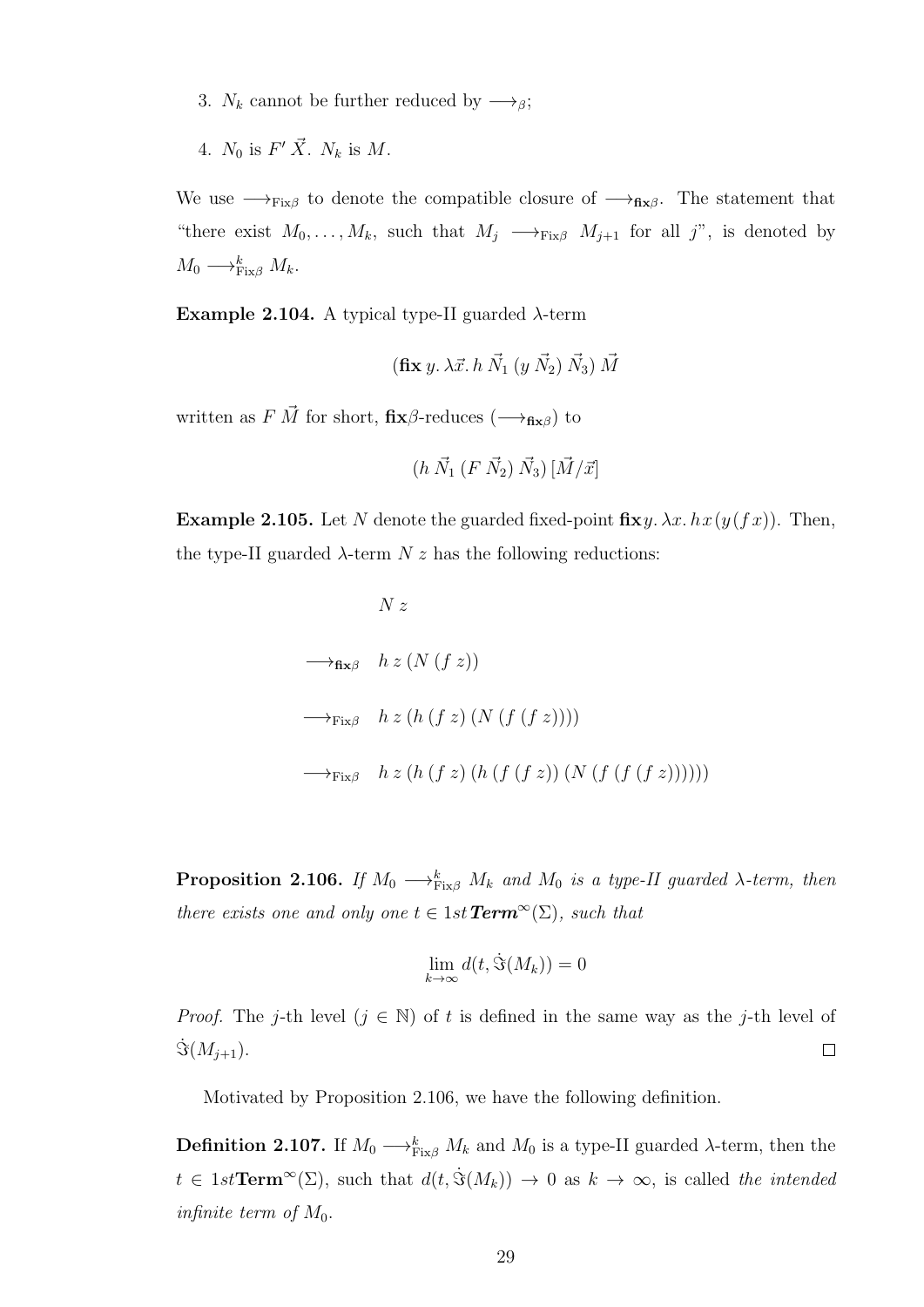**Definition 2.108.**  $\Im$  is a function from  $\Lambda_{\Sigma}^G$  to  $1st\mathbf{Term}^{\omega}(\Sigma),^{17}$  such that:

- $\Im(M) = \dot{\Im}(M)$ , if M is a type-I guarded  $\lambda$ -term.
- $\Im(N) = t$ , if N is a type-II guarded  $\lambda$ -term and t is the intended infinite term of N.
- $\Im(M) = \Im(N)$ , if  $M \equiv N$ .

Observe that every infinite tree encoded by a guarded term is guaranteed to have a finite number of distinct free variables. Now we have finished the constructive journey from basic symbols to lambda terms, and then to guarded lambda terms. Based on these we can define formulae.

#### 2.7 Formulae

Atomic formulae are built using predicates and guarded terms. Composite formulae are built using atomic formulae and logic connectives from first-order predicate logic. Once we have formally defined the mapping from guarded terms to trees, it is easy to define the mapping from atomic formulae to trees. The convertibility relation between formulae is based on convertibility between guarded terms that occur in the formulae.

**Definition 2.109.** The relations  $\Sigma$ ;  $\Gamma \Vdash_{a} \varphi$  and  $\Sigma$ ;  $\Gamma \Vdash \varphi$  are defined by Figure 2.4.

$$
q: \rho \in \Sigma_{\mathbb{P}}^{1} \quad \text{ar}(\rho) = |\vec{M}| \quad \{\Sigma; \Gamma \vdash_{g} M : \iota \mid M \in \vec{M}\}
$$

$$
\Sigma; \Gamma \Vdash_{a} q \vec{M}
$$

$$
\frac{\Sigma; \Gamma \Vdash_{a} \varphi}{\Sigma; \Gamma \Vdash \varphi} \quad \frac{\Sigma; \Gamma, x : \iota \Vdash \varphi}{\Sigma; \Gamma \Vdash \forall x : \iota. \varphi} \quad \frac{\Sigma; \Gamma, x : \iota \Vdash \varphi}{\Sigma; \Gamma \Vdash \exists x : \iota. \varphi}
$$

$$
\frac{\Sigma; \Gamma \Vdash \varphi}{\Sigma; \Gamma \Vdash \varphi} \quad \frac{\Sigma; \Gamma \Vdash \psi}{\Sigma; \Gamma \Vdash \varphi \Box \psi} \quad \frac{\Box \in \{\land, \lor, \to\}}{\Sigma; \Gamma \Vdash \varphi \Box \psi}
$$

Figure 2.4: The relations  $\Sigma$ ;  $\Gamma \Vdash_{a} \varphi$  and  $\Sigma$ ;  $\Gamma \Vdash \varphi$ .

**Definition 2.110.**  $\varphi$  is a *guarded atom* on  $\Sigma$  iff  $\Sigma$ ;  $\Gamma \Vdash_{a} \varphi$  for some  $\Gamma$ .

 $17\%$  reads "term-value".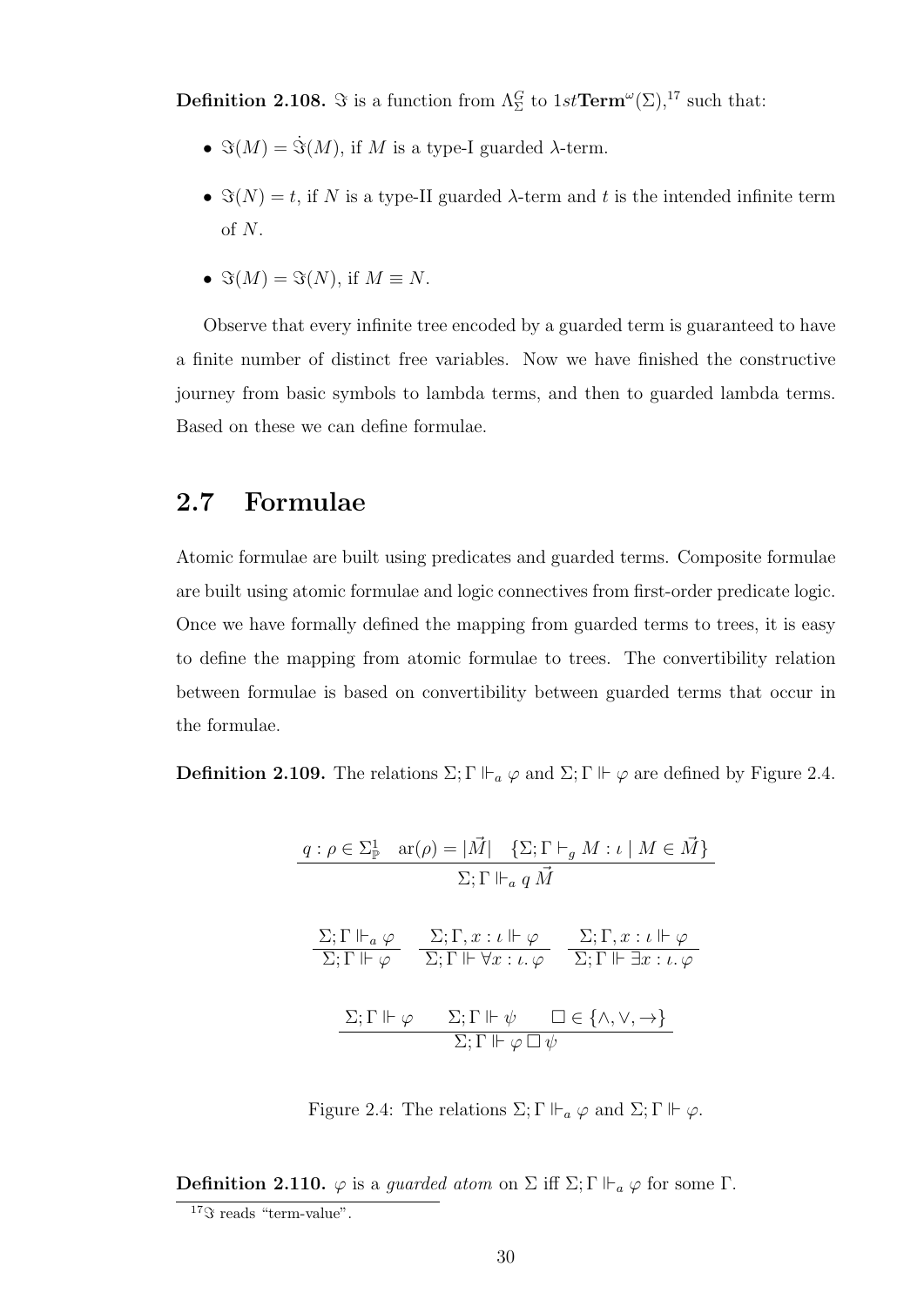*Notation* 2.111. Given some  $\Sigma$ , we use  $A_{\Sigma}$  to denote the set of all guarded atoms on Σ.

*Notation* 2.112. Let  $p \vec{N}$  and  $p \vec{N}'$  be two guarded atoms, where  $\vec{N}$  ( $\vec{N}'$ ) abbreviates  $N_1 \cdots N_m$  (resp.  $N'_1 \cdots N'_m$ ). We write  $p \, \vec{N} \equiv p \, \vec{N}'$  iff  $N_k \equiv N'_k$  for all  $k \in \{1, ..., m\}$ .

**Definition 2.113.**  $\Im$  is a function from  $A_{\Sigma}$  to  $\text{Atom}^{\omega}(\Sigma)^{18}$ , such that:

• 
$$
\Im(p N_1 \cdots N_k) = p
$$
  

$$
\Im(N_1) \cdots \Im(N_k)
$$

**Definition 2.114.**  $\varphi$  is a *formula* on  $\Sigma$  iff  $\Sigma$ ;  $\Gamma \Vdash \varphi$  for some  $\Gamma$ .

**Definition 2.115.** A formula  $\varphi$  is closed iff  $\Sigma; \varnothing \Vdash \varphi$ .

We can sort formulae into order groups based on the order of the lambda terms that occur in the formulae.

#### 2.7.1 Order of Formula

Definition 2.116. A formula  $\varphi$  is *first-order* iff all guarded  $\lambda$ -terms involved are first-order. Otherwise  $\varphi$  is higher-order.

Example 2.117. We show examples of first-order and higher-order formulae. Assume function symbols  ${\tt from} : \iota \to \iota \to o$  (which is also a predicate),  $s : \iota \to \iota$  and cons :  $\iota \to \iota \to \iota$ .

• A closed first-order formula:

$$
\forall x:\iota.\,\forall y:\iota.\,\mathtt{from}\,(s\;x)\;y\to\mathtt{from}\,x\,(\mathtt{cons}\;x\,y)
$$

• A closed higher-order formula:

$$
\forall x:\iota.\texttt{from }x\ (F\ x)
$$

where F is  $fix y. \lambda z$ . cons  $z(y(s z))$  with  $y: \iota \to \iota, z: \iota$ .

We have defined the set of all formulae, but it is a subset of it, called *hereditary* Harrop formulae [15, 16], that is suitable for logic programming.

<sup>&</sup>lt;sup>18</sup>Definition 2.113 overloads the term-value function  $\Im$  of Definition 2.108 to calculate the *atom*value of guarded atoms.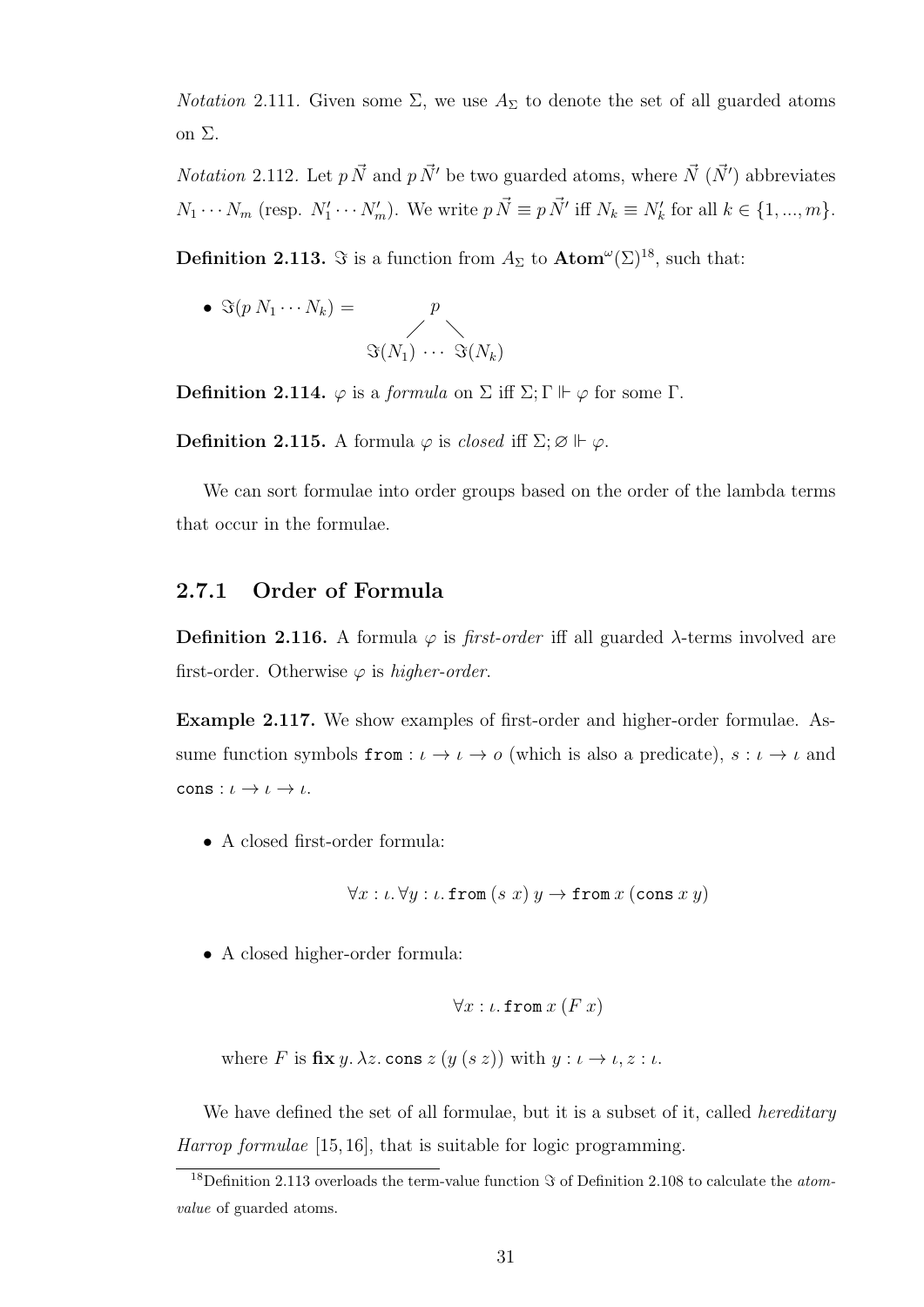#### 2.7.2 The Hereditary Harrop Language

Hereditary Harrop formulae are given by two mutually inductive sets. In general, proving a Horn clause with respect to a Horn clause program is a task within the hereditary Harrop language.

**Definition 2.118.** On some  $\Sigma$ , the set of *hereditary Harrop goal formulae* (denoted G), and the set of hereditary Harrop program formulae (denoted D), are defined mutual-inductively:

$$
G ::= A_{\Sigma} | G \wedge G | \forall x : \iota. G | D \rightarrow G | \exists x : \iota. G | G \vee G
$$

 $D ::= A_{\Sigma} | D \wedge D | \forall x : \iota. D | G \rightarrow D$ 

The *hereditary Harrop pre-language* on  $\Sigma$  is the pair  $(G, D)$ .

**Definition 2.119.** Let  $(G, D)$  be the hereditary Harrop pre-language on  $\Sigma$ , and let  $G'$  and  $D'$  be respectively the largest subsets of  $G$  and  $D$ , which contain all and only closed formulae. Then the pair  $(G', D')$  is the *hereditary Harrop language* on  $\Sigma$ .

*Notation* 2.120. The letters  $G, D$  and their variants  $G', D'$  are not used consistently: we may use them to denote sets of formulae or a single formula, and they may be used in the notation of a hereditary Harrop pre-language or a hereditary Harrop language. We will always make it clear what they refer to.

The two kinds of formulae in a hereditary Harrop language have an intersection, so that all and only formulae in this intersection can be used both as goals and as program clauses. The coinduction rule in CUP involves asserting the goal as a program clause, implying that goal formulae in CUP must come from this intersection, which we call *M-formulae*.

#### 2.7.3 M-formulae and H-formulae

We introduce M-formulae and focus on a subset of it called H-formulae that corresponds immediately to Horn clauses. We will work with H-formula programs and H-formula goals. This benefits us in terms that standard Herbrand models for Horn clause programs can be modified for H-formula programs. In turn, since programs involve only H-formulae, and goals will be asserted into programs, it follows that we require goals to be H-formulae as well.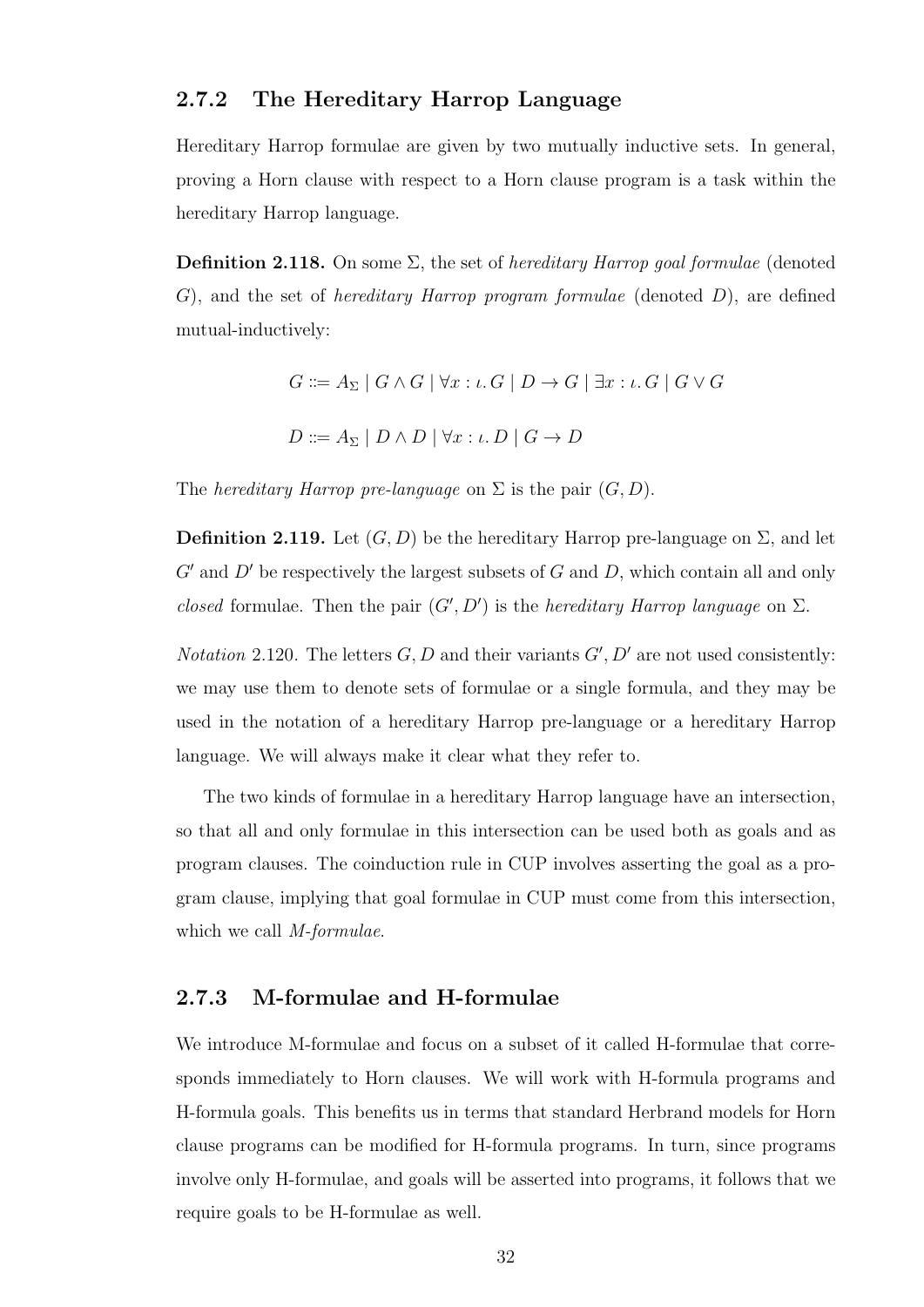**Definition 2.121.** Let  $(G, D)$  be the hereditary Harrop language on  $\Sigma$ . The set of M-formulae on  $\Sigma$ , denoted  $M_{\Sigma}$ , is the intersection of G and D. In other words,  $M_{\Sigma}$ is the subset of all and only *closed* formulae of  $M$ , with  $M$  given by

$$
M ::= A_{\Sigma} | M \wedge M | \forall x : \iota. M | M \rightarrow M
$$

Definition 2.122. An H-formula is an M-formula of the form

$$
\forall x_1 : \iota. \cdots \forall x_m : \iota. A_n \wedge \cdots \wedge A_1 \to A_0
$$

where  $A_i \in A_{\Sigma}$   $(0 \leq i \leq n)$ .<sup>19</sup>

*Notation* 2.123. We use  $H_{\Sigma}$  to denote the set of all H-formulae on  $\Sigma$ .

Now we have set up H-formula as the language for CUP. It is essentially Horn clause extended with guarded terms that encode infinite trees. We will come back to it in the chapter after the next.

<sup>19</sup>The letter H in the name "H-formula" alludes to "Horn", since H-formulae are Horn clauses of the most commonly known form, with extension of syntax allowing binders like  $\lambda$  and fix.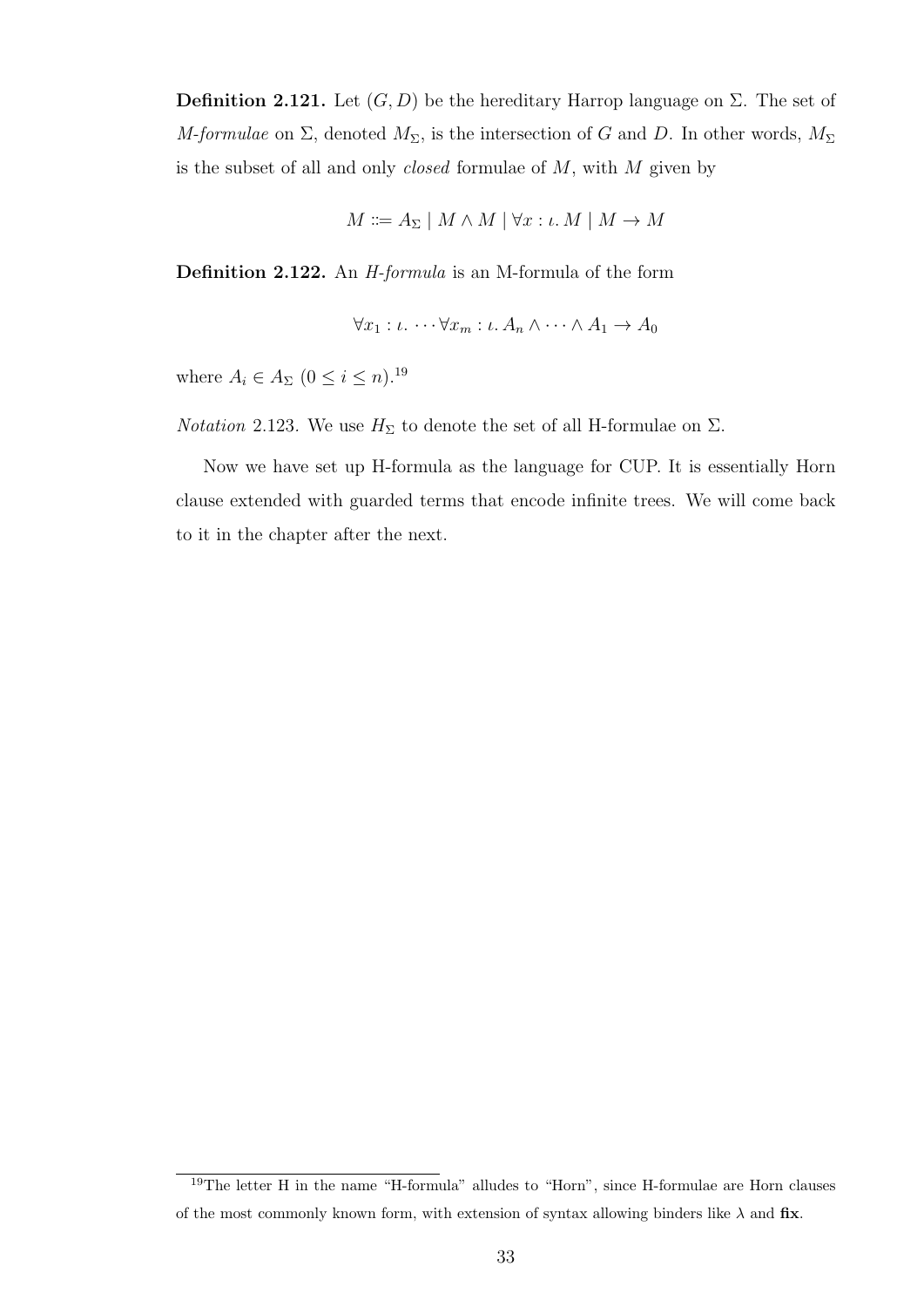# Chapter 3

# Productive Corecursion in Logic Programming

Corecursion refers to recursive computations that do not terminate. Productive corecursion refers to those corecursion that compute infinite data, i.e., arbitrarily large finite data if left uninterrupted. During his PhD studies, the author established a sufficient condition for corecursion to be productive, and identified circumstances in which the resulting infinite (circular) data from corecursion can be faithfully computed instead by an alternative algorithm. The work has been published in 2017 International Conference on Logic Programming under the same title as this chapter. Recently, he reviewed that paper, and found further technical clarifications resulting in this chapter. Compared with the paper, this chapter features a new presentation of the research, involving a systematic change of notation into more succinct forms, and this in turn facilitated more accurate statements of major theorems as well as more modularized proofs.

- Section 3.1 To study computation of infinite data by non-terminating SLD resolution, we set up structural resolution as a finer view of SLD resolution, in which we distinguish rewriting steps, which do not produce any data, from non-rewriting steps, which do produce data. We show that SLD resolution and structural resolution are equivalent (Theorem 3.14).
- Section 3.2 We introduce two properties of logic programs: *universality* and *ob*servational productivity. Then, using structural resolution as machinery, we show that simultaneously possessing the above two properties is a sufficient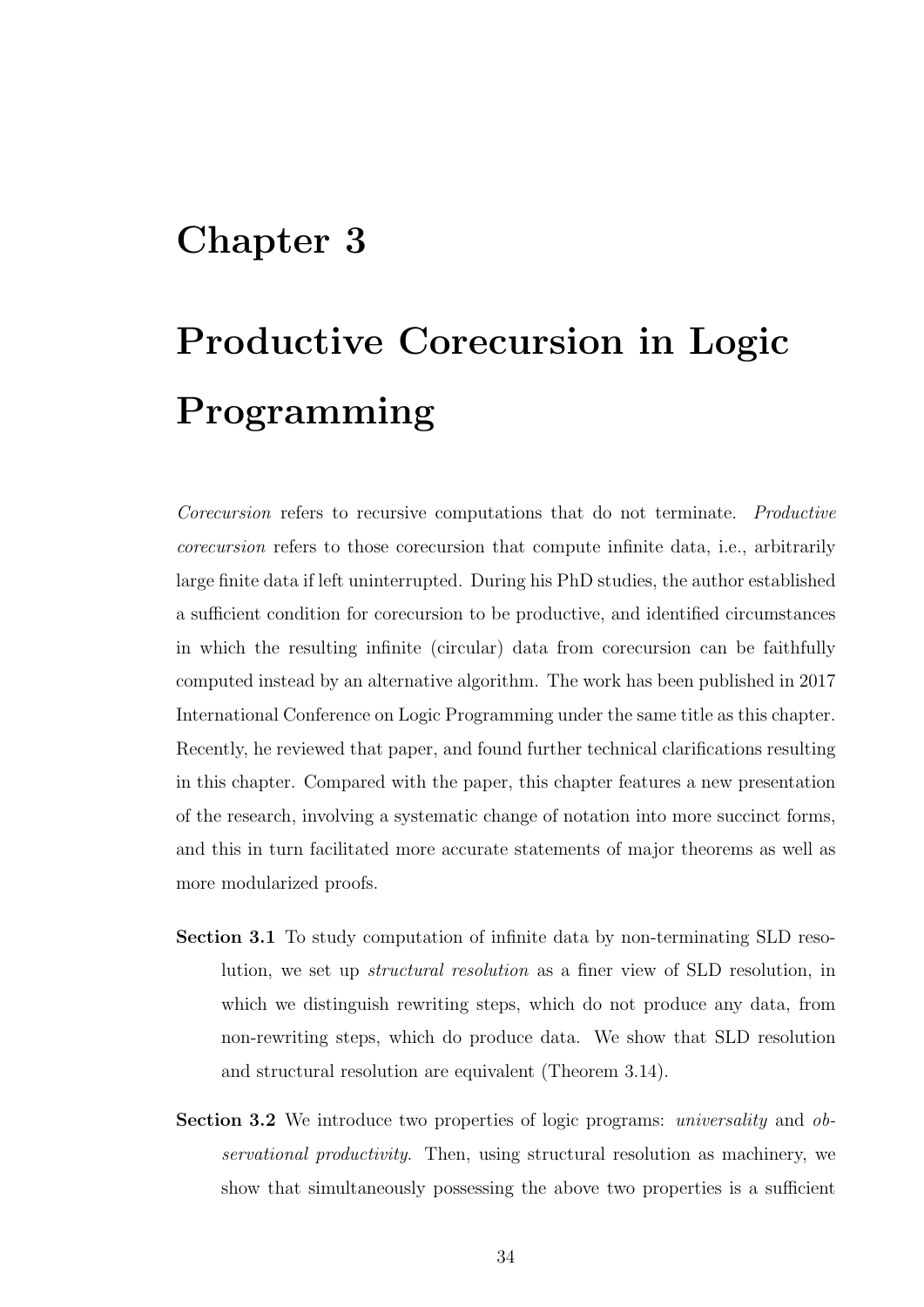condition for a logic program to compute infinite data when SLD resolution does not terminate (Theorem 3.33).

Section 3.3 We show that if a logic program satisfies the sufficient condition of productivity that we established above then unification, between certain atoms in a structural derivation can be used to determine existence of non-terminating SLD derivations, and the infinite data to be computed — if any exists (Theorem 3.54).

### 3.1 Structural Resolution

The main goal of this section is to recall standard SLD resolution, and define an equivalent operational semantics called structural resolution [17]. Interesting discoveries can be made when we review some familiar concept and realize that it can actually be further divided. A notable example is the invention of linear logic by Jean-Yves Girard, where the atomic notion of conjunction in classical (and intuitionistic) logic is further divided into additive conjunction and multiplicative conjunction. In a similar fashion, the atomic notion of SLD resolution is further divided into "essentially-term-rewriting" SLD resolution, and "answer-substitutioncreating" SLD resolution. The latter is performed in two steps: first, create the substitution and use it to instantiate the goal, and second, do "essentially-termrewriting" SLD resolution.

Definition 3.1. A goal is any  $u \in Atom^*(\Sigma)$ .

*Notation* 3.2. We may also use the letter G and its variants (such as  $G_n$  and  $G'$ ) to denote goals.

**Definition 3.3.** A clause  $(u, u)$  is variable-disjoint from a goal **t** iff both u and u are variable-disjoint from t.

**Definition 3.4.** A reduction is a pair  $(\mathbf{t}, \mathbf{u}) \in \text{Atom}^*(\Sigma) \times \text{Atom}^*(\Sigma)$ , where the goal **t** is said to be *reduced* to the goal  $\bf{u}$ .

When we say that "we remove a term t from a list  $t \ni t$ , and then add back a list  $\mathbf{u}^n$ , we mean that if **t** is  $(\mathbf{t}_1, t, \mathbf{t}_2)$ , then we get  $(\mathbf{t}_1, \mathbf{u}, \mathbf{t}_2)$ .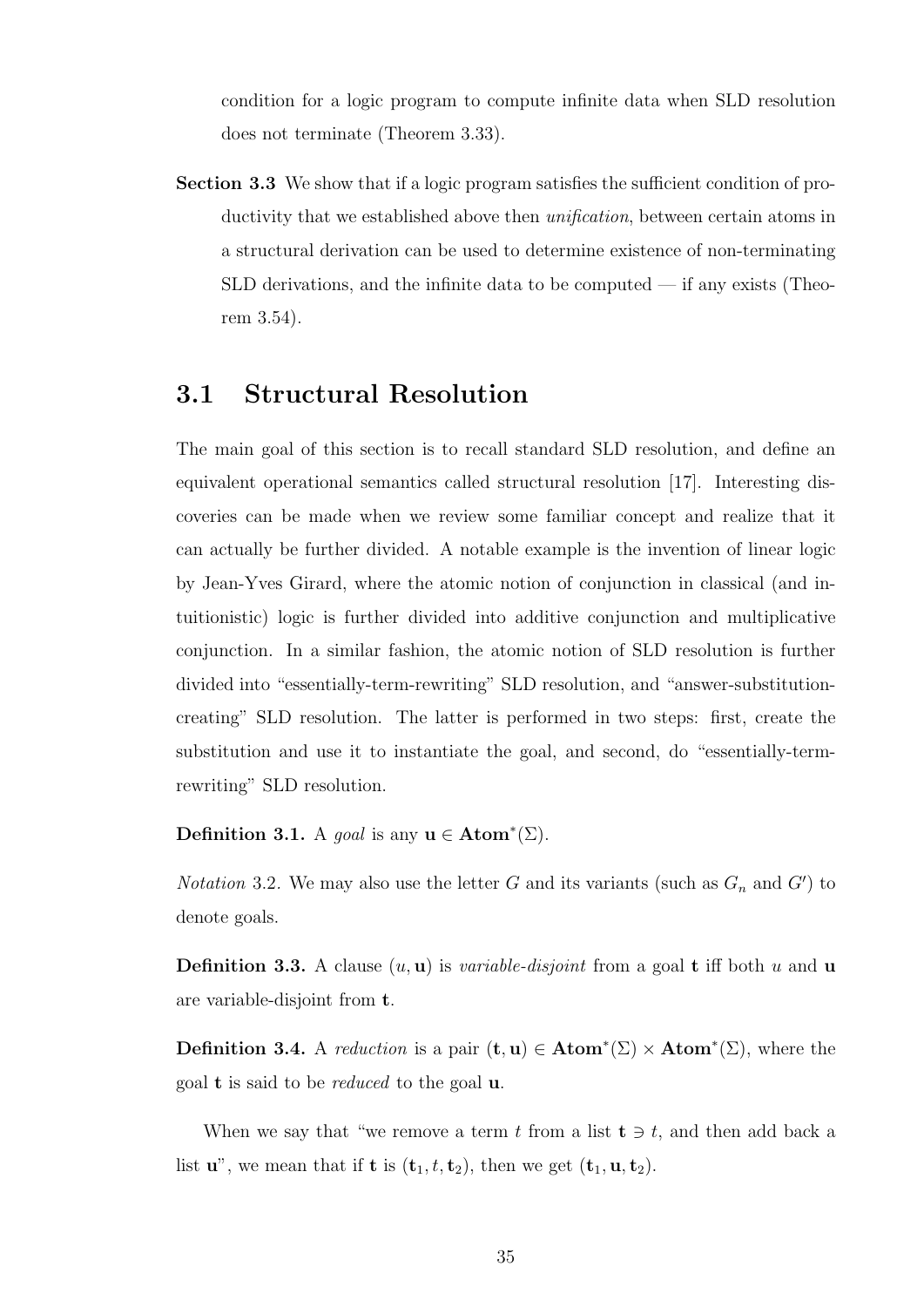**Definition 3.5.** A reduction  $(t, t')$  is an *SLD resolution reduction* with respect to P iff there exists  $t \in \mathbf{t}$  and there exists  $(u, \mathbf{u}) \in P$  variable-disjoint from  $\mathbf{t}$ ,  $u \sim_{\theta} t$ , and **t**' is obtained from  $\theta(\mathbf{t})$  by first removing  $\theta(t)$  then adding back  $\theta(\mathbf{u})$ .

**Definition 3.6.** A reduction  $(t, t')$  is a rewriting reduction with respect to P iff there exists  $t \in \mathbf{t}$  and there exists  $(u, \mathbf{u}) \in P$  variable-disjoint from  $\mathbf{t}$ ,  $u \sqsupseteq_{\theta} t$ , and  $\mathbf{t}'$ is obtained from **t** by first removing t and then adding back  $\theta(\mathbf{u})$ .

*Notation* 3.7. We write  $\mathbf{t} \rightarrow_{\theta} \mathbf{t}'$  iff  $(\mathbf{t}, \mathbf{t}')$  is a rewriting reduction with matcher  $\theta$ . We may omit the subscript  $\theta$ , as in  $t \to t'$ . We write  $t_0 \to^n t_n$  to denote  $n \geq 0$ consecutive steps of rewriting reduction, starting with  $t_0$  and finishing with  $t_n$ .

**Definition 3.8.** A reduction  $(t, t')$  is a *substitution reduction* with respect to P iff there exists  $t \in \mathbf{t}$  and there exists  $(u, \mathbf{u}) \in P$  variable-disjoint from  $\mathbf{t}$ ,  $u \sim_{\theta} t$  (but not  $u \sqsupseteq t$ , and  $\mathbf{t}'$  is  $\theta(\mathbf{t})$ .

*Notation* 3.9. We write  $\mathbf{t} \hookrightarrow_{\theta} \mathbf{t}'$  iff  $(\mathbf{t}, \mathbf{t}')$  is a substitution reduction with unifier  $\theta$ . The subscript  $\theta$  may be omitted, as in  $t \hookrightarrow t'$ .

**Lemma 3.10.** If  $\mathbf{t} \hookrightarrow_{\theta} \mathbf{t}'$  with respect to  $(u, \mathbf{u}) \in P$  and  $t \in \mathbf{t}$ , then a) there exists  $\mathbf{t}'$ , such that  $\mathbf{t}' \to \mathbf{t}''$  with respect to  $\theta(t) \in \mathbf{t}'$  and a variant of  $(u, \mathbf{u})$ , and b)  $(\mathbf{t}, \mathbf{t}'')$ is a SLD resolution reduction.

*Proof.* By definition of  $\hookrightarrow$ ,  $u \sim_{\theta} t^1$ , and **t**' is  $\theta(\mathbf{t}) \ni \theta(t)$ . Let **t**" be obtained from **t**' by first removing  $\theta(t)$ , then adding back  $\theta(\mathbf{u})$ . Since  $u \sim_{\theta} t$  implies that  $u \sqsupseteq_{\theta} \theta(t)$ , we have  $\mathbf{t}' \to \mathbf{t}''$  with respect to  $\theta(t) \in \mathbf{t}'$  and some variant of  $(u, \mathbf{u})$ . Moreover,  $(\mathbf{t}, \mathbf{t}'')$ satisfies the definition of a SLD resolution reduction.  $\Box$ 

Lemma 3.10 justifies Definition 3.11.

**Definition 3.11.** A reduction  $(t, t'')$  is a *structural resolution reduction* with respect to P iff a)  $t \to t''$ , or b) there exists a goal  $t'$  such that  $t \to_\theta t'$  with respect to some  $(u, u) \in P$  and  $t \in \mathbf{t}$ , and that  $\mathbf{t}' \to \mathbf{t}''$  with respect to  $\theta(t) \in \mathbf{t}'$  and a variant of  $(u, \mathbf{u}).$ 

*Notation* 3.12. A structural resolution reduction  $(\mathbf{t}, \mathbf{t}'')$  either has the form  $\mathbf{t} \to \mathbf{t}'',$ or has the form  $t \hookrightarrow t' \rightarrow t''$ .

<sup>&</sup>lt;sup>1</sup>We also know that  $u \sqsupseteq t$  does not hold, but this is not used in the proof.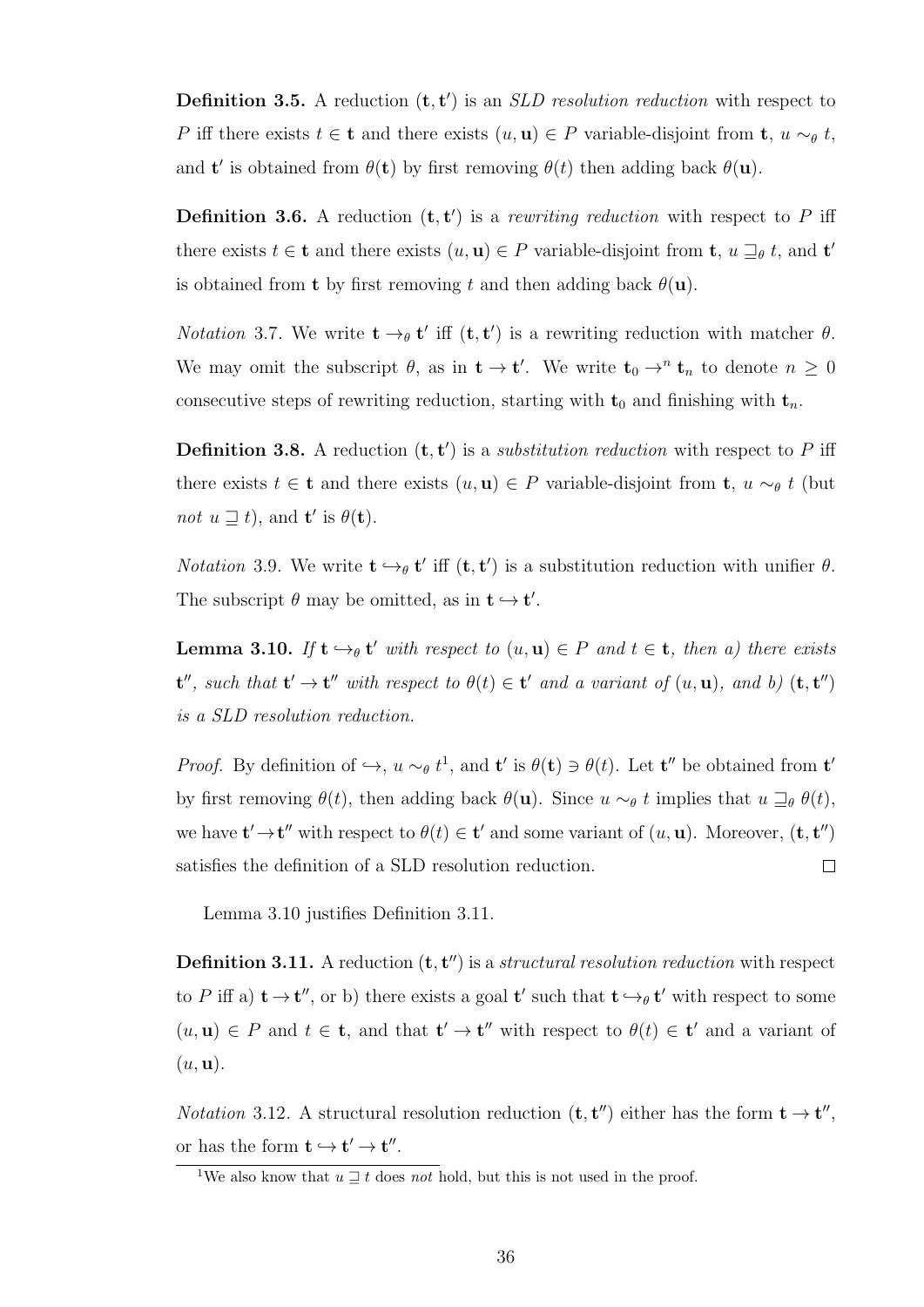**Lemma 3.13.** If  $(t, t'')$  is a SLD resolution reduction with u  $\sim_{\theta} t$  (but not u  $\supseteq t$ ) for some  $(u, u) \in P$  and  $t \in t$ , then,  $(t, t'')$  is a structural resolution reduction.

*Proof.* We show that there exists **t'**, such that  $\mathbf{t} \hookrightarrow_{\theta} \mathbf{t}'$  with respect to  $(u, \mathbf{u}) \in P$ and  $t \in \mathbf{t}$ , and that  $\mathbf{t}' \to \mathbf{t}''$  with respect to  $\theta(t) \in \mathbf{t}'$  and a variant of  $(u, \mathbf{u})$ . Let  $\mathbf{t}'$  be  $\theta(\mathbf{t}) \ni \theta(t)$ , then  $\mathbf{t} \hookrightarrow_{\theta} \mathbf{t}'$  with respect to  $(u, \mathbf{u}) \in P$  and  $t \in \mathbf{t}$ . Since  $\mathbf{t}''$  is obtained from  $\theta(\mathbf{t})$ , i.e.,  $\mathbf{t}'$ , by first removing  $\theta(t)$ , then adding back  $\theta(\mathbf{u})$ , and given the fact that  $u \sqsupseteq_{\theta} \theta(t)$ , we have  $\mathbf{t}' \to \mathbf{t}''$  with respect to  $\theta(t) \in \mathbf{t}'$  and a variant of  $(u, \mathbf{u})$ .

**Theorem 3.14.** ( $\mathbf{t}, \mathbf{t}'$ ) is a structural resolution reduction iff  $(\mathbf{t}, \mathbf{t}'')$  is a SLD resolution reduction.

*Proof.* ( $\Rightarrow$ ) By case analysis on the structural resolution reduction (**t**, **t**"). If it is rewriting, then it is also a SLD resolution reduction. If it has the form  $\mathbf{t} \to \mathbf{t}' \to \mathbf{t}'',$ then by Lemma 3.10 it is a SLD resolution reduction.

 $(\Leftarrow)$  By case analysis on the unifier  $\theta$  involved in the SLD resolution reduction. If  $\theta$  is a matcher, then the SLD resolution reduction is also a rewriting reduction, hence a structural resolution reduction. If  $\theta$  is not a matcher, then by Lemma 3.13,  $(\mathbf{t}, \mathbf{t}'')$  is a structural resolution reduction.  $\Box$ 

Using structural resolution instead of SLD resolution, we can reveal some secrets about productivity of logic programs.

### 3.2 Productivity

A logic program is called productive iff it computes infinite trees. Infinite trees result from the accumulation of substitutions computed during the infinite SLD derivation. Now that we are looking at SLD resolution in light of structural resolution, we realize that it is the non-rewriting steps in an SLD derivation that are critical for productivity, since rewriting steps produce no substitution for variables in the goal. Therefore, for a program to be productive its infinite SLD derivation must satisfy two conditions: first, there must be an infinite number of non-rewriting steps, and second, substitutions produced therein can accumulate.

The first condition is met if we can show that rewriting always terminates for the program. Because if so, any infinite SLD derivation cannot be an infinite sequence of rewriting steps, implying that it is interspersed by an infinite amount of nonrewriting steps. Termination for rewriting is called observational productivity. The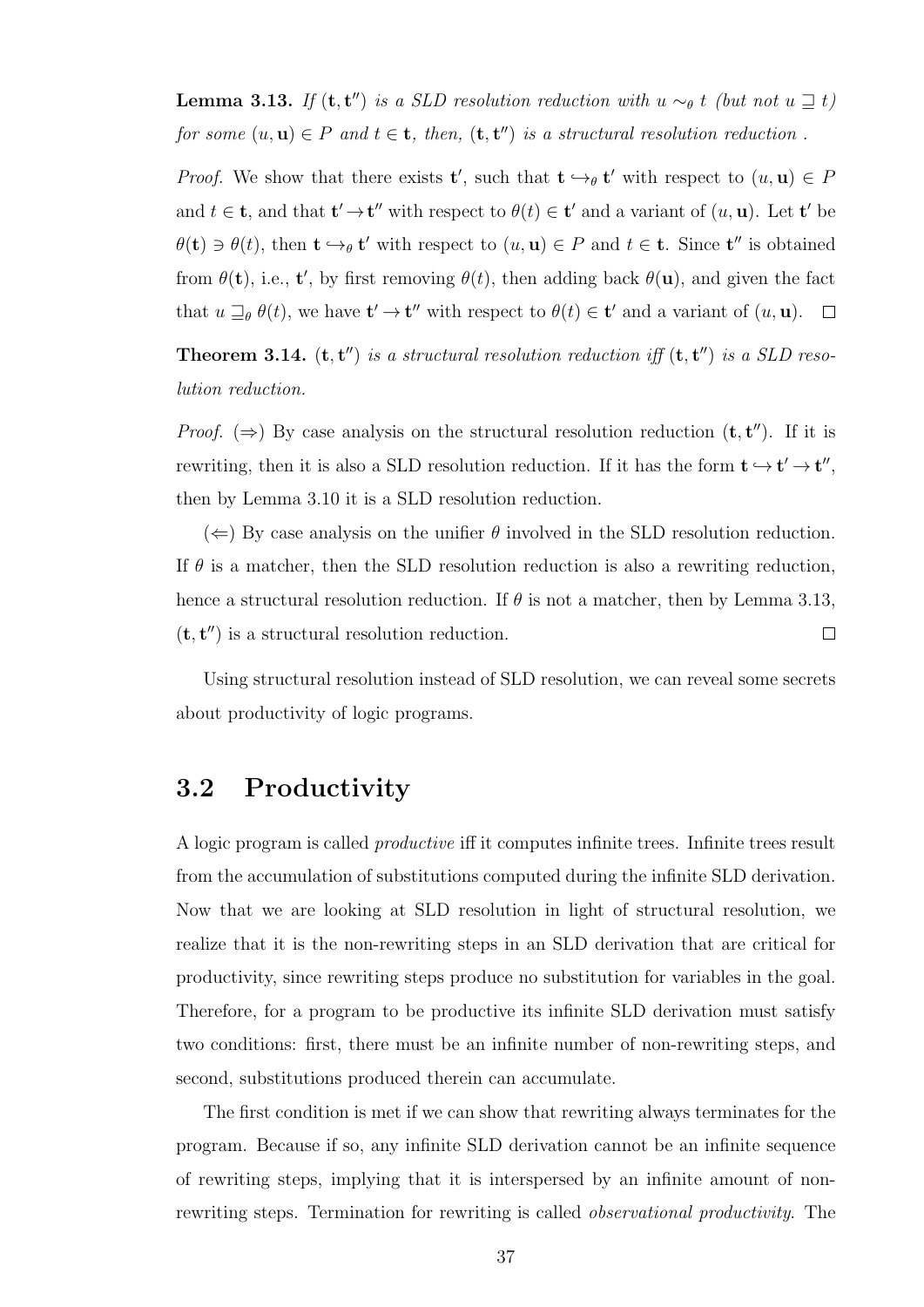second condition is met if Horn clauses in the program do not have existential variables, i.e., Horn clauses are universal.

Definition 3.15. A structural (SLD) derivation with respect to a logic program P on  $\Sigma$ , is a possibly infinite sequence of goals on  $\Sigma:$   $\mathbf{t}_1, \mathbf{t}_2, \mathbf{t}_3, \ldots$ , such that, for all  $n \geq 1$ ,  $(\mathbf{t}_n, \mathbf{t}_{n+1})$  is a structural (resp. SLD) resolution reduction with respect to P, and the clause used to reduce the goal  $t_n$  is variable-disjoint, from all earlier goals  $t_1, \ldots, t_{n-1}$  and all clauses that are used to reduce these earlier goals.

**Definition 3.16.** A logic program P (on  $\Sigma$ ) is *observationally productive* iff there does not exist an infinite sequence of goals on  $\Sigma:$   $t_1, t_2, t_3, \ldots$ , such that for all  $n \geq 1$ ,  $\mathbf{t}_n \to \mathbf{t}_{n+1}$  with respect to P.

A decision algorithm for observational productivity is given by [18].

Proposition 3.17. Every infinite structural derivation, with respect to an observationally productive logic program, has the form:

$$
G_0 \to^{n_0} G'_0 \hookrightarrow G_1 \to^{n_1} G'_1 \hookrightarrow G_2 \cdots
$$

*Proof.* Observational productivity guarantees termination of all  $\rightarrow$  steps. Since the structural derivation is infinite, wherever  $\rightarrow$  terminates, it must be followed by a step of  $\hookrightarrow$ , which necessarily initiates a new (and finite) sequence of  $\rightarrow$ , and so forth. Hence the pattern  $G \to^n G' \hookrightarrow G''$  where  $n \geq 0$ .  $\Box$ 

Proposition 3.17 justifies Definition 3.18.

Definition 3.18. Let

$$
G_0 \to^{n_0} G'_0 \hookrightarrow G_1 \to^{n_1} G'_1 \hookrightarrow G_2 \cdots
$$

be an infinite structural derivation with respect to an observationally productive logic program. The unifiers of this derivation is the sequence  $\theta_m(m \geq 1)$  where  $G_m = \theta_m(G'_{m-1}).$ 

Definition 3.19. An infinite atom  $t \in \text{Atom}^{\infty}(\Sigma)$  is SLD (structurally) computable at infinity<sup>2</sup> with respect to an atomic goal  $u \in \text{Atom}(\Sigma)$  and a logic program P

<sup>2</sup>An atom that is SLD computable at infinity was defined to be ground, and the derivation was required to be fair, by [13, p.189]. We redefine this notion to include atoms that may have variables, and allow the derivation to be not fair. By the way, an infinite (structural or SLD) derivation is fair iff for all goal t of the derivation, and for all  $t \in \mathbf{t}$ , either t is reduced with respect to t, or there exists a subsequent goal  $\mathbf{t}' \ni \theta(t)$  for some  $\theta$ , and  $\mathbf{t}'$  is reduced with respect to  $\theta(t)$ .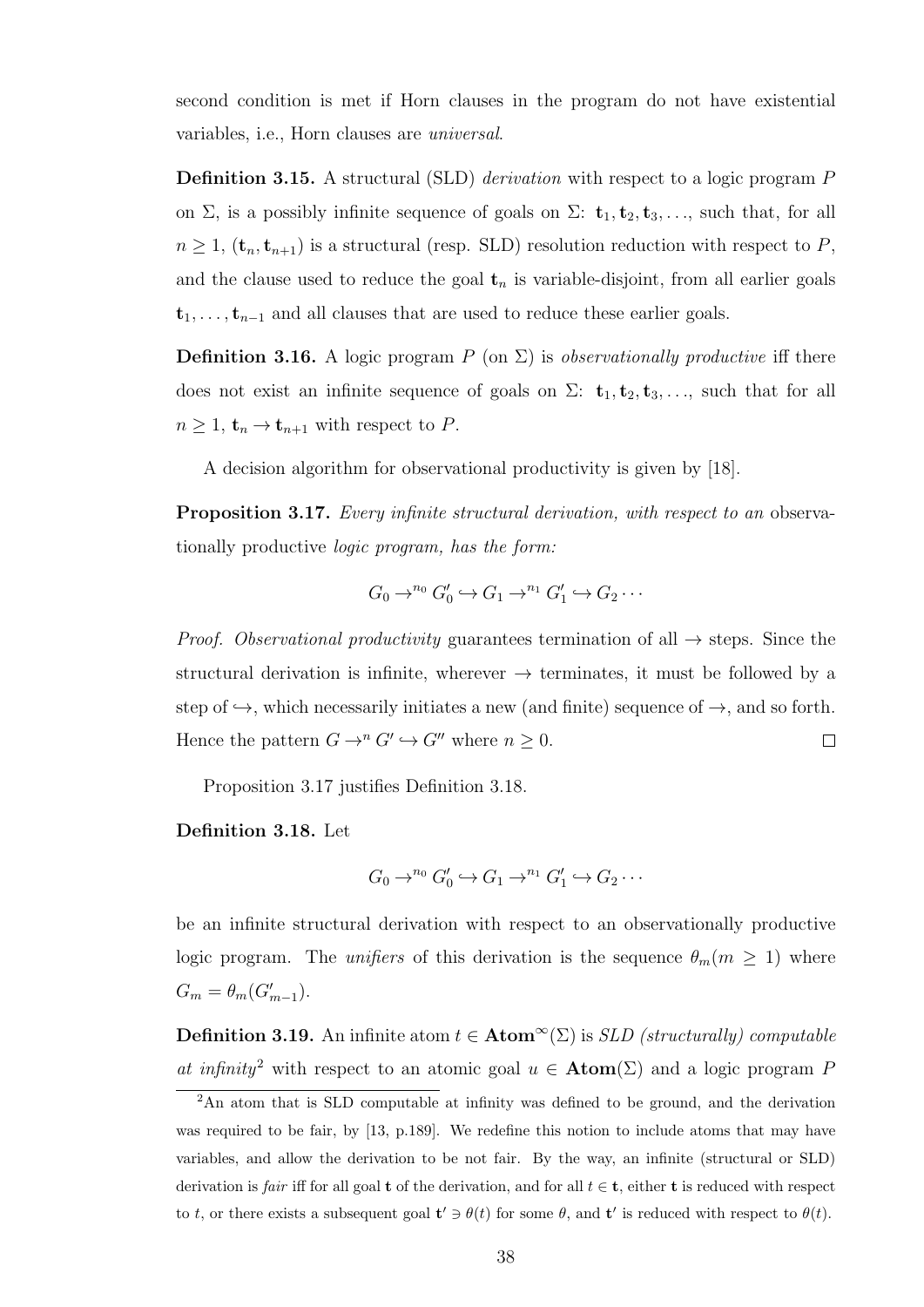iff there exists an infinite SLD (resp. structural) derivation starting with  $u$ , with unifiers  $\theta_j$  ( $j \geq 1$ ), and

$$
\lim_{k \to \infty} d(t, \theta_k \cdots \theta_1(u)) = 0.
$$

**Proposition 3.20.** An atom  $t \in Atom^{\infty}(\Sigma)$  is SLD computable at infinity iff it is structurally computable at infinity.

Proof. By Theorem 3.14, the *SLD derivation* that computes towards t is also a structural derivation, and vice versa.  $\Box$ 

**Definition 3.21** (n-t). Let  $\vec{\theta}$  be either a single substitution or a composition of substitutions.  $\vec{\theta}$  is non-trivial (n-t for short) for **u**, iff there exists some  $x \in FV(\mathbf{u})$ , such that  $\vec{\theta}(x)$  is not a variable.

**Lemma 3.22.** If  $FV(t) \supseteq FV(u)$ , and  $\theta$  is n-t for u, then  $\theta$  is n-t for t.

*Proof.* By definition of n-t. Since  $\theta$  is n-t for **u**, there exists some  $x \in FV(\mathbf{u})$  such that  $\theta(x)$  is not a variable. Since  $FV(t) \supseteq FV(u)$ , that particular x must also be in  $FV(t)$ .  $\Box$ 

There is a stronger sense of non-triviality for compositions of substitutions. For example, the composition  $\theta_3 \theta_2 \theta_1$ , which we suppose to be n-t for **u**, could additionally satisfy that:  $\theta_1$  is n-t for  $\mathbf{u}, \theta_2$  is n-t for  $\theta_1(\mathbf{u})$ , and  $\theta_3$  is n-t for  $\theta_2(\theta_1(\mathbf{u}))$ .

**Definition 3.23** (s-n-t). A composition  $\theta_k \cdots \theta_1$  of substitutions is *strongly nontrivial* (s-n-t) for **u**, iff  $\theta_1$  is n-t for **u**, and for all  $1 < j \leq k$ ,  $\theta_j$  is n-t for  $\theta_{j-1} \cdots \theta_1(\mathbf{u})$ .

Proposition 3.24. Strong non-triviality implies non-triviality, but not conversely.

*Proof.* 1) We show that s-n-t implies n-t. Suppose the composition  $\theta_k \cdots \theta_1$  is s-n-t for some **u**. Then, by definition of s-n-t,  $\theta_1$  is n-t for **u**, so there exists  $y \in FV(\mathbf{u})$ , such that  $\theta_1(y)$  is not a variable. Then  $\theta_k \cdots \theta_1(y)$  cannot be a variable as well. Therefore,  $\theta_k \cdots \theta_1$  is n-t for **u**.

2) We show that n-t does not imply s-n-t. Let  $\theta_1$  be  $x \mapsto f(y)$ , and  $\theta_2$  be  $y \mapsto z$ . Then the composition  $\theta_2 \theta_1$  is n-t for the term x, but is not s-n-t for x, since  $\theta_2$  is not n-t for  $\theta_1(x)$ .  $\Box$ 

**Lemma 3.25.** If  $FV(t) \supseteq FV(u)$ , then for all  $\theta$ ,  $FV(\theta(t)) \supseteq FV(\theta(u))$ .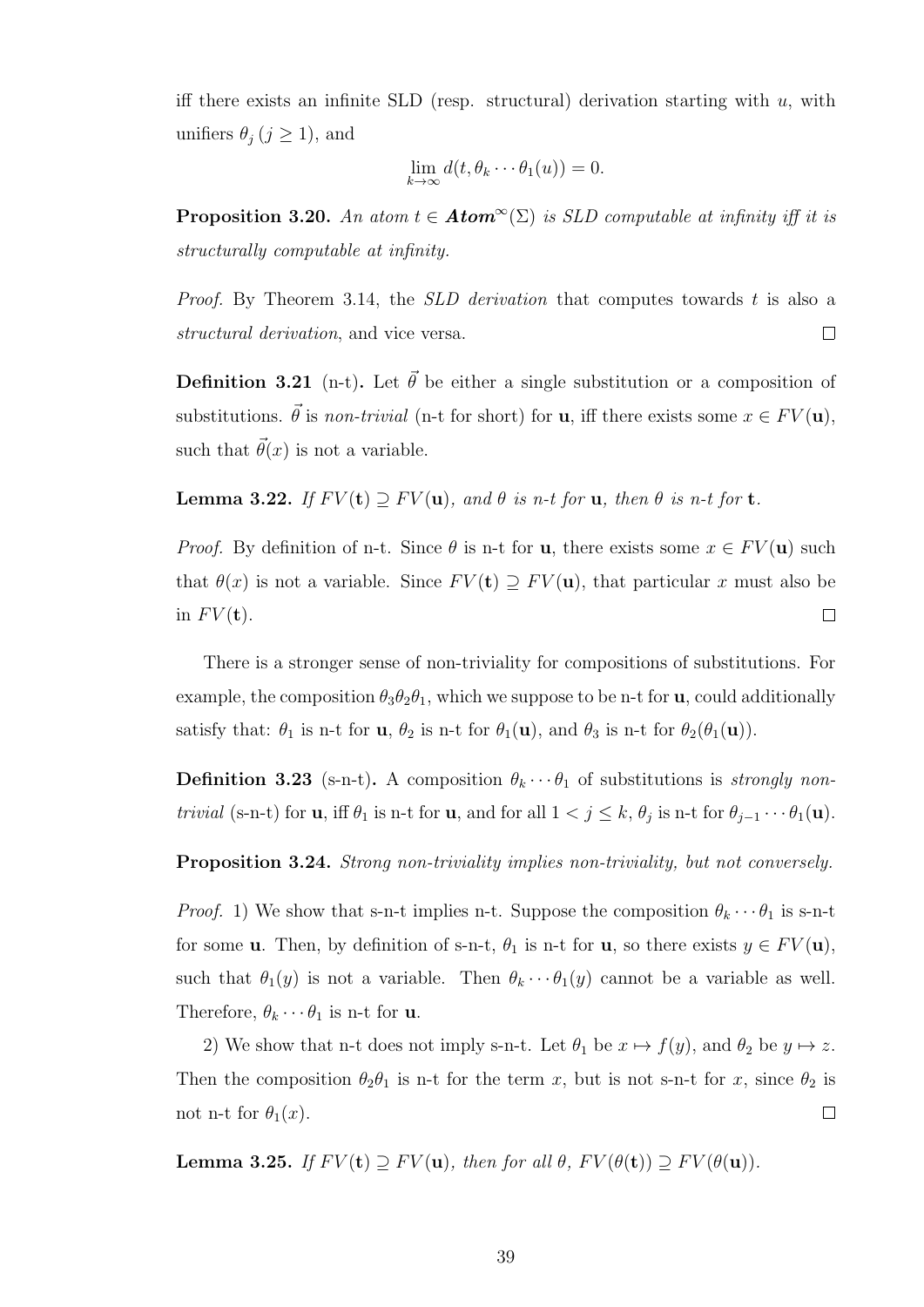Proof. Suppose

$$
FV(\mathbf{u}) = \{x_1, \dots, x_n\}
$$

$$
FV(\mathbf{t}) = FV(\mathbf{u}) \cup \{y_1, \dots, y_m\}
$$

Observe that

$$
FV(\theta(\mathbf{u})) = \bigcup_{j=1}^{n} FV(\theta(x_j))
$$

$$
FV(\theta(\mathbf{t})) = FV(\theta(\mathbf{u})) \cup \left(\bigcup_{k=1}^{m} FV(\theta(y_k))\right)
$$

The argument is similar when  $FV(\mathbf{u})$  is an infinite set.

**Definition 3.26.** A clause  $(u, u)$  is universal iff  $F V(u) \supseteq F V(u)$ . A logic program P is universal iff all clauses in P are universal.

**Lemma 3.27.** If  $t \to u$  with respect to a universal logic program, then  $F V(t) \supseteq$  $FV(\mathbf{u})$ .

*Proof.* Suppose we use the universal clause  $(t', t')$  and choose  $t \in \mathbf{t}$ , such that  $t' \sqsupseteq_{\sigma} t$ .

Our universality assumption entails that  $FV(t') \supseteq FV(t')$  (1). Then, using Lemma 3.25, from (1) we have  $FV(\sigma(t')) \supseteq FV(\sigma(t'))$  (2). Since  $\sigma(t')$  is t, we rewrite (2) into  $FV(t) \supseteq FV(\sigma(\mathbf{t}'))$  (3). We display **t** and **u** as follows:

$$
\begin{aligned} \mathbf{t} &:\mathbf{t}_1, \quad t \quad, \mathbf{t}_2 \\ \mathbf{u} &:\mathbf{t}_1, \sigma(\mathbf{t}'), \mathbf{t}_2 \end{aligned}
$$

Given (3), we can see from above that  $FV(\mathbf{t}) \supseteq FV(\mathbf{u})$ .  $\Box$ 

Corollary 3.28. For all  $n > 0$ , if  $t \rightarrow^n u$  with respect to a universal logic program, then  $FV(\mathbf{t}) \supseteq FV(\mathbf{u})$ .

*Proof.* By Lemma 3.27 and transitivity of  $\supset$ .

**Lemma 3.29.** If  $F V(t) \supseteq F V(u)$ , and the composition  $\vec{\theta}$  is s-n-t for **u**, then  $\vec{\theta}$  is  $s$ -n-t for **t**.

*Proof.* Expand  $\vec{\theta}$  as  $\theta_k \cdots \theta_1$ . By definition of s-n-t, we have

$$
\theta_1
$$
 is n-t for **u**

For  $1 < j \leq k$ ,  $\theta_j$  is n-t for  $\theta_{j-1}(\cdots \theta_1(\mathbf{u}) \cdots)$ 

Corresponding to each line above, using Lemmas 3.22 and 3.25, we have:

 $\Box$ 

 $\Box$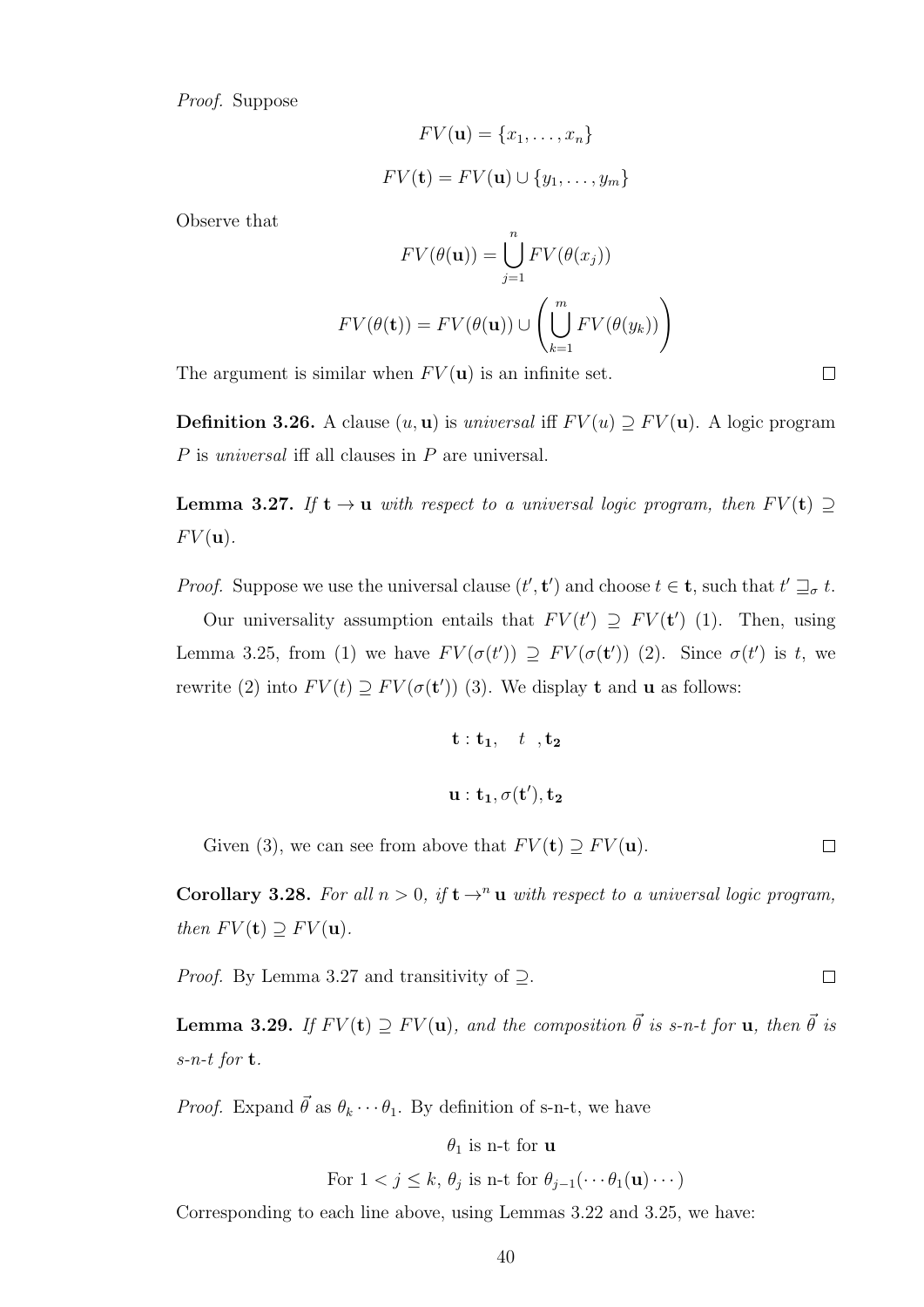$$
\theta_1
$$
 is n-t for t by Lem. 3.22

For 
$$
1 < j \leq k
$$
,  $\theta_j$  is n-t for  $\theta_{j-1}(\cdots \theta_1(\mathbf{t}) \cdots)$  by Lem. 3.25, 3.22

So  $\vec{\theta}$  is s-n-t for **t**.

**Proposition 3.30.** Let  $\theta_i$  ( $j \geq 1$ ) be the unifiers of an infinite structural derivation

$$
G_0 \to^{n_0} G'_0 \hookrightarrow G_1 \to^{n_1} G'_1 \hookrightarrow G_2 \cdots
$$

with respect to a logic program that is both universal and observationally productive. Then, for all  $k > 1$ , and for all  $1 \leq r < k$ , the composition  $\theta_k \cdots \theta_r$  is s-n-t for  $G_{r-1}$ .

*Proof.* By induction on r, with base case  $r = k - 1$ , and inductive step:

"If  $\theta_k \cdots \theta_r$  is s-n-t for  $G_{r-1}$ , then  $\theta_k \cdots \theta_r \theta_{r-1}$  is s-n-t for  $G_{r-2}$ ."

We first show the base case that  $\theta_k \theta_{k-1}$  is s-n-t for  $G_{k-2}$ . Observe the fragment:

$$
G_{k-2}\to^n G'_{k-2}\hookrightarrow G_{k-1}\to^{n'} G'_{k-1}\hookrightarrow G_k
$$

By definition of  $\hookrightarrow$ ,  $\theta_k$  is n-t for  $G'_{k-1}$ . By Corollary 3.28,  $FV(G_{k-1}) \supseteq FV(G'_{k-1})$ . Then by Lemma 3.22, we have:  $\theta_k$  is n-t for  $G_{k-1}$  (Fact A).

Note that  $G_{k-1} = \theta_{k-1}(G'_{k-2})$ , we can rewrite (Fact A) as:  $\theta_k$  is n-t for  $\theta_{k-1}(G'_{k-2})$ (Fact A'). Moreover, and again by definition of  $\hookrightarrow$ ,  $\theta_{k-1}$  is n-t for  $G'_{k-2}$  (Fact B). Combining Facts A' and B, we conclude that  $\theta_k \theta_{k-1}$  is s-n-t for  $G'_{k-2}$ . Using Lemma 3.29, we conclude that  $\theta_k \theta_{k-1}$  is s-n-t for  $G_{k-2}$ , completing the base case, because by Corollary 3.28,  $FV(G_{k-2}) \supseteq FV(G'_{k-2})$ .

Next we make the inductive step. Observe the fragment

$$
G_{r-2} \to^n G'_{r-2} \hookrightarrow G_{r-1}
$$

We have that  $G_{r-1} = \theta_{r-1}(G'_{r-2})$ , so the inductive hypothesis can be rewritten as:  $\theta_k \cdots \theta_r$  is s-n-t for  $\theta_{r-1}(G_{r-2}')$  (IH). Now we have that  $\theta_{r-1}$  is n-t for  $G'_{r-2}$ , which, together with (IH), allows us to derive that:  $\theta_k \cdots \theta_r \theta_{r-1}$  is s-n-t for  $G'_{r-2}$ . We then use Lemma 3.29 to establish that  $\theta_k \cdots \theta_r \theta_{r-1}$  is s-n-t for  $G_{r-2}$ , thus completing the  $\Box$ proof.

Corollary 3.31. Let  $\theta_j$  ( $j \geq 1$ ) be the unifiers of an infinite structural derivation with respect to an initial goal  $G_0$  and a logic program that is both universal and observationally productive. Then, for all  $k > 1$ , the composition  $\theta_k \cdots \theta_1$  is s-n-t for  $G_0$ .

 $\Box$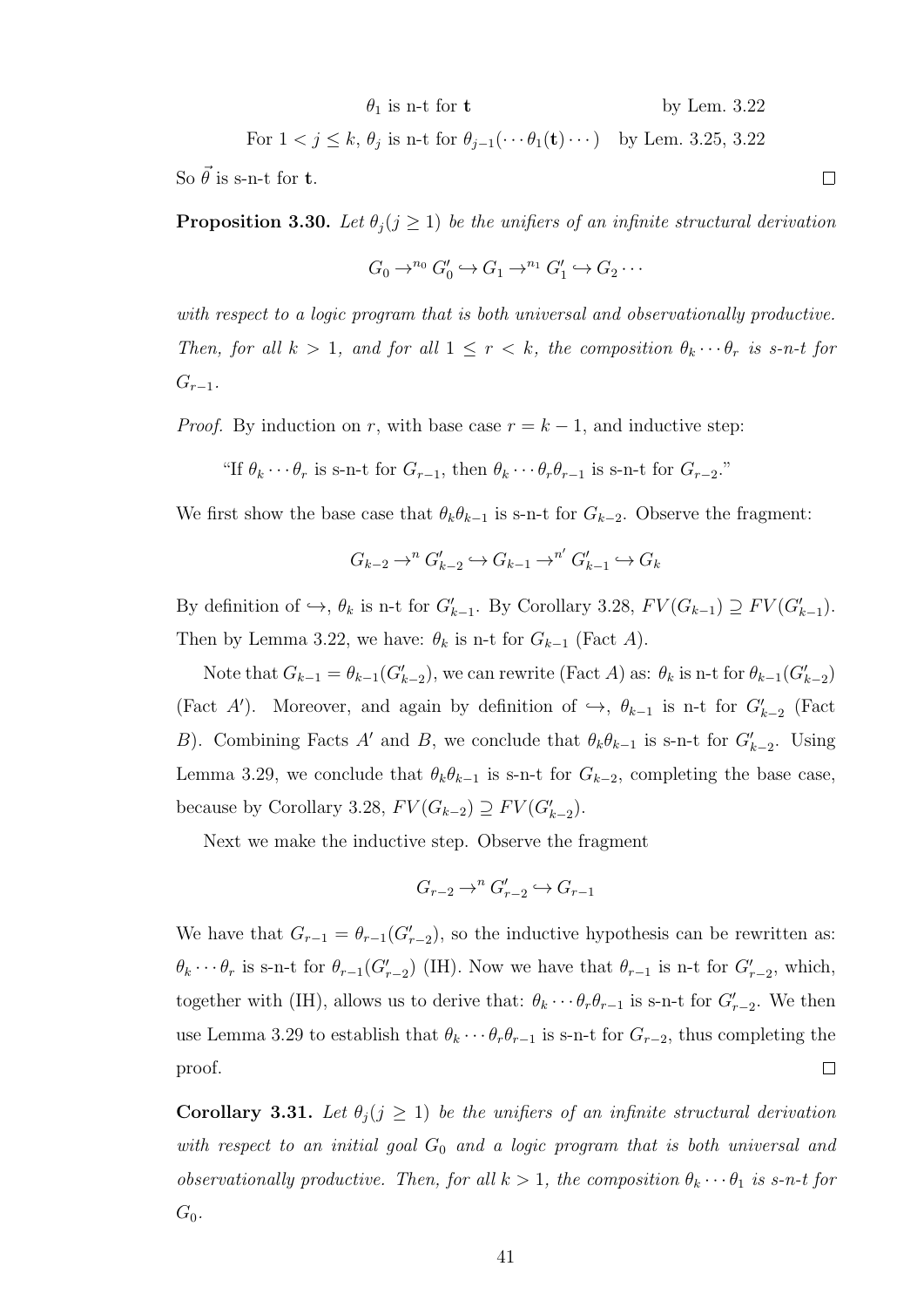**Lemma 3.32.** Let  $\theta_j$  ( $j \geq 1$ ) be the unifiers of an infinite structural derivation with respect to an initial goal u and a logic program that is both universal and observationally productive. Then, for all  $n \in \mathbb{N}$ , there exists  $k_n > 1$ , such that for all  $k > k_n, \theta_k \cdots \theta_1(u)|_n$  is identical to  $\theta_{k_n} \cdots \theta_1(u)|_n$ .

Proof. By contradiction. Assume the negation of our proposition, which says there exists  $n \in \mathbb{N}$ , such that for all  $k > 1$ , there exists some  $k' > k$ , such that  $\theta_{k'} \cdots \theta_1(u)|_n$ is different from  $\theta_k \cdots \theta_1(u)|_n$ .

However, observe that:

- Corollary 3.31 indicates that for all  $j > 1$ , the composition  $\theta_j \cdots \theta_1$  is s-n-t for  $\overline{u}$ .
- The definitions of structural reduction and derivation entail that every Horn clause, when being used to resolve a goal in a derivation, is variable-disjoint from the current goal and all earlier goals in the derivation.
- Furthermore, we assume that unifiers do not rename variables in goals, i.e., for all  $G \hookrightarrow_{\theta} G'$  steps in the derivation, if  $x \in FV(G)$ , then either  $\theta(x)$  is not a variable, or  $\theta(x)$  is x itself. It is possible to configure unification algorithms to work in this way, since whenever a variable  $x$  in a goal is renamed to a variable  $y$  of a Horn clause, we can instead rename  $y$  into  $x$ .

The points above imply that the only way in which  $\theta_{k'} \cdots \theta_1(u)|_n$  becomes different from  $\theta_k \cdots \theta_1(u)|_n$ , is that some variables in  $\theta_k \cdots \theta_1(u)|_n$  are instantiated into non-variables while applying  $\theta_{k+1}, \ldots, \theta_{k'}$ , and no variable is renamed in this process.

Instantiation of variables into non-variables cannot happen infinitely often within the truncation at level  $n$ , since no finitely branching tree can accommodate an infinite amount of variables up to any fixed level. So the negation of our proposition leads  $\Box$ to absurdity.

**Theorem 3.33.** Let  $\theta_j$  ( $j \geq 1$ ) be the unifiers of an infinite structural derivation with respect to an initial goal u and a logic program P that is both universal and observationally productive. Then, there exists  $t \in Atom^{\infty}(\Sigma)$  structurally computable at infinity with respect to u and P.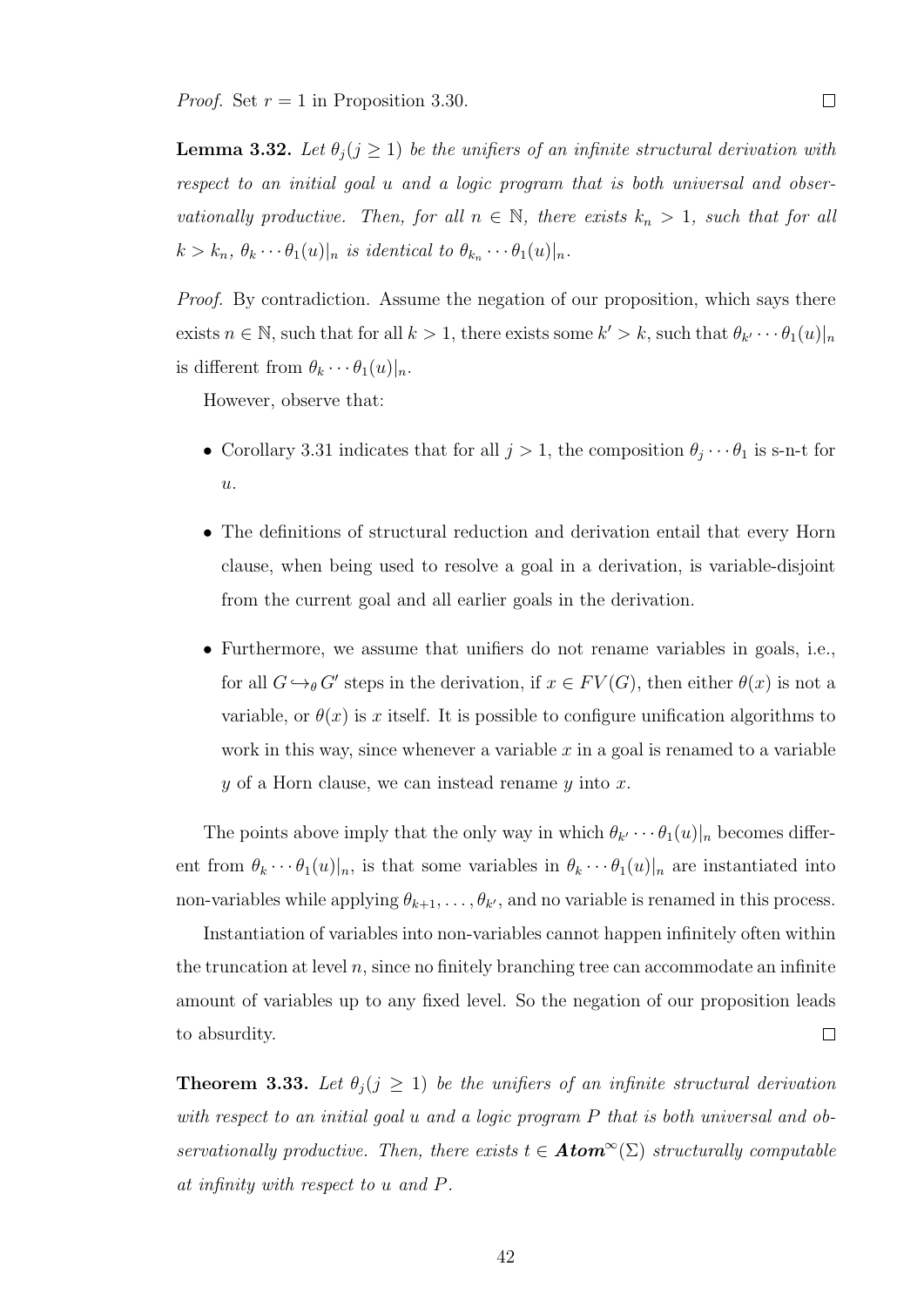*Proof.* We build t inductively, for each level n of t. At level  $n = 0$ , we let  $t(\epsilon)$  be  $u(\epsilon)$ . Now assume t is defined up till level  $n \geq 0$ . By Lemma 3.32, there is some  $k_{n+2}$  such that for all  $k > k_{n+2}$ ,  $\theta_k \dots \theta_1(u)|_{n+2}$  is identical to  $\theta_{k_{n+2}} \dots \theta_1(u)|_{n+2}$ . We define the nodes at level  $n + 1$  for t in the same way as nodes at level  $n + 1$  of  $\theta_{k_{n+2}}\cdots\theta_1(u)$ .

With t defined as above, and using Lemma 3.32, we have that, for all  $n \in \mathbb{N}$ , there exists  $k_n > 1$ , such that for all  $k > k_n$ ,  $d(t, \theta_k \cdots \theta_1(u)) \leq 2^{-n}$ . This implies that  $d(t, \theta_k \cdots \theta_1(u)) \to 0$  as  $k \to \infty$ .  $\Box$ 

Corollary 3.34. Let  $\theta_j$  ( $j \geq 1$ ) be the unifiers of an infinite SLD derivation with respect to an initial goal u and a logic program that is both universal and observationally productive. Then, there exists  $t \in Atom^{\infty}(\Sigma)$  SLD computable at infinity.

**Corollary 3.35.** Let  $P$  be a logic program that is both universal and observationally productive. Goal u has an infinite structural derivation with respect to P iff there exists  $t \in Atom^{\infty}(\Sigma)$  SLD computable at infinity with respect to u and P.

After knowing productivity conditions for logic programs, we may make use of unification (without occur-check) to get the same infinite tree as computed by infinite derivation. Such unification happens between one goal in the derivation with one of its ancestor goals. This approach is called loop detection.

## 3.3 Loop Detection

We detect loops in proof trees. A proof tree [19,  $\S 1.6$  p.21] is not a search tree [19,  $\S 1.5$ ] p.18]. Nodes in a proof tree are atomic formulae, and for each node t with children  $t$ , the Horn clause  $(t, t)$  is a substitution instance of some clause from a given program. For a node t in a proof tree, its *ancestor-set* consists of all atoms on the path from t to the root of the tree.

Every atom in a goal that is from an SLD (or structural) derivation can be annotated with its ancestor set. For instance, after annotation, a goal  $t_1, \ldots, t_n$ becomes  $(t_1, S_1), \ldots, (t_n, S_n)$  that is a list of pairs. For the sake of a more compact notation, we can zip this list of pairs into a pair of lists, as  $(\mathbf{t}, \mathbf{S})$ , where **t** stands for  $t_1, \ldots, t_n$  while S stands for  $S_1, \ldots, S_n$ .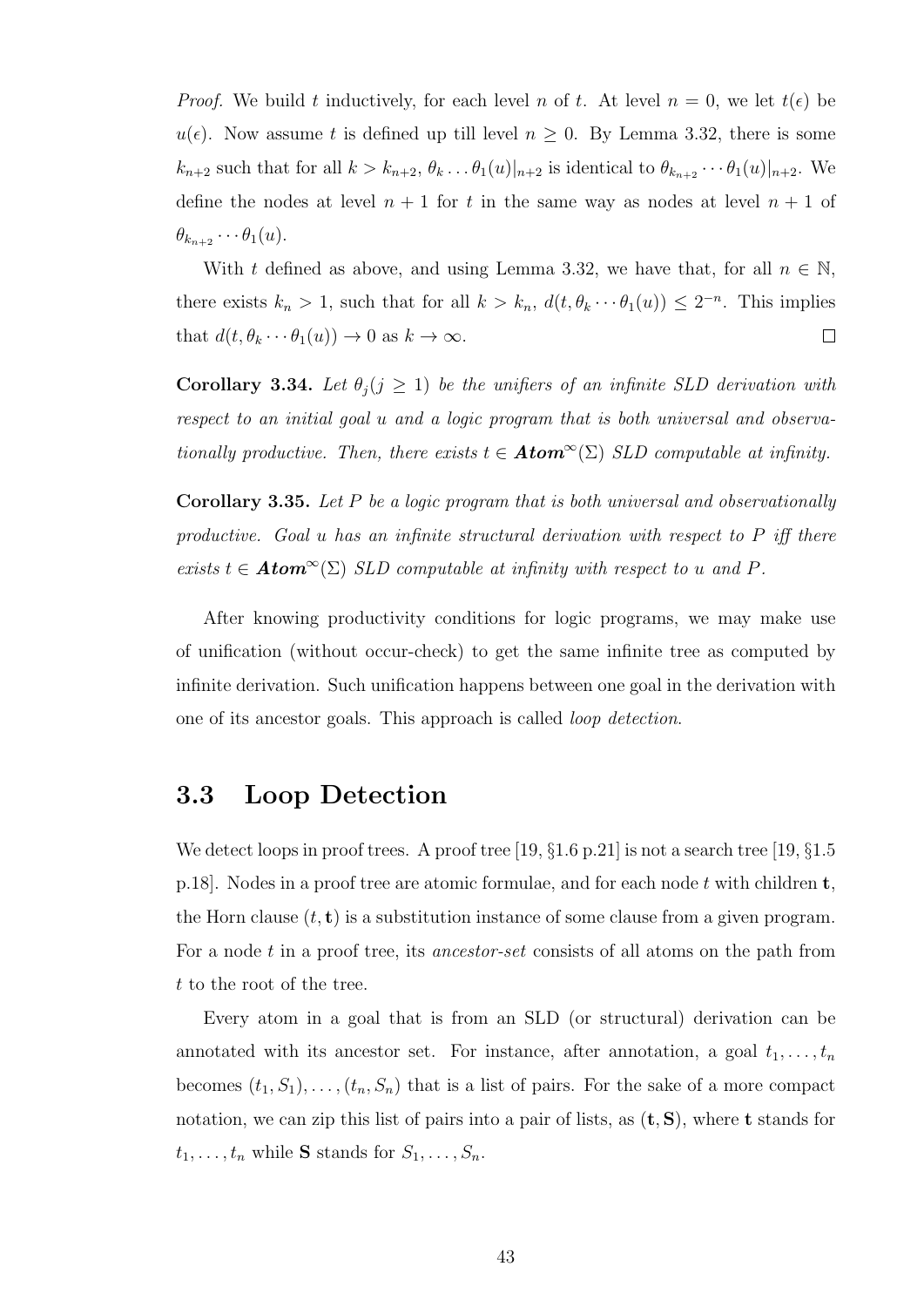**Definition 3.36.** An *ancestor-set* is a finite subset of  $\text{Atom}(\Sigma)$ , associated to an atom t in a goal, recording atoms from previous goals which are logically depending on t.

**Definition 3.37.** An *annotated goal* is a pair  $(t, S)$ , where **t** is a goal, and **S** is a finite list of ancestor-sets, of the same length as  $t$ , such that the *i*-th member of S is the ancestor-set of the  $i$ -th member of  $t$ .

*Notation* 3.38. Given an annotated goal  $(\mathbf{t}, \mathbf{S})$ , we use  $t_i$  ( $S_i$ ) to denote the *i*-th member of **t** (resp. S), so  $S_i$  is the ancestor-set of  $t_i$ . We use  $\emptyset$  to denote a list  $\emptyset, \ldots, \emptyset$  of empty ancestor-sets in the annotated goal  $(\mathbf{t}, \emptyset)$ .

**Definition 3.39.** An *annotated reduction* is a pair  $((t, S), (t', S'))$  of annotated goals, and we say  $(\mathbf{t}, \mathbf{S})$  is reduced to  $(\mathbf{t}', \mathbf{S}')$ .

Given an annotated goal  $(\mathbf{t}, \mathbf{S})$  where **t** has the form  $(\mathbf{t}_1, t_i, \mathbf{t}_2)$ , and **S** has the form  $(\mathbf{S}_1, S_i, \mathbf{S}_2)$ , if  $\mathbf{t} \to \mathbf{t}'$  with respect to some clause  $(u, \mathbf{u})$  such that  $u \sqsupseteq_{\theta} t_i$ , we know that **t'** has the form  $(\mathbf{t}_1, \theta(\mathbf{u}), \mathbf{t}_2)$ . The ancestor-set for each atom in **t'** is as follows: ancestor-sets of atoms in sub-lists  $t_1, t_2$  are not changed, while every atom in  $\theta(\mathbf{u})$  has  $S_i' = S_i \cup \{t_i\}$  as its ancestor-set. In other words, the list **S'** of ancestorsets, that corresponds to the goal  $\mathbf{t}'$ , has the form  $(\mathbf{S}_1, \mathbf{S}_3, \mathbf{S}_2)$  where the length of  $\mathbf{S}_3$  equals the length of  $\theta(\mathbf{u})$ , and every member of  $\mathbf{S}_3$  is  $S_i'$ .

**Definition 3.40.** An annotated reduction  $((t, S), (t', S'))$  is an *annotated rewriting reduction* with respect to a logic program P, iff  $t \rightarrow t'$  with respect to some  $(u, u) \in P$ and some  $t_i \in \mathbf{t}$  such that  $u \sqsupseteq_{\theta} t_i$ , and, S' is obtained from S by first removing  $S_i$ , then adding back a list of n copies of  $S_i'$ , where n is the length of  $\theta(\mathbf{u})$ , and  $S_i'$  is  $S_i \cup \{t_i\}.$ 

*Notation* 3.41. Let **S** be a list of ancestor-sets, i.e., **S** has the form  $S_1, \ldots, S_n$  where each ancestor-set  $S_i$  has the form  $\{t_1, \ldots, t_{m_i}\}$ . The result of applying  $\theta$  to all atoms in S, denoted  $\theta(S)$ , has the form  $\theta(S_1), \ldots, \theta(S_n)$  where each  $\theta(S_i)$  has the form  $\{\theta(t_1),\ldots,\theta(t_{m_i})\}.$ 

**Definition 3.42.** An annotated reduction  $((t, S), (t', S'))$  is an annotated substitution reduction with respect to a logic program P, iff  $\mathbf{t} \leftrightarrow_{\theta} \mathbf{t}'$  with respect to P, and,  $S'$  is  $\theta(S)$ .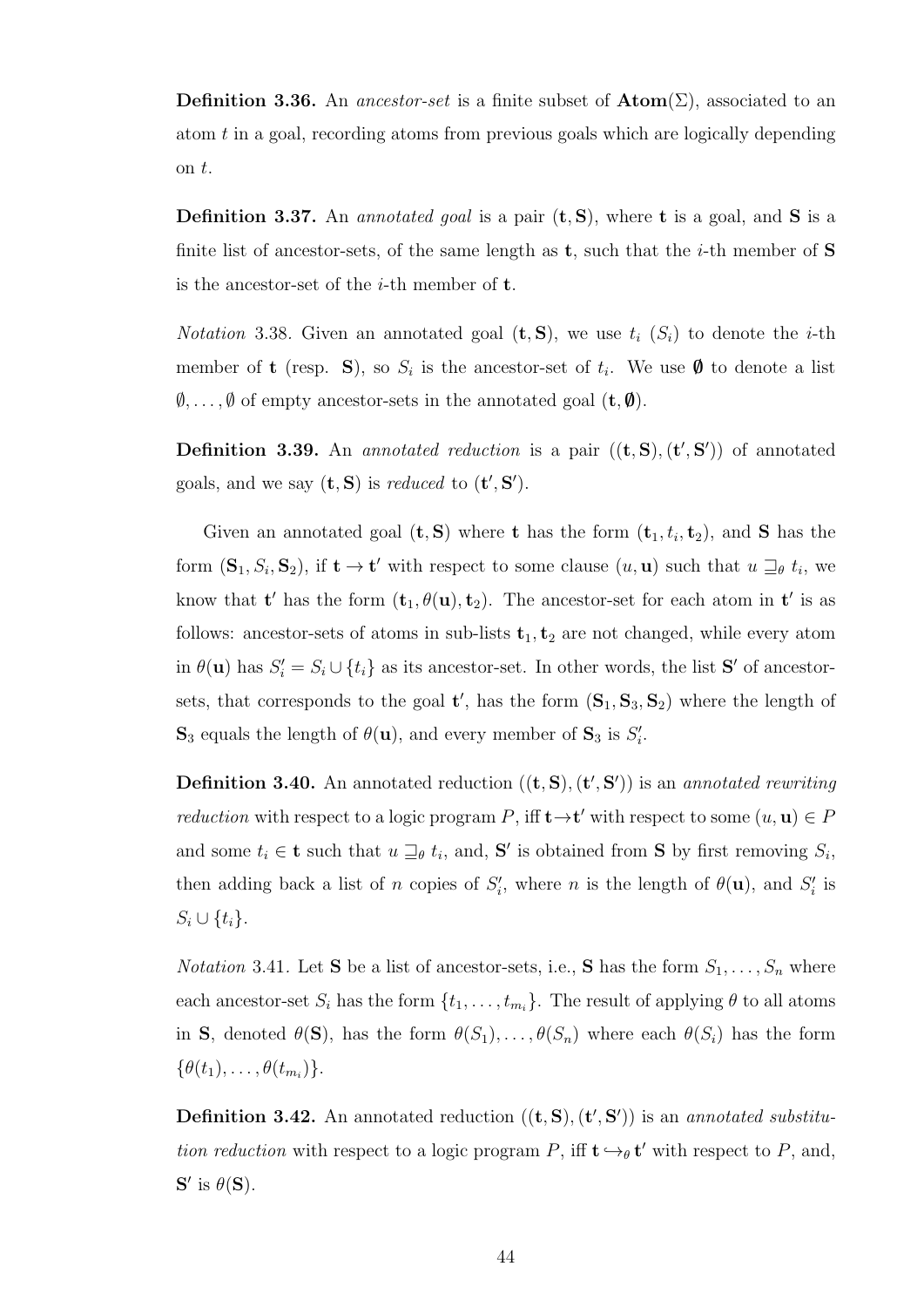**Definition 3.43.** An annotated reduction  $((t, S), (t', S'))$  is an *annotated structural* resolution reduction with respect to a logic program  $P$ , iff  $(\mathbf{t}, \mathbf{t}')$  is a structural resolution reduction with respect to some  $(u, u) \in P$  and some  $t_i \in \mathbf{t}$ , and, given  $u \sim_{\theta} t_i$ , S' is obtained from  $\theta(S)$  by first removing  $\theta(S_i)$ , then adding back a list of *n* copies of  $\theta(S'_i)$ , where *n* is the length of  $\theta(\mathbf{u})$ , and  $S'_i$  is  $S_i \cup \{t_i\}$ .

**Definition 3.44.** A possibly infinite sequence  $(\mathbf{t}_n, \mathbf{S}_n)$  ( $n \geq 1$ ) of annotated goals is an annotated structural derivation iff the sequence  $\mathbf{t}_n$   $(n \geq 1)$  of goals is a structural derivation and all the ancestor-sets  $S_n$  ( $n \geq 1$ ) are so constructed that every pair of adjacent annotated goals constitutes an annotated structural resolution reduction, with  $S_1 = \emptyset$ .

**Definition 3.45.** A renaming substitution  $\theta$  is fresh for **t** iff  $\theta$ (**t**) is variable-disjoint from t.

**Definition 3.46.** An infinite sequence  $\gamma_n$   $(n \geq 0)$  of renaming substitutions is cumulatively fresh for t iff:

- $\gamma_0$  is the identity substitution.
- For all  $m \geq 1$ ,  $\gamma_m$  is fresh for  $\gamma_{m-1} \cdots \gamma_0(\mathbf{t}).^3$
- For all m and n (both  $\geq 0$ ), if  $m \neq n$  then  $\gamma_m \cdots \gamma_0(\mathbf{t})$  is variable-disjoint from  $\gamma_n \cdots \gamma_0(\mathbf{t}).^4$

**Lemma 3.47.** If a sequence  $\gamma_n$   $(n \geq 0)$  of renaming substitutions is cumulatively fresh for **u**, and  $FV(\mathbf{u}) \supseteq FV(\mathbf{t})$ , then  $\gamma_n$   $(n \geq 0)$  is also cumulatively fresh for **t**.

*Proof.* First consider a special case where  $FV(\mathbf{u})$  is  $\{x, y, z\}$  and  $FV(\mathbf{t})$  is  $\{y, z\}$ . Suppose the effect of cumulative freshness of  $\gamma_n$   $(n \geq 0)$  on **u** is given by:

| $\gamma_1$ | $\gamma_2$                                 |  |
|------------|--------------------------------------------|--|
|            | $x \rightarrow x_1 \rightarrow x_2 \cdots$ |  |
|            | $y \rightarrow y_1 \rightarrow y_2 \cdots$ |  |
|            | $z \rightarrow z_1 \rightarrow z_2 \cdots$ |  |

<sup>&</sup>lt;sup>3</sup>In other words,  $\gamma_1$  is fresh for  $\gamma_0(t)$ .  $\gamma_2$  is fresh for  $\gamma_1\gamma_0(t)$ .  $\gamma_3$  is fresh for  $\gamma_2\gamma_1\gamma_0(t)$ . And so on.

<sup>&</sup>lt;sup>4</sup>In other words, members of the infinite list  $\gamma_0(\mathbf{t}), \gamma_1\gamma_0(\mathbf{t}), \gamma_2\gamma_1\gamma_0(\mathbf{t}), \dots$  are pairwise variabledisjoint.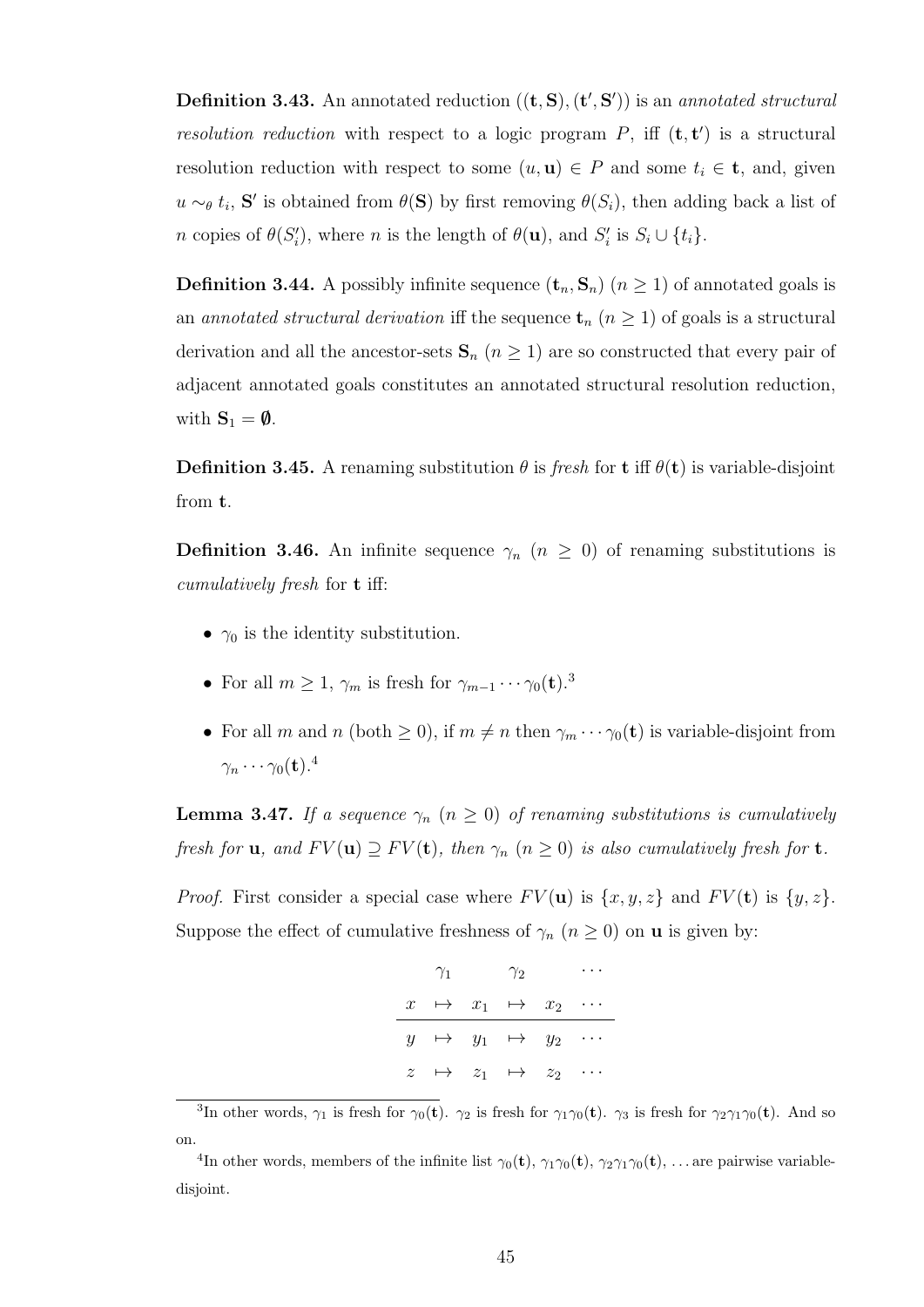We can see the effect of cumulative freshness of  $\gamma_n$   $(n \geq 0)$  on **t**.

In all cases other than the special one considered above, the reasoning is similar, and leads to the same conclusion.  $\Box$ 

*Notation* 3.48. If we use  $\{y \mapsto u\}$  to abbreviate a (pre-)substitution expression  $\{y_1 \mapsto u_1, \ldots, y_n \mapsto u_n\}$  then y and u respectively denote the lists  $y_1, \ldots, y_n$  and  $u_1, \ldots, u_n$ . Moreover,  $\{\vec{\theta_1}(\mathbf{y}) \mapsto \vec{\theta_2}(\mathbf{u})\}$ , where  $\vec{\theta_1}, \vec{\theta_2}$  are (compositions of) renaming substitutions, abbreviates  $\{\vec{\theta_1}(y_1) \mapsto \vec{\theta_2}(u_1), \dots, \vec{\theta_1}(y_n) \mapsto \vec{\theta_2}(u_n)\}.$ 

**Definition 3.49.** A circular pre-substitution  $\sigma$  is grounding iff  $\sigma$  has the form  $\{y_1 \mapsto u_1, \ldots, y_n \mapsto u_n\}$ , abbreviated  $\{y \mapsto u\}$ , such that  $FV(u) = FV(y)^5$  and for all  $u \in \mathbf{u}, u \notin Var$ .

**Definition 3.50.** Let  $\sigma$ , of the form  $\{y \mapsto u\}$ , be grounding and let  $\gamma_n$   $(n \geq 0)$  be cumulatively fresh for **u**. The *unfolding* of  $\sigma$  with respect to  $\gamma_n$  ( $n \geq 0$ ), is an infinite sequence  $\alpha_n$   $(n \geq 0)$  of substitutions, where  $\alpha_n$  is  $\{\gamma_n \cdots \gamma_0(\mathbf{y}) \mapsto \gamma_{n+1} \cdots \gamma_0(\mathbf{u})\}.$ 

**Proposition 3.51.** Assume a grounding circular pre-substitution  $\sigma$  of the form  ${\bf y}\mapsto {\bf u}$ , and a term  $t\in \text{Term}(\Sigma)$  such that  $FV(t) = FV({\bf u})$ . Let  $\alpha_n$   $(n\geq 0)$  and  $\beta_n$   $(n \geq 0)$  be any two unfolding of  $\sigma$ . Then, there is a unique  $t' \in \mathbf{GTerm}^{\infty}(\Sigma)$ , such that

$$
\lim_{n \to \infty} d(t', \alpha_n \cdots \alpha_0(t)) = 0 \qquad \qquad \lim_{n \to \infty} d(t', \beta_n \cdots \beta_0(t)) = 0
$$

 $\Box$ 

Proof. Obvious.

Proposition 3.51 justifies Definition 3.52.

**Definition 3.52.** Assume a grounding circular pre-substitution  $\sigma$  of the form  $\{y \mapsto$ u}, and a term  $t \in \text{Term}(\Sigma)$  such that  $FV(t) = FV(u)$ . Let  $\alpha_n$   $(n \geq 0)$  be any unfolding of  $\sigma$ . Then, the *application* of  $\sigma$  to t results in the  $t' \in \mathbf{GTerm}^{\infty}(\Sigma)$  such that  $d(t', \alpha_n \cdots \alpha_0(t)) \to 0$  as  $n \to \infty$ .

*Notation* 3.53. We use  $\sigma(t)$  to denote the infinite term t' that results from applying a grounding circular pre-substitution  $\sigma$  to a term t.

<sup>5</sup>In other words,  $FV(\mathbf{u}) = \{y_1, \ldots, y_n\}$ 

<sup>6</sup>For example, both  $\{x \mapsto s(x_1)\}\$ ,  $\{x_1 \mapsto s(x_2)\}\$ , ... and  $\{x \mapsto s(y_1)\}\$ ,  $\{y_1 \mapsto s(y_2)\}\$ , ... are unfolding of  $\{x \mapsto s(x)\}.$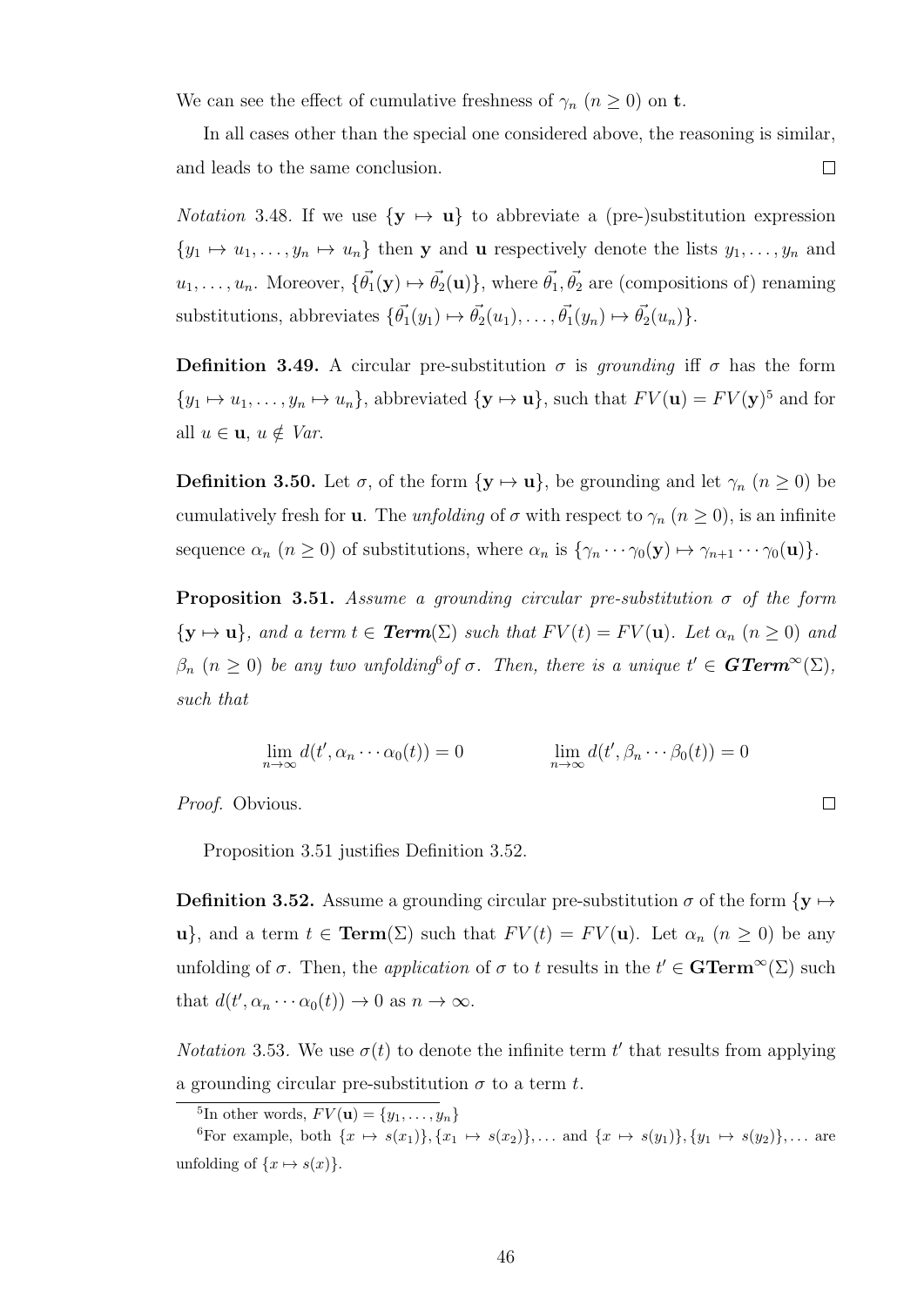**Theorem 3.54.** Let  $(t, S)$  be an annotated goal from an annotated structural derivation with respect to some universal and observationally productive logic program P. Let  $t \ni t$ ,  $S \ni S$ , and S be the ancestor-set of t. Furthermore, let S has the form  $\{u_1, \ldots, u_n\}$  where  $n \geq 1$  and without loss of generality assume that for all  $u_k \in S$   $(1 \leq k < n)$ ,  $u_k$  is added to S later than<sup>7</sup> $u_{k+1}$  in the course of construction of S. The following statements hold.

- 1.  $FV(u_k) \supseteq FV(u_j)$  for  $1 \leq j < k \leq n$ .  $FV(u_1) \supseteq FV(t)$ .<sup>8</sup>
- 2. If there exists some  $u_i \in S$  such that  $t \approx_{\sigma} u_i$  with pre-substitution  $\sigma$ , then
	- (a)  $\sigma$  is circular, and,
	- (b) if  $u'_i$  is a variant of  $u_i$ , and  $u'_i$  is variable-disjoint from t, and  $t \sqsupseteq u'_i$ , then
		- i. there exists an infinite structural derivation starting with the goal  $t$ , and,
		- ii. if  $\sigma$  is grounding, then  $\sigma(t)$  is structurally computable at infinity with respect to P and t.

*Proof.* We display a clause  $(t, t)$  in the form  $t \leftarrow t$ , and write  $t \leftarrow \ldots t_i$ ... to highlight  $t_i \in \mathbf{t}$ . Observe that there exist some clauses in P, whose instances are:

$$
u_n \Leftarrow \dots u_{n-1} \dots
$$
  
...  

$$
u_2 \Leftarrow \dots u_1 \dots
$$
  

$$
u_1 \Leftarrow \dots t \dots
$$

Therefore, we have  $u_{k+1} \to \ldots u_k \ldots$  for  $1 \leq k < n$ , and  $u_1 \to \ldots t \ldots$  Now conclusion 1 follows using Lemma 3.27.

If  $\sigma$  is not circular, then by Proposition 2.42,  $\sigma$  is a substitution. This, together with  $t \approx_{\sigma} u_i$ , implies that  $t \sim_{\sigma} u_i$ . Now we have the following set of instances of clauses of P:

$$
\sigma(u_i) \Leftarrow \dots \sigma(u_{i-1}) \dots
$$
  
\n
$$
\dots
$$
  
\n
$$
\sigma(u_2) \Leftarrow \dots \sigma(u_1) \dots
$$
  
\n
$$
\sigma(u_1) \Leftarrow \dots \sigma(t) \dots
$$

<sup>&</sup>lt;sup>7</sup>In other words,  $u_k$  is a child of  $u_{k+1}$  in the corresponding proof tree.

<sup>8</sup>This is a minor conclusion used as a local lemma. Conclusion 2 is our major observation.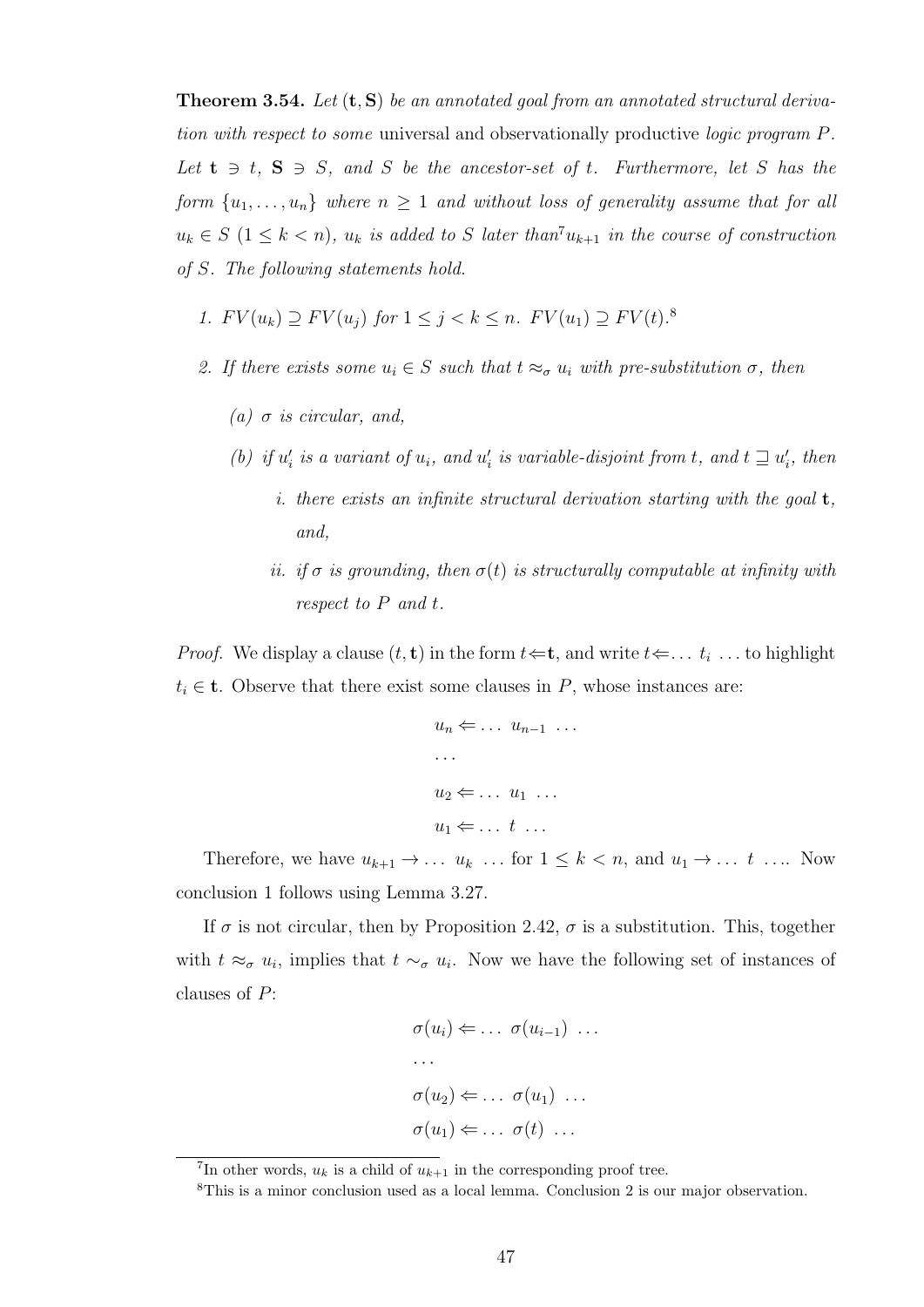where  $\sigma(t)$  is identical to  $\sigma(u_i)$  because of  $t \sim_\sigma u_i$ . This gives a non-terminating sequence of rewriting reduction steps, whose repeating pattern is:

$$
\begin{array}{rcl}\n & \ldots & \sigma(u_i) & \ldots \\
\rightarrow & \ldots & \sigma(u_{i-1}) & \ldots \\
\rightarrow & \ldots & \vdots \\
\rightarrow & \ldots & \sigma(u_2) & \ldots \\
\rightarrow & \ldots & \sigma(u_1) & \ldots \\
\rightarrow & \ldots & \sigma(t) & \ldots \\
\text{i.e.} & \ldots & \sigma(u_i) & \ldots\n\end{array}
$$

This breaks the *observational productivity* condition. Therefore  $\sigma$  is circular. Now we have proved conclusion 2a by contradiction.

In order to construct the infinite structural derivation starting with  $t$ , we shall need an infinite sequence  $\gamma_n$   $(n \geq 0)$  of renaming substitutions that is cumulatively fresh for  $u_i$ . Then, by conclusion 1 and Lemma 3.47, the sequence  $\gamma_n$   $(n \geq 0)$  is also cumulatively fresh for t and all  $u_j$   $(j < i)$ .

- Since  $t \supseteq u'_i$ , we have that for all  $n \geq 0$ ,  $\gamma_n \cdots \gamma_0(t) \supseteq_{\sigma_{n+1}} \gamma_{n+1} \cdots \gamma_0(u_i)$  with matcher  $\sigma_{n+1}$ . In other words, for all  $n \geq 0$ ,  $\sigma_{n+1}\gamma_n \ldots \gamma_0(t)$  is identical to  $\gamma_{n+1} \ldots \gamma_0(u_i)$ .
- There is a set of program clause instances for every  $n \geq 0$ :

$$
\gamma_{n+1} \dots \gamma_0(u_i) \Leftarrow \dots \gamma_{n+1} \dots \gamma_0(u_{i-1}) \dots
$$
  
\n
$$
\dots
$$
  
\n
$$
\gamma_{n+1} \dots \gamma_0(u_2) \Leftarrow \dots \gamma_{n+1} \dots \gamma_0(u_1) \dots
$$
  
\n
$$
\gamma_{n+1} \dots \gamma_0(u_1) \Leftarrow \dots \gamma_{n+1} \dots \gamma_0(t) \dots
$$

Because of the two facts above, we know that, for all  $n \geq 0$ , there exists a repeating structural derivation pattern<sup>9</sup>:

$$
[\ldots \gamma_n \cdots \gamma_0(t) \ldots] \hookrightarrow [\ldots \sigma_{n+1} \gamma_n \cdots \gamma_0(t) \ldots] \to^i [\ldots \gamma_{n+1} \cdots \gamma_0(t) \ldots]
$$

This pattern dictates that the infinite structural derivation starting from goal t has the form

<sup>9</sup>We shall enclose goals between square brackets, to help them be more visually distinguishable.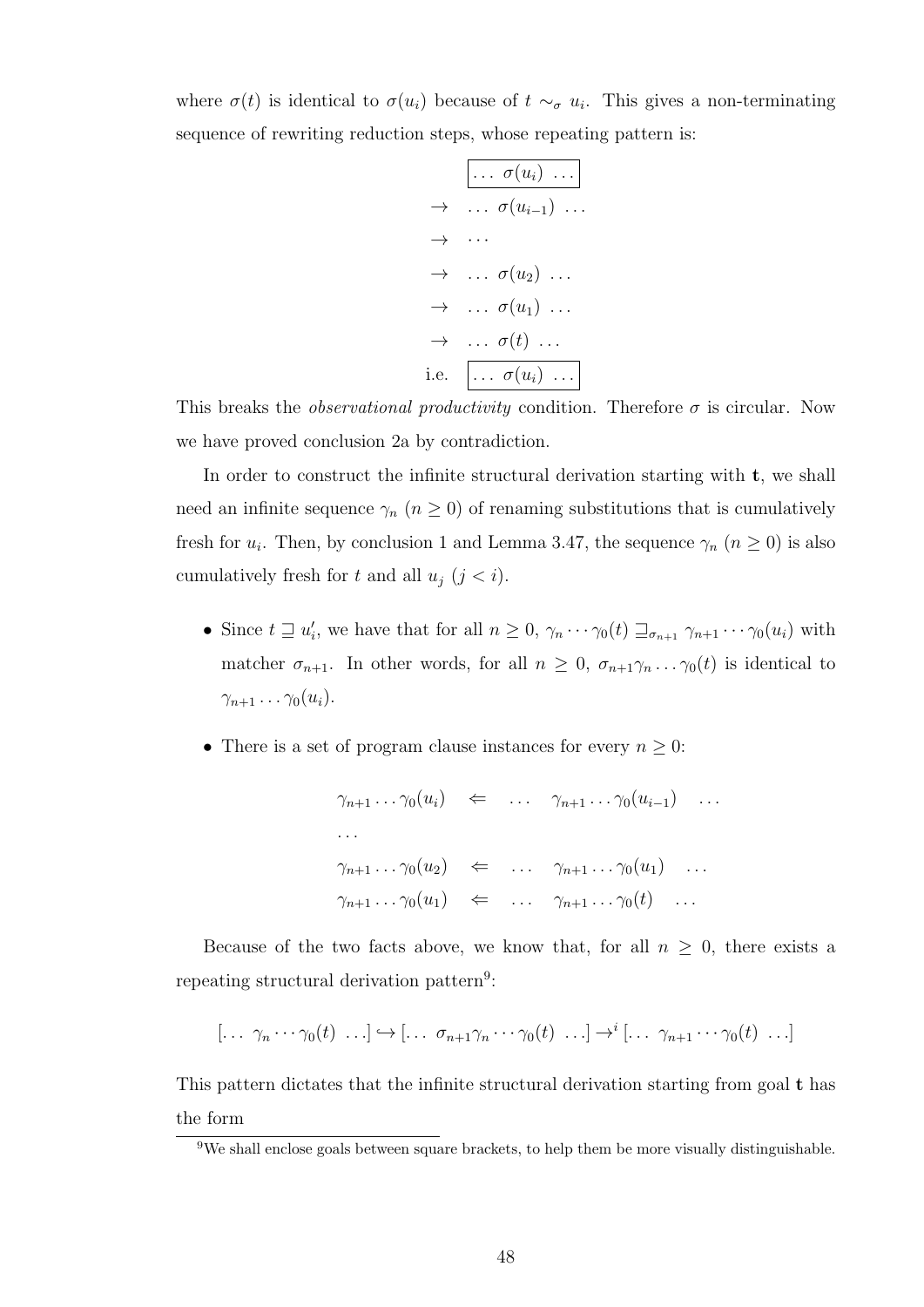$$
[\dots \gamma_0(t) \dots] \hookrightarrow [\dots \sigma_1 \gamma_0(t) \dots] \to^i
$$
  

$$
[\dots \gamma_1 \gamma_0(t) \dots] \hookrightarrow [\dots \sigma_2 \gamma_1 \gamma_0(t) \dots] \to^i
$$
  

$$
[\dots \gamma_2 \gamma_1 \gamma_0(t) \dots] \hookrightarrow \dots
$$

Now we have proved conclusion 2(b)i. If we restrict the initial goal to t (i.e.,  $\gamma_0(t)$  then using Theorem 3.33 the above infinite structural derivation computes an infinite term  $t'$  at infinity, characterized by

$$
\lim_{n \to \infty} d(t', \sigma_n \cdots \sigma_1(t)) = 0
$$

If  $\sigma$  is grounding then the sequence  $\alpha_n$   $(n \geq 0)$  where  $\alpha_n = \sigma_{n+1}$ , is an unfolding of σ. Then  $\sigma(t)$  and t' coincide. Hence conclusion 2(b)ii.  $\Box$ 

The theorem is revised and is not the same as its counterpart in the published paper, because a counterexample was discovered during the course of reviewing the results and adding them to this thesis. Here we add the extra condition that the circular unifier is grounding in order for it to capture the infinite tree. Otherwise, we have the clause

$$
h(s(x, y), g(z)) \Leftarrow h(x, y)
$$

where only  $x, y, z$  are variables. Given a goal  $h(x, y)$ , the answer given by the circular unifier is not exactly the same as that by the infinite derivation, since the latter involves an infinite amount of distinct free variables while in the former the number of free variables is finite.

All the work in this section is built upon Gupta et al's work on CoLP [1], where they showed coinductive soundness of the system and explored its application. Moving the knowledge one step further, the author explains why CoLP can in some cases return the same answer as the perpetual computation. It is because of the definition that the result of applying a (grounding circular) unifier is the same as applying the unfolding of the unifier, and the observation that the unfolding is also given by the perpetual computation.

So far we as well as the coinductive logic programming research community have been working only with regular trees and cyclic derivations. Next we will move beyond this limitation and see a coinductively sound logic for Horn clauses that can prove some propositions involving irregular trees and non-cyclic derivations.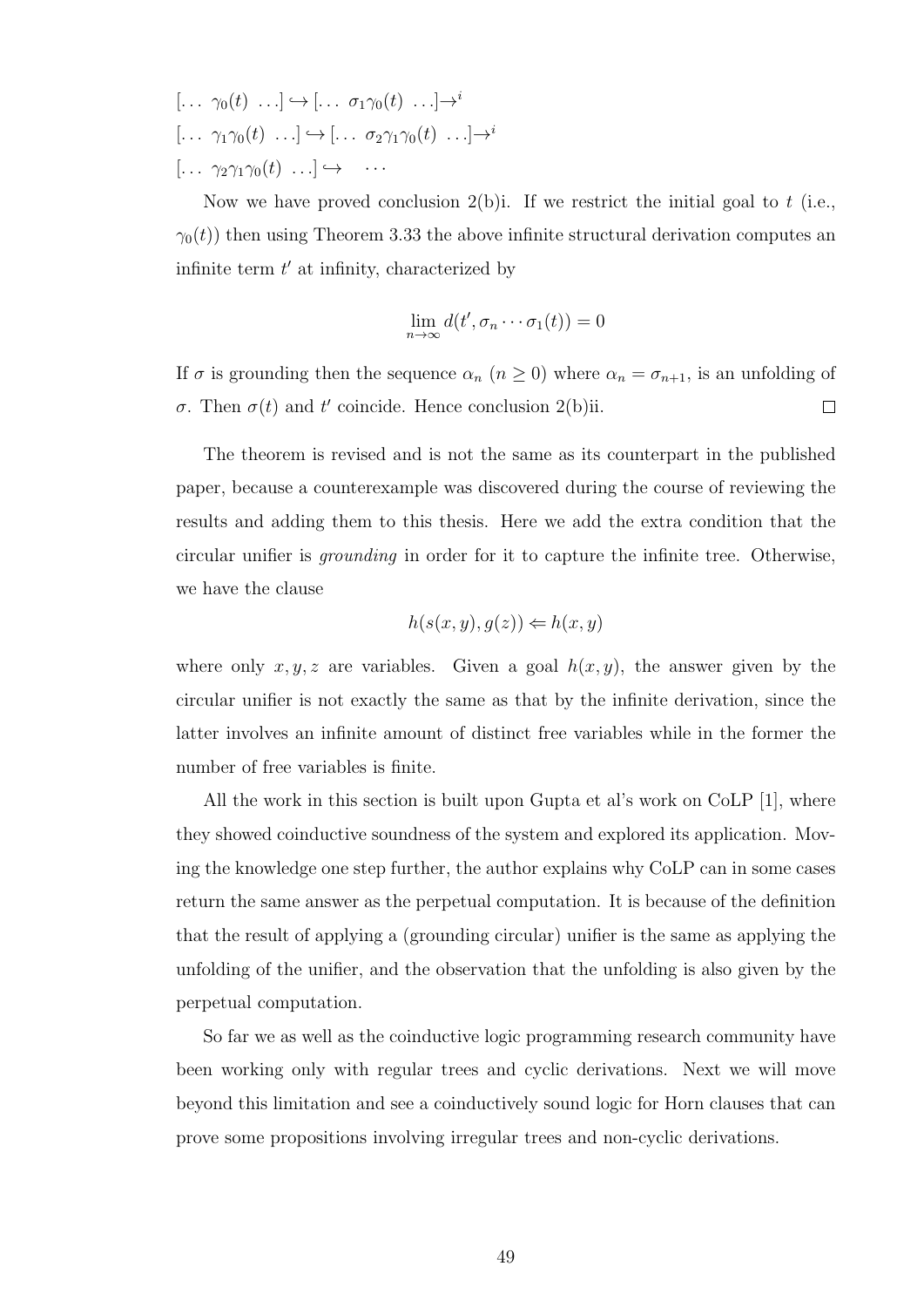# Chapter 4

# Coinductive Uniform Proof

The author was deeply involved in the development of a coinductively sound and constructive logical framework, called Coinductive Uniform Proof (CUP) [20], for coinduction involving first-order Horn clauses and (possibly irregular) infinite trees. This framework reveals the common logical pattern that underlies the existing coinductive reasoning schemes (i.e., [1,2]), and shows the boundary of coinductive reasoning power of certain formal languages (such as first-order Horn clause and first-order hereditary Harrop formula), and promises new coinductive algorithms that can go beyond the functionality of the existing ones.

There are three versions of CUP that appeared naturally as the concept was created and revised.

In the summer of 2017, Dr Komendantskaya handed the author a sketch of the CUP system that embodies her idea of extending Uniform Proof [15] with a rule that asserts the goal as a new program clause. The author then designed the details of this system, including a guarding mechanism to safeguard coinductive soundness, and proved that the design is indeed sound. This is the version one of CUP, and was published in the abstract<sup>1</sup> submitted to the  $2018$  workshop Programming And Reasoning on Infinite Structures (PARIS).

Later on, Dr Basold joined the team. He revised the guarding mechanism from the author's cumbersome version to an equivalent but succinct one, while on the other hand he complicated the notion of fixed-point terms<sup>2</sup> in order to support a

<sup>&</sup>lt;sup>1</sup>Available at http://www.macs.hw.ac.uk/~y155/Publication/WorkshopPB/KL4PARIS.pdf

<sup>&</sup>lt;sup>2</sup>A fxied-point term is a finite representation of a (possibly irregular) first-order term. A term is regular iff it has a finite amount of distinct sub-terms. All finite terms and some infinite terms are regular. All irregular terms are infinite.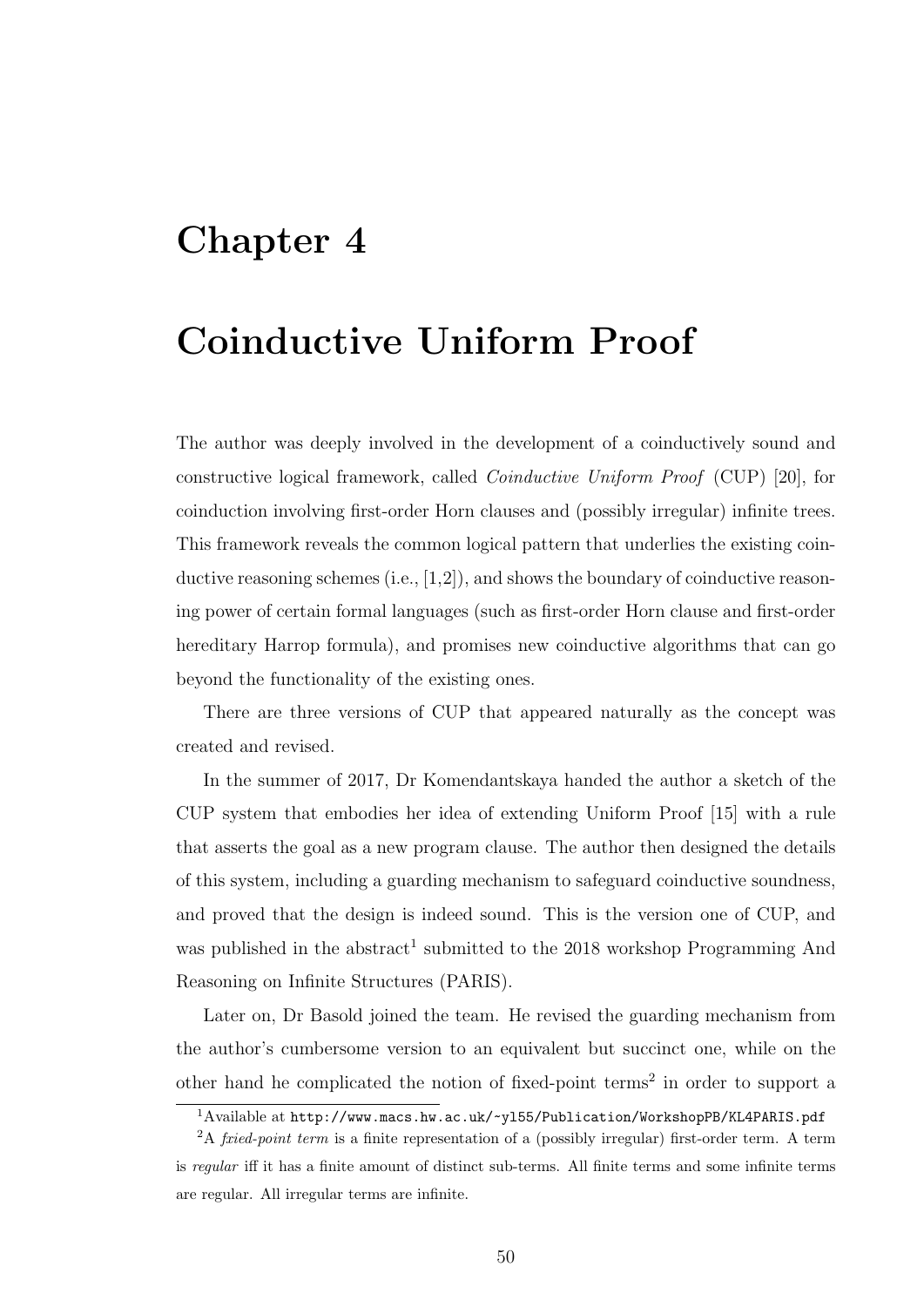wider range of infinite data structure. This is version two of CUP and was published in the 28th European Symposium on Programming (ESOP'19).

Version three is the author's simplification of version two by turning the notion of fixed-point terms back to the simple one used in version one, while keeping the improved guarding mechanism used in version two. This makes version three a minimum proof of concept for CUP. It first appeared in his technical report [21], then with some notational revision, presented by him in the PARIS 2018 workshop. It is version three that is presented here.

Section 4.1 presents the rules of CUP.

Section 4.2 lists some basic observations about CUP that are mainly used later on to support the model-theoretic soundness proof.

# 4.1 Coinductive Uniform Proof

The rules of CUP can be sorted into three groups:

- 1. the Uniform Proof rules,
- 2. the coinductive fixed point (co-fix) rule, and
- 3. the auxiliary rules.

These are all sequent manipulating rules of intuitionistic fashion, involving a signature and a finite set of formulae (i.e., assumptions) on the left side of each sequent, and a single formula (i.e., goal) on the right side.

The Uniform Proof rules consist of right-focusing rules, left-focusing rules and an assumption-choosing rule called Decide. The right-focusing rules, as the name suggests, focus on the right side of a sequent, recursively breaking the goal into its sub-formulae according to the top level logic connective, until the goal is atomic. In other words, the right-focusing rules are responsible for breaking down a composite goal into several atomic goals. Once right-focusing rules have done their job, and given a resulting sequent, the Decide rule chooses an assumption from the left side of the sequent. This chosen assumption is highlighted by moving it onto the top of the sequent arrow, while leaving a copy on the left side. The left-focusing rules focus on the assumption chosen by the Decide rule, breaking it down recursively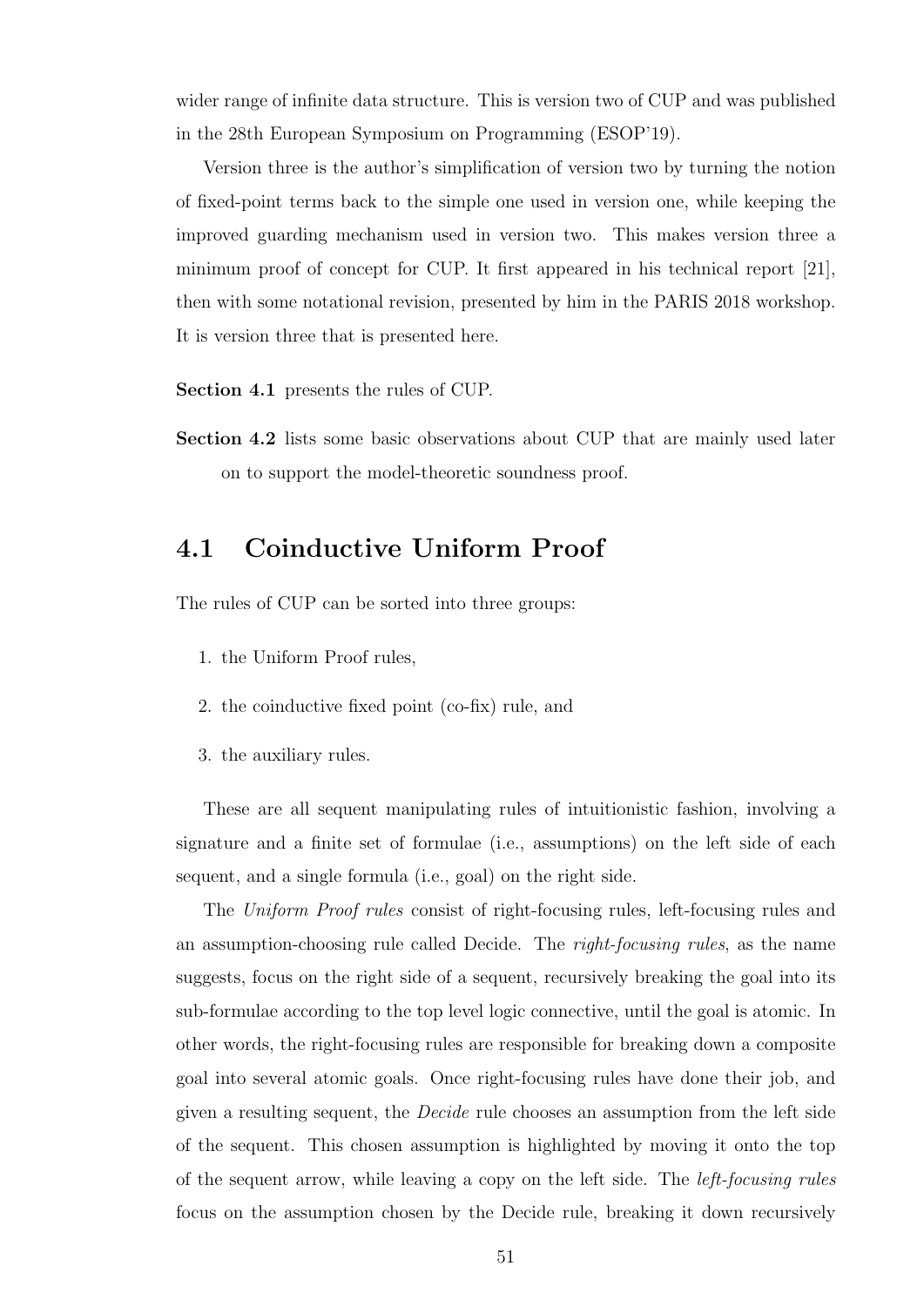into an atomic formula that may unify with the atomic goal. If they do unify then the atomic goal is proved, otherwise not proved.

The *auxiliary rules* are the *auxiliary right-focusing rules*, together with the *auxiliary Decide rule* named  $Decide \langle \rangle^3$ . Although basically doing what their counterparts (in the Uniform Proof rules) do, the auxiliary rules have the extra responsibility to restrict the selection of the very first of all the involved assumptions, given that selection of an assumption usually occurs at several junctures in a successful proof built within the CUP framework.

When we use CUP to construct a proof for a formula  $\varphi$  with respect to a logic program (i.e., a set of assumptions) P, we first use the co-fix rule to assert  $\varphi$  as a special assumption called *coinductive hypothesis*. This means that a copy of  $\varphi$  is added to the left side of the sequent. So now we have two instances of  $\varphi$  in the sequent: one on the left, called coinductive hypothesis, and the other on the right, called the *coinductive goal*, enclosed by the angles mark  $\langle \rangle$ .

The coinductive goal is then broken down into an atomic goal<sup>4</sup> using the auxiliary right-focusing rules. In this process, all intermediate goals, as well as the final atomic goal, are enclosed by the angles mark  $\langle \rangle$ . In other words, the angles mark  $\langle \rangle$  is passed from one goal to its subsequent goal during the breakdown of the coinductive goal. Such is the designed effect of the auxiliary right-focusing rules.

Then, for the sequent with the angles-mark-enclosed atomic goal on the right,  $Decide\langle\rangle$  selects an assumption that can be any clause from P but not the coinductive hypothesis  $\varphi$ , and at the mean time it peels the angles mark  $\langle \rangle$  off the atomic goal. From now on the Uniform Proof rules apply, and any clause from  $P$ , as well as the coinductive hypothesis  $\varphi$ , can be freely chosen by the Decide rule.

**Definition 4.1.** P is an H-program and  $\varphi$  is an H-goal iff  $P \subset H_{\Sigma} \ni \varphi$  and P is a finite set.

**Example 4.2.** Let  $\Sigma$  include  $\{q : \iota \to o, g : \iota \to \iota, s : \iota \to \iota, z : \iota\}$ . Then the subset of  $H<sub>\Sigma</sub>$  which consists of (4.1.0.1), (4.1.0.2) and (4.1.0.3) is an H-program. An H-goal

<sup>3</sup>Read "decide angles".

<sup>4</sup>Assume that the coinductive goal is a single and typical H-formula, then it will finally be reduced to a single atomic goal, not plural atomic goals.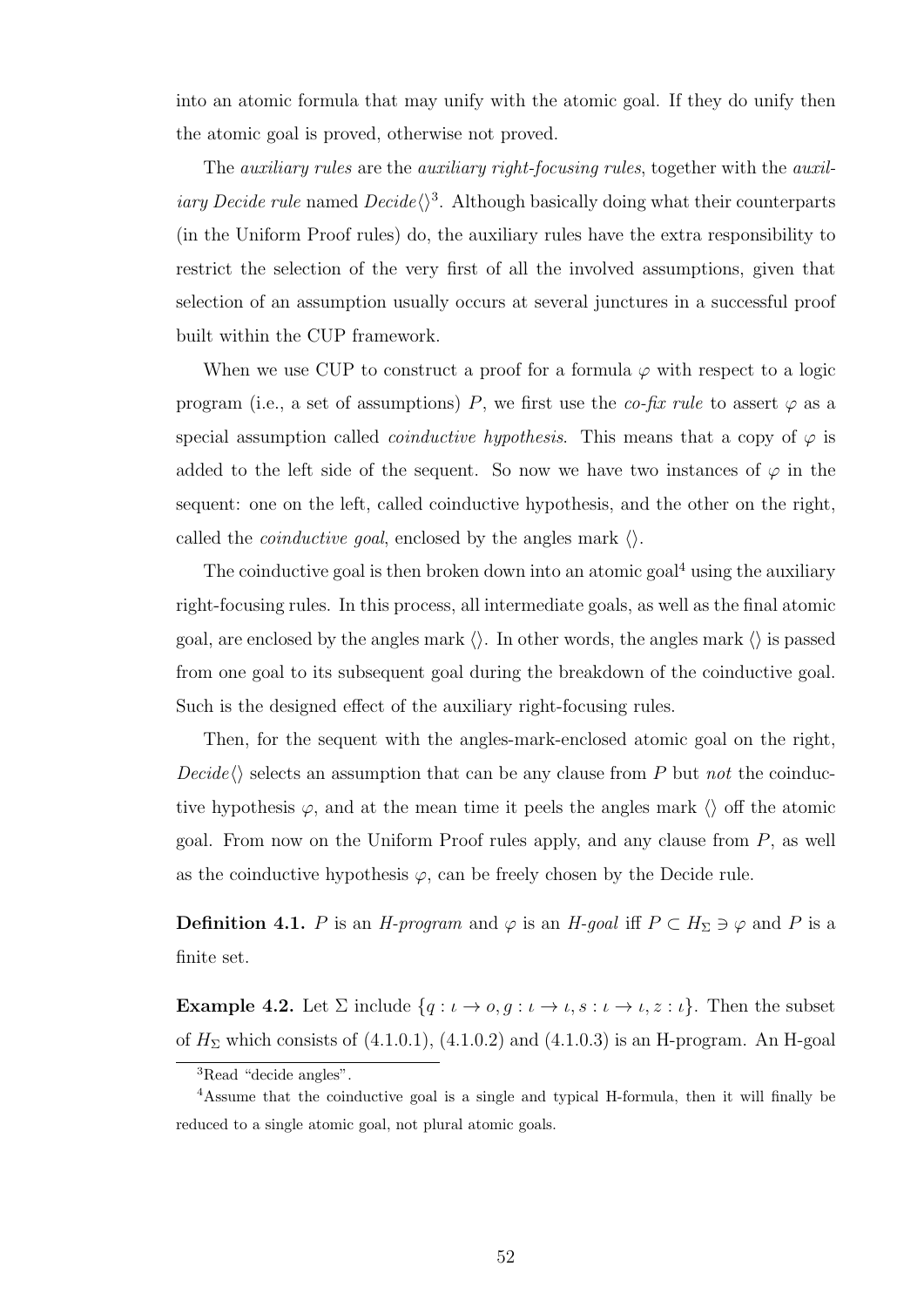is (4.1.0.4).

$$
\forall x. q \left( s \left( g \right. x \right) \right) \land q \left( s \left( g \left( s \right. x \right) \right) \right) \land \left( q \right. x \right) \rightarrow q \left( s \right. x \right) \tag{4.1.0.1}
$$

$$
\forall x. q \, x \to q \left( g \, x \right) \tag{4.1.0.2}
$$

$$
q \, z \tag{4.1.0.3}
$$

$$
\forall x. q \, x \to q \, (s \, x) \tag{4.1.0.4}
$$

Let  $\Sigma$  also include  $\{p: \iota \to \iota \to o, h: \iota \to \iota \to \iota, f: \iota \to \iota\}$ , and let N denote the guarded fixed-point<sup>5</sup> (fix y.  $\lambda x. h x (y (f x))$ ). Then the subset of  $H_{\Sigma}$  which consists of  $(4.1.0.5)$  is an H-program. A related H-goal is  $(4.1.0.6)$ .

$$
\forall x. \forall y. \, p \left( f \, x \right) \, y \to p \, x \left( h \, x \, y \right) \tag{4.1.0.5}
$$

$$
\forall x. \, p \, x \, (N \, x) \tag{4.1.0.6}
$$

**Definition 4.3.** Let  $P, \Delta$  be two H-programs and  $\varphi$  be an H-goal. The relation  $\Sigma; P; \Delta \Longrightarrow \varphi$  is given by Figure 4.1a.

**Definition 4.4.** Let  $P, \Delta$  be two H-programs and  $\varphi$  be an H-goal. The relation  $\Sigma; P; \Delta \Longrightarrow \langle \varphi \rangle$  is given by Figure 4.1b.

**Definition 4.5.** The relation  $\Sigma: P \rightarrow \varphi$  between an H-goal  $\varphi$  and an H-program P, both on  $\Sigma$ , is given by Figure 4.1c.

Definition 4.6. A *sequent* is an expression in one of the forms:

- $\Sigma: P \looparrowright \varphi$
- $\Sigma; P; \Delta \Longrightarrow \langle \varphi \rangle$
- $\Sigma; P; \Delta \stackrel{D}{\Rightarrow} A$
- $\Sigma: P: \Delta \Longrightarrow \varphi$

**Definition 4.7.** If there is an expression of the form  $\Sigma; P; \Delta$  on the left side of a sequent arrow, then any formula in  $\Delta$  is called a *coinductive hypothesis*.

<sup>5</sup>See also Example 2.105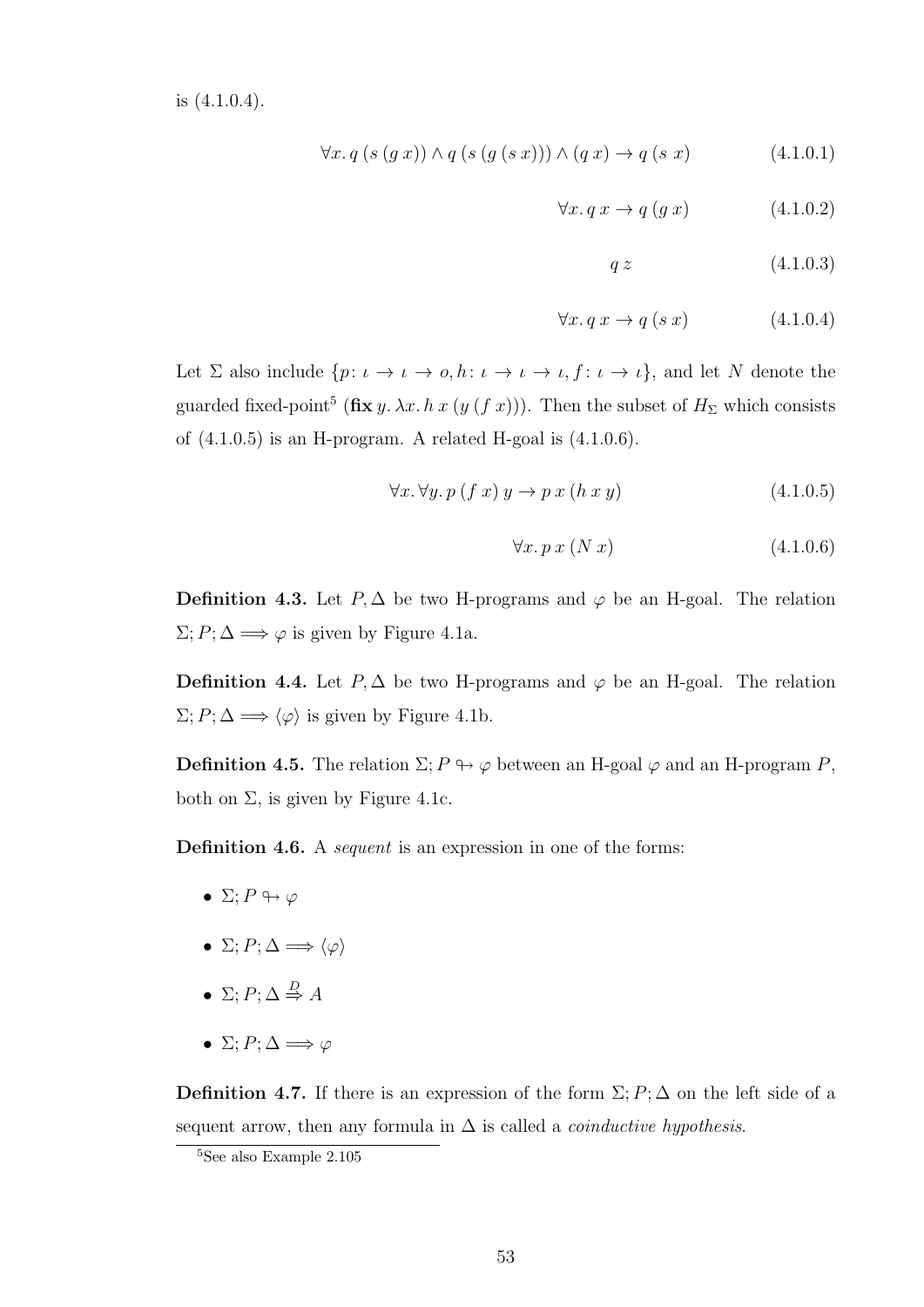**Definition 4.8.** A *proof* of a sequent  $Q$  is a finite tree of sequents built using the rules of Figure 4.1, with  $Q$  as the root, and to every leaf sequent the INITIAL rule is applicable. In particular, a proof is a coinductive uniform proof iff its root has the form  $\Sigma: P \mapsto \varphi$ . A proof is an *inductive uniform proof* iff its root has the form  $\Sigma; P; \varnothing \Longrightarrow \varphi.$ 

**Definition 4.9.** The *coinductive uniform proof system* on  $\Sigma$  consists of  $H_{\Sigma}$  and the rules of Figure 4.1 (on page 55).

The reader may want to go directly from here to Example 4.10 and 5.14 for a complete worked-out proof construction in CUP.

### 4.2 Basic Observations about CUP

Inheriting goal-directed search from Uniform Proof, CUP is uniform in one additional sense: all proofs start with the co-fix rule, followed by using the auxiliary rules, then the Uniform Proof rules. We see this in detail next.

#### 4.2.1 The Common Opening Pattern

**Example 4.10.** Let P denote the H-program that consists of  $(4.1.0.1)$ ,  $(4.1.0.2)$  and (4.1.0.3). Let  $\varphi$  denote the H-goal (4.1.0.4). The proof of  $\Sigma; P \leftrightarrow \forall x. q x \rightarrow q (s x)$ starts with the steps given in Figure 4.2 (on page 56).

**Example 4.11.** Let P denote the H-program that consists of (4.1.0.5). Let  $\varphi$  denote the H-goal (4.1.0.6). The proof of  $\Sigma: P \rightarrow \varphi$  starts with the steps given in Figure 4.3 (on page 56).

We now formalize the observation that all proof construction in the CUP framework share a common opening pattern, featuring an immediate use of the co-fix rule, then the auxiliary rules, and finally Uniform Proof rules.

*Notation* 4.12. We may use  $\vec{A}$  to abbreviate  $A_1 \wedge \cdots \wedge A_n$ , and depict an H-formula as  $(\forall \vec{x}. \vec{A} \rightarrow A)$ . The notation  $A_i \in \vec{A}$  means  $A_i$  is a conjunct of  $\vec{A}$ .

*Notation* 4.13. A list  $[N_1/x_1], \ldots, [N_m/x_m]$  of substitutions can be more neatly denoted by  $[N_1/x_1, \ldots, N_m/x_m]$ , and can be further abbreviated using  $[\vec{N}/\vec{x}]$ , where  $\vec{N}$  and  $\vec{x}$  can then be used to refer to  $N_1, \ldots, N_m$  and  $x_1, \ldots, x_m$  respectively.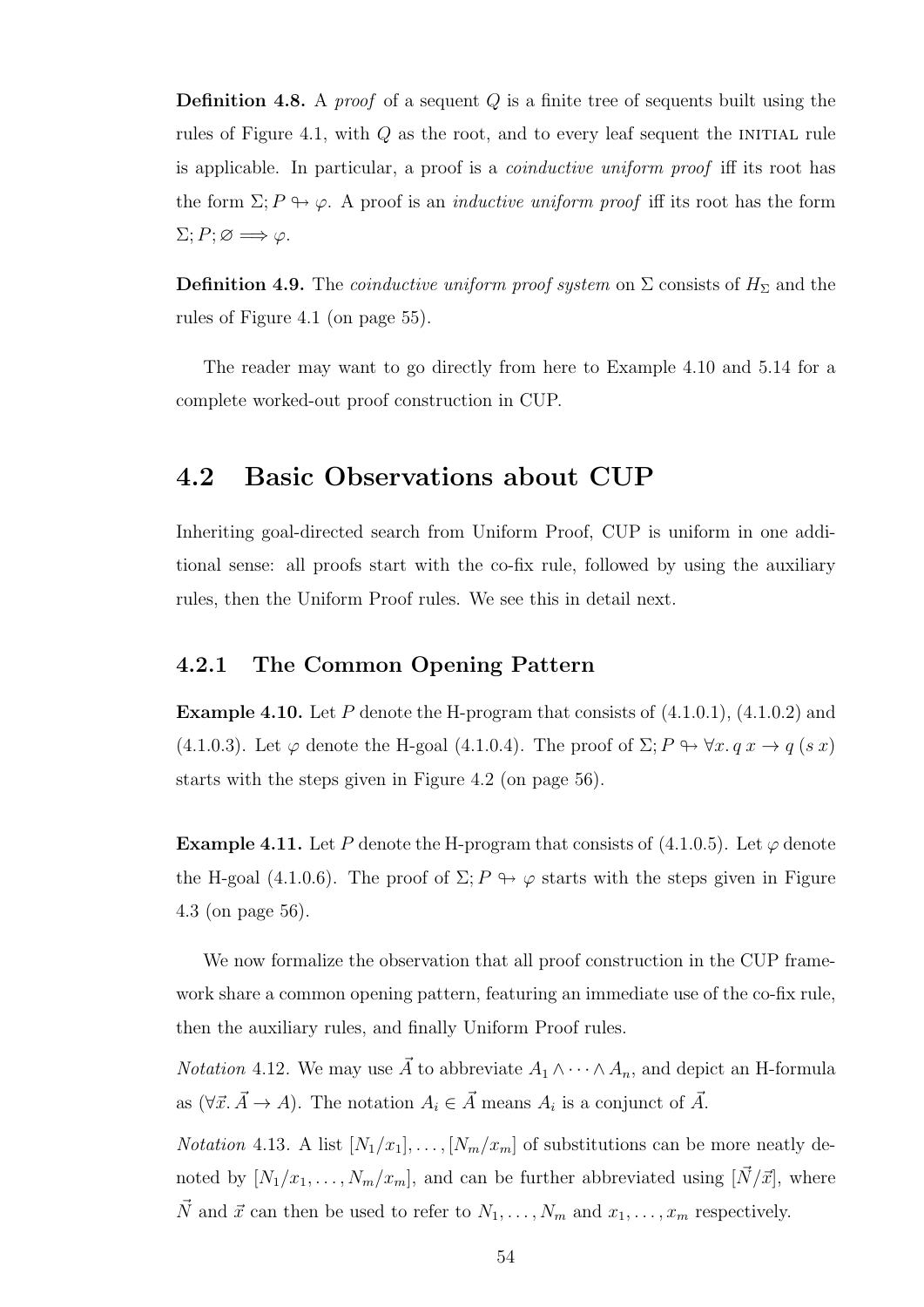$$
\frac{c : \iota, \Sigma; P; \Delta \Longrightarrow G[c/x] \quad c : \iota \notin \Sigma}{\Sigma; P; \Delta \Longrightarrow \forall x : \iota. G} \forall R
$$
\n
$$
\frac{\Sigma; P, D; \Delta \Longrightarrow G}{\Sigma; P; \Delta \Longrightarrow D \to G} \to R
$$
\n
$$
\frac{\Sigma; P; \Delta \Longrightarrow G_1 \quad \Sigma; P; \Delta \Longrightarrow G_2}{\Sigma; P; \Delta \Longrightarrow G_1 \land G_2} \land R
$$
\n
$$
\frac{\Sigma; P; \Delta \Longrightarrow A \quad D \in P \cup \Delta}{\Sigma; P; \Delta \Longrightarrow A} \text{DECIDE}
$$
\n
$$
\Sigma; P; \Delta \stackrel{D[N/x]}{\Longrightarrow} A \quad \left[ \begin{array}{c} \Sigma; \varnothing \vdash_g N : \iota \\ D[N/x] \in H_{\Sigma} \end{array} \right] \forall L
$$
\n
$$
\frac{\Sigma; P; \Delta \stackrel{\forall x : \iota. D}{\Longrightarrow} A}{\Sigma; P; \Delta \stackrel{\forall x : \iota. D}{\Longrightarrow} A} \land L
$$
\n
$$
\frac{\Sigma; P; \Delta \stackrel{\exists x : \iota. D}{\Longrightarrow} A}{\Sigma; P; \Delta \stackrel{G \to D}{\Longrightarrow} A} \land L
$$
\n
$$
\frac{\Sigma; P; \Delta \stackrel{\exists x : \iota. D}{\Longrightarrow} A}{\Sigma; P; \Delta \stackrel{G \to D}{\Longrightarrow} A} \land L
$$
\n
$$
\frac{A \equiv A'}{\Sigma; P; \Delta \stackrel{D_1 \land D_2}{\Longrightarrow} A} \land L
$$

(a) The Uniform Proof Subsystem of CUP.

$$
\frac{c : \iota, \Sigma; P; \Delta \Longrightarrow \langle M [c/x] \rangle \qquad c : \iota \notin \Sigma}{\Sigma; P; \Delta \Longrightarrow \langle \forall x : \iota. M \rangle} \forall R \langle \rangle
$$

$$
\frac{\Sigma; P, M_1; \Delta \Longrightarrow \langle M_2 \rangle}{\Sigma; P; \Delta \Longrightarrow \langle M_1 \rightarrow M_2 \rangle} \rightarrow R \langle \rangle
$$

$$
\frac{\Sigma; P, \Delta \stackrel{D}{\Longrightarrow} A \qquad P \ni D \notin \Delta}{\Sigma; P; \Delta \Longrightarrow \langle A \rangle} \text{DECIDE} \langle \rangle
$$

(b) The Guarded Uniform Proof Subsystem of CUP.

$$
\frac{\Sigma; P; \varphi \Longrightarrow \langle \varphi \rangle}{\Sigma; P \leftrightarrow \varphi} \text{CO-FIX}
$$

#### (c) The Coinduction Subsystem of CUP.

Figure 4.1: The Coinductive Uniform Proof (CUP) System.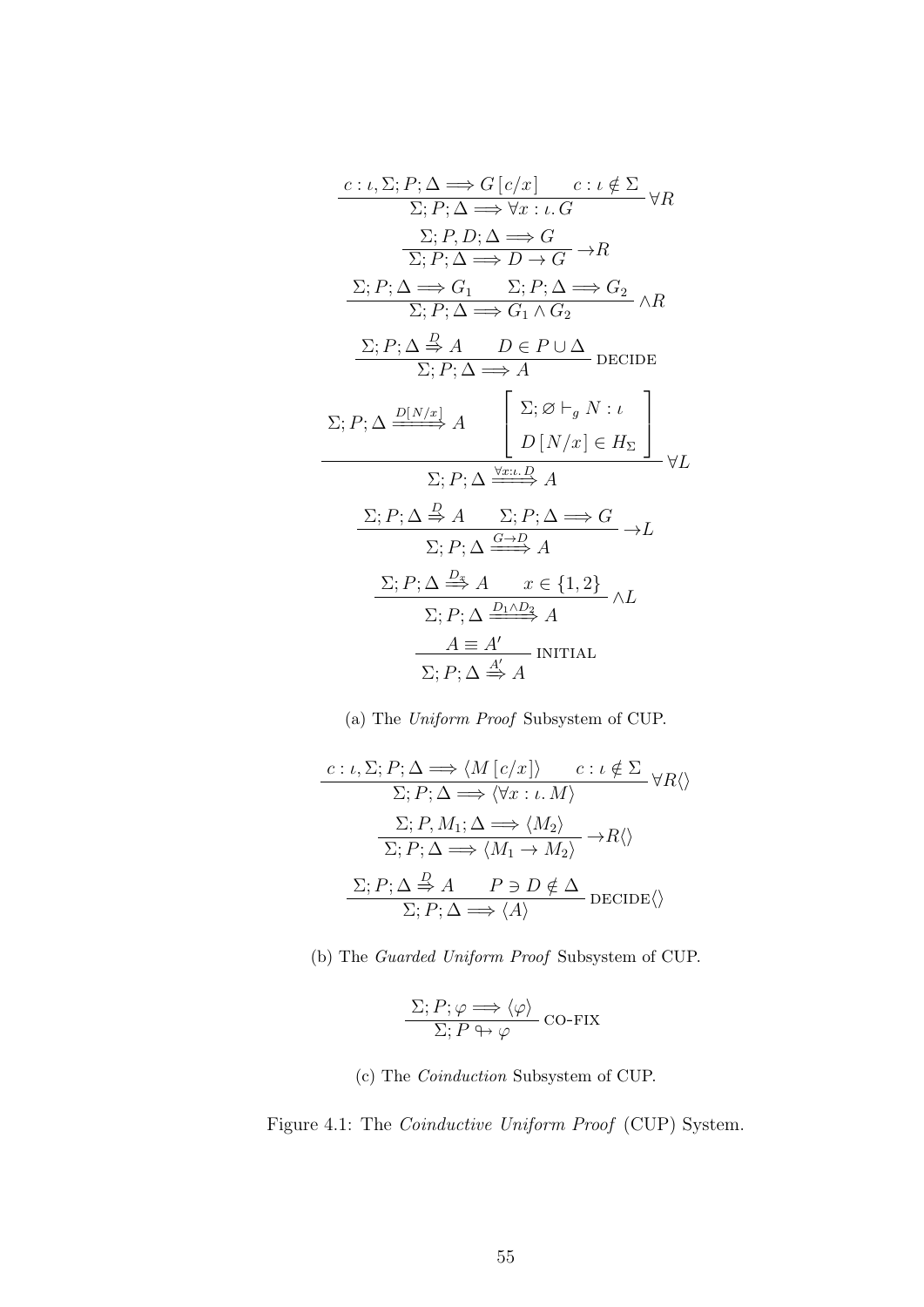| $c, \Sigma; P, (q c); \varphi \xrightarrow{(4.1.0.1)} q (s c)$ DECIDE $\langle \rangle$            |                                |
|----------------------------------------------------------------------------------------------------|--------------------------------|
| $c, \Sigma; P, (q c); \varphi \Longrightarrow \langle q (s c) \rangle$                             | $\rightarrow R\langle \rangle$ |
| $c, \Sigma; P; \varphi \Longrightarrow \langle q \ c \rightarrow \overline{q \ (s \ c)} \rangle$   | $\forall R \langle \rangle$    |
| $\overline{\Sigma; P; \varphi \Longrightarrow \langle \forall x. q x \rightarrow q (s x) \rangle}$ | CO-FIX                         |
| $\overline{\Sigma; P \looparrowright \forall x. q x \rightarrow q (s x)}$                          |                                |

Figure 4.2: The proof steps referred to by Example 4.10.

$$
\frac{c, \Sigma; P; \varphi \xrightarrow{(4.1.0.5)} p c (N c)}{\Sigma; P; \varphi \Longrightarrow \langle p c (N c) \rangle} \text{DECIDE}\langle \rangle
$$
  
\n
$$
\frac{\Sigma; P; \varphi \Longrightarrow \langle \forall x. p x (N x) \rangle}{\Sigma; P \leftrightarrow \forall x. p x (N x)} \forall R \langle \rangle
$$
  
\nCO-FIX

Figure 4.3: The proof steps referred to by Example 4.11.

*Notation* 4.14.  $\vec{c}$ ,  $\Sigma$  denotes a signature obtained by extending  $\Sigma$  by members of  $\vec{c}$ . Then, since a signature is a set, there is no collision regarding what " $\vec{c}$ " stands for in the two expressions " $\vec{c}$ ,  $\Sigma$ " and " $[\vec{c}/\vec{x}]$ ".

Proposition 4.15. All coinductive uniform proofs have the same opening pattern given by Figure 4.4 (on page 56).

Corollary 4.16. Every coinductive uniform proof has one and only one coinductive hypothesis.

Next we identify some trivial proofs in CUP which does not actually concern coinduction.

$$
\frac{\vec{c}, \Sigma; \vec{A}[\vec{c}/\vec{x}], P; \forall \vec{x}. \vec{A} \to A \stackrel{D}{\Rightarrow} A[\vec{c}/\vec{x}]}{\vec{c}, \Sigma; \vec{A}[\vec{c}/\vec{x}], P; \forall \vec{x}. \vec{A} \to A \implies \langle A[\vec{c}/\vec{x}] \rangle} \text{DECIDE}\langle \rangle
$$
\n
$$
\frac{\vec{c}, \Sigma; P; \forall \vec{x}. \vec{A} \to A \implies \langle (\vec{A} \to A)[\vec{c}/\vec{x}] \rangle}{\Sigma; P; \forall \vec{x}. \vec{A} \to A \implies \langle \forall \vec{x}. \vec{A} \to A \rangle} \text{CO-FIX}
$$
\n
$$
\Sigma; P \leftrightarrow \forall \vec{x}. \vec{A} \to A
$$

Figure 4.4: The opening pattern of coinductive uniform proofs.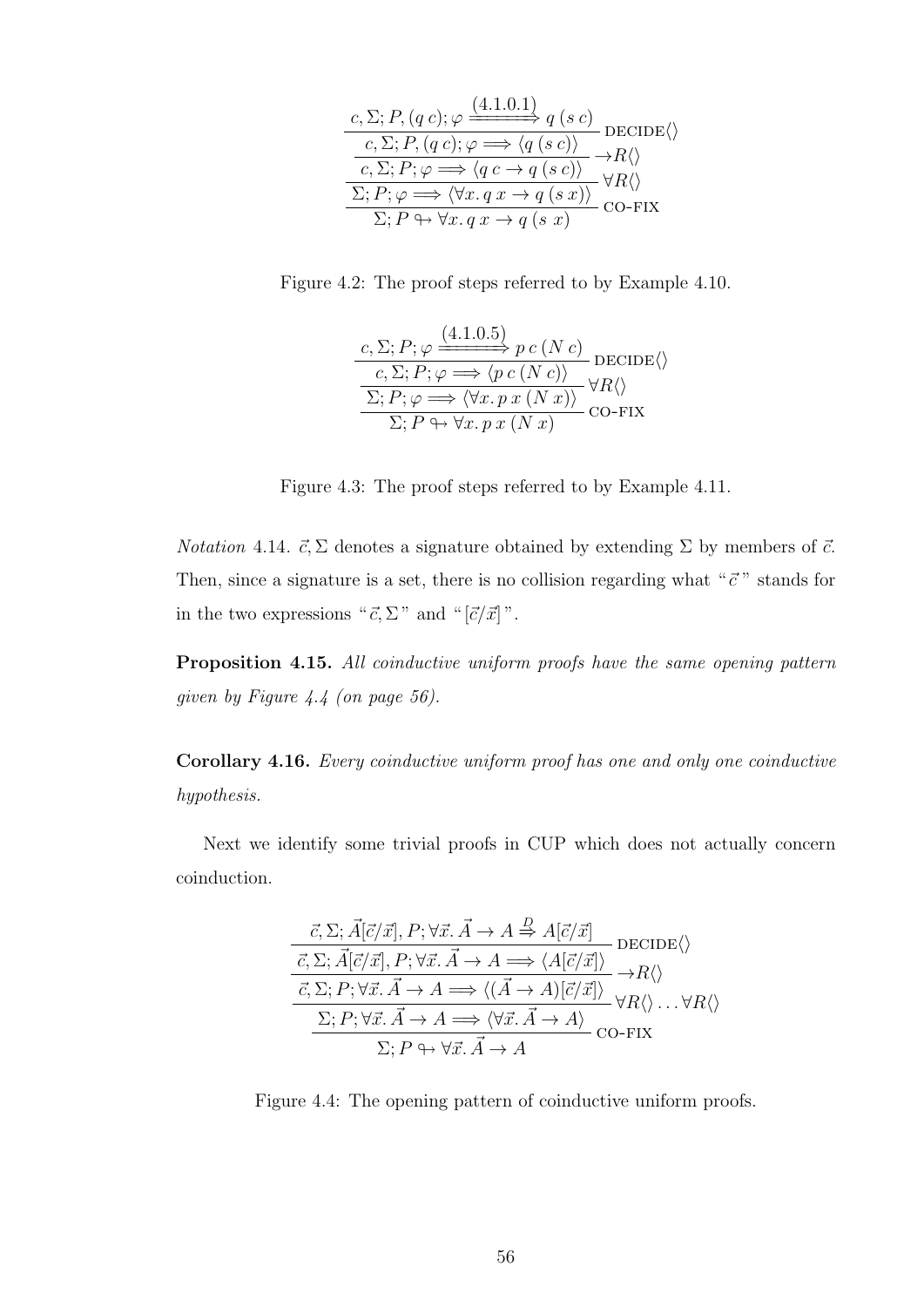#### 4.2.2 Trivial Coinductive Uniform Proofs

**Definition 4.17.** An H-formula is a *rule* iff it has the form  $\forall \vec{x} \cdot \vec{A} \rightarrow A$  where  $\vec{A}$  is nonempty. Otherwise, it has the form  $\forall \vec{x}$ . A and is called a fact.

Proposition 4.18. Speaking with respect to Figure 4.4:

- 1. If the coinductive hypothesis is never selected throughout the coinductive uniform proof, then  $\Sigma; P; \varnothing \Longrightarrow \forall \vec{x}. \vec{A} \to A$ .
- 2. If D is  $\vec{A}[\vec{c}/\vec{x}]$ , then  $\Sigma; P; \emptyset \Longrightarrow \forall \vec{x}. \vec{A} \to A$  and  $\forall \vec{x}. \vec{A} \to A$  is a tautology.
- 3. If D is a fact in P, then  $\Sigma; P; \emptyset \Longrightarrow \forall \vec{x}, \vec{A} \to A$ .

Proof. First we prove conclusion 1. If the coinductive hypothesis is never selected throughout the coinductive uniform proof, then the proof of

$$
\vec{c}, \Sigma; \vec{A}[\vec{c}/\vec{x}], P; \forall \vec{x}. \vec{A} \rightarrow A \stackrel{D}{\Rightarrow} A[\vec{c}/\vec{x}]
$$

which is implicit in Figure 4.4, can be converted into a proof of

$$
\vec{c}, \Sigma; \vec{A}[\vec{c}/\vec{x}], P; \varnothing \stackrel{D}{\Rightarrow} A[\vec{c}/\vec{x}]
$$

by systematically set the coinductive hypothesis  $\forall \vec{x}.\vec{A}\rightarrow A$  to  $\varnothing$ . This enables us to construct a proof of  $\Sigma; P; \varnothing \Longrightarrow \forall \vec{x}. \vec{A} \rightarrow A$ , as follows:

$$
(\text{Provable})
$$
\n
$$
\vec{c}, \Sigma; \vec{A}[\vec{c}/\vec{x}], P; \varnothing \stackrel{D}{\Rightarrow} A[\vec{c}/\vec{x}]
$$
\n
$$
\frac{\vec{c}, \Sigma; \vec{A}[\vec{c}/\vec{x}], P; \varnothing \implies A[\vec{c}/\vec{x}]}{\vec{c}, \Sigma; P; \varnothing \implies (\vec{A} \to A)[\vec{c}/\vec{x}]} \to R
$$
\n
$$
\Sigma; P; \varnothing \implies \forall \vec{x}, \vec{A} \to A
$$
\n
$$
\forall R \dots \forall R
$$

Conclusion 2 follows conclusion 1. If D is  $\vec{A}[\vec{c}/\vec{x}]$ , then the pattern in Figure 4.4 proceeds as follows:

$$
\frac{A[\vec{c}/\vec{x}] \equiv A_i[\vec{c}/\vec{x}]}{\vec{c}, \Sigma; \vec{A}[\vec{c}/\vec{x}], P; \forall \vec{x}. \vec{A} \to A \xrightarrow{A_i[\vec{c}/\vec{x}]} A[\vec{c}/\vec{x}]} \text{INITIAL}
$$
\n
$$
\vec{c}, \Sigma; \vec{A}[\vec{c}/\vec{x}], P; \forall \vec{x}. \vec{A} \to A \xrightarrow{\vec{A}[\vec{c}/\vec{x}]} A[\vec{c}/\vec{x}] \wedge L \dots \wedge L
$$

Obviously there is no involvement of the coinductive hypothesis throughout, hence conclusion 1 is applicable. Also note that the relation  $A[\vec{c}/\vec{x}] \equiv A_i[\vec{c}/\vec{x}]$  implies that  $A \equiv A_i$  for some  $A_i \in \vec{A}$ . So  $\forall \vec{x} \cdot \vec{A} \rightarrow A$  is a tautology.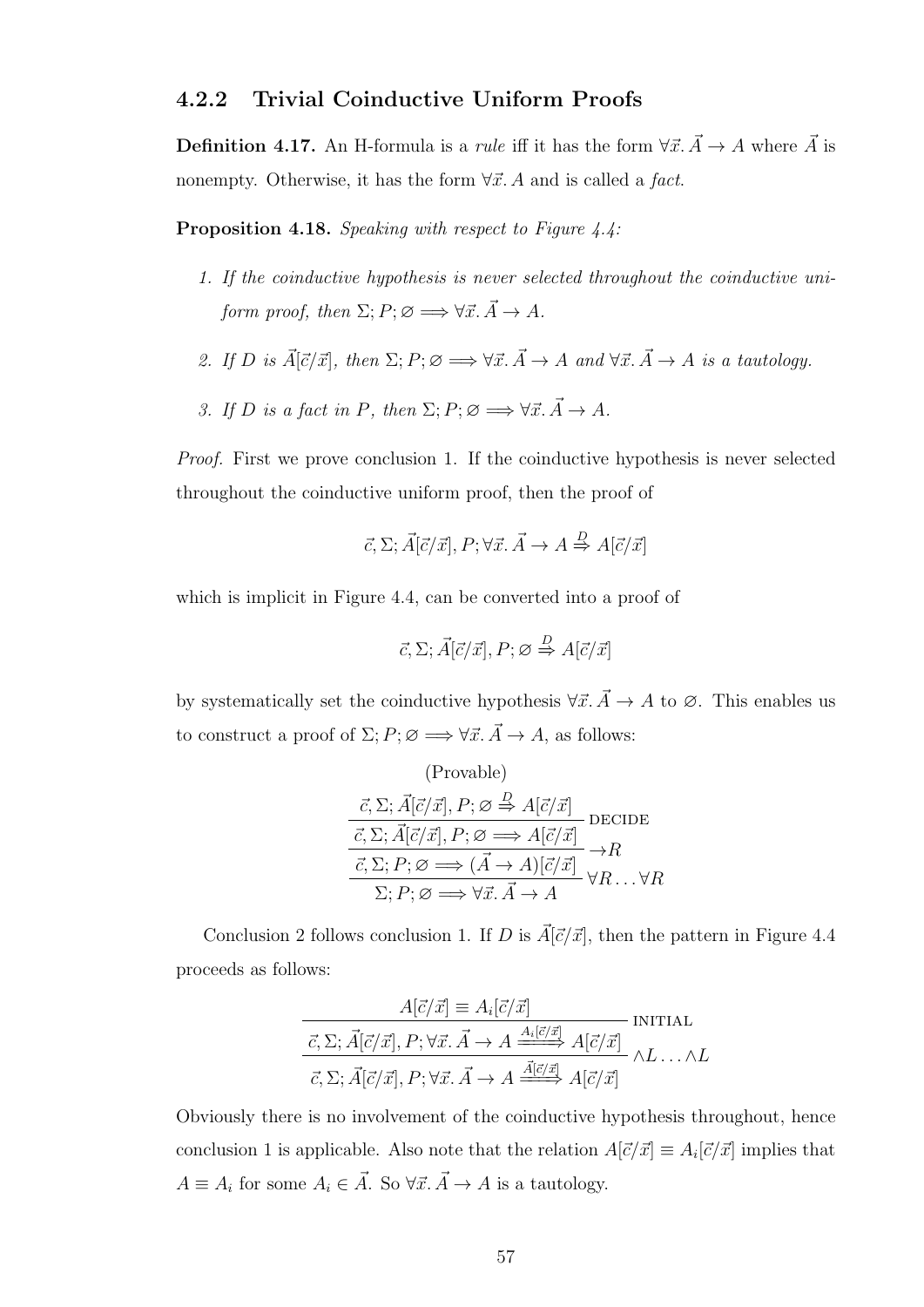Conclusion 3 follows conclusion 1. If  $D$  a fact in  $P$ , then assuming  $D$  has the form  $(\forall \vec{y}, B)$ , the pattern in Figure 4.4 proceeds as follows:

$$
A[\vec{c}/\vec{x}] \equiv B[\vec{N}/\vec{y}]
$$
INITIAL  

$$
\vec{c}, \Sigma; \vec{A}[\vec{c}/\vec{x}], P; \forall \vec{x}. \vec{A} \rightarrow A \xrightarrow{B[\vec{N}/\vec{y}]} A[\vec{c}/\vec{x}]
$$
IVITIAL  

$$
\vec{c}, \Sigma; \vec{A}[\vec{c}/\vec{x}], P; \forall \vec{x}. \vec{A} \rightarrow A \xrightarrow{\forall \vec{y}.B} A[\vec{c}/\vec{x}] \qquad \forall L \dots \forall L
$$

Obviously there is no involvement of the coinductive hypothesis throughout, hence conclusion 1 is applicable.

 $\Box$ 

The definition below is motivated by Proposition 4.18.

Definition 4.19. Speaking with respect to Figure 4.4: a coinductive uniform proof is trivial, iff

- *D* is  $\vec{A}[\vec{c}/\vec{x}]$ , or
- $D$  is a fact in  $P$ , or
- $D$  is a rule in  $P$  and the coinductive hypothesis is never selected throughout the proof.

Otherwise, the coinductive uniform proof is *non-trivial*, in which case  $D$  is a rule in P and the coinductive hypothesis is selected for at least once in the proof.

So far we have presented the CUP framework, including its language and rules. We have also seen that all proofs in CUP share the same opening pattern, and that some proofs in CUP are trivial, being equivalent to inductive proofs. These basic observations are helpful when we formally establish the soundness of CUP, which we do next.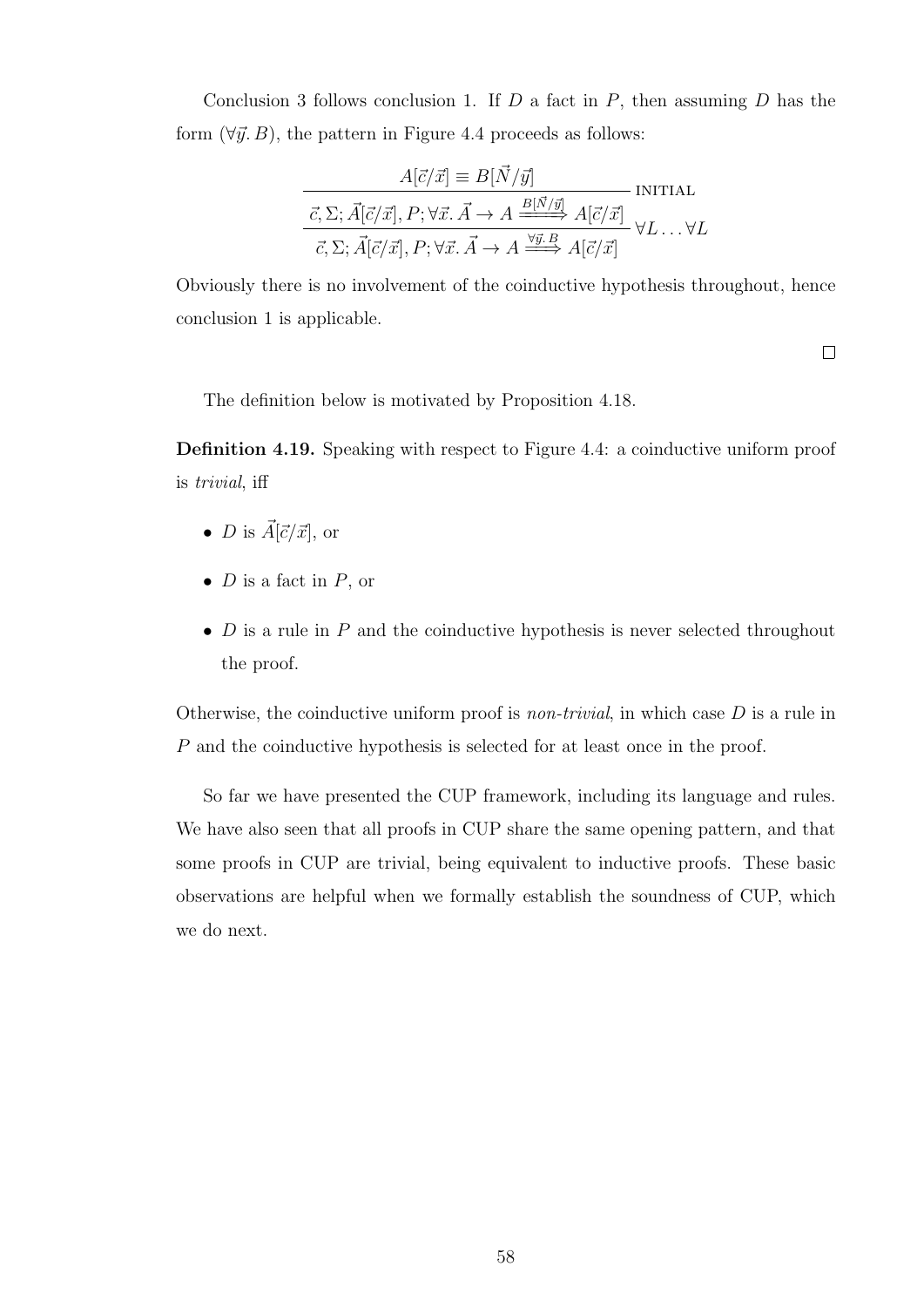# Chapter 5

# Model-theoretic Soundness of Coinductive Uniform Proof

The relevance of CUP to logic programming depends on its model-theoretic soundness. The proof is interesting because it involves explicit extraction of a coinductive invariant (post-fixed-point) from a CUP tree. The full proof was first given in the author's annual report [21] phrased in traditional logic programming terminology, called the report version. The argument in the report version is verbose and not modularized. The ESOP paper [20] highlights the post-fixed-point extraction step by stating it as a lemma, while casting all technical concepts into category-theoretic notions. This proof is called the *conference version*, which shows an attempt to modularize and condense the argument. But due to page limitation, the conference version does not include a proof for the post-fixed-point extraction lemma. The proof that is presented here, the thesis version, is different from both earlier versions: it is modularized, condensed, complete, and in traditional logic programming terminology. It also highlights the top-level argument structure that was followed by the report version in an unduly quiet way.

The top-level structure of the soundness argument is given by Figure 5.1. We rely on a definition of  $Horm^{\omega}$  clauses, which are Horn clauses involving explicit infinite trees. The concepts involved in the proof are introduced incrementally.

- Section 5.1 defines the language of  $Horn^{\omega}$  clauses and the greatest fixed-point model.
- Section 5.2 draws our attention to a certain kind of sequent in a CUP tree, which is of particular interest in the soundness proof.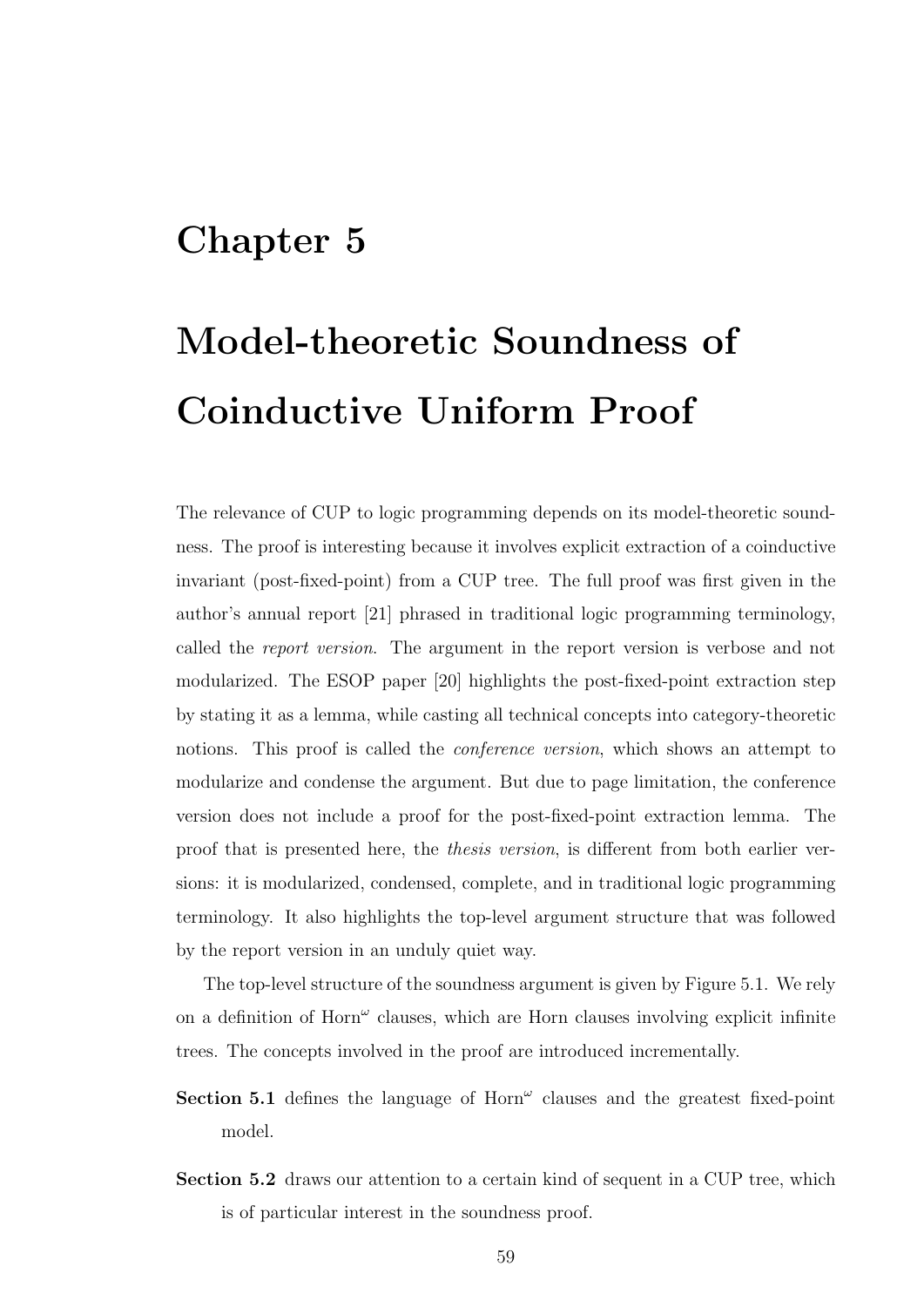

Figure 5.1: Top-level structure of CUP's model-theoretic soundness proof.

- Section 5.3 highlights a certain kind of substitution in a CUP tree, which is a basic building block in the construction process of the proof.
- Section 5.4 is the key constructive step in the proof, and is the part that was included in the conference version of the proof. See Definition 5.32.
- Section 5.5 gives the important argument that is omitted from the conference version, which justifies the constructive step. See particularly Lemma 5.37.
- Section 5.6 mainly harvests the results from earlier sections and states the soundness properties of CUP. See particularly Theorems 5.42 and 5.46.

# 5.1 Horn<sup> $\omega$ </sup> Clause

Due to the way guarded lambda terms are defined, an infinite tree encoded by a guarded lambda term can only have a finite number of distinct free variables. So we define a  $Horn^{\omega}$  clause as a formula built using such infinite trees and first-order predicates.

**Definition 5.1.** A *Horn*<sup> $\omega$ </sup> clause on  $\Sigma$  is a pair  $(t, t)$  where

- $t \in \text{Atom}^{\omega}(\Sigma)$ ,  $FV(t)$  is finite, and
- $\forall u \in \mathbf{t}, u \in \text{Atom}^{\omega}(\Sigma)$  and  $FV(u)$  is finite.

t is the head, and **t** is the body.<sup>1</sup>

**Proposition 5.2.** If  $\forall \vec{x} \, A_1 \wedge \cdots \wedge A_n \rightarrow A_0$  is an H-formula, then  $(t, t)$  is a Horn<sup> $\omega$ </sup> clause, where  $t = \Im(A_0)$  and  $\mathbf{t} = \Im(A_1), \dots, \Im(A_n)$ .

<sup>&</sup>lt;sup>1</sup>Compare with Def. 2.59. Note that a variable may occur infinitely often in a Horn<sup> $\omega$ </sup> clause.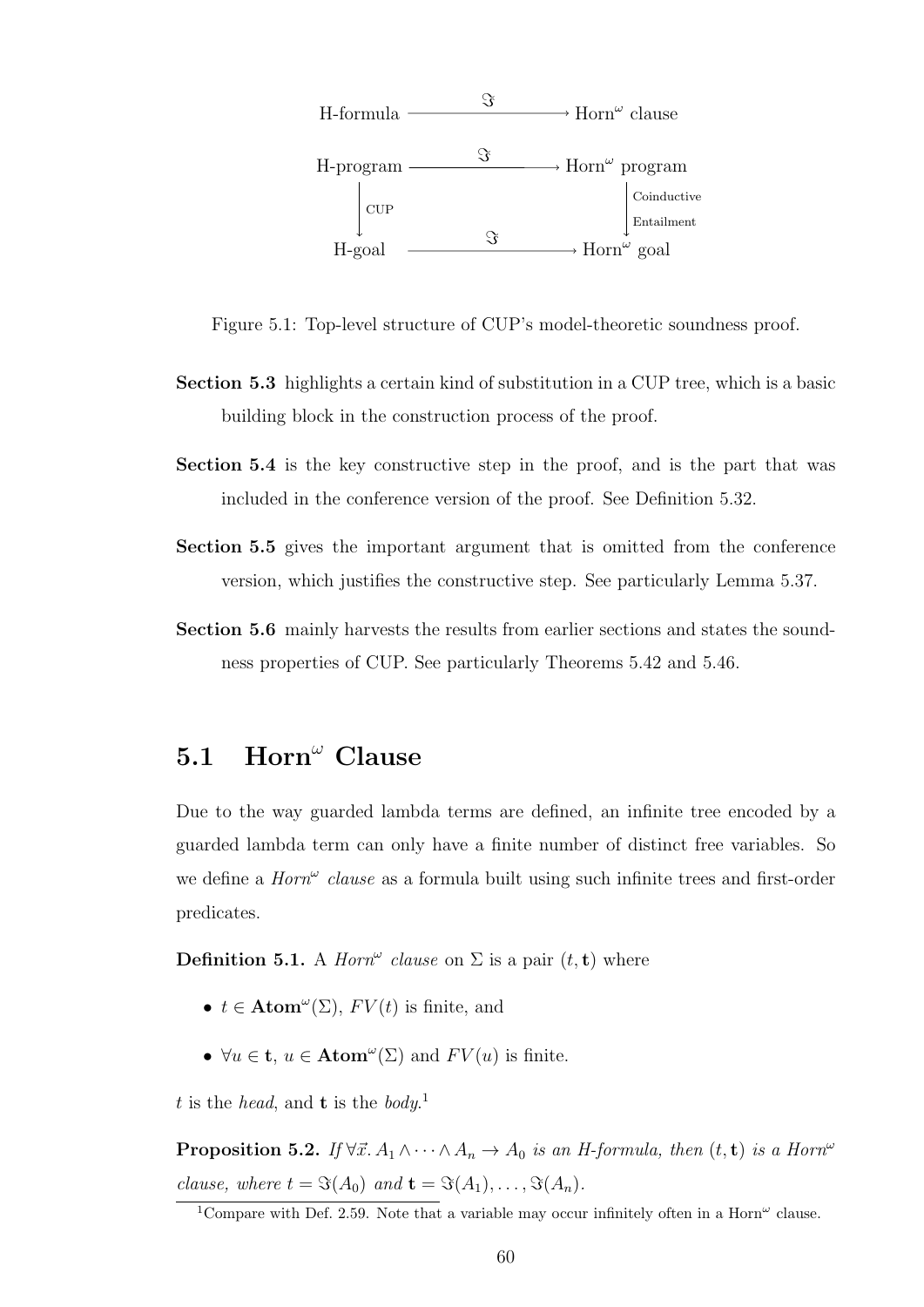Proof. Use Definitions 2.93 and 2.113.

*Notation* 5.3. If  $\varphi$  is an H-formula of the form  $\forall \vec{x} \, A_1 \wedge \cdots \wedge A_n \to A_0$ , then we use  $\Im(\varphi)$  to denote the Horn<sup> $\omega$ </sup> clause  $(t, \mathbf{t})$  where  $t = \Im(A_0)$  and  $\mathbf{t} = \Im(A_1), \ldots, \Im(A_n)$ .

**Definition 5.4.** A *Horn*<sup> $\omega$ </sup> program on  $\Sigma$  is a finite set of Horn<sup> $\omega$ </sup> clauses on  $\Sigma$ .

Corollary 5.5. If  $\{\varphi_1,\ldots,\varphi_n\}$  is an H-program, then  $\{\Im(\varphi_1),\ldots,\Im(\varphi_n)\}\$ is a  $Horn^{\omega}$  program.

Proof. Use Proposition 5.2.

*Notation* 5.6. If  $P = {\varphi_1, \ldots, \varphi_n}$  is an H-program, then we use  $\Im(P)$  to denote the Horn<sup> $\omega$ </sup> program  $\{\Im(\varphi_1), \ldots, \Im(\varphi_n)\}.$ 

The standard fixed-point model theory [13, §5, §6, §25] for Horn clauses can be adapted for  $Horm^{\omega}$  clauses. This will involve a definition of a monotonic immediate consequence operator for a typical  $\text{Horn}^{\omega}$  program, and checking that this operator is working on a complete lattice. Then, by Tarski's fixed-point theorem, the operator is guaranteed to have fixed-points which are models of the logic program underlying the operator.

# 5.1.1 Horn<sup>"</sup> Immediate Consequence Operator

Since it is a standard result that the set of all complete Herbrand interpretations is a complete lattice [13, §25], we only need to define the customized immediate consequence operator and show that it is monotonic.

**Definition 5.7.** A *ground ω-substitution* on  $\Sigma$  is a partial function from Var to  $1stGTerm^{\omega}(\Sigma).$ 

**Definition 5.8.** A ground instance of a Horn<sup> $\omega$ </sup> clause  $(t, \mathbf{t})$  on  $\Sigma$  is  $(\theta(t), \theta(\mathbf{t}))$  where  $\theta$  is a ground  $\omega$ -substitution, and  $FV(t) \cup FV(t)$  is a subset of the domain of  $\theta$ .

**Definition 5.9.** The *immediate consequence operator*  $T_P$  of a Horn<sup> $\omega$ </sup> program P on  $\Sigma$  is a mapping from and to the set of all complete Herbrand interpretations on  $\Sigma$ . We require that  $t \in T_P(I)$  iff there exists a ground instance  $(t, \mathbf{u})$  of some Horn<sup> $\omega$ </sup> clause in P, such that  $\forall u \in \mathbf{u}, u \in I$ .

**Lemma 5.10.** Let  $T_P$  be the immediate consequence operator of a Horn<sup> $\omega$ </sup> program P on  $\Sigma$ . Then,  $T_P$  is monotonic. In other words, if  $I \subseteq I'$  then  $T_P(I) \subseteq T_P(I')$ .

 $\Box$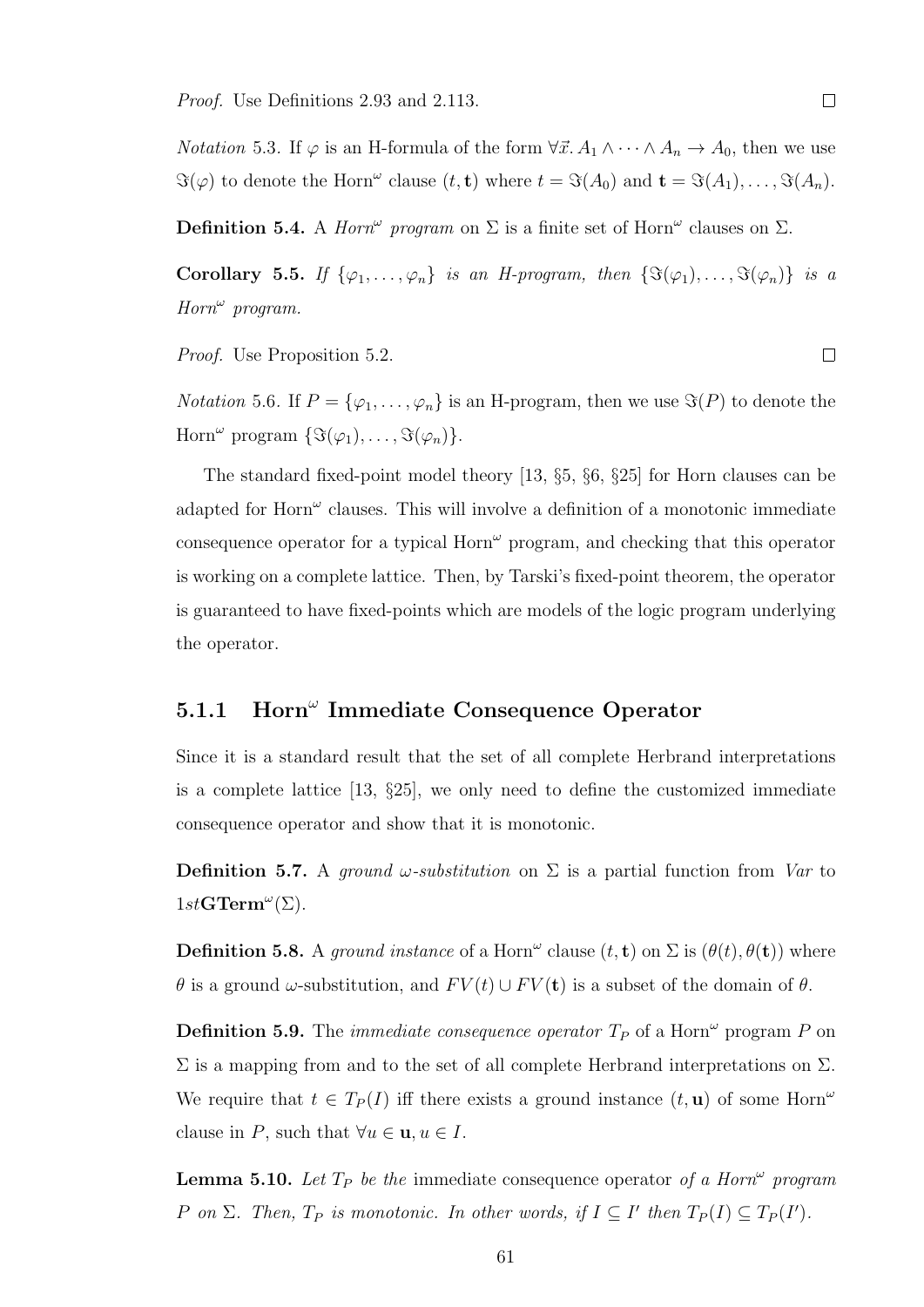With the monotonic operator on a complete lattice defined, we can now define the complete coinductive model for  $Horn^{\omega}$  programs.

#### 5.1.2 Horn<sup> $\omega$ </sup> Greatest Complete Herbrand Model

With the definition of the coinductive model comes a coinductive proof principle: to show that a set S of atomic formulae is included by the model, we could instead show that there exists a post-fixed-point of the operator, such that all atoms in S are included in this post-fixed-point. Since the coinductive model is the union of all post-fixed-points, it follows that the atoms in  $S$  must be in the model. We also stretch this principle a bit further, and show that its converse is also true: if a set of atoms are in the coinductive model, then there must be a post-fixed-point that contains all these atoms. This bidirectional proposition will be useful later when we show soundness of CUP, and the additional fact that if a formula is provable by CUP, we can use it as a lemma to prove further conclusions coinductively.

**Proposition 5.11.** Let  $T_P$  be the immediate consequence operator of a Horn<sup> $\omega$ </sup> program P on  $\Sigma$ . T<sub>P</sub> has a greatest fixed-point gfp(T<sub>P</sub>), given by:

$$
gfp(T_P) = \bigcup \{ I \mid I \subseteq T_P(I) \} \tag{5.1.2.1}
$$

Proof. Apply Tarski's fixed-point theorem. Cf. the proof of Proposition 2.67.  $\Box$ 

**Definition 5.12.** Let  $T_P$  be the immediate consequence operator of a Horn<sup> $\omega$ </sup> program  $P$  on  $\Sigma$ .

- If  $I \subseteq T_P(I)$ , we call I a post-fixed-point of  $T_P$ .
- We refer to  $gfp(T_P)$  as the greatest complete Herbrand model of P.

**Lemma 5.13.**  $S \subseteq gfp(T_P)$  iff there exists a post-fixed-point I of  $T_P$  and  $S \subseteq I$ .

*Proof.* ( $\Leftarrow$ ) This follows by Proposition 5.11. gfp(T<sub>P</sub>) is the union of all post-fixedpoints of  $T_P$ . We have  $S \subseteq I \subseteq gfp(T_P)$ , so  $S \subseteq gfp(T_P)$ .

(⇒) We construct a set I and show that  $S \subseteq I$  and I is a post-fixed-point of  $T_P$ .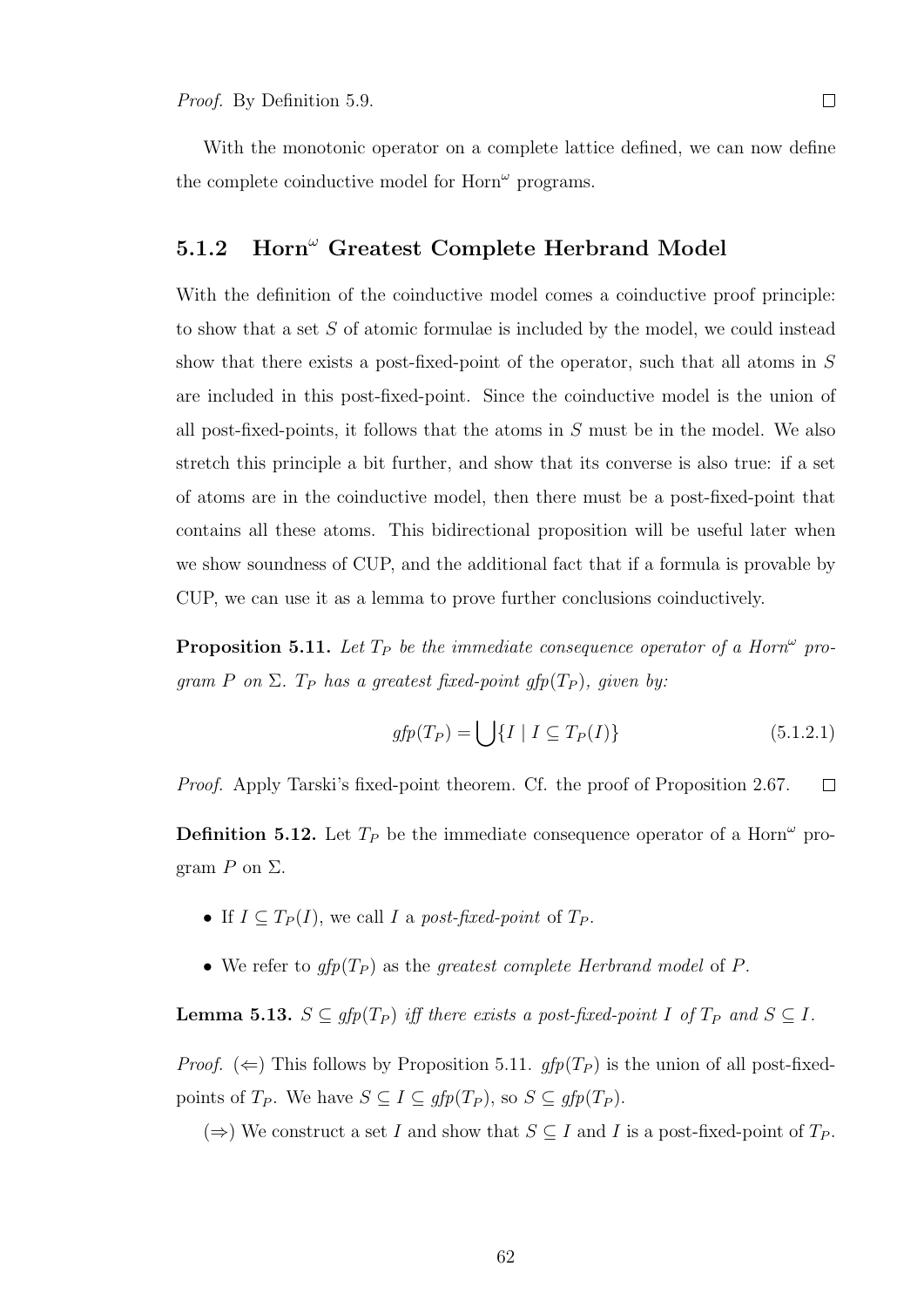$$
S \subseteq gfp(T_P)
$$

iff  $\forall x \in S, x \in qfp(T_P)$ 

iff  $\forall x \in S$ , there exists a  $T_P$  post-fixed-point  $I_x \ni x$ .

Let

$$
I = \bigcup_{x \in S} I_x
$$

Then  $S \subseteq I$ . Further,

if  $\forall x \in S, I_x \subseteq I$ then  $\forall x \in S$ ,  $T_P(I_x) \subseteq T_P(I)$  (Lem. 5.10) then  $\forall x \in S, I_x \subseteq T_P(I_x) \subseteq T_P(I)$ then  $\forall x \in S, I_x \subseteq T_P(I)$ then  $I \subseteq T_P(I)$ .

We now refer to a proof that is built within the CUP framework as a *sequent*tree. With the coinductive model and the coinductive proof principle defined, we can now inspect a sequent-tree, and see that it provides sufficient information for us to construct a post-fixed-point that is the key to show the coinductive soundness of CUP.

Example 5.14. Building upon Figure 4.2 (on page 56), the rest of the sequent-tree is given by Figure 5.2 (on page 64).

# 5.2 Principal Back-chaining Sequent

A sequent-tree yields a tree-shaped dependency structure among atoms, called an atom-tree, that is basically the same as a standard finite success inductive proof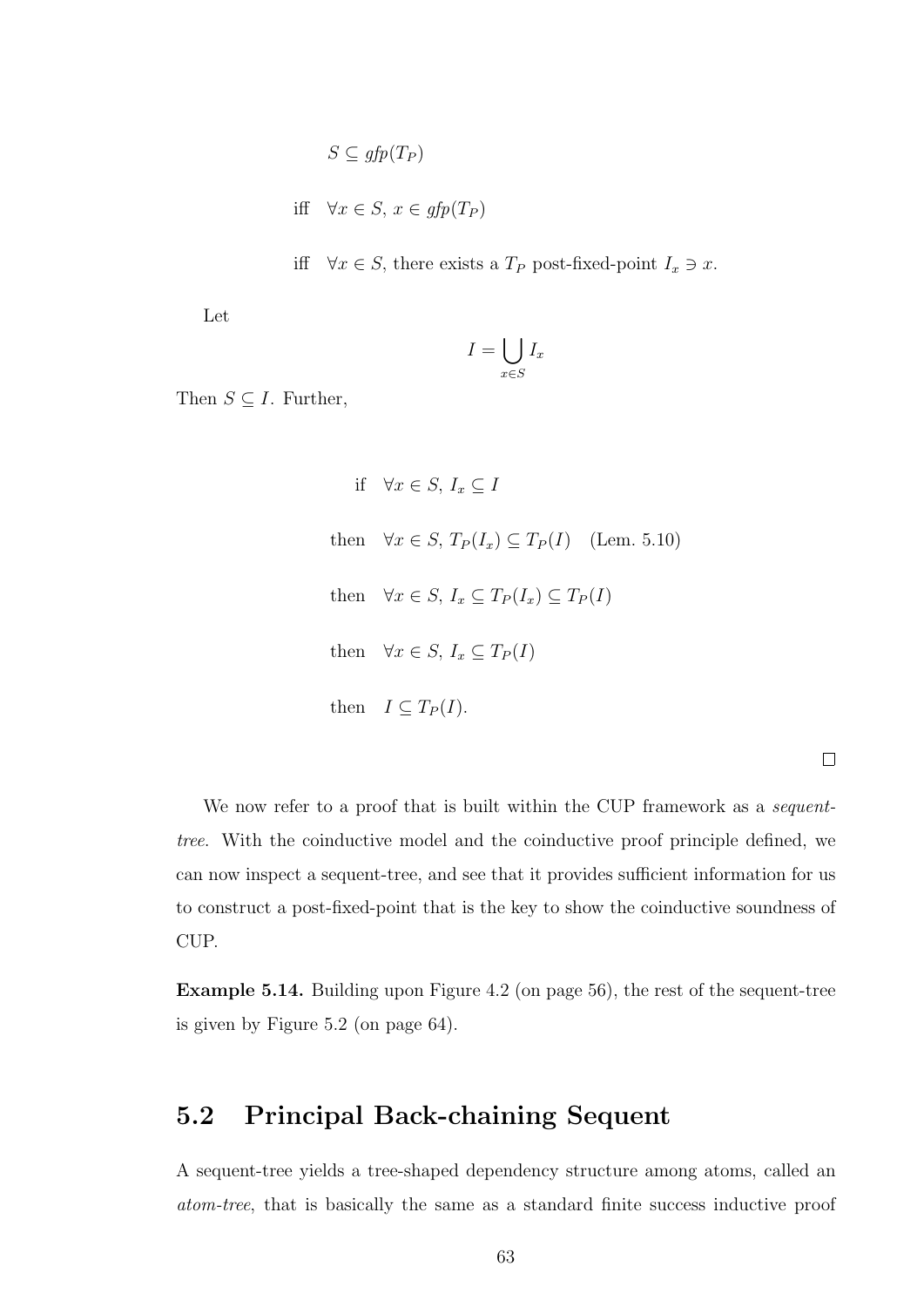| CHS                                                                                                                                                                                                                                                                                                                                                                                                                                                                                                                                                                                                                                                                                                                                                                                                                                                                                                                                                                                                                                                                                                                                                                                                                                                                         | WITIAL | CHS | CHS | IVITIAL |
|-----------------------------------------------------------------------------------------------------------------------------------------------------------------------------------------------------------------------------------------------------------------------------------------------------------------------------------------------------------------------------------------------------------------------------------------------------------------------------------------------------------------------------------------------------------------------------------------------------------------------------------------------------------------------------------------------------------------------------------------------------------------------------------------------------------------------------------------------------------------------------------------------------------------------------------------------------------------------------------------------------------------------------------------------------------------------------------------------------------------------------------------------------------------------------------------------------------------------------------------------------------------------------|--------|-----|-----|---------|
| $\mathcal{LHS} \xrightarrow{q(s)} q(sc)$                                                                                                                                                                                                                                                                                                                                                                                                                                                                                                                                                                                                                                                                                                                                                                                                                                                                                                                                                                                                                                                                                                                                                                                                                                    | WITIAL |     |     |         |
| $\mathcal{LHS} \xrightarrow{q \leftarrow q(sc)} \mathbb{C} \mathbb{C} \mathbb{C} \mathbb{C} \mathbb{C} \mathbb{C} \mathbb{C} \mathbb{C} \mathbb{C} \mathbb{C} \mathbb{C} \mathbb{C} \mathbb{C} \mathbb{C} \mathbb{C} \mathbb{C} \mathbb{C} \mathbb{C} \mathbb{C} \mathbb{C} \mathbb{C} \mathbb{C} \mathbb{C} \mathbb{C} \mathbb{C} \mathbb{C} \mathbb{C} \mathbb{C} \mathbb{C} \mathbb{C} \mathbb{C} \mathbb{C} \mathbb{C} \mathbb{C} \mathbb{C} \mathbb{C} \mathbb{C} \mathbb{C} \mathbb{C} \mathbb{C} \mathbb{C} \mathbb{C} \mathbb{C} \mathbb{C} \mathbb{C} \mathbb{C} \mathbb{C} \mathbb{C} \mathbb{C} \mathbb{C} \mathbb{C} \mathbb{C} \mathbb{C} \mathbb{C} \mathbb{C} \mathbb{C} \mathbb{C} \mathbb{C} \mathbb{C} \mathbb{C} \mathbb{C} \mathbb{C} \mathbb{C} \mathbb{C} \mathbb{C} \mathbb{C} \mathbb{C} \mathbb{C} \mathbb{C} \mathbb{C} \mathbb{C} \mathbb{C} \mathbb{C} \mathbb{C} \mathbb{C} \mathbb{C} \mathbb{C} \mathbb{C} \mathbb{C} \mathbb{C} \mathbb{C} \mathbb{C} \mathbb{C} \mathbb{C} \mathbb{C} \mathbb{C} \mathbb{C} \mathbb{C} \mathbb{C} \mathbb{C} \mathbb{C} \mathbb{C} \mathbb{C} \mathbb{C} \mathbb{C} \mathbb{C} \mathbb{C} \mathbb{C} \mathbb{C} \mathbb{C} \mathbb{C} \mathbb{C} \mathbb{C} \mathbb{C} \mathbb{C} \mathbb{C} \mathbb{C} \$ |        |     |     |         |

$$
\frac{\mathcal{LHS}}{\mathcal{LHS}} \xrightarrow{q(gc)} q(gc) \qquad \text{INIT.} \qquad \frac{\mathcal{LHS}}{\mathcal{LHS}} \xrightarrow{q(c)} \text{DEC.}
$$
\n
$$
\frac{\mathcal{LHS}}{\mathcal{LHS}} \xrightarrow{q(c)} q(gc) \qquad \qquad \mathcal{LHS}} \xrightarrow{q(c \to q(c))} q(gc) \qquad \qquad \mathcal{LHS} \xrightarrow{q(s)} q(gc) \qquad \qquad \mathcal{LHS} \xrightarrow{q(s)} q(gc) \qquad \qquad \mathcal{LHS} \xrightarrow{q(gc) \to q(s(gc))} q(s(gc)) \qquad \qquad \mathcal{LHS} \xrightarrow{q(gc) \to q(s(gc))} q(s(gc)) \qquad \qquad \mathcal{LHS} \xrightarrow{\varphi} q(s(gc)) \qquad \qquad \mathcal{LHS} \xrightarrow{\varphi} q(s(gc)) \qquad \qquad \mathcal{LHS} \xrightarrow{\varphi} q(s(gc)) \qquad \qquad \mathcal{LHS} \xrightarrow{\varphi} q(s(gc)) \qquad \qquad \mathcal{LHS} \xrightarrow{\varphi} q(s(gc)) \qquad \qquad \mathcal{LHS} \xrightarrow{\varphi} q(s(gc)) \qquad \qquad \mathcal{LHS} \xrightarrow{\varphi} q(s(gc)) \qquad \qquad \mathcal{LHS} \xrightarrow{\varphi} q(s(gc)) \qquad \qquad \mathcal{LHS} \xrightarrow{\varphi} q(s(gc)) \qquad \qquad \mathcal{LHS} \xrightarrow{\varphi} q(s(gc)) \qquad \qquad \mathcal{LHS} \xrightarrow{\varphi} q(s(gc)) \qquad \qquad \mathcal{LHS} \xrightarrow{\varphi} q(s(gc)) \qquad \qquad \mathcal{LHS} \xrightarrow{\varphi} q(s(gc)) \qquad \qquad \mathcal{LHS} \xrightarrow{\varphi} q(s(gc)) \qquad \qquad \mathcal{LHS} \xrightarrow{\varphi} q(s(gc)) \qquad \qquad \mathcal{LHS} \xrightarrow{\varphi} q(s(gc)) \qquad \qquad \mathcal{LHS} \xrightarrow{\varphi} q(s(gc)) \qquad \qquad \mathcal{LHS} \xrightarrow{\varphi} q(s(gc)) \qquad \qquad \mathcal{LHS} \xrightarrow{\varphi} q(s(gc)) \qquad \qquad \mathcal{LHS} \xrightarrow{\varphi} q(s(gc)) \qquad \qquad \mathcal{L
$$

$$
\heartsuit: 2 \qquad \heartsuit: 3 \qquad \qquad \frac{\mathcal{LHS} \stackrel{q}{\Rightarrow} q \ c}{\mathcal{LHS} \stackrel{\text{def}}{\Rightarrow} q \ (s \ (g \ c))} \qquad \mathcal{LHS} \stackrel{q}{\Longrightarrow} \frac{\mathcal{LHS} \stackrel{q}{\Rightarrow} q \ c}{\mathcal{LHS} \stackrel{\text{DECIDE}}{\Longrightarrow} q \ c} \wedge R
$$

$$
\mathcal{LHS} \xrightarrow{q(s c)} q(s c) \xrightarrow{\text{INITIAL}} \mathcal{LHS} \xrightarrow{\varphi} q(s (g c)) \land q(s (g (s c))) \land (q c)
$$
\n
$$
\mathcal{LHS} \xrightarrow{\underline{q(s (g c))} \land q(s (g (s c))) \land (q c) \rightarrow q(s (s c))} \neg L
$$
\n
$$
c, \Sigma; P, (q c); \varphi \xrightarrow{(4.1.0.1)} q(s c)
$$

Figure 5.2: The proof steps that build on Example 4.10 (i.e., Figure 4.2 on page 56) to complete the sequent-tree. Read bottom-up.  $\mathcal{LHS}$  denotes the sequent left hand side  $c, \Sigma; P, (q\,c); \varphi$ .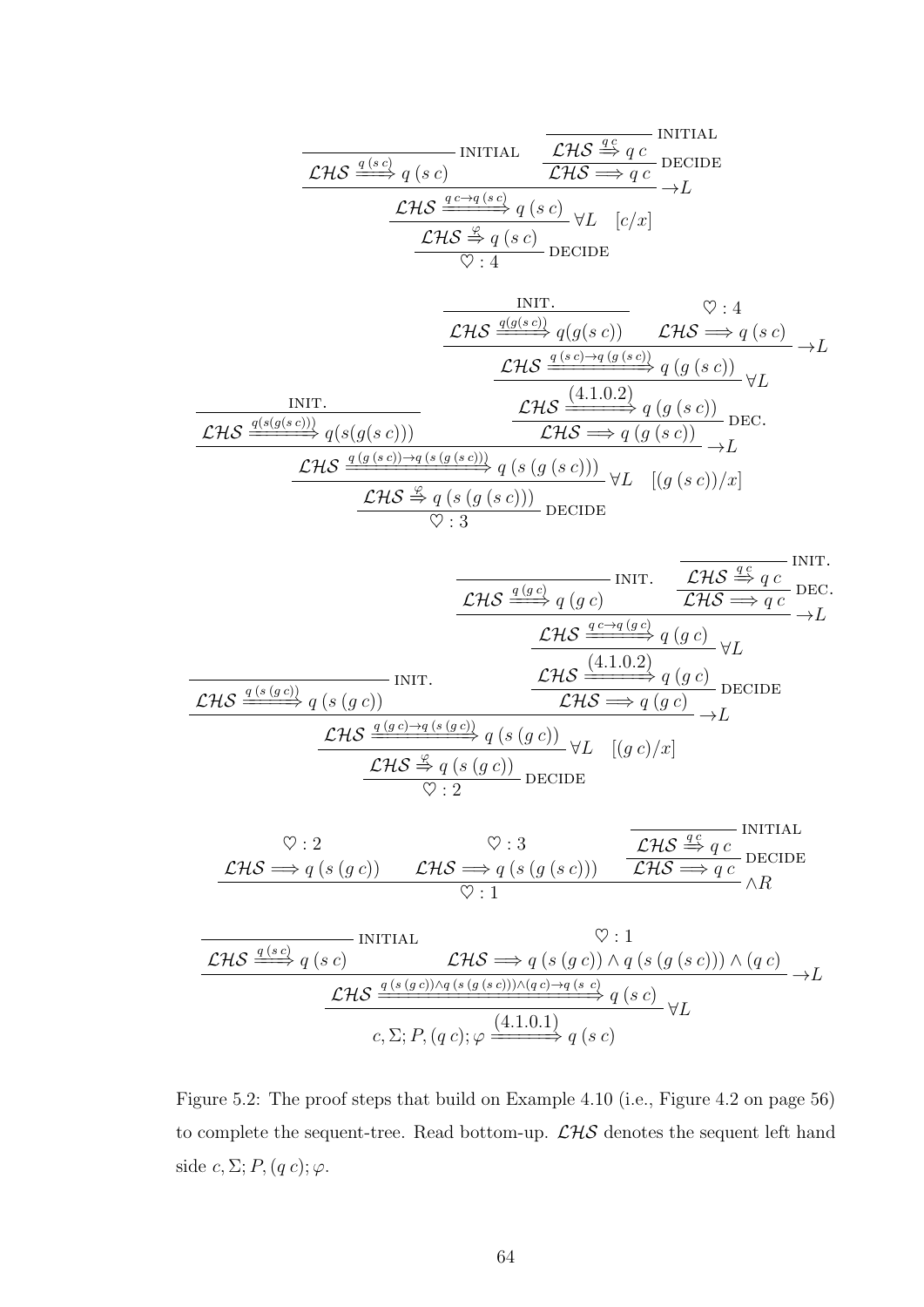tree<sup>2</sup> ("standard proof tree " for short). The difference between a standard proof tree and an atom-tree is as follows.

In a standard proof tree, every atom is immediately supported by a (possibly empty) set of atoms with which it forms a Horn clause that is a substitution instance of some clause from the logic program. In other words, in the standard scenario, it is only from the logic program that we select clauses to resolve atoms in goals. However, in a typical sequent-tree, atoms are resolved (or back-chained) not only against clauses from the logic program, but also against the coinductive hypothesis and the implication hypothesis, that is, the premise of the coinductive goal, provided that the goal contains implication  $(\rightarrow)$ . These differences are translated into different kinds of edges and leaves when we draw the trees. If we use solid lines to connect a node with all its children to mean that the node is resolved by a clause from the program, then all edges in a standard proof tree are solid. Furthermore, if we use dashed lines to connect a node with all its children to mean that the node is resolved by the coinductive hypothesis, then a typical atom-tree would contain both solid and dashed edges. Moreover, if we underline a leaf node to mean that the atom inhabiting this leaf node is resolved against the implication hypothesis, then an atom-tree may have several of its leaf nodes underlined, but no underlined leaf node would appear in a standard proof tree.

Construction of the post-fixed-point starts with collecting the nodes of an atomtree. When we try to extract an atom-tree from a sequent-tree, we notice that back-chaining of an atom in the latter may involve a consecutive steps of using left-focusing rules, and all sequents involved in these steps have the same atom on the right side. The definition of a *principal back-chaining sequent* we give now is an arbitrarily chosen one, among several equivalent ways, to extract atoms from a sequent-tree in order to form an atom-tree.

**Definition 5.15.** A sequent of the form  $\Sigma; P; \Delta \stackrel{D}{\Rightarrow} A$  is called a *back-chaining* sequent, where  $D$  is the back-chaining formula, and  $A$  the back-chained atom. In a coinductive uniform proof, a back-chaining sequent immediately on top of the horizontal line of an instance of the DECIDE or DECIDE $\langle \rangle$  rule is called a *principal* back-chaining sequent, and in which the back-chained atom is called a principal back-chained atom.

<sup>&</sup>lt;sup>2</sup>For the notion of a proof tree, see [19,  $\S1.6$  p. 21].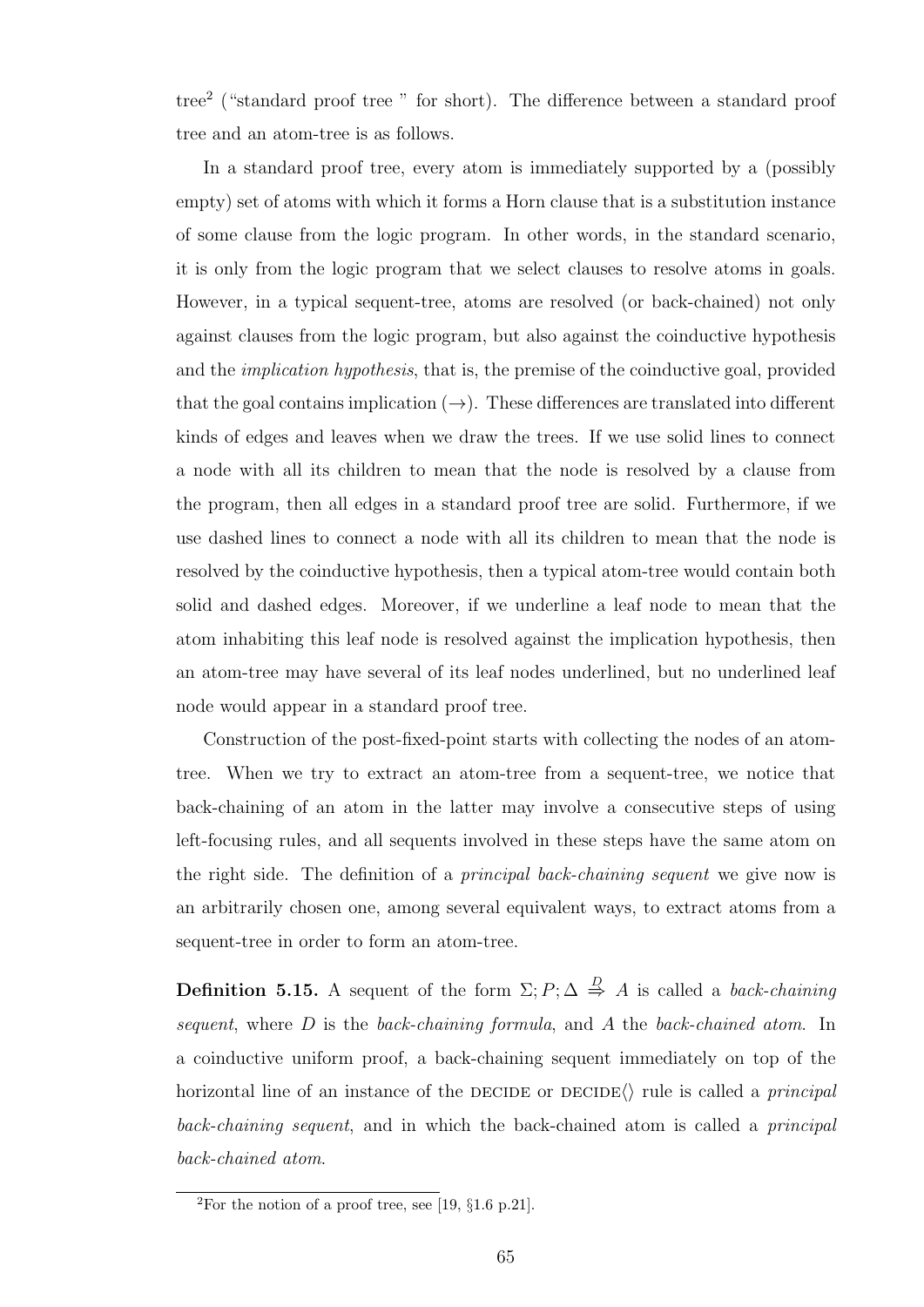Example 5.16. Figure 5.3 (on page 67) is a reproduction of Figure 5.2 (on page 64) with all principal back-chaining sequents highlighted.

Although the concept of an atom-tree is helpful for the soundness proof development, we do not formally define it here, because it is not necessary for a formal presentation of the soundness proof — the nodes in an atom-tree are captured by the definition of principal back-chained atoms, while the dependency among these nodes are clear from the sequent-tree.

Example 5.17. Figure 5.4 (on page 68) shows the atom-tree extracted from the sequent-tree of Figure 5.3 (on page 67).

The auxiliary right-focusing rule for the universal quantifier  $(\forall R \langle \rangle)$  introduces a new function symbol of arity 0 to the signature. This function symbol, known as an eigen-variable, is used to replace the universally quantified variable in the goal. The basic discovery of the soundness proof is as follows. Using a system of eigen-variable substitutions to instantiate eigen-variables in an atom-tree, we can obtain an infinite amount of distinct substitution instances of the atom-tree ("atomtree instances" for short), which do not contain eigen-variables. Recall that solid edges and dashed edges are used in an atom-tree to distinguish a node resolved by a program clause from a node resolved by the coinductive hypothesis. In the former case we say that the node is firmly supported, while in the latter case, nominally supported. The underlined leaf nodes in an atom-tree, i.e., those nodes that are resolved against the implication hypothesis, are also regarded as being nominally supported. The interesting observation, referred to as the *node-hopping effect*, is that nodes in all of these atom-tree instances are interconnected in such a way that every node is either firmly supported or if it is nominally supported, there must be an identical node in some other atom-tree instance which is firmly supported.

The building blocks of the system of eigen-variable substitutions are those ordinary substitutions that are involved in junctures of a sequent-tree where the coinductive hypothesis is selected by the Decide rule. We call them  $\delta$ -substitutions.

### 5.3  $\delta$ -substitution

**Definition 5.18.** We call the list  $[\vec{N}/\vec{x}]$  a  $\delta$ -substitution in a given coinductive uniform proof iff: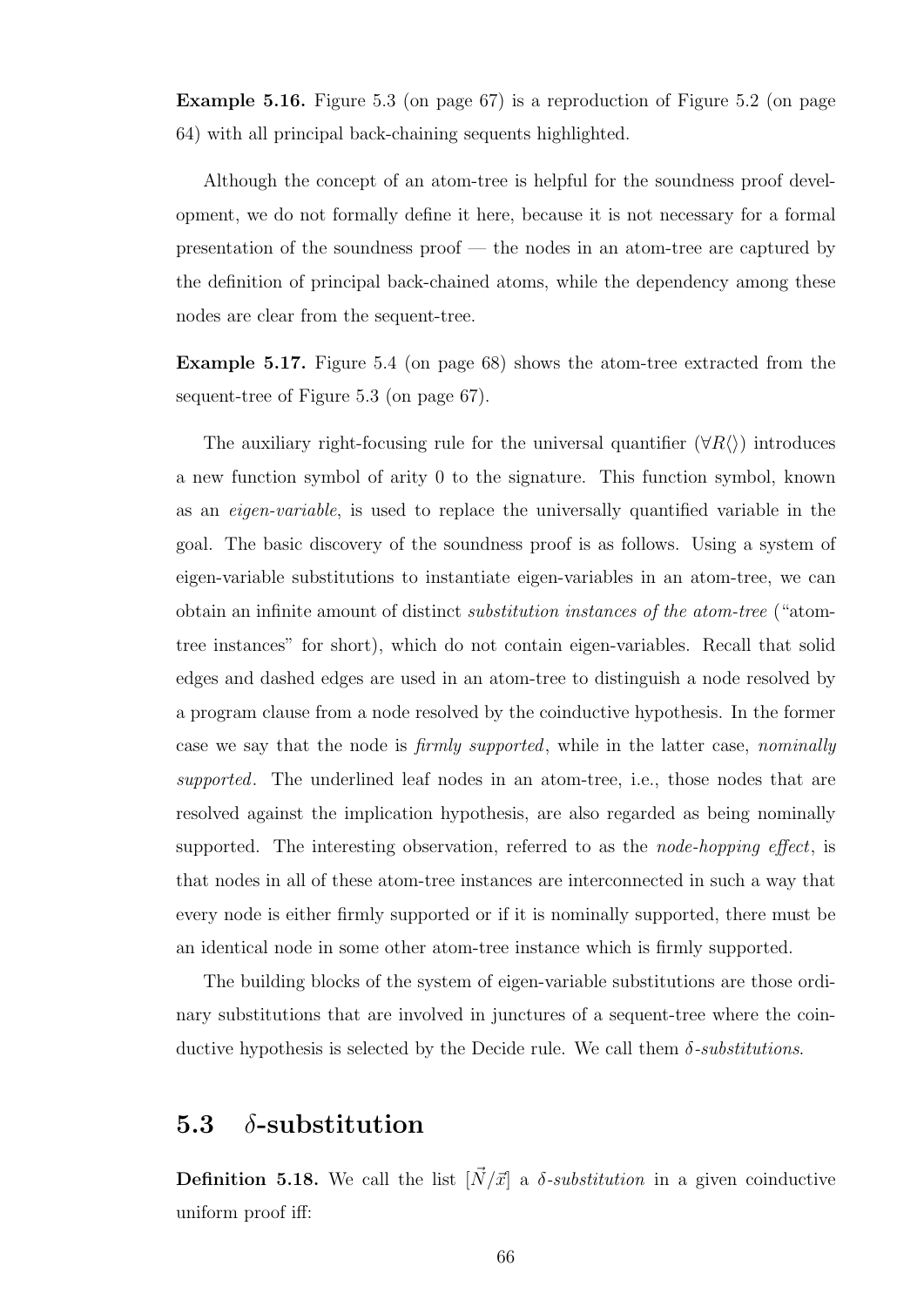$$
\frac{\mathcal{LHS}}{\mathcal{LHS}} \xrightarrow{q(sc)} q(sc) \qquad \qquad \frac{\mathcal{LHS}}{\mathcal{LHS}} \xrightarrow{q(c)} \text{DECIDE}
$$
\n
$$
\xrightarrow{\mathcal{LHS}} \xrightarrow{q(c\rightarrow q(sc)} q(sc) \qquad \forall L \quad \boxed{c/x}} \rightarrow L
$$
\n
$$
\xrightarrow{\mathcal{LHS}} \xrightarrow{\mathcal{LHS}} q(sc) \qquad \forall L \quad \boxed{c/x}
$$
\n
$$
\vee : 4 \qquad \qquad \text{DECIDE}
$$

| INIT.                                                                                       | ③: 4                                                                                           |                                                                                  |                                                  |                                                                                                                                                                                                                                                                                                                                                                                                                                                                                                                                                                                                                                                                                                                                                                                                                                                                                                                                                                                                                          |
|---------------------------------------------------------------------------------------------|------------------------------------------------------------------------------------------------|----------------------------------------------------------------------------------|--------------------------------------------------|--------------------------------------------------------------------------------------------------------------------------------------------------------------------------------------------------------------------------------------------------------------------------------------------------------------------------------------------------------------------------------------------------------------------------------------------------------------------------------------------------------------------------------------------------------------------------------------------------------------------------------------------------------------------------------------------------------------------------------------------------------------------------------------------------------------------------------------------------------------------------------------------------------------------------------------------------------------------------------------------------------------------------|
| $\mathcal{CHS} \xrightarrow{q(g(s c))} q(g(s c))} \mathcal{LHS} \xrightarrow{\cong} q(s c)$ | $\mathcal{CHS} \xrightarrow{q(s c) \to q(g(s c))} q(s c)$                                      | $\mathcal{LHS} \xrightarrow{q(s c) \to q(g(s c))} q(g(s c))} \forall L$          |                                                  |                                                                                                                                                                                                                                                                                                                                                                                                                                                                                                                                                                                                                                                                                                                                                                                                                                                                                                                                                                                                                          |
| $\mathcal{CHS} \xrightarrow{q(s(g(s c)))} q(s(g(s c)))$                                     | $\mathcal{CHS} \xrightarrow{q(g(s c))} q(g(s c))} \mathcal{LHS} \xrightarrow{\cong} q(g(s c))$ | $\mathcal{LHS} \xrightarrow{q(g(s c)) \to q(s(g(s c)))} q(s(g(s c)))} \forall L$ | $\mathcal{CHS} \xrightarrow{\cong} q(s(g(s c)))$ | $\mathcal{LHS} \xrightarrow{q(g(s c))} \mathcal{LHS} \xrightarrow{q(g(s c))} \mathcal{LHS} \xrightarrow{q(g(s c))} \mathcal{LHS} \xrightarrow{q(g(s c))} \mathcal{LHS} \xrightarrow{q(g(s c))} \mathcal{LHS} \xrightarrow{q(g(s c))} \mathcal{LHS} \xrightarrow{q(g(s c))} \mathcal{LHS} \xrightarrow{q(g(s c))} \mathcal{LHS} \xrightarrow{q(g(s c))} \mathcal{LHS} \xrightarrow{q(g(s c))} \mathcal{LHS} \xrightarrow{q(g(s c))} \mathcal{LHS} \xrightarrow{q(g(s c))} \mathcal{LHS} \xrightarrow{q(g(s c))} \mathcal{LHS} \xrightarrow{q(g(s c))} \mathcal{LHS} \xrightarrow{q(g(s c))} \mathcal{LHS} \xrightarrow{q(g(s c))} \mathcal{LHS} \xrightarrow{q(g(s c))} \mathcal{LHS} \xrightarrow{q(g(s c))} \mathcal{LHS} \xrightarrow{q(g(s c))} \mathcal{LHS} \xrightarrow{q(g(s c))} \mathcal{LHS} \xrightarrow{q(g(s c))} \mathcal{LHS} \xrightarrow{q(g(s c))} \mathcal{LHS} \xrightarrow{q(g(s c))} \mathcal{LHS} \xrightarrow{q(g(s c))} \mathcal{LHS} \xrightarrow{q(g(s c))} \mathcal{LHS} \xrightarrow{q(g(s$ |

$$
\frac{\mathcal{LHS}}{\mathcal{LHS}} \xrightarrow{q(gc)} q(gc) \qquad \text{INT.} \qquad \frac{\mathcal{LHS}}{\mathcal{LHS}} \xrightarrow{q(c)} q(c) \qquad \text{DEC.}
$$
\n
$$
\frac{\mathcal{LHS}}{\mathcal{LHS}} \xrightarrow{q(s+q)(c)} q(gc) \qquad \text{CHS}} \xrightarrow{q(c+q)(c)} q(gc) \qquad \text{CHS}} \xrightarrow{q(gc)} q(gc) \qquad \text{DECIDE}
$$
\n
$$
\frac{\mathcal{LHS}}{\mathcal{LHS}} \xrightarrow{q(gc)\rightarrow q(s(gc))} q(s(gc)) \qquad \mathcal{LHS}} \xrightarrow{q(gc)} q(c) \qquad \text{DECIDE}
$$
\n
$$
\frac{\mathcal{LHS}}{\mathcal{LHS}} \xrightarrow{q(g(c))} q(s(gc)) \qquad \text{DECIDE}} \qquad \text{CHS} \xrightarrow{\sim} q(s(gc)) \qquad \text{DECIDE}
$$
\n
$$
\frac{\mathcal{LHS}}{\mathcal{LHS}} \xrightarrow{q(s(gc))} \mathcal{LHS} \xrightarrow{q(s)} q(s(g(sc))) \qquad \mathcal{LHS}} \xrightarrow{q(c)} \text{DECIDE}
$$
\n
$$
\frac{\mathcal{LHS}}{\mathcal{LHS}} \xrightarrow{q(s(c))} \mathcal{LHS} \xrightarrow{q(s(g(c)) \land q(s(g(sc))) \land (q(c))} \land R \qquad \text{CHS}} \xrightarrow{\text{INTIAL}} \mathcal{LHS} \xrightarrow{q(s(c)) \land q(s(g(sc))) \land (q(c))} \text{LHS}} \xrightarrow{\text{LHS}} q(sc) \qquad \text{LHS} \xrightarrow{q(s(c)) \land q(s(g(sc))) \land (q(c))} \text{LHS}
$$
\n
$$
\frac{\mathcal{LHS}}{\mathcal{LHS}} \xrightarrow{q(s(gc)) \land q(s(g(sc))) \land (q(c))} \text{LHS}} q(sc) \qquad \text{LHS} \xrightarrow{\text{GHS}} q(sc) \qquad \text{LHS}} \text{LHS}
$$

Figure 5.3: A reproduction of Figure 5.2 (on page 64) with all principal back-chaining sequents highlighted in green boxes, and all  $\delta$ -substitutions highlighted in red boxes.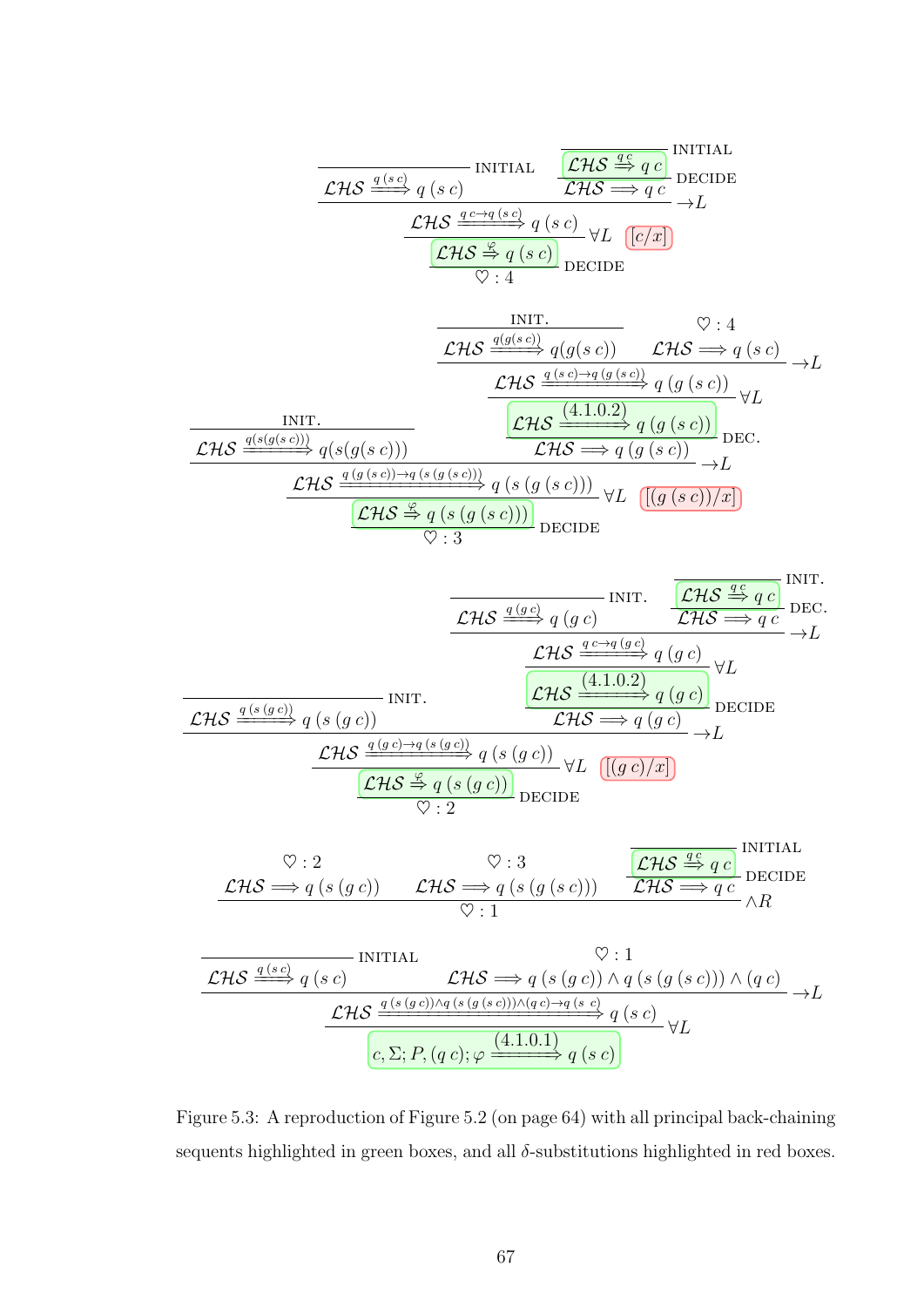

Figure 5.4: The atom-tree extracted from Figure 5.3 (on page 67). Parentheses in the atoms have been omitted. Dashed edges are from nodes proved using the coinductive hypothesis  $\varphi$ . Solid edges are from nodes proved using clauses from the program  $P$ . Underlined nodes with label "hp" are proved using the implication hypothesis  $(q c)$ .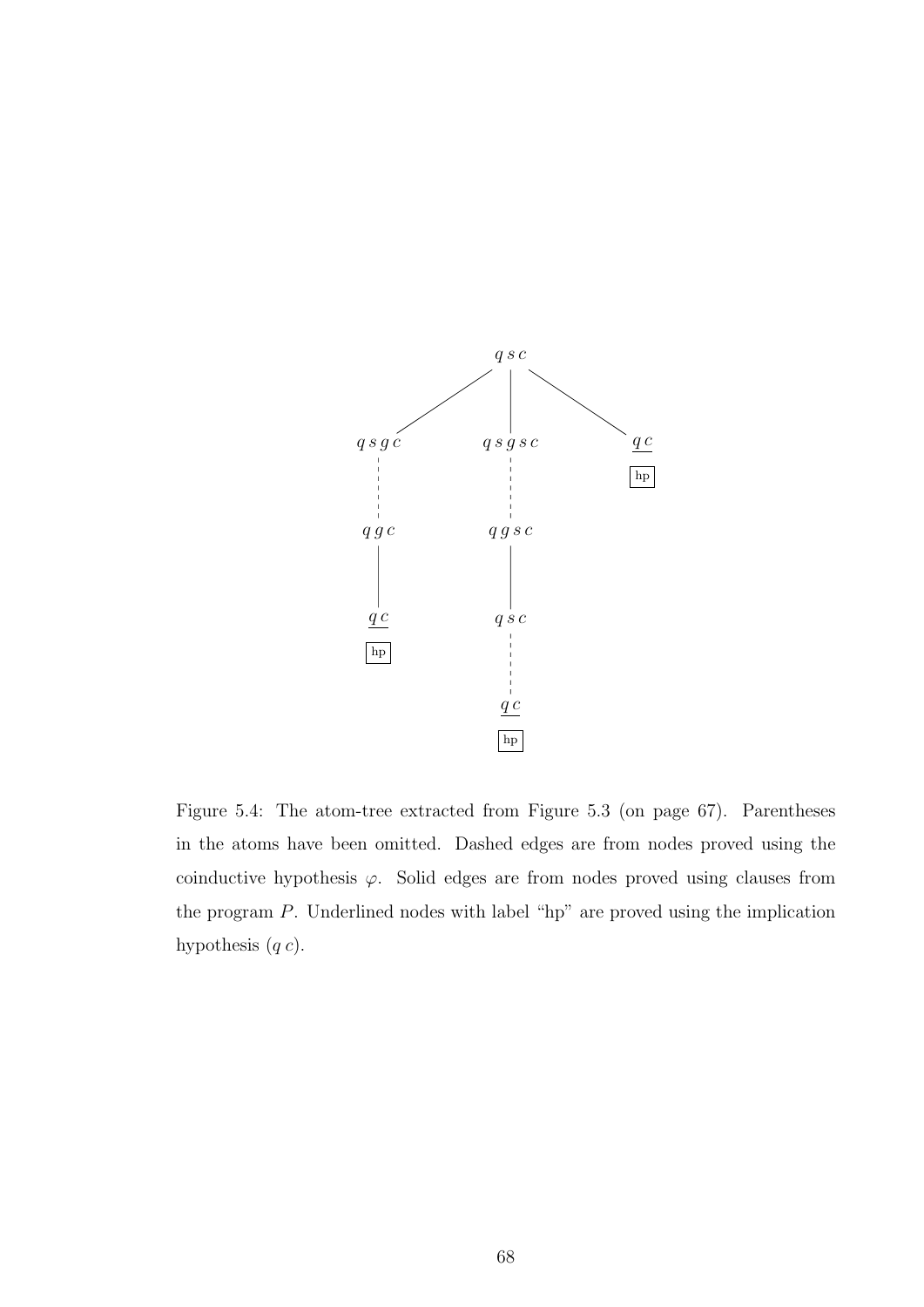- 1. there exists a principal back-chaining sequent  $\Sigma; P; \Delta \stackrel{D}{\Rightarrow} A$ , and
- 2. the back-chaining formula D is the coinductive hypothesis, and
- 3.  $[\vec{N}/\vec{x}]$  is the list of all substitutions involved in the succession of  $\forall L$  steps that instantiate all the  $\forall$ -quantified variables in  $D$ .

Example 5.19. In Figure 5.3 (on page 67), all (three)  $\delta$ -substitutions are highlighted whilst all other substitutions are not displayed.

The  $\delta$ -substitutions are interesting because they have the *composition effect* that refers to the existence of two constructive processes that both result in Figure 5.5 (on page 70). The first view is that Figure 5.5 shows the initial fragment of some infinite paths in the (infinite) standard proof tree for  $q(s z)$  due to (4.1.0.1), which rules that a node of the form  $q s x$  has children of the forms  $q s q x$  (rendered as the left child),  $q s q s x$  (rendered as the right child) and  $q x$  (omitted). The second view is that if we extract from the  $\delta$ -substitution  $[(g c)/x]$  ( $[(g (s c))/x]$ ) the prefix "g-" (resp. "gs-" ), then Figure 5.5 is the result of 1) systematically composing the two prefixes, then 2) separately applying these compositions to the boxed letter z in the root atom, and 3) organizing the resulting atoms into a structure that agrees with the way in which the prefixes are systematically composed. Based on this (Figure 5.5) example we are not able to decide whether the composition effect is a coincidence or a general principle — our formal approach later shows that the latter is the case.

Proposition 5.20. The following numbers counted with respect to a coinductive uniform proof are equal:

- The number of occasions on which the coinductive hypothesis is selected.
- The number of principal back-chaining sequents where the back-chaining formula is the coinductive hypothesis.
- The number of  $\delta$ -substitutions.

Proof. The occasion on which the coinductive hypothesis is selected, is when the coinductive hypothesis occurs as the back-chaining formula of some principal backchaining sequent. A  $\delta$ -substitution created in one occasion is distinguished from  $\delta$ -substitutions created in other occasions if the coinductive hypothesis is selected on more than one occasion within a coinductive uniform proof.  $\Box$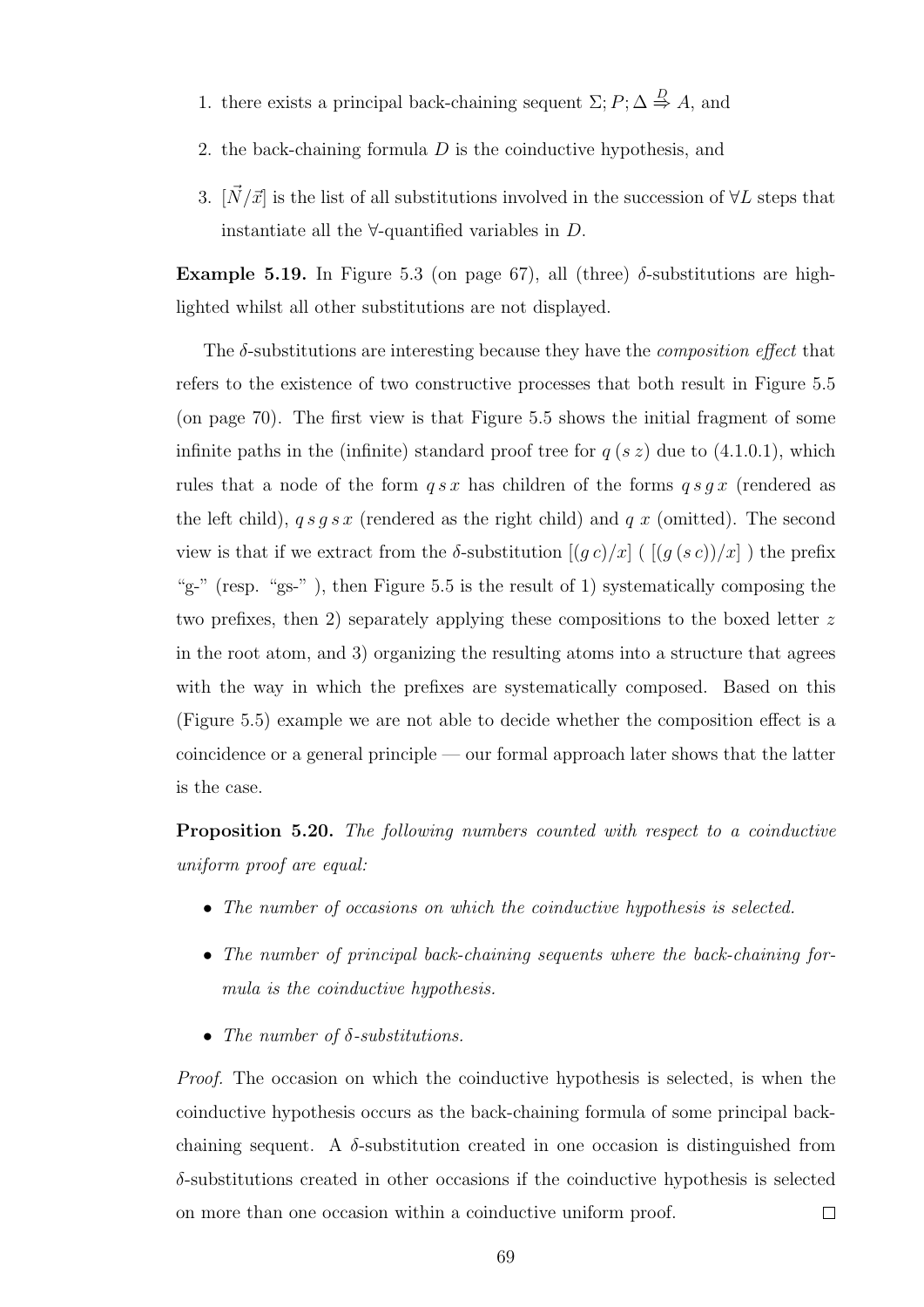

Figure 5.5: Composition effect.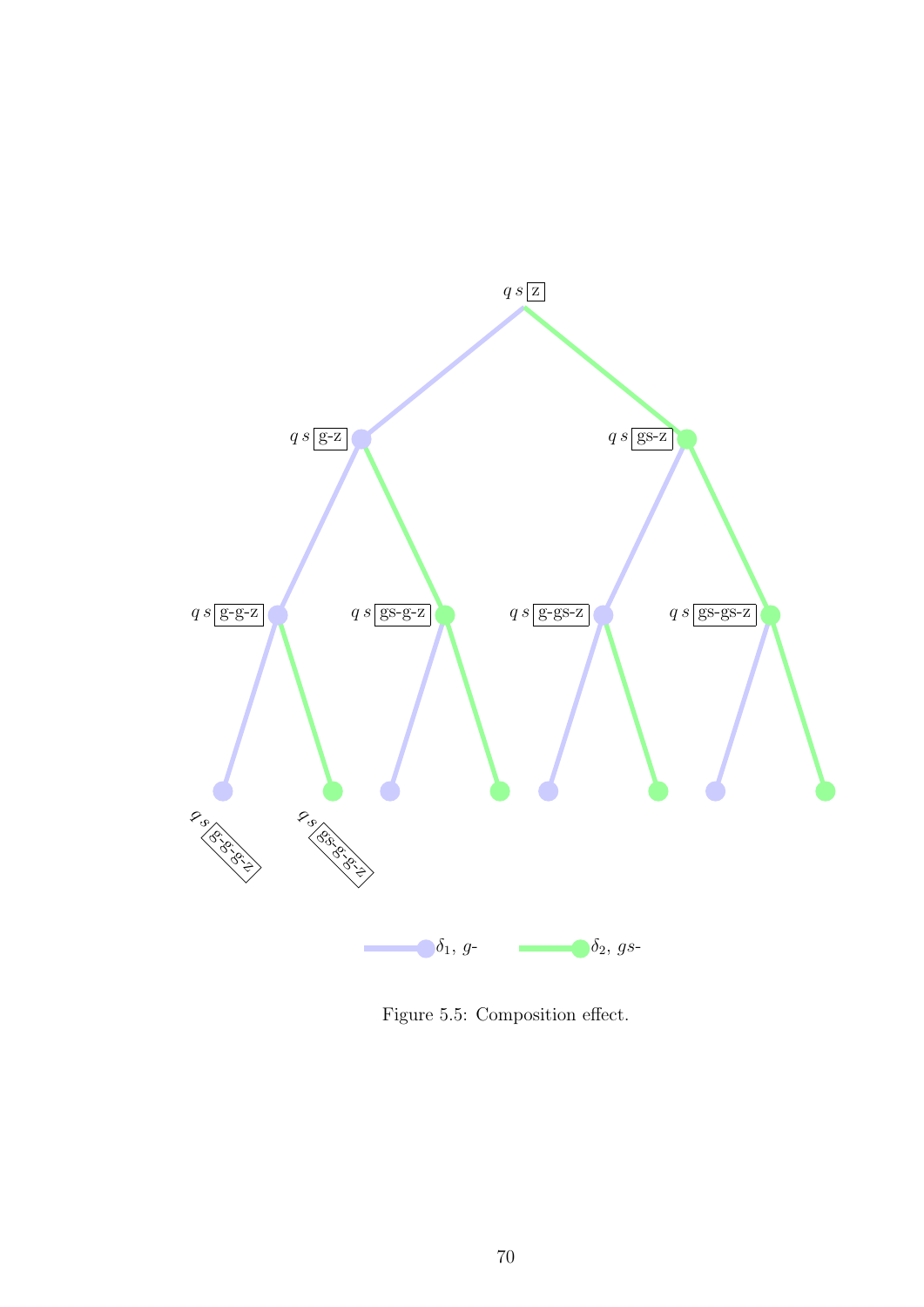Corollary 5.21. A non-trivial coinductive uniform proof involves at least one  $\delta$ substitution.

*Notation* 5.22. When the total number of  $\delta$ -substitutions of a coinductive uniform proof is  $r \geq 1$ , we may denote the first  $\delta$ -substitution by  $[\vec{N_1}/\vec{x}]$ , and denote the second  $\delta$ -substitution by  $[\vec{N_2}/\vec{x}]$ , and so on, and denote the collection of all  $\delta$ -substitutions by  $[\vec{N}_i/\vec{x}]$   $(1 \leq i \leq r)$ .

The composition effect motivates the definition of an eigen-variable substitution system.

# 5.4 Eigen-variable Substitution System

Definition 5.23. An *eigen-variable* is the new constant symbol added to the signature by  $\forall R$  or  $\forall R \langle \rangle$ .<sup>3</sup>

**Proposition 5.24.** In a coinductive uniform proof the number of eigen-variables in the signature of any principal back-chaining sequent equals the number of ∀-quantified variables in the coinductive hypothesis.

*Proof.* Note that only  $\forall R$  and  $\forall R$  can change the number of eigen-variables, but all coinductive uniform proofs do not involve the  $\forall R$  rule. Therefore, for a coinductive uniform proof,  $\forall R\langle\rangle$  is the only rule that can change the number of eigen-variables. As indicated by Figure 4.4, all instances of  $\forall R \langle \rangle$  are below the first principal backchaining sequent, so the number of eigen-variables in the signature of any principal back-chaining sequent is the same as that in the first principal back-chaining sequent.

On the other hand, the  $\forall$ -quantified variables removed by  $\forall R \langle \rangle$  (read the rule bottom-up) are just copies of those in the coinductive hypothesis, and removal of one ∀-quantified variable results in addition of one eigen-variable.  $\Box$ 

The definition below is motivated by Proposition 5.24.

**Definition 5.25.** The *eigen-variable list* of a coinductive uniform proof, is a list of all and only eigen-variables in the signature of a principal back-chaining sequent.

Notation 5.26 introduces more assumptions about an eigen-variable list.

<sup>&</sup>lt;sup>3</sup>An eigen-variable is denoted c in  $\forall R$  and  $\forall R \langle$  in Figure 4.1.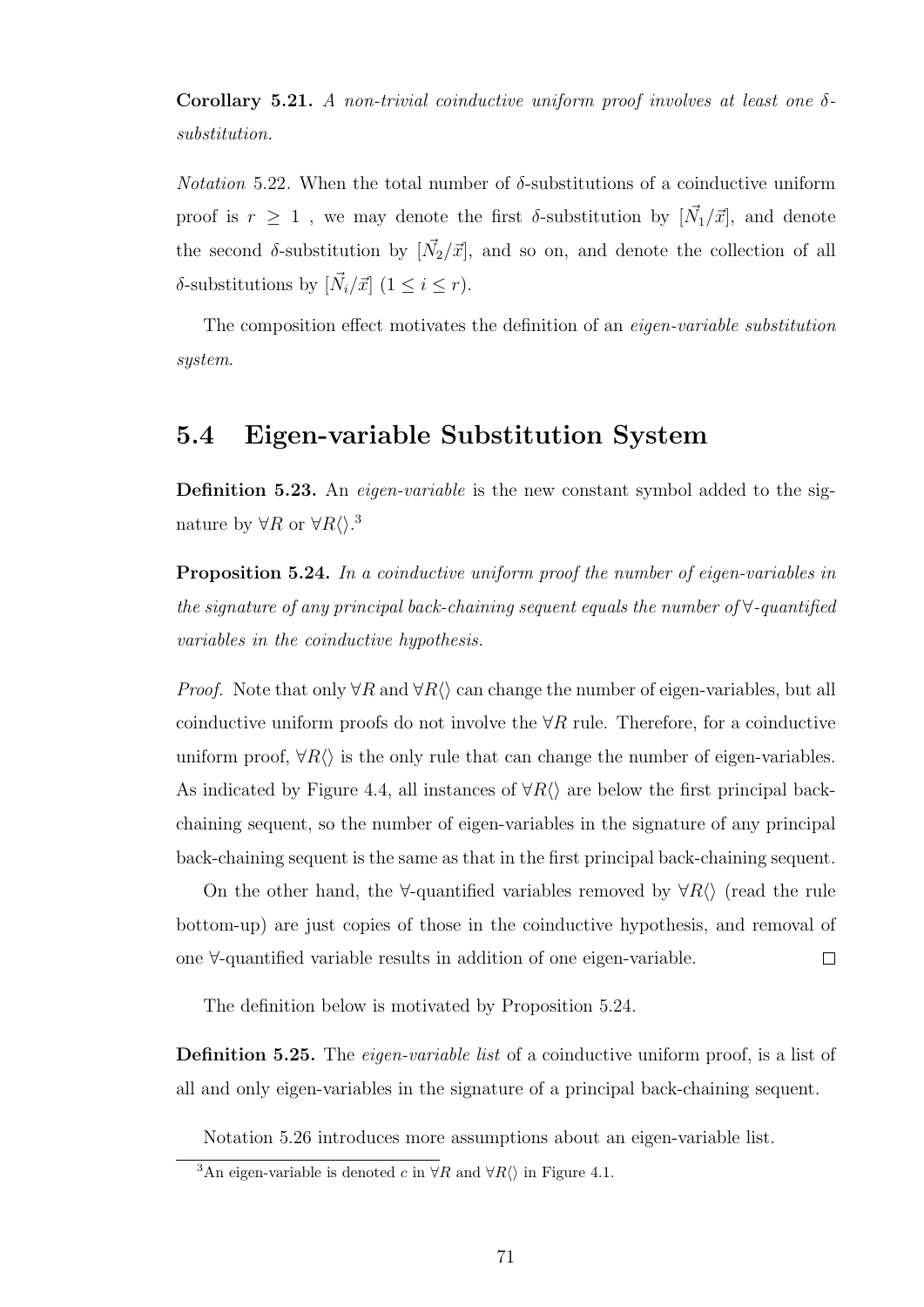*Notation* 5.26. We use  $\vec{c}$  to denote an eigen-variable list. In order to make this notation consistent with existing ways of using " $\vec{c}$ " in notation like " $[\vec{c}/\vec{x}]$ " and " $\vec{c}, \Sigma$ ",<sup>4</sup> we always assume that an eigen-variable list is *well ordered and has no* member-repetition, in the following sense. Say the root sequent is  $\Sigma: P \hookrightarrow \forall x_1, \forall x_2, \psi$ where  $\psi$  has no  $\forall$ -quantifier. Then we know that the  $\forall R \langle \rangle$  steps (cf. Fig. 4.4) create a list of the form  $[c_1/x_1, c_2/x_2]$ , and that every  $\delta$ -substitution has the form  $[M_1/x_1, M_2/x_2]$ . Then, the eigen-variable list, denoted  $\vec{c}$ , can only be  $c_1, c_2$  and cannot be  $c_2, c_1$  nor  $c_1, c_1, c_2$ . This agrees with abbreviating  $\forall x_1, \forall x_2, \psi$ ,  $[c_1/x_1, c_2/x_2]$ and  $[M_1/x_1, M_2/x_2]$  by  $\forall \vec{x}.\psi, [\vec{c}/\vec{x}]$  and  $[\vec{M}/\vec{x}]$  respectively.

**Definition 5.27.** Given a coinductive uniform proof, whose eigen-variable list is  $\vec{c}$ , and whose root sequent signature is  $\Sigma$ , an *eigen-variable substitution* is a mapping from members of  $\vec{c}$  to  $1stGTerm^{\omega}(\Sigma)$ .

*Notation* 5.28. Let  $\vec{c} = c_1, \ldots, c_m$  be an eigen-variable list, and let  $\vec{t} = t_1, \ldots, t_m$  be a list of terms. We use  $\vec{c} \mapsto \vec{t}$  to denote an eigen-variable substitution that maps  $c_i$ to  $t_i$  for all  $1 \leq i \leq m$ .

**Definition 5.29.** Applying an eigen-variable substitution  $\vec{c} \mapsto \vec{t}$  ( $\vec{t}$  on  $\Sigma$ ) to a term  $u \in 1st\mathbf{GTerm}^{\omega}(\vec{c},\Sigma)$  means that, for each pair of  $c_i \in \vec{c}$  and  $t_i \in \vec{t}$ , we substitute  $t_i$  for all occurrences of  $c_i$  in  $u$ .

**Definition 5.30.** Assume a coinductive uniform proof whose total number of  $\delta$ substitutions is  $r \geq 1$ . An eigen-variable substitution index (EVS-index, for short) is a word on  $\{1, \ldots, r\}.$ 

**Example 5.31.** For a coinductive uniform proof with only 1  $\delta$ -substitution, its set of all evs-indexes is infinite, consisting of all words on  $\{1\}$  such as  $\epsilon$ ,  $[1],[1,1]$  and  $[1, 1, 1].$ 

Definition 5.32, together with Notation 5.33 and 5.34, defines an eigen-variable substitution system.

Definition 5.32. Assume a coinductive uniform proof, with root sequent signature  $\Sigma$ , eigen-variable list  $\vec{c}$ , and δ-substitutions  $[\vec{N}_i/\vec{x}]$  (1  $\leq i \leq r$ ). An eigen-variable substitution system is a mapping  $\Theta$ , from the set of all EVS-indexes, to the set of all

 ${}^{4}$ Cf. Notation 4.13 and 4.14.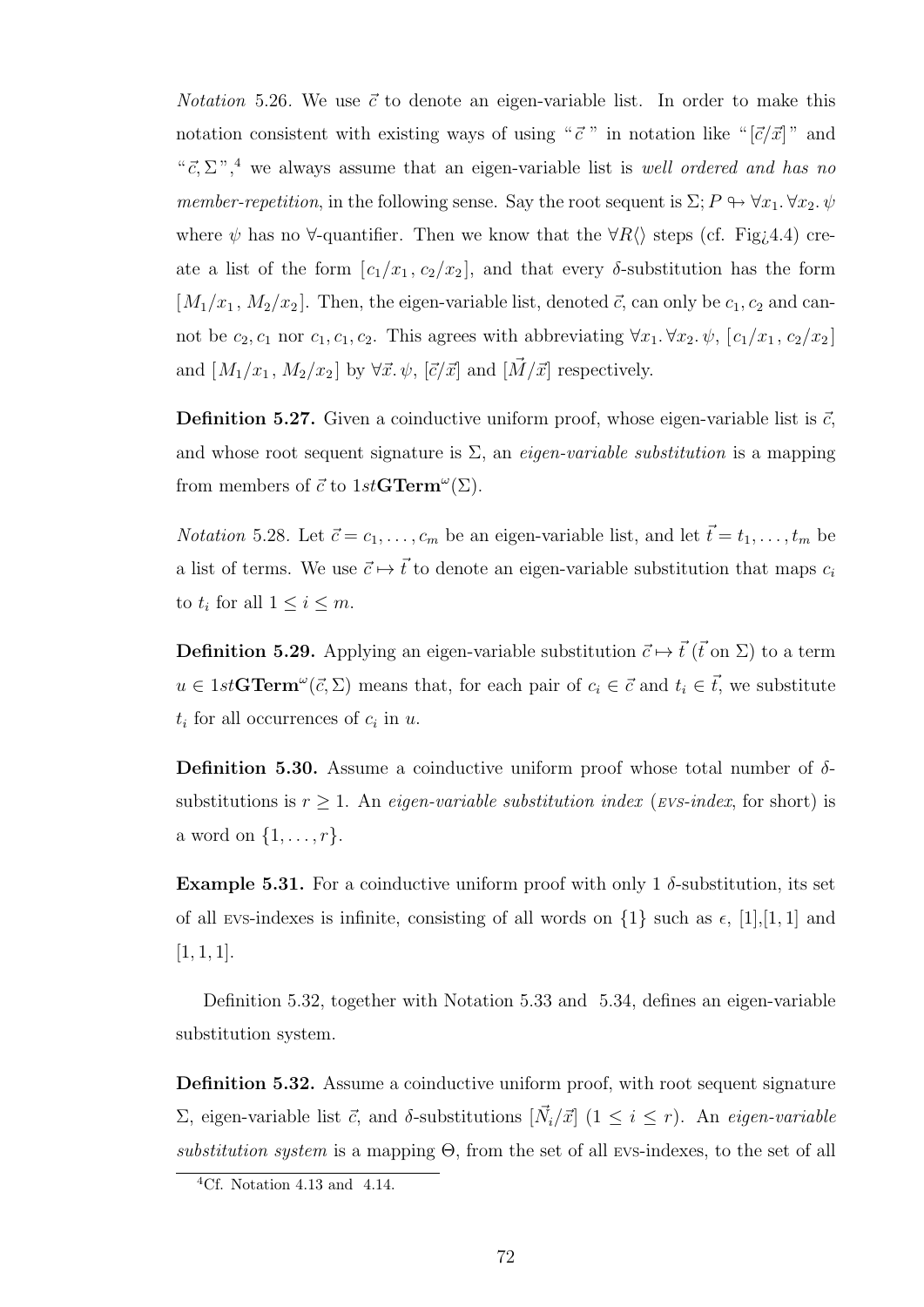eigen-variable substitutions, defined as follows:

$$
\Theta(\epsilon) \quad \text{is} \quad \vec{c} \mapsto \vec{t}
$$

$$
\Theta(wi) \quad \text{is} \quad \vec{c} \mapsto \Theta(w) \circ \Im(\vec{N_i})
$$

where members of  $\vec{t}$  are arbitrary, and  $\vec{t}$  is called the *parameter* of  $\Theta$ .

*Notation* 5.33. If S is a set or a list, then  $\Im(S)$  denotes the result of applying the term/atom-value function  $\Im$  to all members of S, and without disturbing the order if S is a list—i.e., if S is the list  $M_1, \ldots, M_k$ , then  $\Im(S)$  denotes  $\Im(M_1), \ldots, \Im(M_k)$ . *Notation* 5.34. If S is a set or a list, then  $\Theta(w) \circ S$  denotes the result of applying the eigen-variable substitution  $\Theta(w)$  to all members of S, and without disturbing the order if  $S$  is a list.

Example 5.35. Following Example 5.19, there are three  $\delta$ -substitutions where:

$$
\delta_1 \text{ is } [g \ c/x] \qquad \qquad \delta_2 \text{ is } [g \ (s \ c)/x] \qquad \qquad \delta_3 \text{ is } [c/x]
$$

We shall have a countably infinite set of EVS-indexes on  $\{1, 2, 3\}$ . Below is a sample of the EVS-indexes.

$$
\begin{pmatrix}\n\epsilon & [1] & [2] & [3] \\
[1,1] & [1,2] & [1,3] & [2,1] \\
[2,2] & [2,3] & [3,1] & [3,2] \\
[3,3] & [1,1,1] & [1,1,2] & [1,1,3] \\
[1,2,1] & [1,2,2] & [1,2,3] & \dots\n\end{pmatrix}
$$

Let  $\Theta(\epsilon)$  be  $c \mapsto z$ . Then, some sample values of  $\Theta^5$  are given by:

 $\Theta(1)$  is  $c \mapsto \Theta(\epsilon) \circ \Im(q \, c)$  i.e.,  $c \mapsto q \, z$  $\Theta(2)$  is  $c \mapsto \Theta(\epsilon) \circ \Im(q(s c))$  i.e.,  $c \mapsto q(s z)$  $\Theta(1,1)$  is  $c \mapsto \Theta(1) \circ \Im(g c)$  i.e.,  $c \mapsto g(g z)$ 

The node-hopping effect can now be observed in Figure 5.6 on page 75. We use  $\mathcal{A}_p$  to denote the atom-tree given by Figure 5.4 (on page 68) and use  $\Theta(w) \circ \mathcal{A}_p$ to denote the atom-tree instance obtained by applying  $\Theta(w)$  to  $\mathcal{A}_p$ . Figure 5.6

<sup>&</sup>lt;sup>5</sup>We write  $\Theta(1,1)$  as a shorthand for  $\Theta([1,1])$ .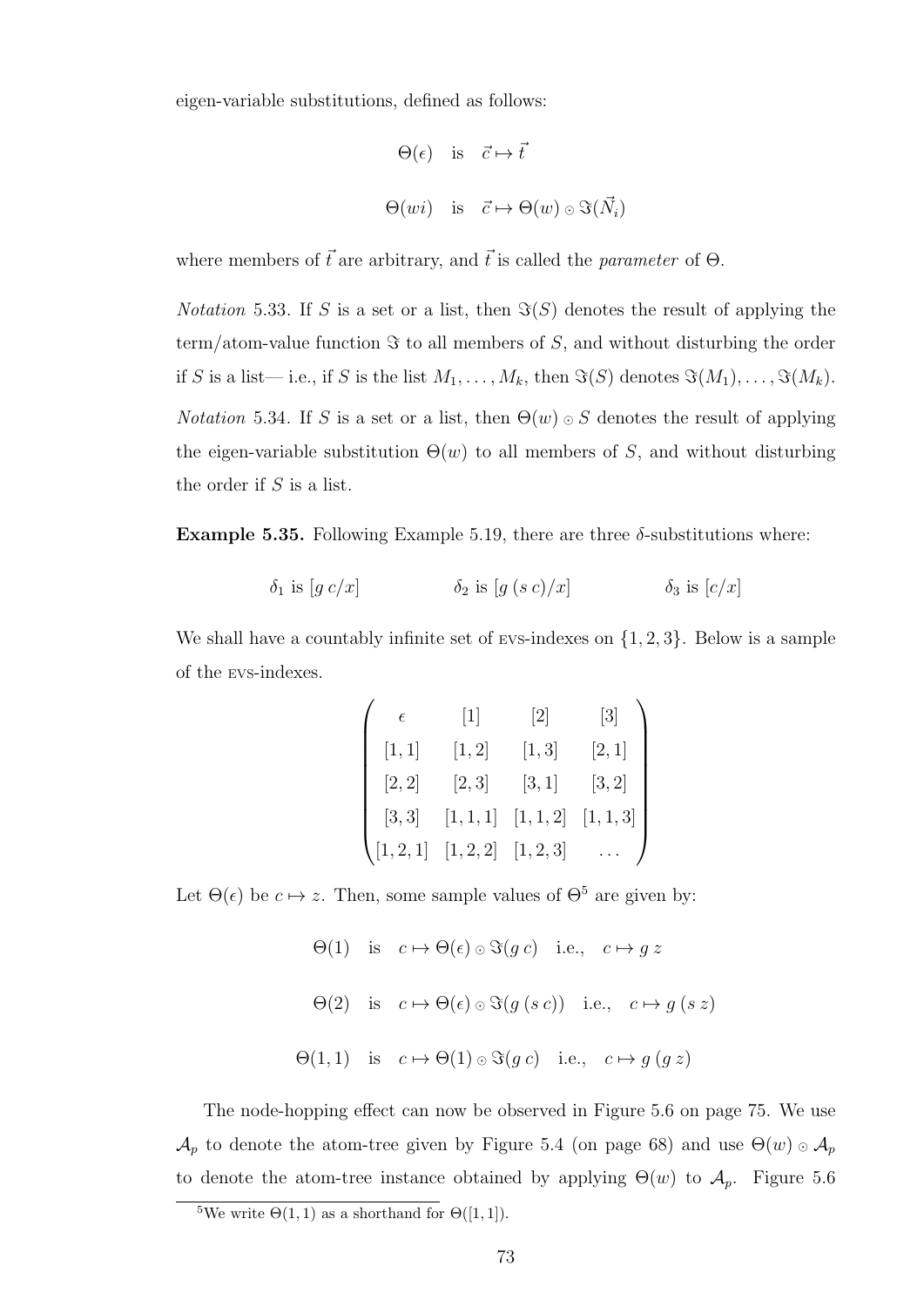involves three atom-tree instances:  $\Theta(\epsilon) \circ A_p$ ,  $\Theta(1) \circ A_p$  and  $\Theta(2) \circ A_p$  aligned in a column where a nominally supported node finds a firmly supported copy of itself by hoping downwards (upwards) if its corresponding node in  $\mathcal{A}_p$  is resolved against the coinductive (resp. implication) hypothesis.

The node-hopping effect generalizes the composition effect. The latter focuses on nodes resolved against the coinductive hypothesis whilst the former additionally shows that nodes resolved against the implication hypothesis are also firmly supported. We now formalize the node-hopping effect in terms that the collection of all atoms from all atom-tree instances form a post-fixed-point of the related logic program.

# 5.5 Post-fixed-point Construction

Notation 5.36. Let t be the body of a Horn<sup> $\omega$ </sup> clause, which is a list, and let S be a set. We overload the symbol  $\subseteq$  and write  $\mathbf{t} \subseteq S$  to mean that  $\forall t \in \mathbf{t}, t \in S$ .

Lemma 5.37. Assume a non-trivial coinductive uniform proof, where:

- 1. The root sequent is  $\Sigma; P \looparrowright \varphi$ , and  $\varphi$  is  $\forall \vec{x} \cdot \vec{A} \rightarrow A$ .
- 2. The immediate consequence operator of the Horn<sup> $\omega$ </sup> program  $\Im(P)$  is T.
- 3. The set of all atom-values of the principal back-chained atoms is  $\mathcal{A}_p$ , i.e.,  $\Im(B) \in \mathcal{A}_p$  iff B is a principal back-chained atom.
- 4. The eigen-variable list is  $\vec{c}$ , and the eigen-variable substitution system with parameter  $\vec{t}$  is  $\Theta$ .
- 5. The ground instance of  $\Im(\varphi)$  due to applying  $[\vec{x} \mapsto \vec{t}]$  is  $(u, \mathbf{u})$ .
- 6.  $\mathbf{u} \subseteq$  gfp(T).
- 7.  $I_1$  is a post-fixed-point of T, with  $\mathbf{u} \subseteq I_1$ .<sup>6</sup>
- 8. I<sub>2</sub> is the union of all  $\Theta(w) \circ A_p$  with w ranges across the domain of  $\Theta$ .

Then,

 $6$ Lemma 5.13 guarantees existence of  $I_1$ .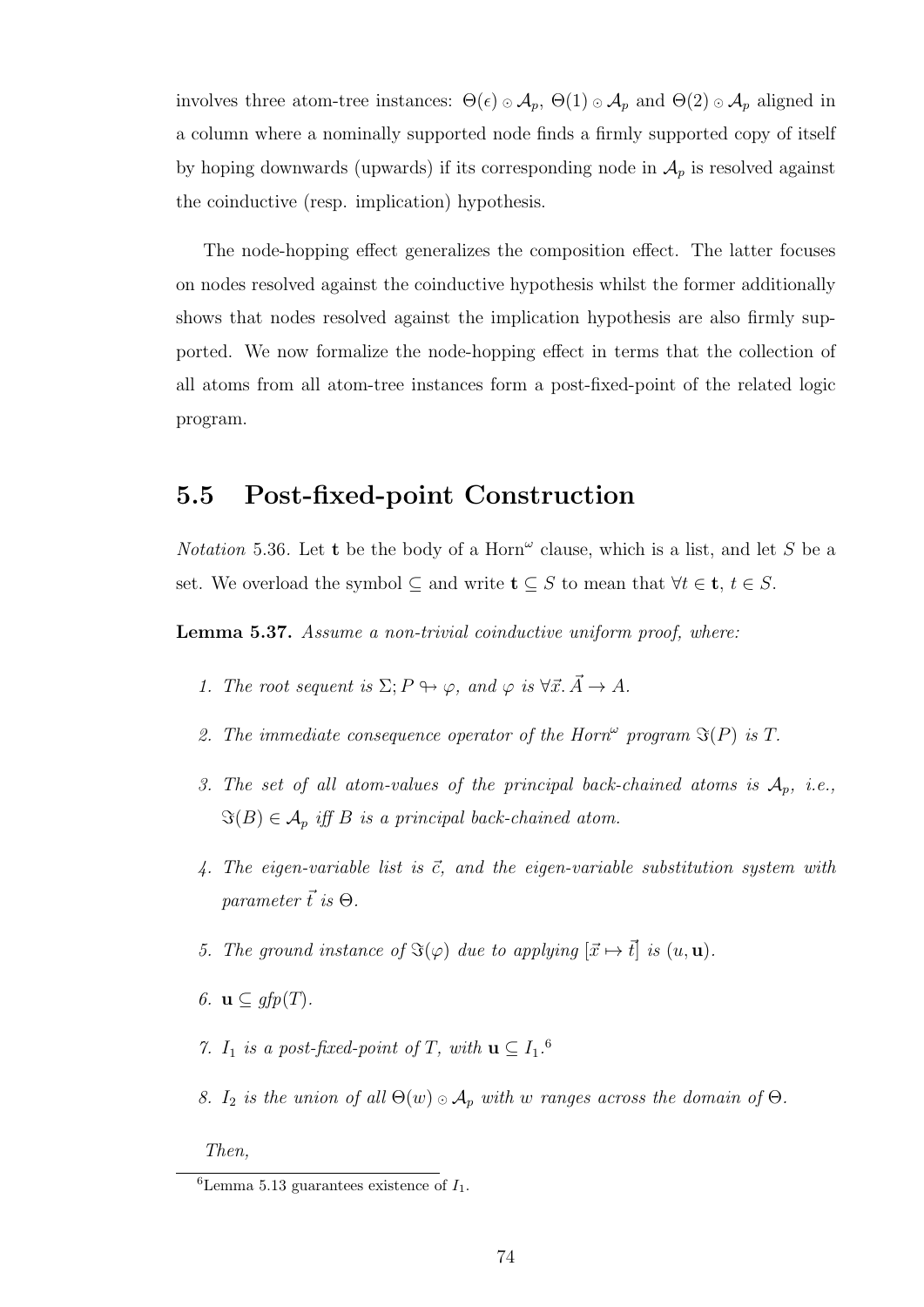

Figure 5.6: Node-hopping effect.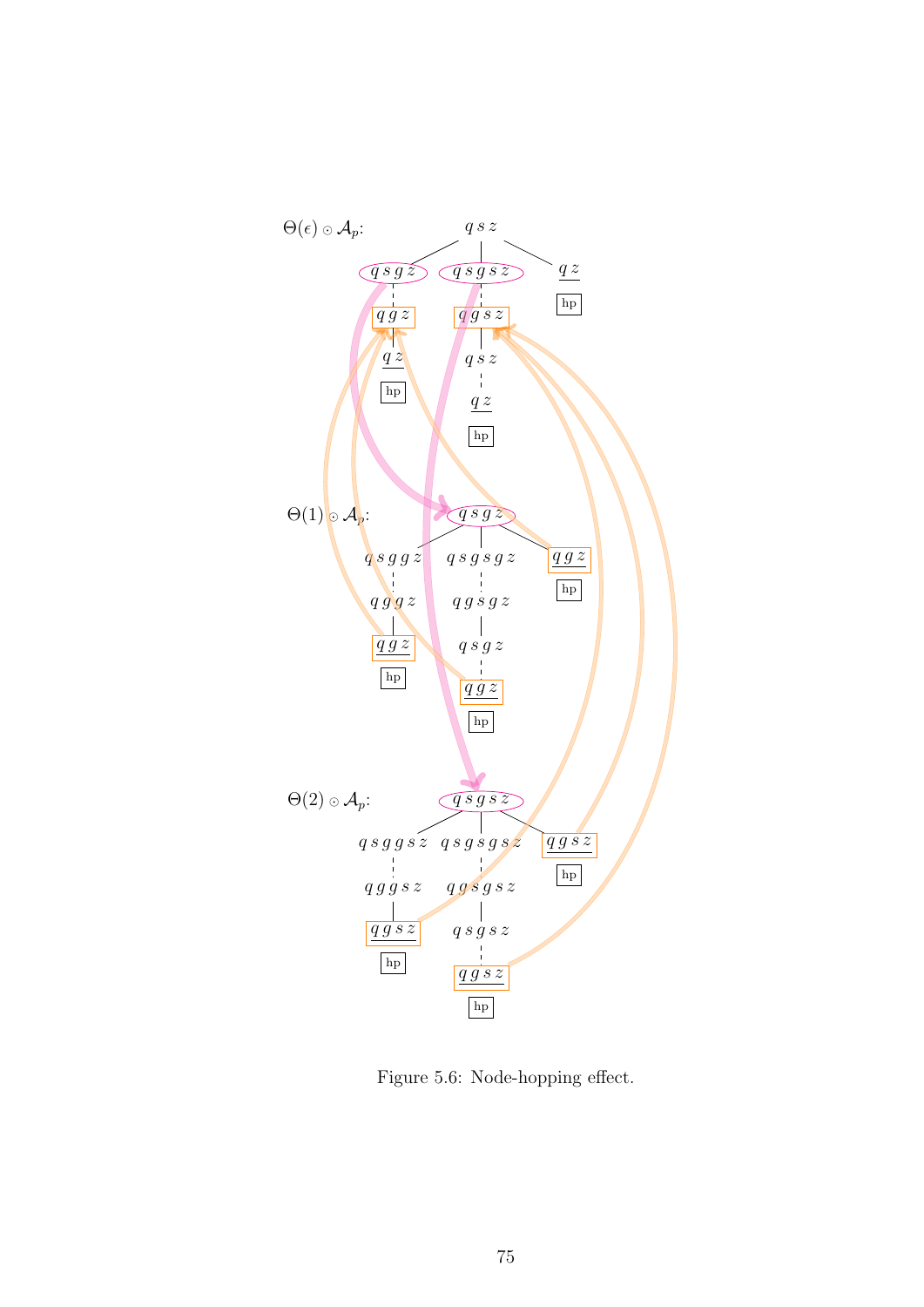- $I = I_1 \cup I_2$  is a post-fixed-point of T, i.e.,  $I \subseteq T(I)$ .
- $\bullet \, u \in I.$

*Proof.* We first prove  $u \in I$ . Figure 4.4 shows that  $A[\vec{c}/\vec{x}]$  is the back-chained atom of the very first principal back-chaining sequent. So  $\Im(A[\vec{c}/\vec{x}]) \in A_p$  and then  $\Theta(\epsilon) \circ \Im(A[\vec{c}/\vec{x}]) \in \Theta(\epsilon) \circ A_p \subseteq I$ . Also note that

$$
u = \Im(A)[\vec{x} \mapsto \vec{t}] = \Theta(\epsilon) \odot \Im(A[\vec{c}/\vec{x}])
$$

so  $u \in I$ .

Next, we prove  $I \subseteq T(I)$ , i.e.,  $\forall x \in I$ ,  $x \in T(I)$ , by two cases:

Case 1  $\forall x \in I_1, x \in T(I)$ .

Case 2  $\forall x \in I_2, x \in T(I)$ .

[Case 1] If  $x \in I_1$ , then  $x \in T(I_1)$ . Since  $I_1 \subseteq I$ , and T is monotonic, we have  $T(I_1) \subseteq T(I)$ . So  $x \in T(I)$ . Now we have shown that  $\forall x \in I_1, x \in T(I)$ .

[Case 2] If  $x \in I_2$ , then 1) there exists an index w, such that  $x \in \Theta(w) \circ A_p$ , and 2) there exists a principal back-chaining sequent

$$
\vec{c}, \Sigma; \vec{A}[\vec{c}/\vec{x}], P; \varphi \stackrel{D}{\Rightarrow} B
$$

such that x is  $\Theta(w) \circ \Im(B)$ . We observe three further cases over the back-chaining formula D below:

Case 2.1  $D \in P$ .

**Case 2.2** D is  $\varphi$ , the coinductive hypothesis.

**Case 2.3** D is the implication hypothesis  $\vec{A}[\vec{c}/\vec{x}]$  added by the  $\rightarrow R\langle\rangle$  step.

[Case 2.1] If  $D \in P$ , then there exists a (possibly empty) list  $\vec{B}$  of principal back-chained atoms, such that  $\Theta(w) \odot \Im(\vec{B})$  is the body of a ground instance of some clause in  $\Im(P)$ , and the head of which is x. Since  $\Theta(w) \circ \Im(\vec{B}) \subseteq \Theta(w) \circ \mathcal{A}_p \subseteq I$ , we conclude that  $x \in T(I)$ .

[Case 2.2] If D is  $\varphi$  (i.e.  $\forall \vec{x} \cdot \vec{A} \rightarrow A$ ), then there exists a  $\delta$ -substitution  $[\vec{N}_i/\vec{x}]$ , such that  $A[\vec{N}_i/\vec{x}] \equiv B$ , implying that  $\Im(A[\vec{N}_i/\vec{x}]) = \Im(B)$ , and then  $\Theta(w) \circ \Im(A[\vec{N}_i/\vec{x}]) = \Theta(w) \circ \Im(B) = x.$  Note that

$$
\Theta(w) \circ \Im(A[\vec{N}_i/\vec{x}]) = \Theta(wi) \circ \Im(A[\vec{c}/\vec{x}])
$$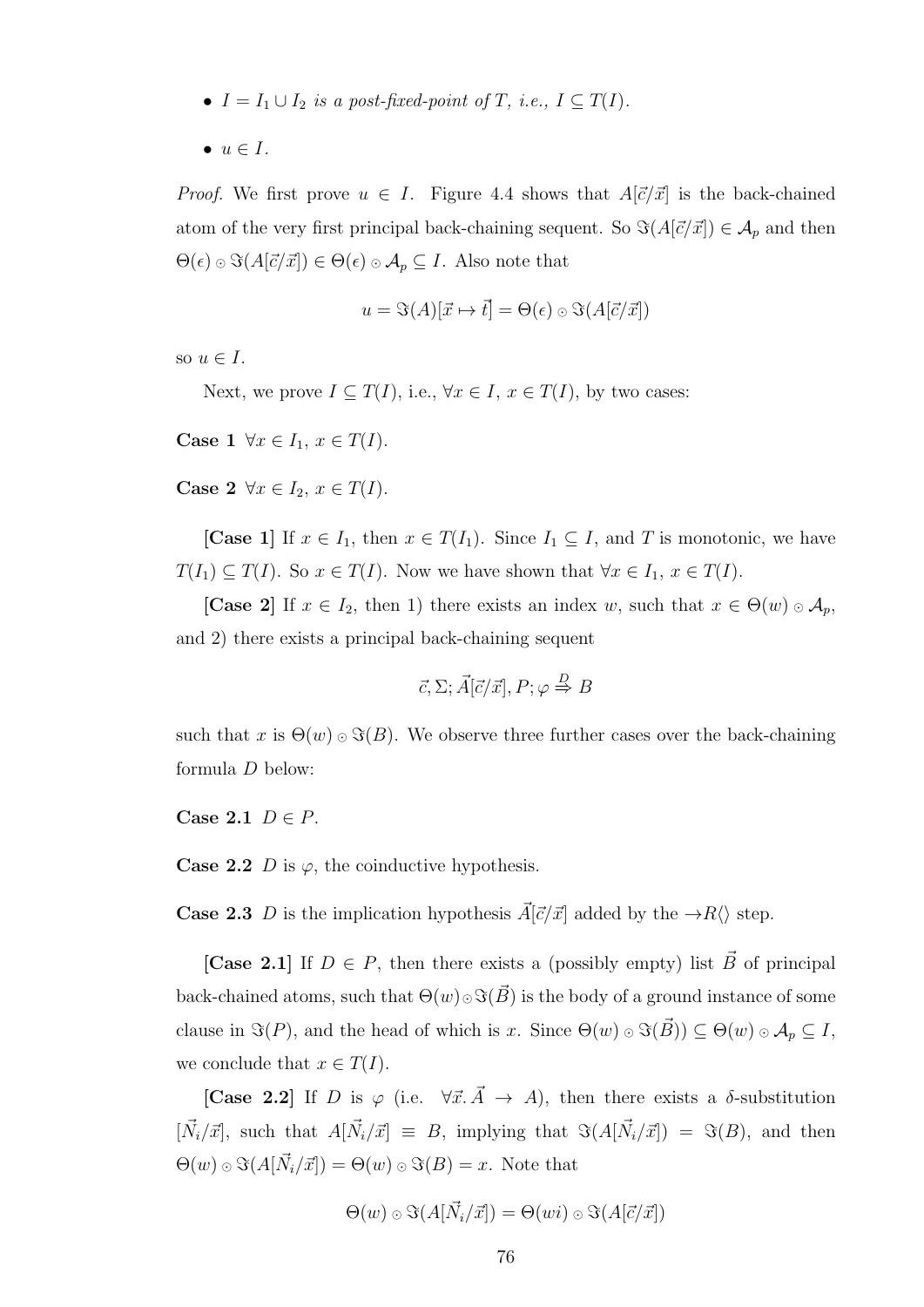by definition of  $\Theta$ . Now it has been revealed that x is not only  $\Theta(w) \circ \Im(B)$ , but also  $\Theta(wi) \otimes \Im(A[\vec{c}/\vec{x}])$ . It is shown by Figure 4.4 that  $A[\vec{c}/\vec{x}]$  is the back-chained atom of the very first principal back-chaining sequent. Since the coinductive uniform proof is non-trivial, the back-chaining formula for  $A[\vec{c}/\vec{x}]$  is a rule from P. Thus [Case 2.2] is reduced to [Case 2.1], so we can conclude that  $x \in T(I)$ .

[Case 2.3] If D is  $\vec{A}[\vec{c}/\vec{x}]$ , we can infer that there is some  $A_k \in \vec{A}$  such that  $A_k[\vec{c}/\vec{x}] \equiv B$ , implying  $\Im(A_k[\vec{c}/\vec{x}]) = \Im(B)$  and so  $\Theta(w) \circ \Im(A_k[\vec{c}/\vec{x}]) = \Theta(w) \circ$  $\Im(B) = x$ . We see two further cases over the shape of w:

Case 2.3.1 w is  $\epsilon$ .

Case  $2.3.2 \, w$  is  $vi$ .

[Case 2.3.1] If w is  $\epsilon$ , then note that

$$
x = \Theta(\epsilon) \circ \Im(A_k[\vec{c}/\vec{x}]) = \Im(A_k)[\vec{x} \mapsto \vec{t}] = u_k \in \mathbf{u}
$$

so  $x \in \mathbf{u} \subseteq I_1$ . Thus [Case 2.3.1] is reduced to [Case 1], so we can conclude that  $x \in T(I).$ 

[Case 2.3.2] If w is vj, then we rewrite  $x = \Theta(w) \circ \Im(A_k[\vec{c}/\vec{x}])$  as  $x = \Theta(vj) \in \Theta(w)$  $\Im(A_k[\vec{c}/\vec{x}]),$  and observe that

$$
\Theta(vj) \circ \Im(A_k[\vec{c}/\vec{x}]) = \Theta(v) \circ \Im(A_k[\vec{N}_j/\vec{x}])
$$

where  $[\vec{N}_j/\vec{x}]$  is a  $\delta$ -substitution, and  $A_k[\vec{N}_j/\vec{x}]$  is a principal back-chained atom. Now it has been revealed that x is not only  $\Theta(w) \circ \Im(B)$ , but also  $\Theta(v) \circ \Im(B')$ where  $length(v) + 1 = length(w)$ , and both B, B' are principal back-chained atoms. This brings us from [Case 2.3.2] back to [Case 2] but with a strictly smaller index  $-v$  instead of w. So we are guaranteed to be able to break out of the looping case analysis characterized by

$$
[\text{Case 2}] \rightarrow [\text{Case 2.3}] \rightarrow [\text{Case 2.3.2}] \rightarrow [\text{Case 2}]
$$

and we will finally reach one of the cases (2.1 or 2.2 or 2.3.1) where we can conclude that  $x \in T(I)$ .  $\Box$ 

Now we can formally state the coinductive soundness of CUP.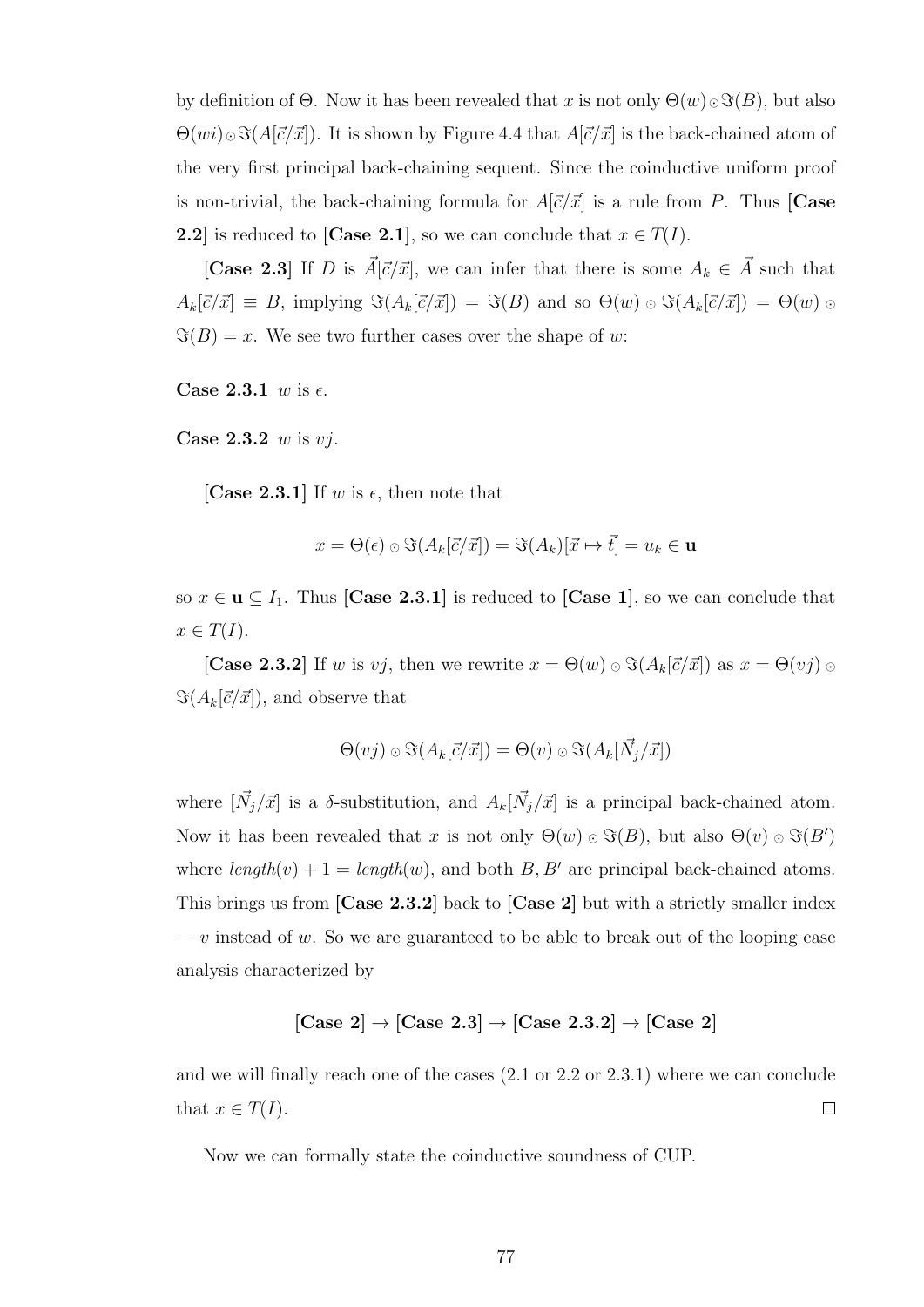#### 5.6 Theorems on Model-theoretic Soundness

*Notation* 5.38. Let P be a Horn<sup> $\omega$ </sup> program and  $(t, t)$  be a Horn<sup> $\omega$ </sup> clause. We write  $P \approx (t, \mathbf{t})$ , iff, for all ground instances  $(t', \mathbf{t}')$  of  $(t, \mathbf{t})$ , if  $\mathbf{t}' \subseteq gfp(T_P)$  then  $t' \in$  $gfp(T_P)$ .

Corollary 5.39. If  $\Sigma: P \mapsto \varphi$  is the root of a non-trivial coinductive uniform proof, then  $\Im(P) \approx \Im(\varphi)$ .

Proof. This follows Lemma 5.37.

**Lemma 5.40.** If  $\Sigma; P; \emptyset \Longrightarrow \varphi$ , then  $\Im(P) \approx \Im(\varphi)$ .

Proof. Trivial.

**Corollary 5.41.** If  $\Sigma: P \rightarrow \varphi$  is the root of a trivial coinductive uniform proof, then  $\Im(P) \approx \Im(\varphi).$ 

Proof. By Proposition 4.18 and Lemma 5.40.

**Theorem 5.42.**  $\Sigma: P \leftrightarrow \varphi$  implies  $\Im(P) \approx \Im(\varphi)$ .

Proof. By Corollaries 5.39 and 5.41.

**Definition 5.43.** A Horn<sup> $\omega$ </sup> clause  $(u, u)$  is *GI-disjoint*<sup>7</sup> from a Horn<sup> $\omega$ </sup> program P iff the set of all ground instances of  $(u, u)$  is disjoint from the set of all ground instances of all clauses in P.

**Definition 5.44.** A Horn<sup> $\omega$ </sup> clause  $(u, u)$  is a *co-lemma* for a Horn<sup> $\omega$ </sup> program P iff  $(u, \mathbf{u})$  is GI-disjoint from P, and P  $\approx$   $(u, \mathbf{u})$ , and for all ground instances  $(u', \mathbf{u}')$  of  $(u, \mathbf{u}), \mathbf{u}' \subseteq gfp(T_P).$ <sup>8</sup>

**Lemma 5.45.** Let P be a Horn<sup> $\omega$ </sup> program with immediate consequence operator  $T_P$ . Let  $(u, u)$  be a co-lemma for P, and Let  $Q = P \cup \{(u, u)\}\$ , with immediate consequence operator  $T_Q$ . Then,  $gfp(T_P) = gfp(T_Q)$ .

*Proof.* 1) A post-fixed-point of  $T_P$  must be a post-fixed-point of  $T_Q$ , so  $gfp(T_P) \subseteq$  $gfp(T<sub>O</sub>)$ .

2) If  $I \subseteq T_Q(I)$  and  $I \nsubseteq T_P(I)$ , then  $\exists x \in I$ , such that a)  $x \in T_Q(I)$  and b)  $x \notin T_P(I)$ . Statement a) holds iff there is  $(t, t)$  that is a ground instance of some

 $\Box$ 

 $\Box$ 

 $\Box$ 

 $\Box$ 

<sup>7</sup>"GI" abbreviates "Ground Instance".

<sup>8</sup>"co-" in "co-lemma" stands for "coinductive".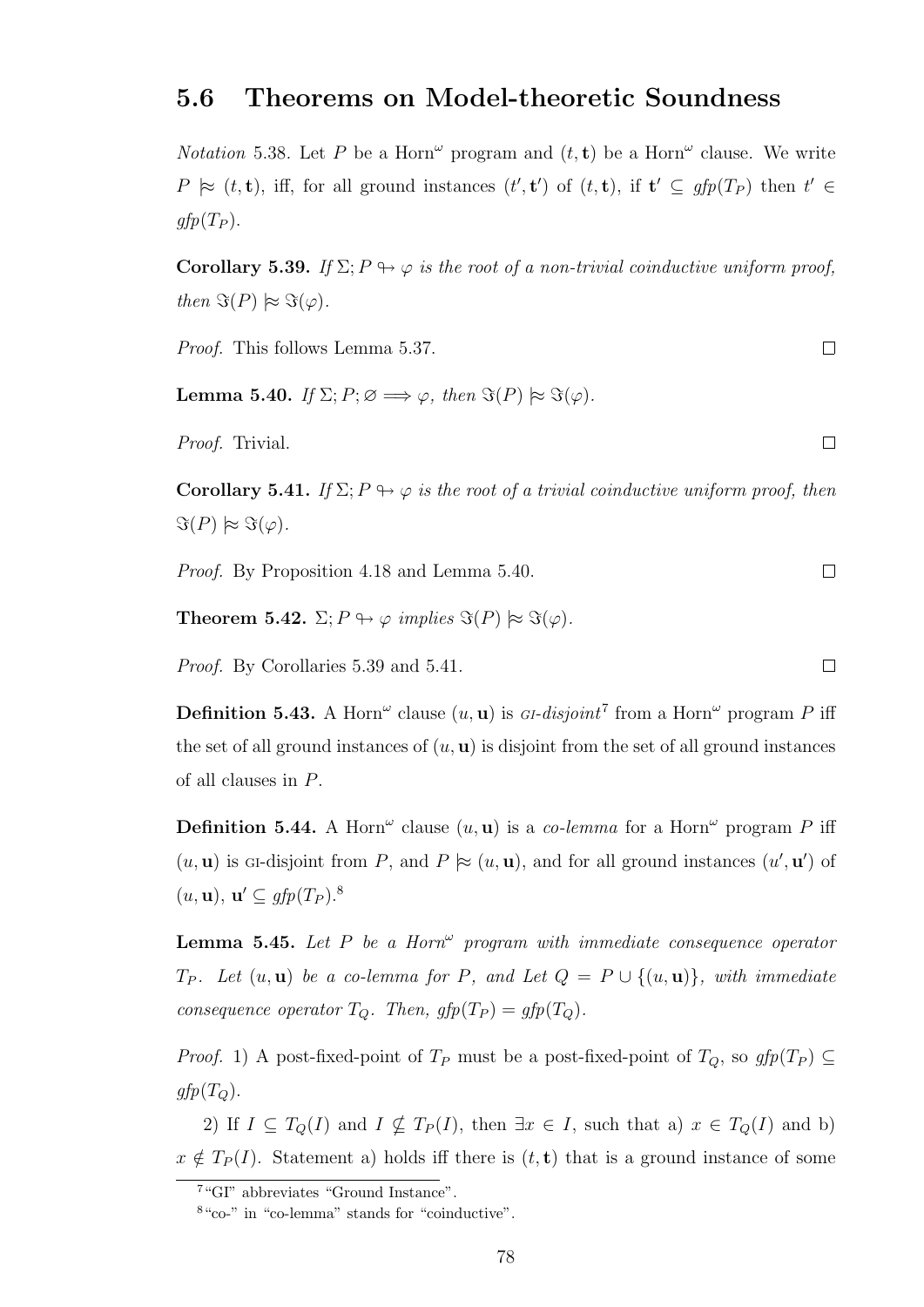clause in Q, such that  $x = t$  and  $\mathbf{t} \subseteq I$ . Statement b) holds iff for all  $(t, \mathbf{t})$  that is a ground instance of some clause in P, if  $x = t$  then  $\mathbf{t} \nsubseteq I$ . Thus, combining a) and b), we know that there is  $(t, t)$  that is a ground instance of the co-lemma  $(u, u)$ , such that  $x = t$  and  $t \subseteq I$ . Let X denote the set of all and only members of I for which a) and b) holds. Since  $(u, \mathbf{u})$  is a co-lemma for P, we infer that  $X \subseteq gfp(T_P)$ . By Lemma 5.13 there is a post-fixed-point J of  $T_P$  such that  $X \subseteq J$ . Then  $I \cup J$ is a post-fixed-point of  $T_P$ . Therefore, we conclude that if I is a post-fixed-point of  $T_Q$  but not a post-fixed-point of  $T_P$ , then I is a subset of some post-fixed-point of  $T_P$ . Then  $gfp(T_Q) \subseteq gfp(T_P)$ .

Combining 1) and 2) we have  $gfp(T_P) = gfp(T_Q)$ .  $\Box$ 

**Theorem 5.46.** If  $\Sigma; P \looparrowright \varphi$ , and  $\Im(\varphi)$  is a co-lemma of  $\Im(P)$ , and  $\Sigma; Q \looparrowright \psi$ , where  $Q = P \cup {\varphi}$ , then  $\Im(P) \approx \Im(\psi)$ .

*Proof.* By Theorem 5.42,  $\Im(Q) \approx \Im(\psi)$ . By Lemma 5.45,  $gfp(T_P) = gfp(T_Q)$ . Then  $\Im P \approx \Im(\psi).$  $\Box$ 

We have established two theorems about the soundness of CUP. Theorem 5.42 says that if an H-formula is provable in CUP with respect to an H-program, then in the Horn<sup> $\omega$ </sup> domain the corresponding Horn<sup> $\omega$ </sup> clause is true with respect to the coinductive model of the related  $\text{Horn}^{\omega}$  program. Theorem 5.46 allows us to break nested coinduction into basic coinduction — there is no Cut rule for CUP, but the function of a Cut rule is to some extent provided by this theorem.

Next we show the constructive nature of CUP from another aspect: its soundness with respect to coinductive intuitionist logic.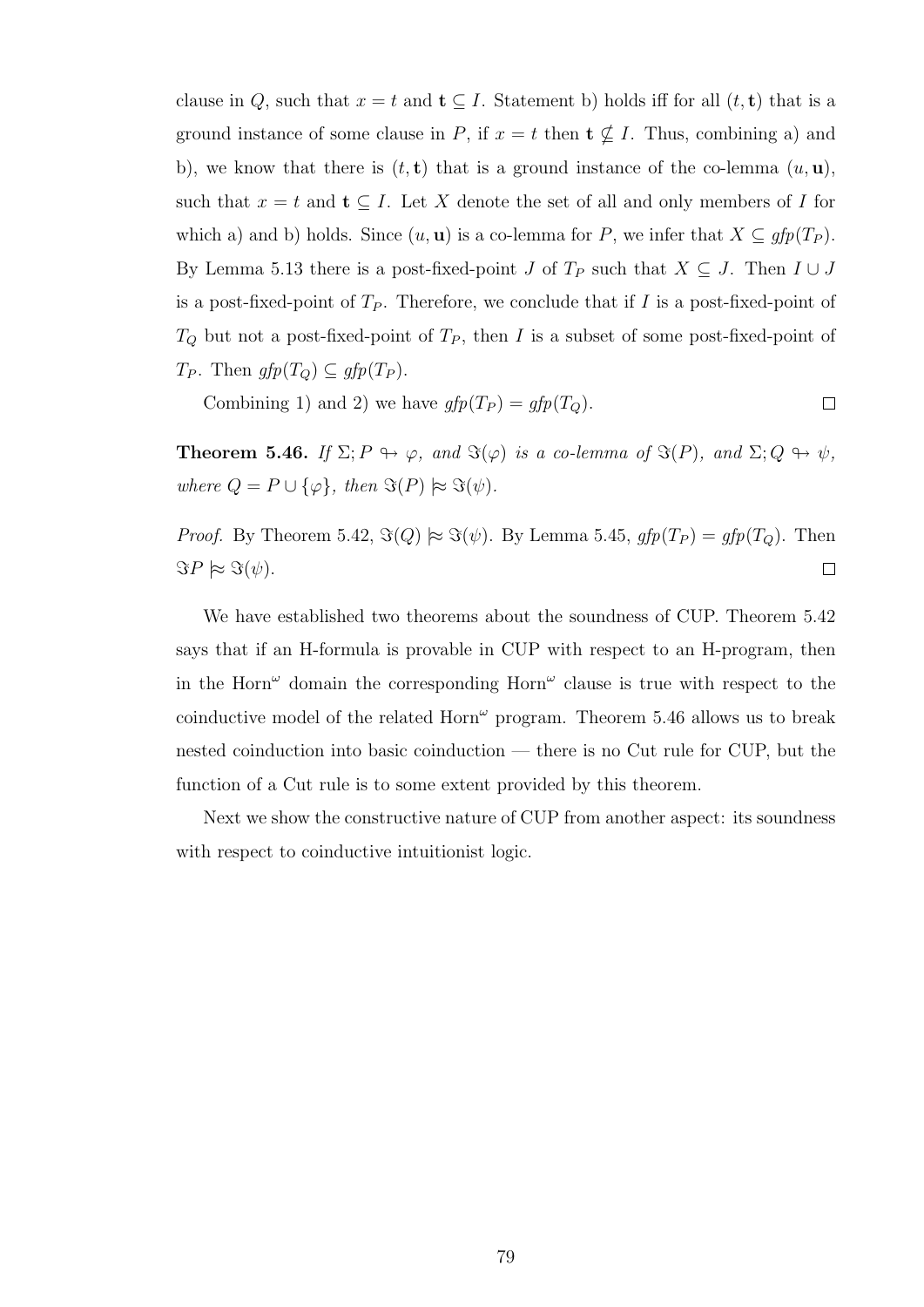# Chapter 6

# Proof-theoretic Soundness of Coinductive Uniform Proof

The logic  $\textbf{ifOL}_{\blacktriangleright}$  is an extension of first-order intuitionistic logic with the modality  $\blacktriangleright$  (read "later"), created by the author's collaborator Dr Henning Basold [22]. The constructiveness of CUP is backed by its soundness with respect to  $\text{FOL}_{\blacktriangleright}$ , referred to as *proof-theoretic soundness* of CUP. The **iFOL** rules used here are modified from the original version in order to match the technical background of CUP. Dr Basold provides a soundness theorem for  $\textbf{ifOL}_{\blacktriangleright}$  relative to the Herbrand model [20]. This means that there are two ways to establish model-theoretic soundness of CUP: one is a direct proof that allows extraction of a coinductive invariant, the other is indirect — via **iFOL**, which shows the constructiveness of CUP. Figure 6.1 summarizes all the CUP soundness results we have so far. This chapter presents the author's full proof of soundness for CUP relative to  $\text{ifOL}_{\text{L}}$ .

**Section 6.1** defines **iFOL**, and gives some derivable rules in **iFOL**, which we will use next.

Section 6.2 formulates the soundness theorem and provides a proof.

## 6.1 Coinductive Intuitionistic Logic

**Definition 6.1.** Let  $\Sigma$  be a signature. The formulae of the logic **iFOL**, over  $\Sigma$  are those defined in Figure. 2.4 (to be found on p.30) extended with the following rule.

$$
\frac{\Sigma;\Gamma\Vdash\varphi}{\Sigma;\Gamma\Vdash\blacktriangleright\varphi}
$$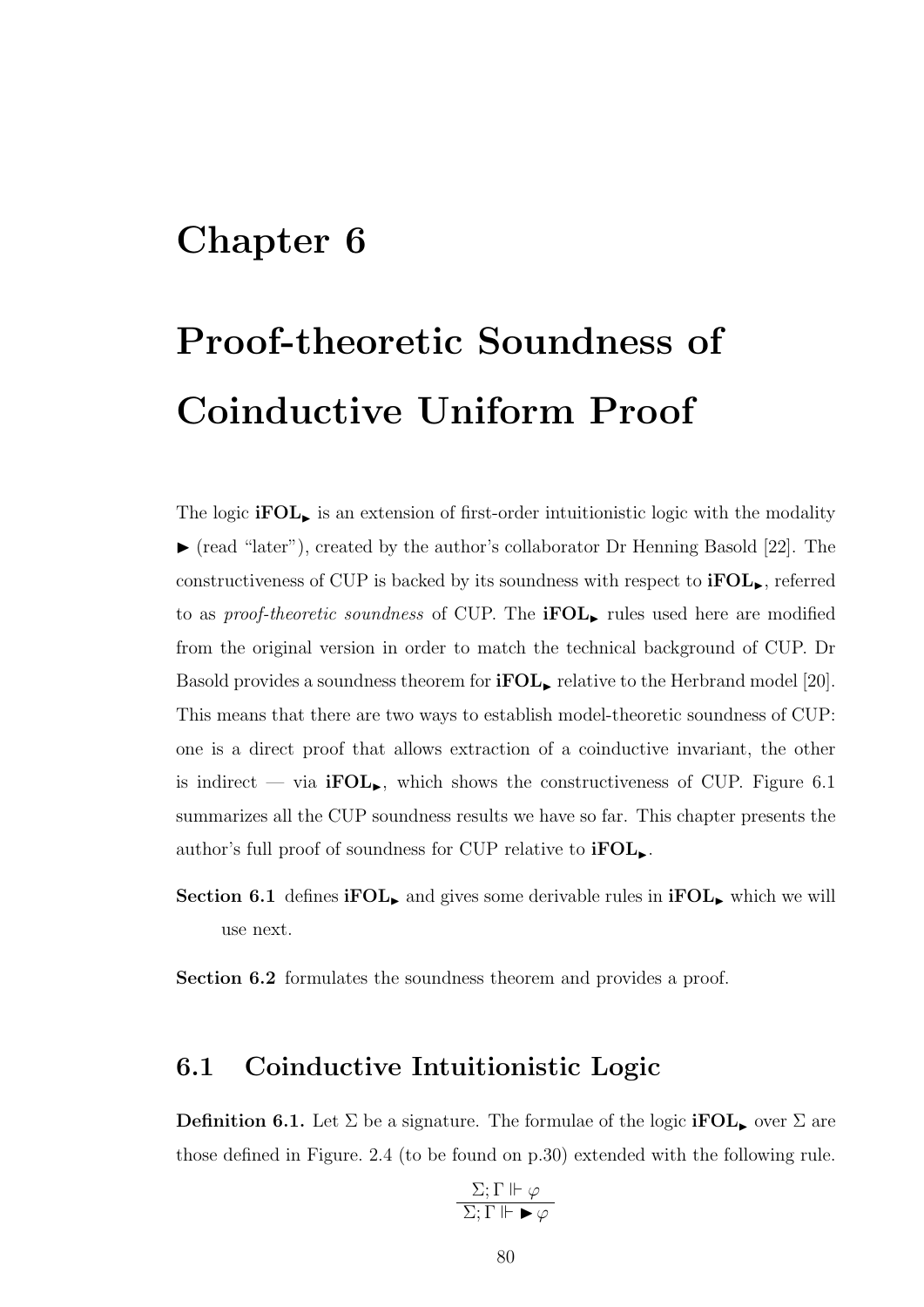

Figure 6.1: Summary of Soundness Results of CUP.  $\rightarrow$  reads "is sound with respect to".

Conversion  $(\equiv)$  extends to these formulae in the obvious way.

**Definition 6.2.** Let  $\varphi$  be a formula and  $\Delta$  a set of formulae. We say  $\varphi$  is *provable* in context Γ under the assumptions  $\Delta$ , iff  $\Gamma \mid \Delta \vdash \varphi$  holds. The provability relation  $\vdash$  is given inductively by the rules in Figure 6.2.

**Lemma 6.3.** The following  $\triangleright$ -preservation rules are derivable in the logic  $\text{FOL}_{\triangleright}$ .

$$
\frac{\Gamma | \Delta \vdash \blacktriangleright (\forall x_1 \cdots x_m. \varphi)}{\Gamma | \Delta \vdash \forall x_1 \cdots x_m. \blacktriangleright \varphi} (\blacktriangleright \text{-Pres-}\forall_r)
$$

$$
\frac{\Gamma |\Delta \vdash \blacktriangleright \varphi_1 \cdots \Gamma |\Delta \vdash \blacktriangleright \varphi_n}{\Gamma |\Delta \vdash \blacktriangleright (\varphi_1 \wedge \cdots \wedge \varphi_n)} (\blacktriangleright \text{-Pres-}\wedge_r)
$$

Proof. We use the distribution lemma [22, p.132], which says that if an inference rule (X) is derivable for arbitrary  $\Delta'$ , then we can derive ( $\blacktriangleright$ -Pres-X).

$$
\frac{\Gamma | \Delta, \Delta' \vdash \varphi_1 \cdots \Gamma | \Delta, \Delta' \vdash \varphi_n}{\Gamma | \Delta, \Delta' \vdash \psi} (\mathbf{X})
$$
\n
$$
\frac{\Gamma | \Delta \vdash \blacktriangleright \varphi_1 \cdots \Gamma | \Delta \vdash \blacktriangleright \varphi_n}{\Gamma | \Delta \vdash \blacktriangleright \psi} (\blacktriangleright \text{-Pres-X})
$$

We also use the *weakening lemma* [22, p.131], which is

$$
\frac{\Gamma | \Delta \vdash \varphi}{\Gamma, x | \Delta \vdash \varphi} \text{ (Weak)}
$$

• We first prove  $(\blacktriangleright$ -Pres- $\forall_r$ ).

$$
\frac{\Gamma | \Delta \vdash \blacktriangleright \forall x_1 \cdots x_m. \varphi \qquad (\text{Weak})}{\Gamma, x_1, \cdots, x_m | \Delta \vdash \blacktriangleright \forall x_1 \cdots x_m. \varphi \qquad (*)}{\frac{\Gamma, x_1, \cdots, x_m | \Delta \vdash \blacktriangleright \varphi}{\Gamma | \Delta \vdash \forall x_1 \cdots x_m. \blacktriangleright \varphi} (\forall \text{-I})}
$$

where (∗) is the rule obtained using the distribution lemma after instantiating  $(X)$  with  $(\forall E)$ .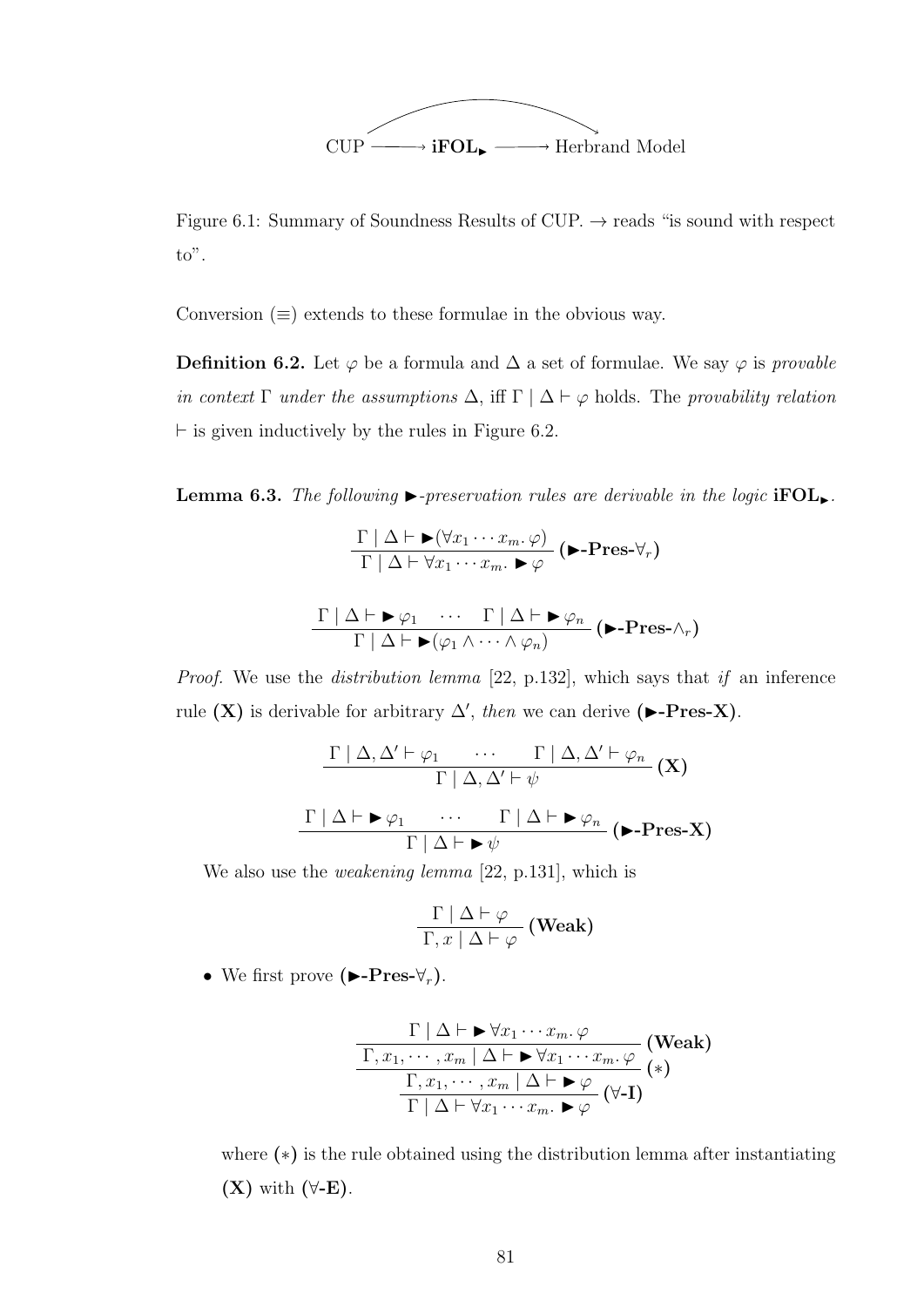$$
\frac{\varphi \in \Delta}{\Gamma | \Delta \vdash \varphi} \quad (\text{Proj}) \quad \frac{\Gamma | \Delta \vdash \varphi' \quad \varphi \equiv \varphi'}{\Gamma | \Delta \vdash \varphi} \quad (\text{Conv})
$$
\n
$$
\frac{\Gamma | \Delta \vdash \varphi \quad \Gamma | \Delta \vdash \psi}{\Gamma | \Delta \vdash \varphi \land \psi} \quad (\land \text{-I}) \quad \frac{\Gamma | \Delta \vdash \varphi_1 \land \varphi_2 \quad i \in \{1, 2\}}{\Gamma | \Delta \vdash \varphi_i} \quad (\land_{i} \text{-E})
$$
\n
$$
\frac{\Gamma | \Delta \vdash \varphi_i \quad \Sigma; \Gamma \Vdash \varphi_j \quad j \neq i}{\Gamma | \Delta \vdash \varphi_1 \lor \varphi_2} \quad (\lor_{i} \text{-I})
$$
\n
$$
\frac{\Gamma | \Delta, \varphi_1 \vdash \psi \quad \Gamma | \Delta, \varphi_2 \vdash \psi}{\Gamma | \Delta, \varphi_1 \lor \varphi_2 \vdash \psi} \quad (\lor \text{-E})
$$
\n
$$
\frac{\Gamma | \Delta, \varphi \vdash \psi}{\Gamma | \Delta \vdash \varphi \rightarrow \psi} \quad (\to \text{-I}) \quad \frac{\Gamma | \Delta \vdash \varphi \rightarrow \psi \quad \Gamma | \Delta \vdash \varphi}{\Gamma | \Delta \vdash \psi} \quad (\to \text{E})
$$
\n
$$
\frac{\Gamma, x : \iota | \Delta \vdash \varphi \quad x : \iota \notin \Gamma}{\Gamma | \Delta \vdash \forall x : \iota, \varphi} \quad (\forall \text{-I})
$$
\n
$$
\frac{\Gamma | \Delta \vdash \forall x : \iota, \varphi}{\Gamma | \Delta \vdash \varphi [N/x]} \quad (\forall \text{-E})
$$
\n
$$
\frac{\Sigma; \Gamma \vdash_{g} M : \iota \quad \Gamma | \Delta \vdash \varphi [N/x]}{\Gamma | \Delta \vdash \varphi \vdash x : \iota, \varphi} \quad (\exists \text{-I})
$$
\n
$$
\frac{\Sigma; \Gamma \vdash \psi \quad \Gamma, x : \iota | \Delta, \varphi \vdash \psi \quad x : \iota \notin \Gamma}{\Gamma | \Delta \vdash \exists x : \iota, \varphi} \quad (\exists \text{-E})
$$

(a) Intuitionistic Rules for Standard Connectives

$$
\frac{\Gamma | \Delta \vdash \varphi}{\Gamma | \Delta \vdash \blacktriangleright \varphi} \text{ (Next)} \quad \frac{\Gamma | \Delta \vdash \blacktriangleright (\varphi \rightarrow \psi)}{\Gamma | \Delta \vdash \blacktriangleright \varphi \rightarrow \blacktriangleright \psi} \text{ (Mon)}
$$
\n
$$
\frac{\Gamma | \Delta, \blacktriangleright \varphi \vdash \varphi}{\Gamma | \Delta \vdash \varphi} \text{ (Löb)}
$$

(b) Rules for the Modality  $\blacktriangleright$ . (Mon) stands for *monotone* 

Figure 6.2: Rules for the Logic  $\mathbf{ifOL}_{\blacktriangleright}$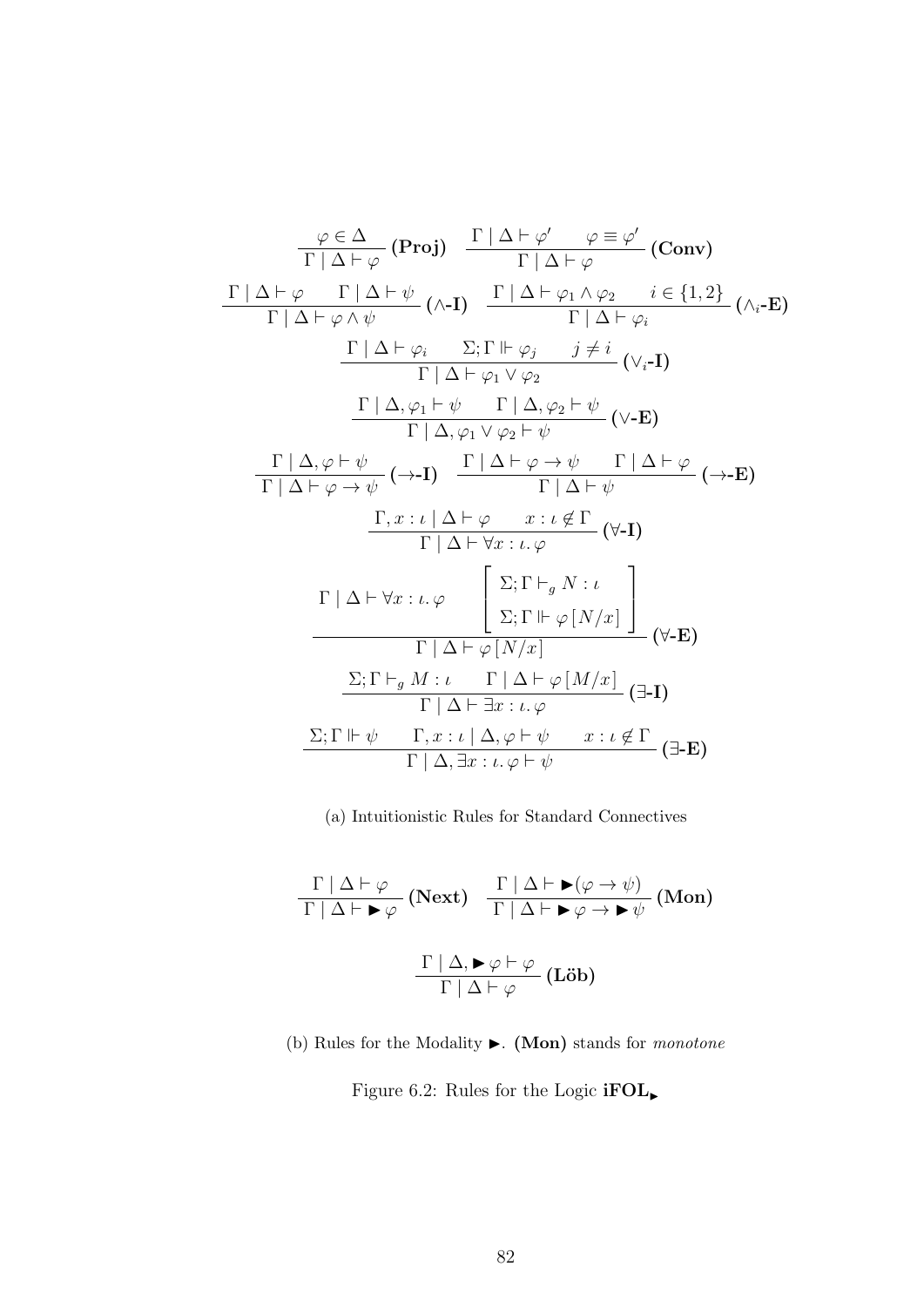$$
\frac{\Gamma, x_1, \cdots, x_m \mid \Delta, \Delta' \vdash \forall x_1 \cdots x_m \cdot \varphi}{\Gamma, x_1, \cdots, x_m \mid \Delta, \Delta' \vdash \varphi} \quad (\forall \text{-E})
$$

• We then prove ( $\blacktriangleright$ -Pres- $\wedge_r$ ). It results from the distribution lemma by instantiating  $(X)$  with  $(\wedge$ -I).

$$
\frac{\Gamma | \Delta, \Delta' \vdash \varphi_1 \cdots \Gamma | \Delta, \Delta' \vdash \varphi_n}{\Gamma | \Delta, \Delta' \vdash \varphi_1 \wedge \cdots \wedge \varphi_n} (\wedge \textbf{I})
$$

## 6.2 CUP Proof-theoretic Soundness

The guarding of an H-formula is obtained by adding the symbol  $\blacktriangleright$  (read "later") to every atom in the body of the H-formula. The guarding of an H-program is obtained by guarding every H-formula in it. Then, using case analysis and induction, we can show that if an H-program P entails a formula  $\varphi$  in CUP, then the guarding of P entails  $\varphi$  in **iFOL**. Guarding is necessitated by the fact that the co-fix rule of CUP introduces the angles mark  $\langle \rangle$  on the right side of a sequent to protect coinductive soundness, while the Löb rule of  $\textbf{ifOL}_{\blacktriangleright}$  uses the later modality on the left to do the same.

**Definition 6.4.** Given an H-formula  $\varphi$  of the shape  $\forall \vec{x}$ .  $(A_1 \wedge \cdots \wedge A_n) \rightarrow A$ , we define its guarding  $\overline{\varphi}$  to be  $\forall \vec{x}$ .  $(\blacktriangleright A_1 \land \cdots \land \blacktriangleright A_n) \rightarrow A$ . For a collection P of H-formulae, we define its guarding  $\overline{P}$  by guarding each formula in P.

*Notation* 6.5. When we abbreviate an H-formula as  $\forall \vec{x} \cdot \vec{A} \rightarrow A$ , its guarding is denoted by  $\forall \vec{x}. \blacktriangleright \vec{A} \rightarrow A$ , where  $\blacktriangleright \vec{A}$  denotes  $\blacktriangleright A_1 \wedge \cdots \wedge \blacktriangleright A_n$ .

**Theorem 6.6.** Given a signature  $\Sigma$ , an H-formula  $\varphi$  and an H-program P, if  $\Sigma: P \looparrowright \varphi$  then  $\varnothing \mid \overline{P} \vdash \varphi$ .

Proof. Our proof method is to discuss about the shape of the CUP sequent-tree in different cases, and *construct* an **iFOL**, proof for each case. For a less straight forward case, we use induction. The structure of the argument is given in Figure 6.3.

1. For a typical H-formula  $\varphi$  of the form  $\forall \vec{x} \cdot \vec{A} \rightarrow A$ , the opening pattern of the CUP sequent-tree is given by Figure 4.4, reproduced below.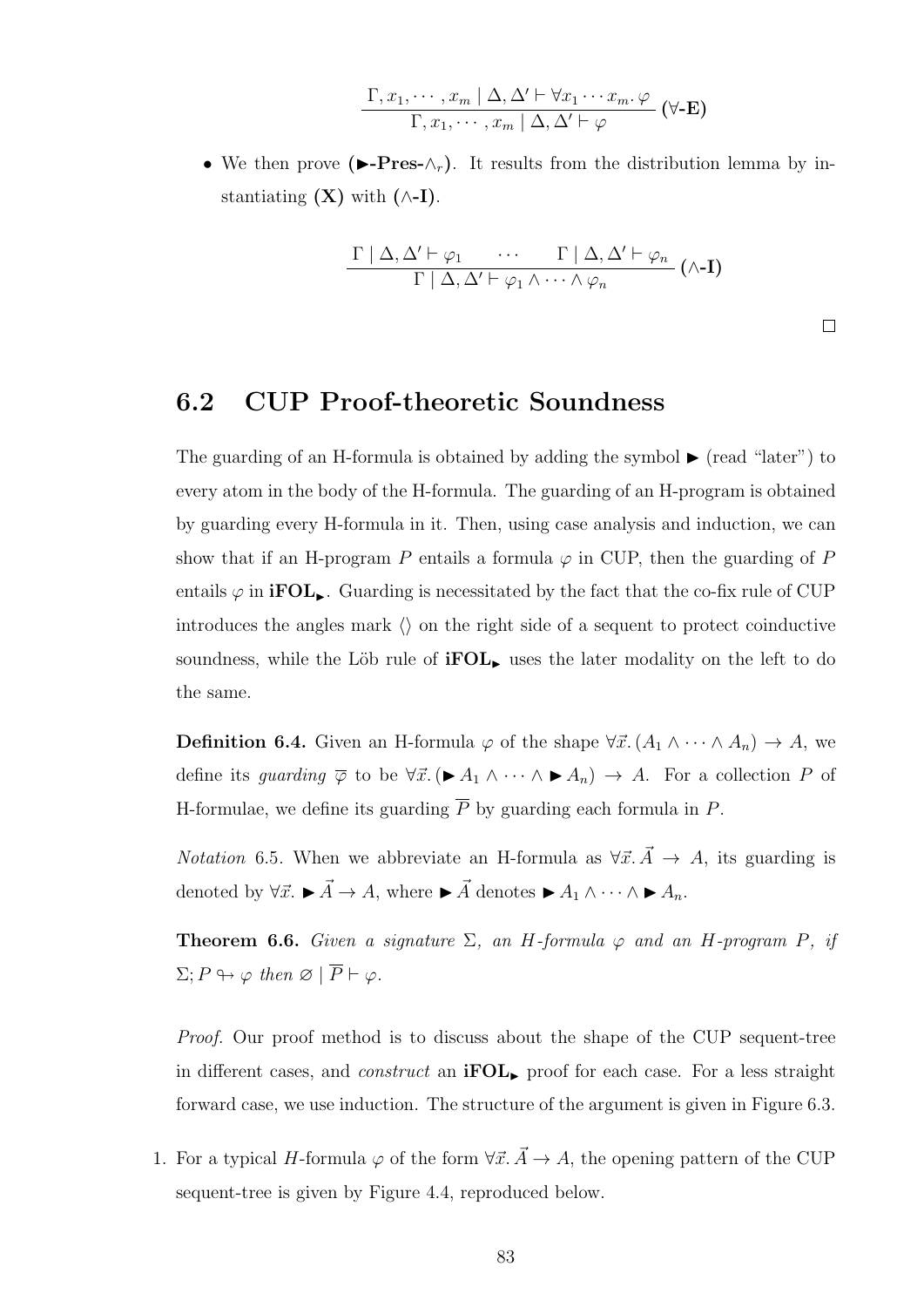Identifying Cases: (1) (2) (3) Case I: (4) Case II: (5) Case III: (6) Lemma: (7) Lemma Inductive Proof Entry: (8) Base Step: (9) Inductive Step Entry: (10) Case i: (11) Case ii: (12)

Figure 6.3: Structure of CUP proof-theoretic soundness proof.

$$
\frac{\vec{c}, \Sigma; \vec{A}[\vec{c}/\vec{x}], P; \forall \vec{x}. \vec{A} \to A \Longrightarrow \langle A[\vec{c}/\vec{x}] \rangle}{\vec{c}, \Sigma; P; \forall \vec{x}. \vec{A} \to A \Longrightarrow \langle (\vec{A} \to A)[\vec{c}/\vec{x}] \rangle} \Rightarrow R \langle \rangle
$$
\n
$$
\frac{\Sigma; P; \forall \vec{x}. \vec{A} \to A \Longrightarrow \langle (\vec{A} \to A)[\vec{c}/\vec{x}] \rangle}{\Sigma; P \leftrightarrow \forall \vec{x}. \vec{A} \to A} \text{CO-FIX}
$$

Correspondingly, we build  $\mathbf{ifOL}_{\blacktriangleright}$  proof steps, as follows.

$$
\frac{\vec{x} \mid \overline{P}, \blacktriangleright (\forall \vec{x}. \vec{A} \to A), \vec{A} \vdash A}{\vec{x} \mid \overline{P}, \blacktriangleright (\forall \vec{x}. \vec{A} \to A) \vdash \vec{A} \to A} (\rightarrow-I)
$$
\n
$$
\frac{\varnothing \mid \overline{P}, \blacktriangleright (\forall \vec{x}. \vec{A} \to A) \vdash \forall \vec{x}. \vec{A} \to A}{\varnothing \mid \overline{P} \vdash \forall \vec{x}. \vec{A} \to A} (\blacktriangleright \textbf{I}). \dots (\forall -I)
$$
\n
$$
\varnothing \mid \overline{P} \vdash \forall \vec{x}. \vec{A} \to A
$$

2. To save space, we will adopt the following abbreviations<sup>1</sup>.

$$
\Sigma'; P'; \Pi \quad \text{abbr.} \quad \vec{c}, \Sigma; \vec{A}[\vec{c}/\vec{x}], P; \forall \vec{x}. \vec{A} \to A
$$
  
 $\Gamma \mid \Delta \quad \text{abbr.} \quad \vec{x} \mid \overline{P}, \blacktriangleright (\forall \vec{x}. \vec{A} \to A), \vec{A}$ 

It remains to show that if  $\Sigma'$ ;  $P'$ ;  $\Pi \Longrightarrow \langle A[\vec{c}/\vec{x}] \rangle$  then  $\Gamma | \Delta \vdash A$ .

- 3. For CUP, the next step must be using  $\text{DECIDE}\langle\rangle$ , and there are three cases of possible selection, which we analyze separately.  $DECIDE(\rangle)$  can only select one of the following items.
	- (a)  $\vec{A}[\vec{c}/\vec{x}]$ .
	- (b) A fact clause F from P, which is an H-formula without the connective  $\rightarrow$ .
	- (c) A rule clause R from P, which is an H-formula with the connective  $\rightarrow$ .

<sup>&</sup>lt;sup>1</sup>The letter  $\Pi$  is used earlier in the thesis to denote the subset of  $\Sigma$  involving predicates. Here we use Π to denote the coinductive hypothesis, and does not understand Π in the former way.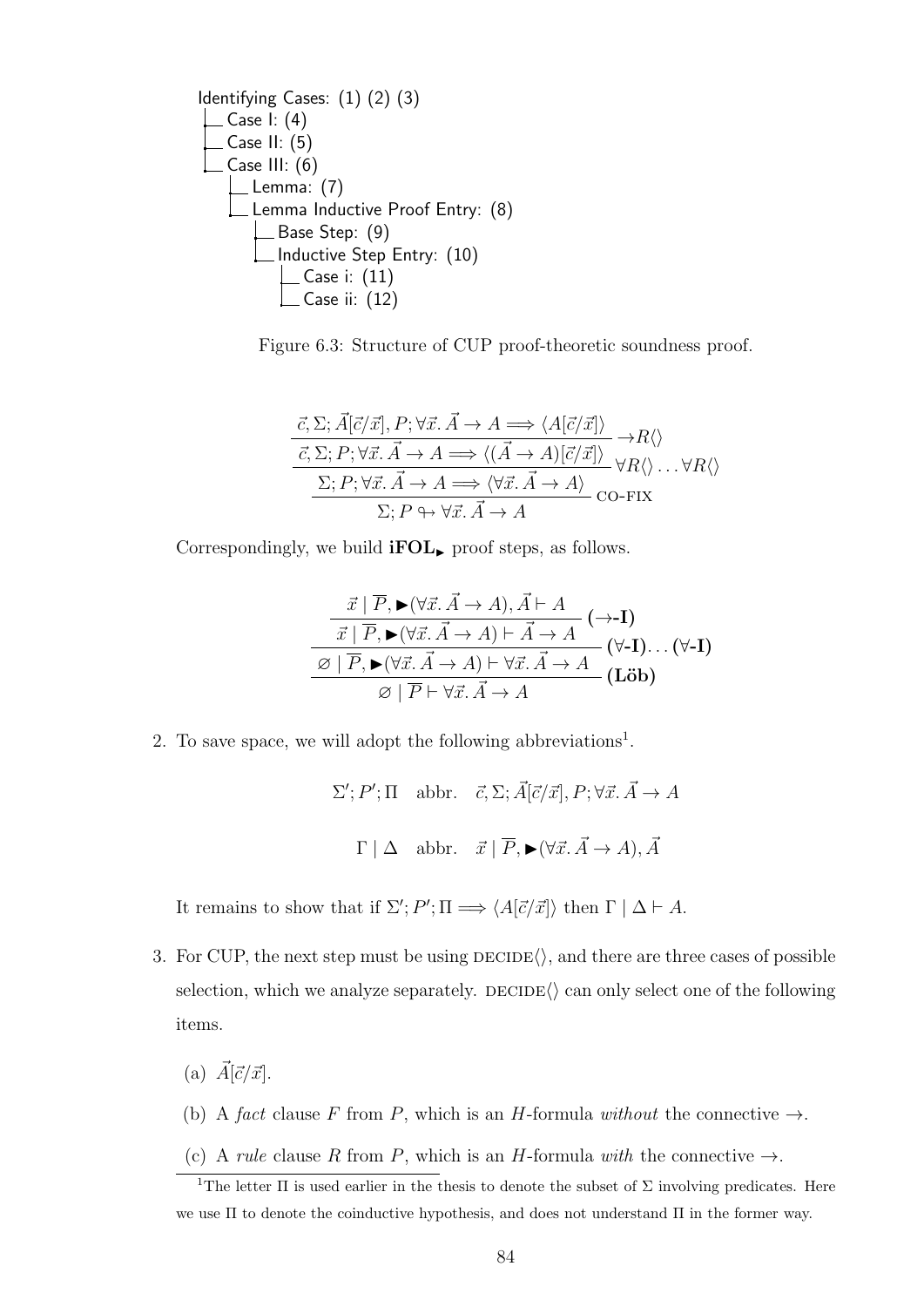4. In case (3a), CUP proceeds as follows.

$$
\frac{A_k[\vec{c}/\vec{x}] \equiv A[\vec{c}/\vec{x}]}{\Sigma'; P'; \Pi \xrightarrow{\underline{A_k[\vec{c}/\vec{x}]}} A[\vec{c}/\vec{x}]} \text{INITIAL}
$$
\n
$$
\frac{\Sigma'; P'; \Pi \xrightarrow{\underline{\vec{A}[\vec{c}/\vec{x}]}} A[\vec{c}/\vec{x}]}{\Sigma'; P'; \Pi \xrightarrow{\underline{\vec{A}[\vec{c}/\vec{x}]}} A[\vec{c}/\vec{x}]} \text{DECIDE}\langle}
$$

Correspondingly, we build  $\mathbf{ifOL}_{\blacktriangleright}$  proof steps, as follows.

$$
\frac{\Gamma | \Delta \vdash \vec{A} \quad (\text{Proj})}{\Gamma | \Delta \vdash A_k} \quad (\wedge \text{-E}) \dots (\wedge \text{-E}) \qquad A_k \equiv A \quad (\text{Conv})
$$

5. In case (3b), CUP proceeds as follows.

$$
F' \equiv A[\vec{c}/\vec{x}] \qquad \text{INITIAL}
$$
\n
$$
\frac{\Sigma'; P'; \Pi \xrightarrow{F'} A[\vec{c}/\vec{x}]}{\Sigma'; P'; \Pi \xrightarrow{F} A[\vec{c}/\vec{x}]} \forall L \dots \forall L
$$
\n
$$
\frac{\Sigma'; P'; \Pi \xrightarrow{F} A[\vec{c}/\vec{x}]}{\Sigma'; P'; \Pi \xrightarrow{F} \langle A[\vec{c}/\vec{x}] \rangle} \text{DECIDE} \langle \rangle
$$

Correspondingly, we build  $\mathbf{ifOL}_{\blacktriangleright}$  proof steps, as follows.

$$
\frac{\Gamma | \Delta \vdash F (\text{Proj})}{\Gamma | \Delta \vdash F'[\vec{x}/\vec{c}]} (\forall \text{-E}) \dots (\forall \text{-E}) \qquad F'[\vec{x}/\vec{c}] \equiv A}{\Gamma | \Delta \vdash A} (\text{Conv})
$$

6. We now study case (3c). For clarity, let us assume that the rule  $R$ , its ground instance  $R'$  and guarding  $\overline{R}$  respectively have the typical forms

$$
\forall \vec{y}. \ \vec{B} \to B \tag{R}
$$

$$
\vec{B}' \to B' \tag{R'}
$$

$$
\forall \vec{y}. \blacktriangleright \vec{B} \to B \tag{R}
$$

CUP proceeds as follows.

$$
B' \equiv A[\vec{c}/\vec{x}] \qquad \text{INITIAL}
$$
\n
$$
\Sigma'; P'; \Pi \stackrel{B'}{\Longrightarrow} A[\vec{c}/\vec{x}] \qquad \Sigma'; P'; \Pi \Longrightarrow \vec{B}'
$$
\n
$$
\frac{\Sigma'; P'; \Pi \stackrel{\vec{B}' \to B'}{\Longrightarrow} A[\vec{c}/\vec{x}]}{\Sigma'; P'; \Pi \stackrel{\forall \vec{y}. \vec{B} \to B}{\Longrightarrow} A[\vec{c}/\vec{x}]} \forall L \dots \forall L
$$
\n
$$
\frac{\Sigma'; P'; \Pi \stackrel{\forall \vec{y}. \vec{B} \to B}{\Longrightarrow} A[\vec{c}/\vec{x}]}{\Sigma'; P'; \Pi \Longrightarrow \langle A[\vec{c}/\vec{x}] \rangle} \text{DECIDE} \langle \rangle
$$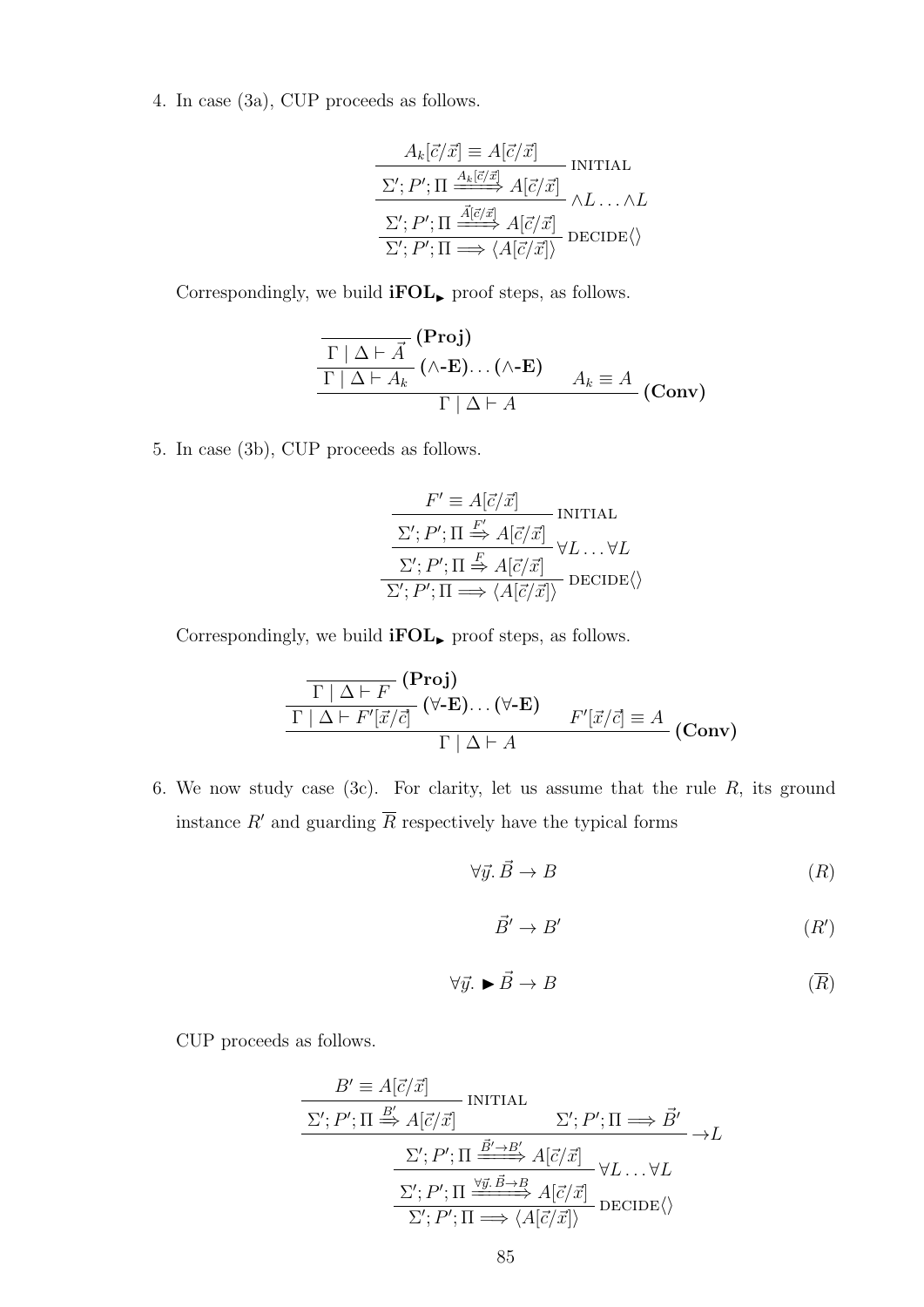Correspondingly, we build  $\text{ifOL}_{\blacktriangleright}$  proof steps,

$$
\frac{\Gamma | \Delta \vdash \overline{R} \quad (\text{Proj})}{\Gamma | \Delta \vdash \blacktriangleright (\vec{B}'[\vec{x}/\vec{c}]) \rightarrow B'[\vec{x}/\vec{c}]} \quad (\forall \text{-E}) \dots (\forall \text{-E})
$$
\n
$$
\heartsuit
$$
\n
$$
\frac{\Gamma | \Delta \vdash \blacktriangleright (\vec{B}'[\vec{x}/\vec{c}])}{\Gamma | \Delta \vdash B'[\vec{x}/\vec{c}]} \quad (\rightarrow \text{-E}) \qquad B'[\vec{x}/\vec{c}] \equiv A}{\Gamma | \Delta \vdash A} \quad (\text{Conv})
$$

7. To complete case (3c), and in light of the  $(\blacktriangleright$ -Pres- $\wedge_r$ ) rule of Lemma 6.3, it remains to show Lemma A below. We generalize Lemma A into Lemma B, and see that Lemma A is indeed a special case of Lemma B, when  $C_j$  in (SQT) ranges over members of  $\vec{B}'$ .

**Lemma A** Let  $B'_j$  denote the j-th conjunct of  $\vec{B}'$ , which corresponds to  $\blacktriangleright (B'_j[\vec{x}/\vec{c}])$ in  $\blacktriangleright (\vec{B}'[\vec{x}/\vec{c}])$ . If for all j,  $\Sigma'; P'; \Pi \implies B'_j$  has a proof, then for all j,  $\Gamma \upharpoonright \Delta \vdash$  $\blacktriangleright (B'_j[\vec{x}/\vec{c}])$  has a proof.

**Lemma B** Let  $\{C_j \mid j \geq 1\}$  be an enumerable set of arbitrary ground atoms on  $\Sigma'$ . For all  $η \geq 1$ , if every member of the set (SQT) has a proof, then every member of the set (IFN) has a proof.

$$
\{ \ \Sigma'; P'; \Pi \Longrightarrow C_j \ \ | \ \ 1 \leq j \leq \eta \ \}
$$
 (SGT)

$$
\{ \Gamma \mid \Delta \vdash \blacktriangleright (C_j[\vec{x}/\vec{c}]) \mid 1 \leq j \leq \eta \}
$$
 (IFN)

- 8. To prove Lemma B, we use an inductive argument on the total number  $\nu \geq 0$  of  $\rightarrow L$  steps involved in the proofs of all sequents in (SQT). We show that Lemma B holds for all  $\nu \geq 0$ . The use of induction and the choice of the induction parameter  $\nu$  is motivated by the following fact. To each sequent in (SQT), only the DECIDE rule can be applied, and there are several cases depending on what is selected by decide. For instance, decide can only select one of the following items.
	- (a)  $\vec{A}[\vec{c}/\vec{x}]$  from P'.
	- (b) A fact  $F$  from  $P$ .
	- (c) A rule  $R$  from  $P$ .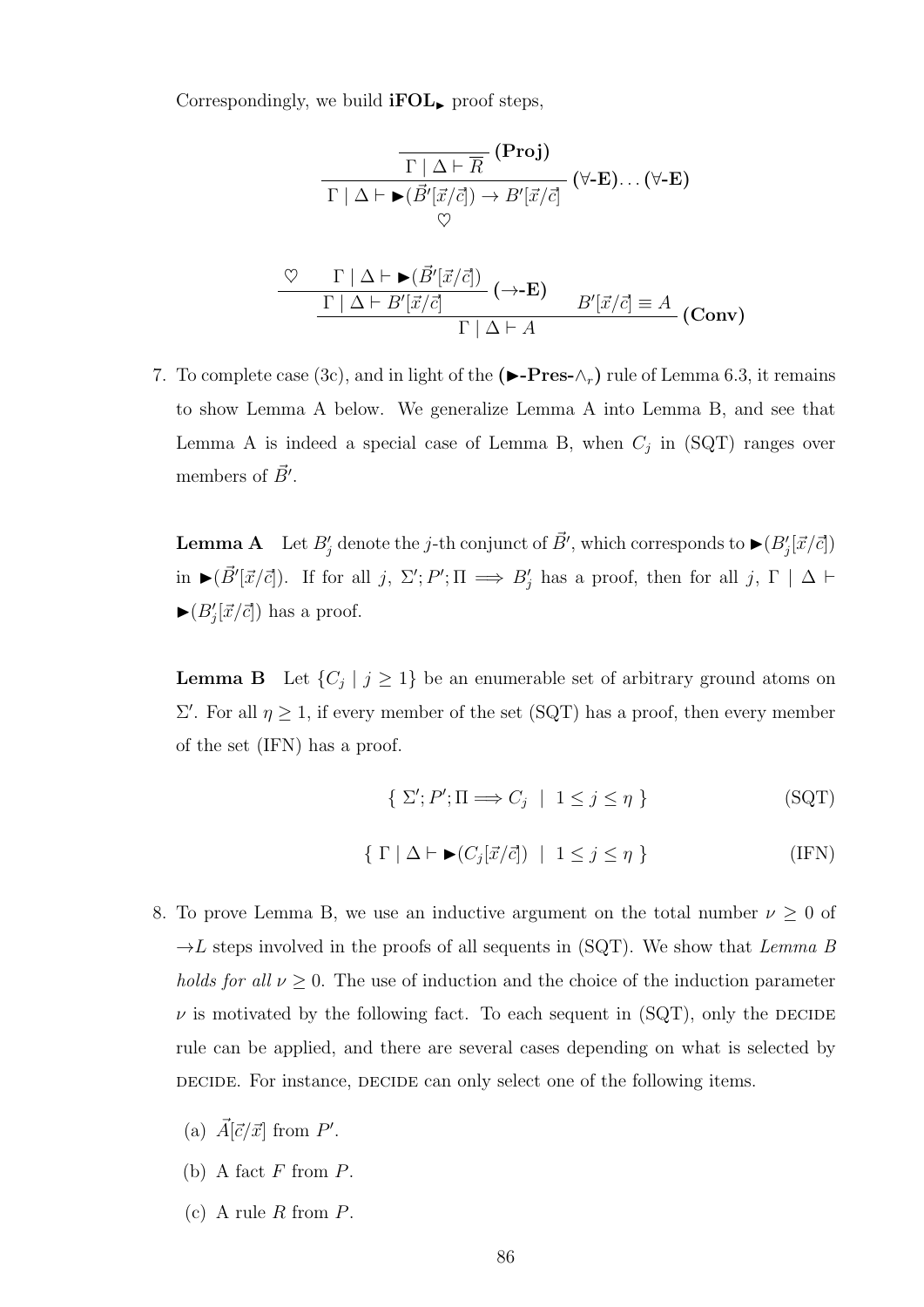- (d)  $\forall \vec{x}. \vec{A} \rightarrow A$  from  $\Pi$ .
	- i.  $|\vec{A}| = 0$ ii.  $|\vec{A}| > 0$

We shall see that the cases  $(8a)$ ,  $(8b)$  and  $(8(d)i)$  are terminal, while the cases  $(8(d)ii)$ and (8c), whose necessary consequence is later use of  $\rightarrow L$ , alludes to induction.

- 9. The base of induction is that Lemma B holds when  $\nu = 0$ . Note that  $\nu = 0$  iff every member  $\Sigma'; P'; \Pi \Longrightarrow C$  of (SQT) is reduced in one of the cases (8a), (8b) and (8(d)i). In each case, the proof for the counterpart  $\Gamma | \Delta \vdash \blacktriangleright (C[\vec{x}/\vec{c}])$  in (IFN) can be constructed. For instance, Case (8a) is similar to case (3a), but involves the (Next) rule. Case (8b) and  $(8(d)i)$  are both similar to case (3b), but the former of which involves the (Next) rule, while the latter of which involves the  $(\blacktriangleright$ -Pres- $\forall_r$ ) rule of Lemma 6.3.
- 10. We provide the inductive step, showing that if Lemma B holds for  $\nu = n$  (the inductive hypothesis), then Lemma B holds for  $\nu = n+1$ . Without loss of generality, we assume that the first-time (out of  $n + 1$  times) use of  $\rightarrow L$  happens immediately after the DECIDE and  $\forall L$  steps on  $\Sigma'$ ;  $P'$ ;  $\Pi \Longrightarrow C_1$  of (SQT). Concerning the backchaining formula associated with this first-time use of  $\rightarrow L$ , there are two cases, (8c) and  $(8(d)ii)$ , discussed in  $(11)$  and  $(12)$  respectively.
- 11. In this case, CUP proceeds as follows. We reuse the typical forms of the selected rule R, its ground instance R', and guarding  $\overline{R}$  given in (6), but without any interference with the usage of these symbols there.

$$
\frac{C_1 \equiv B'}{\Sigma'; P'; \Pi \stackrel{B'}{\Longrightarrow} C_1} \xrightarrow{\text{INITIAL}} \Sigma'; P'; \Pi \Longrightarrow \vec{B}'
$$

$$
\frac{\Sigma'; P'; \Pi \stackrel{R'}{\Longrightarrow} C_1}{\Sigma'; P'; \Pi \stackrel{R}{\Longrightarrow} C_1} \forall L \dots \forall L
$$

$$
\frac{\Sigma'; P'; \Pi \stackrel{R}{\Longrightarrow} C_1}{\Sigma'; P'; \Pi \Longrightarrow C_1} \text{DECIDE}
$$

Since the total number of use of  $\rightarrow L$  to prove all members of (SQT) is  $n + 1$ , we know that the total number of use of  $\rightarrow L$  to prove members of (SQT') is n. By the inductive hypothesis, we know that there is a proof for every member of  $(IFN')$ .

$$
\{\Sigma'; P'; \Pi \Longrightarrow B'_i \mid B'_i \in \vec{B}'\} \cup \{\Sigma'; P'; \Pi \Longrightarrow C_j \mid 2 \le j \le \eta\}
$$
 (SQT')

$$
\{\Gamma \mid \Delta \vdash \blacktriangleright (B_i'[\vec{x}/\vec{c}]) \mid B_i' \in \vec{B}'\} \cup \{\Gamma \mid \Delta \vdash \blacktriangleright (C_j[\vec{x}/\vec{c}]) \mid 2 \le j \le \eta\}
$$
 (IFN')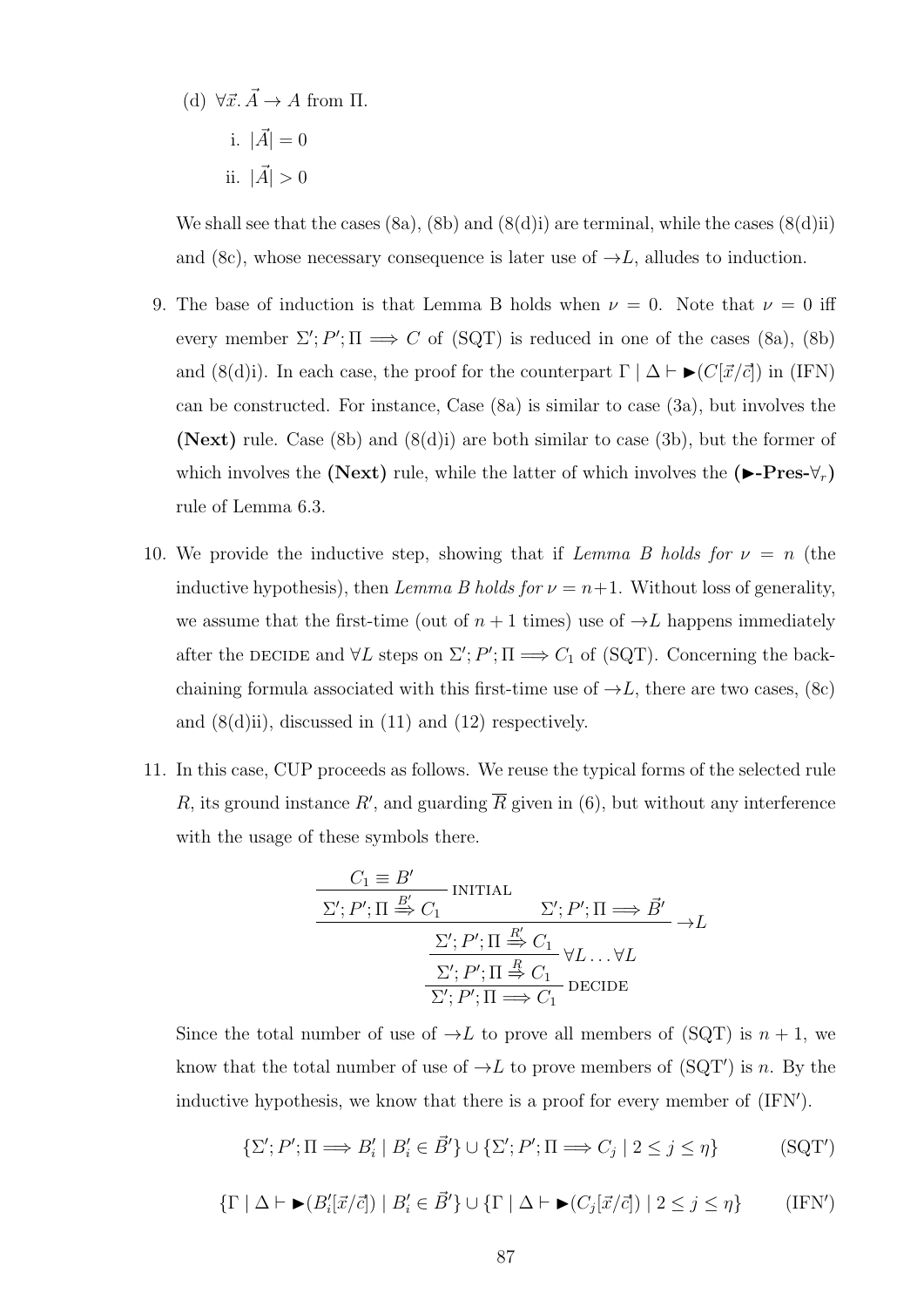This implies that  $\Gamma | \Delta \vdash \blacktriangleright (C_1[\vec{x}/\vec{c}])$  in (IFN) can also be proved, as follows.

$$
\frac{\frac{\Gamma|\Delta\vdash\overline{R}(\text{Proj})}{\Gamma|\Delta\vdash \blacktriangleright(\vec{B}'[\vec{x}/\vec{c}])\rightarrow B'[\vec{x}/\vec{c}]}(\forall\text{-E})\dots(\forall\text{-E})}{\Gamma|\Delta\vdash B'[\vec{x}/\vec{c}]}\n\qquad\n\rightarrow\text{E})}{\heartsuit}(\rightarrow\text{-E})
$$
\n
$$
\frac{\heartsuit\qquad B'[\vec{x}/\vec{c}]\equiv C_1[\vec{x}/\vec{c}]}{\heartsuit}(\text{Conv})}
$$
\n
$$
\frac{\frac{\heartsuit\qquad B'[\vec{x}/\vec{c}]\equiv C_1[\vec{x}/\vec{c}]}{\Gamma|\Delta\vdash C_1[\vec{x}/\vec{c}]}(\text{Next})}
$$

We now have shown all members of (IFN) can be proved.

12. In this case, CUP proceeds as follows.

$$
A' \equiv C_1
$$
INTIAL  
\n
$$
\Sigma'; P'; \Pi \stackrel{A'}{\Rightarrow} C_1 \qquad \Sigma'; P'; \Pi \Longrightarrow \vec{A}'
$$
\n
$$
\frac{\Sigma'; P'; \Pi \stackrel{\vec{A}' \to A'}{\xrightarrow{\Sigma'} C_1} \forall L \dots \forall L}{\Sigma'; P'; \Pi \stackrel{\forall \vec{x}. \vec{A} \to A}{\xrightarrow{\Sigma'} \Pi \Longrightarrow C_1} \text{DECIDE}}
$$

Since the total number of use of  $\rightarrow L$  to prove all members of (SQT) is  $n + 1$ , we know that the total number of use of  $\rightarrow L$  to prove members of (SQT") is n. By the inductive hypothesis, we know that there is a proof for every member of  $(IFN<sup>n</sup>)$ .

$$
\{\Sigma'; P'; \Pi \Longrightarrow A'_i \mid A'_i \in \vec{A'}\} \cup \{\Sigma'; P'; \Pi \Longrightarrow C_j \mid 2 \le j \le \eta\}
$$
 (SGT")

$$
\{\Gamma \mid \Delta \vdash \blacktriangleright (A_i'[\vec{x}/\vec{c}]) \mid A_i' \in \vec{A'}\} \cup \{\Gamma \mid \Delta \vdash \blacktriangleright (C_j[\vec{x}/\vec{c}]) \mid 2 \le j \le \eta\}
$$
 (IFN")

This implies that  $\Gamma | \Delta \vdash \blacktriangleright (C_1[\vec{x}/\vec{c}])$  in (IFN) can also be proved, as follows.

$$
\frac{\Gamma | \Delta \vdash \blacktriangleright (\forall \vec{x}. \vec{A} \to A)}{\Gamma | \Delta \vdash \forall \vec{x}. \blacktriangleright (\vec{A} \to A)} (\blacktriangleright \text{-Pres-}\forall_r)
$$
\n
$$
\frac{\Gamma | \Delta \vdash \forall \vec{x}. \blacktriangleright (\vec{A} \to A)}{\Gamma | \Delta \vdash \blacktriangleright (\vec{A'}[\vec{x}/\vec{c}] \to A'[\vec{x}/\vec{c}])} (\forall \text{-E}) \dots (\forall \text{-E})}{\Gamma | \Delta \vdash \blacktriangleright (\vec{A'}[\vec{x}/\vec{c}]) \to \blacktriangleright (A'[\vec{x}/\vec{c}])} (\text{Mon})
$$
\n
$$
\heartsuit
$$

$$
\frac{\nabla \Gamma|\Delta \vdash \blacktriangleright (\vec{A}'[\vec{x}/\vec{c}])}{\Gamma|\Delta \vdash \blacktriangleright (A'[\vec{x}/\vec{c}])} (\rightarrow \textbf{E}) \blacktriangleright (A'[\vec{x}/\vec{c}]) \equiv \blacktriangleright (C_1[\vec{x}/\vec{c}])
$$
(Conv)

We now have shown that all members of (IFN) can be proved.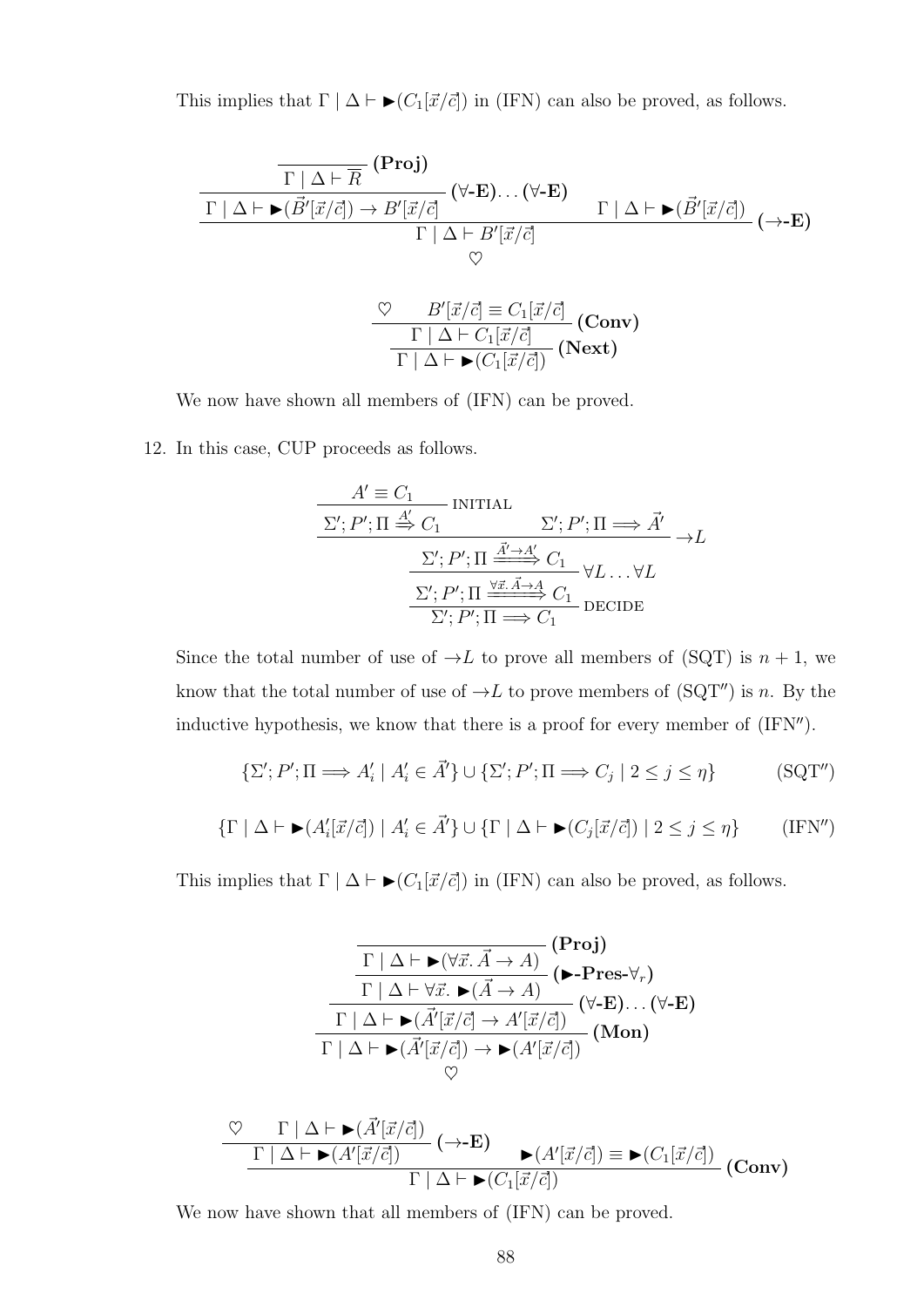The proof is complete.

We have now established the soundness of CUP with respect to  $\text{ifOL}_{\blacktriangleright}$ . So far, we have introduced the following about CUP. CUP proves a Horn-clause-like formula with respect to a program of the same kind of formulae. First it asserts the goal as an extra assumption. Then, after breaking down the goal to an atom, and resolving it with an assumption from the program, CUP freely chooses any assumption until all sub-goals are resolved. The proven formula is true with respect to the complete greatest fixed-point of the program. The entire CUP proof is subsumed by a coinductive intuitionistic logic called  $\text{ifOL}_{\blacktriangleright}$ . CUP provides a framework for coinductive first-order Horn clause logic programming.

Next, we compare CUP with related systems, such as  $\mu$ MALL and the Abella prover.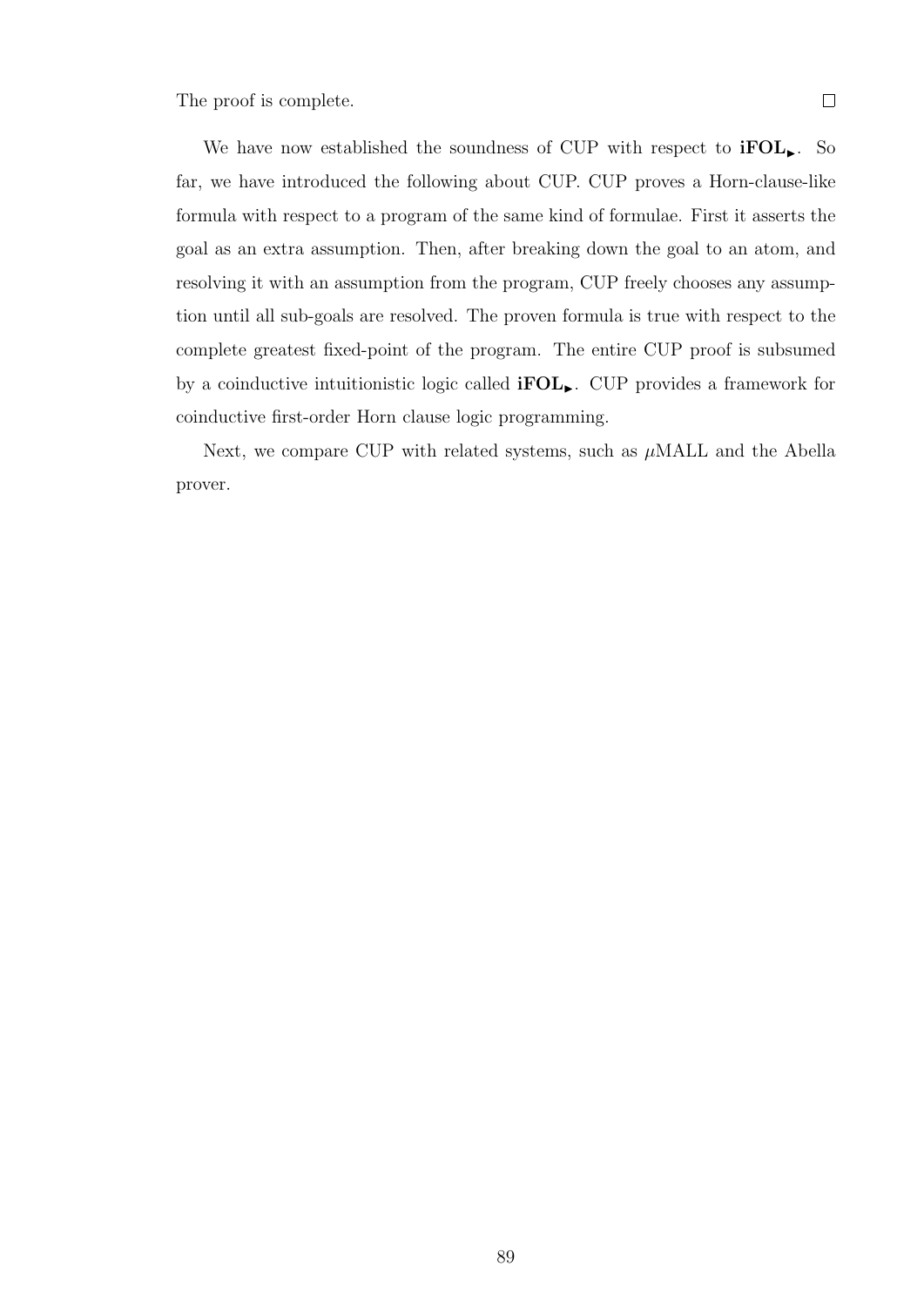# Chapter 7

# Related Work

CUP, Cyclic Proof [23] and the Abella prover [24] form a closely related trio of systems. I regard CUP and Cyclic Proof as dual to each other: one for coinduction, the other for induction. Furthermore, I found that CUP and Cyclic Proof bear close technical resemblance to the implementation of, respectively, coinduction and induction, in Abella, though the difference is not trivial.  $\mu$ MALL and Abella share the same principle in their approaches to (co)induction, but I found that understanding  $\mu$ MALL is helpful for understanding Abella. So we first compare CUP with  $\mu$ MALL in §7.1. Then, we move on to compare CUP with Abella in §7.2. Cyclic Proof and its relation with CUP and Abella are discussed in §7.4.

# 7.1  $\mu$ MALL and CUP

 $\mu$ MALL [25] is a proof system that supports induction and coinduction. It extends the Multiplicative and Additive fragment of Linear Logic (MALL), with 1) formulalevel fixed-points, such as  $\mu X.P$  and  $\nu X.P$ , where P is a first-order formula, and 2) inference rules for such fixed-points. Existing literature on  $\mu$ MALL [25–28] indicates that the notion of formula-level fixed-point originates from the concepts of definitional reflection and completion axiom [29], and that the related inference rules are based on Tarski's lattice-theoretic fixed-point theorem [30].

 $\S7.1.1$  gives details about how exactly formula-level fixed-points in  $\mu$ MALL are justified.  $\S7.1.2$  shows how the fixed-point inference rules in  $\mu$ MALL are derived from Tarski's theorem. These accounts arose as I tried to understand what is  $\mu$ MALL and how it is related to CUP, so these two sections can be omitted if the reader is already familiar with  $\mu$ MALL.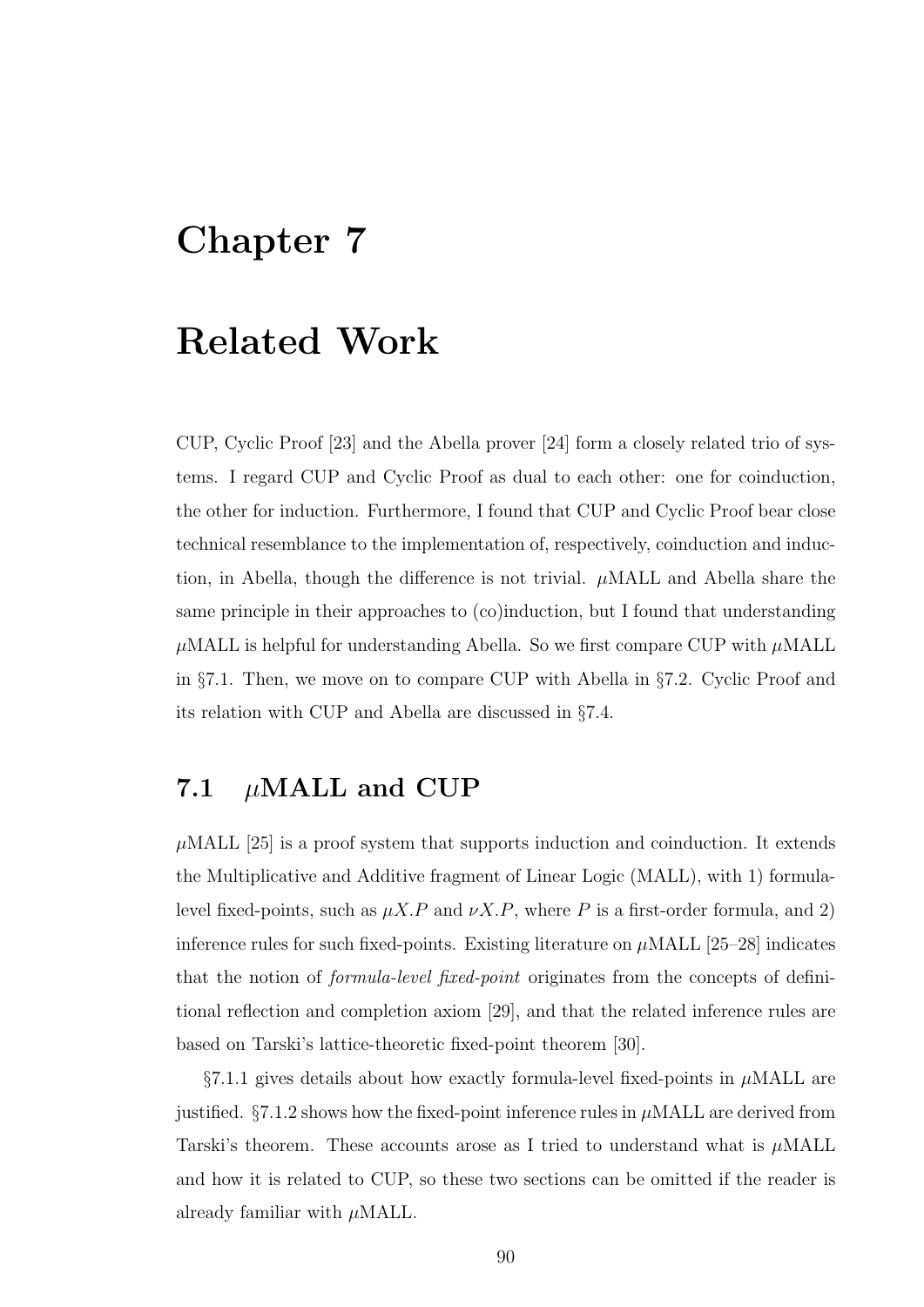I noticed that there is a correspondence between formulae involved in CUP and those in  $\mu$ MALL. Such a correspondence could help discovering coinductive invariants for CUP proofs, since  $\mu$ MALL gives precise specification about what properties an invariant shall have. We discuss about these in §7.1.3. We finish by pointing out, in §7.1.4, about what future work can be done on comparing CUP with  $\mu$ MALL.

#### 7.1.1 Formulating predicates as fixed-points

Suppose a predicate  $p$  is defined in a first-order Horn clause logic program [13] as:

$$
p(t_{11}, \dots, t_{1m}) \Leftarrow C_1.
$$
  

$$
\vdots
$$
  

$$
p(t_{n1}, \dots, t_{nm}) \Leftarrow C_n.
$$

where C denotes the body of a Horn clause. The *completion axiom* [29, 31] says:

$$
(\forall x_1 \dots x_m) \ p(x_1, \dots, x_m) \text{ iff}
$$
  

$$
((\exists \vec{y_1}) \ x_1 = t_{11} \otimes \dots \otimes x_m = t_{1m} \otimes C_1)
$$
  

$$
\oplus
$$
  

$$
\oplus
$$
  

$$
((\exists \vec{y_n}) \ x_1 = t_{n1} \otimes \dots \otimes x_m = t_{nm} \otimes C_n)
$$
  

$$
(x_n \otimes x_n) = x_{n1} \otimes \dots \otimes x_m = t_{nm} \otimes C_n
$$

where  $\vec{y_i}$  denotes all variables that are free in i-th clause of p, and  $\otimes$  and  $\oplus$  are respectively multiplicative conjunction and additive disjunction in linear logic.

The completion axiom provides a way to define every predicate as a (least or greatest) fixed-point: we abbreviate (CA) as " $p(x_1, \ldots, x_m)$  iff D", then, regarding D as a simply typed lambda term, we can express p as  $\lambda \vec{x}$ .D, and we can further abstract away all (possibly none) free occurrences of p from  $\lambda \vec{x}.D$ , so that p is now expressed as  $((\lambda y \lambda \vec{x}.D) p)$ , indicating that p is a fixed-point of  $\lambda y \lambda \vec{x}.D$ . We write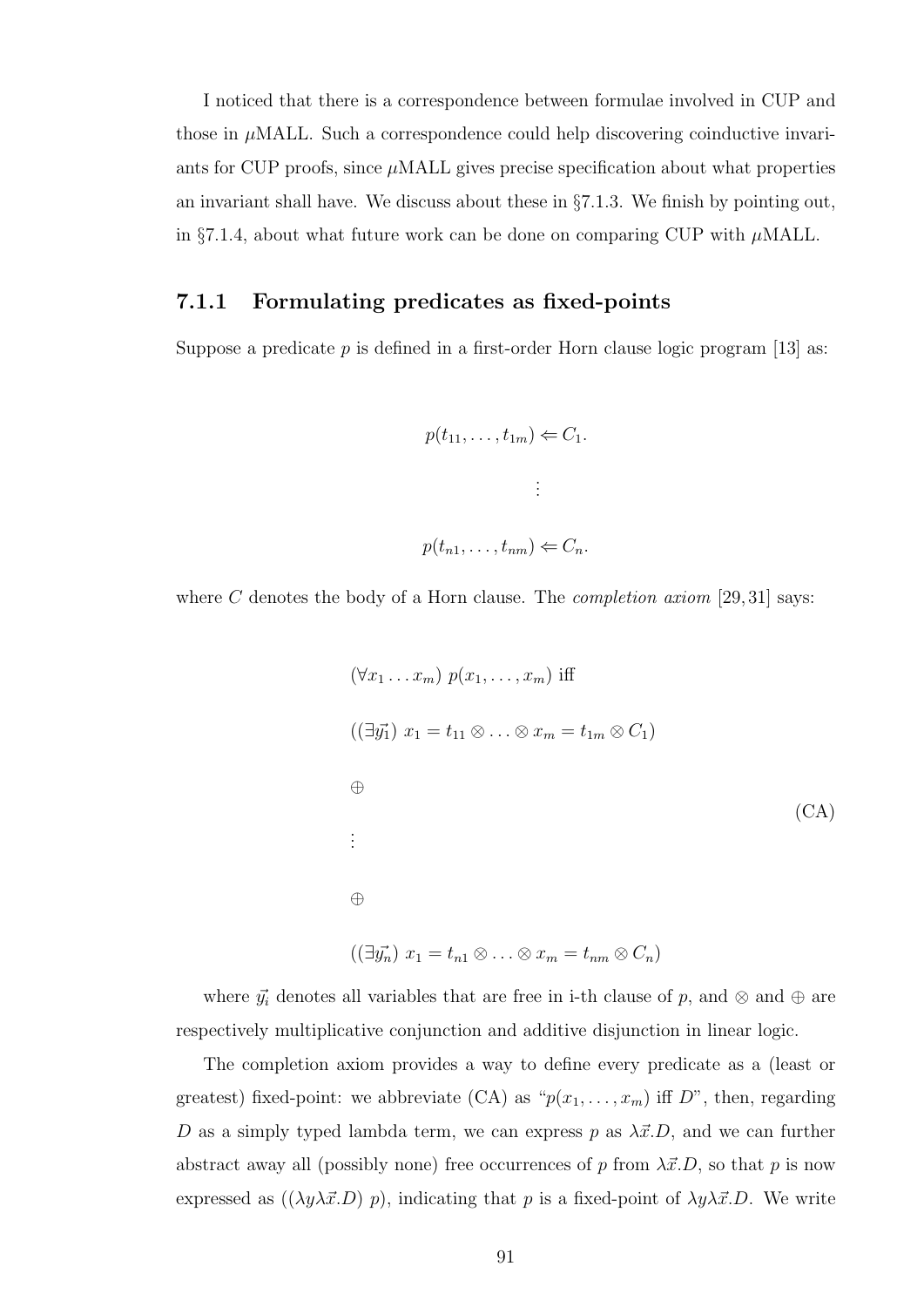$p = \mu(\lambda y \lambda \vec{x}.D) = \mu y \cdot \lambda \vec{x}.D$  to mean p is the least fixed-point, and use  $\nu$  instead of  $\mu$  to mean the greatest fixed-point.

A logic program can have four fixed-points— least and greatest, each of which has two cases: infinite terms allowed or disallowed. Infinite terms are involved in productive perpetual (i.e. non-terminating) computation in logic programming [13, ch.6]. Coinductive uniform proof is designed to work with both finite and infinite terms but  $\mu$ MALL syntax does not allow infinite terms. So the  $\mu$  and  $\nu$  notation in  $\mu$ MALL should be understood as denoting fixed-points that do not involve infinite terms, corresponding to least and greatest Herbrand models on a universe of finite terms.

**Example 7.1.** Consider the program that defines the predicate  $q$ :

$$
q(a).
$$

$$
q(s(X)) \Leftarrow q(X).
$$

We can write  $q$  in the form of a fixed-point. First we instantiate the completion axiom using the definition of  $q$ :

$$
(\forall Y) \ q(Y) \text{ iff}
$$
\n
$$
Y = a
$$
\n
$$
\oplus
$$
\n
$$
(\exists X) \ Y = s(X) \otimes q(X)
$$

We write the above expression in a single line, omitting the top level universal quantification  $(\forall Y)$ , and we consider formulae on both sides of "iff" as simply typed lambda terms (cf. [25, §1.1] ):

$$
q Y \text{ iff } Y = a \oplus (\exists X. Y = s X \otimes q X)
$$

We then abstract away both  $Y$  and  $q$  from the right side, so

$$
q \text{ iff } \lambda Y. Y = a \oplus \exists X. Y = s X \otimes q X
$$

then

$$
q \text{ iff } (\lambda Q \lambda Y. Y = a \oplus \exists X. Y = s X \otimes Q X) q
$$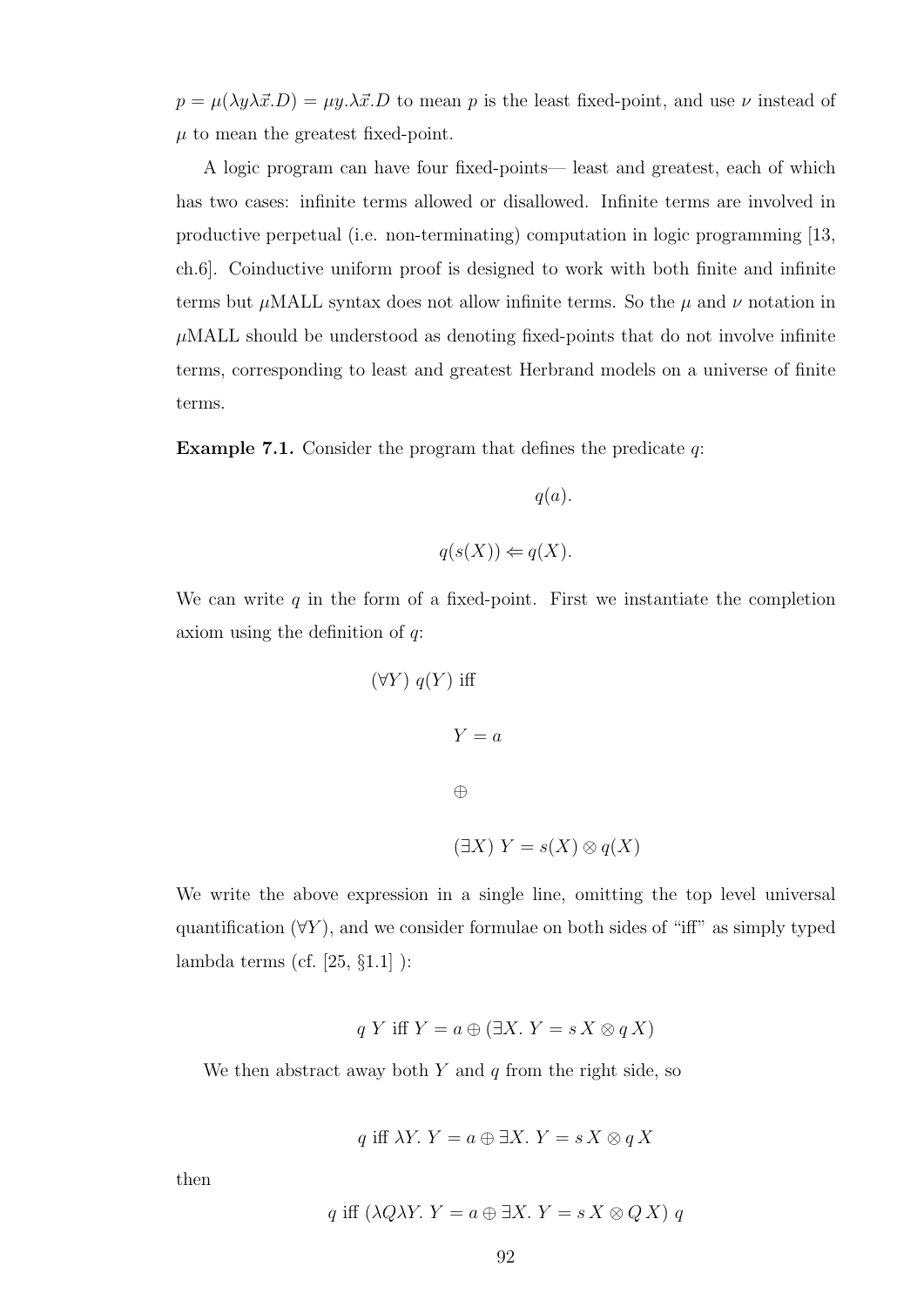Using  $B_q$  to denote

$$
\lambda Q \lambda Y. Y = a \oplus \exists X. Y = s X \otimes Q X
$$

and regarding "iff" as a sense of equality, we could see that "q iff  $B_q$  q", meaning that q is a fixed-point of  $B_q$ .

 $\mathcal{B}_q$  is an operator on predicates: it takes a predicate then returns a predicate. If we provide some predicate r as input for  $B_q$ , then the returned predicate (call it r') would be

$$
\lambda Y. Y = a \oplus \exists X. Y = s X \otimes r X
$$

so that  $r'(y)$  is, after  $\beta$ -reduction, the formula

$$
y = a \oplus \exists X. y = s X \otimes r X
$$

meaning that  $r'(y)$  is true iff  $y = a$  or there exist X such that  $r(X)$  is true and  $y = s(X)$ .

For instance, if  $r = \{b, c\}$ , i.e. we define r to be true on (and only on) constants b and c, then  $r' = \{a, s(b), s(c)\}\$ . We could see that since  $B_q(r) = r' \neq r$ , r is not a fixed-point of  $B_q$ .

In the particular case of  $B_q$ , its least fixed-point  $\mu B_q$  and greatest fixed-point  $\nu B_q$  coincide:

$$
\mu B_q = \nu B_q = \{a, s(a), s(s(a)), s(s(s(a))), \ldots\}
$$

We should note the ambiguities related to regarding q as a fixed-point of  $B_q$ .

- 1. The completion axiom allows us to regard  $q$  as a fixed-point of the operator  $B_p$ , but no clue is given about which fixed-point of  $B_q$  is q. Up to us, we can either decide that q is  $\mu B_q$ , or that is  $\nu B_q$ .
- 2. The process of expressing q in terms of a fixed-point of  $B<sub>q</sub>$  loses the information about the name of  $q$ . Suppose we also have

$$
r(a).
$$

$$
r(s(X)) \Leftarrow r(X).
$$

We cannot distinguish fixed-point representations of  $r$  and of  $q$ , which are the same modulo  $\alpha$ -equivalence.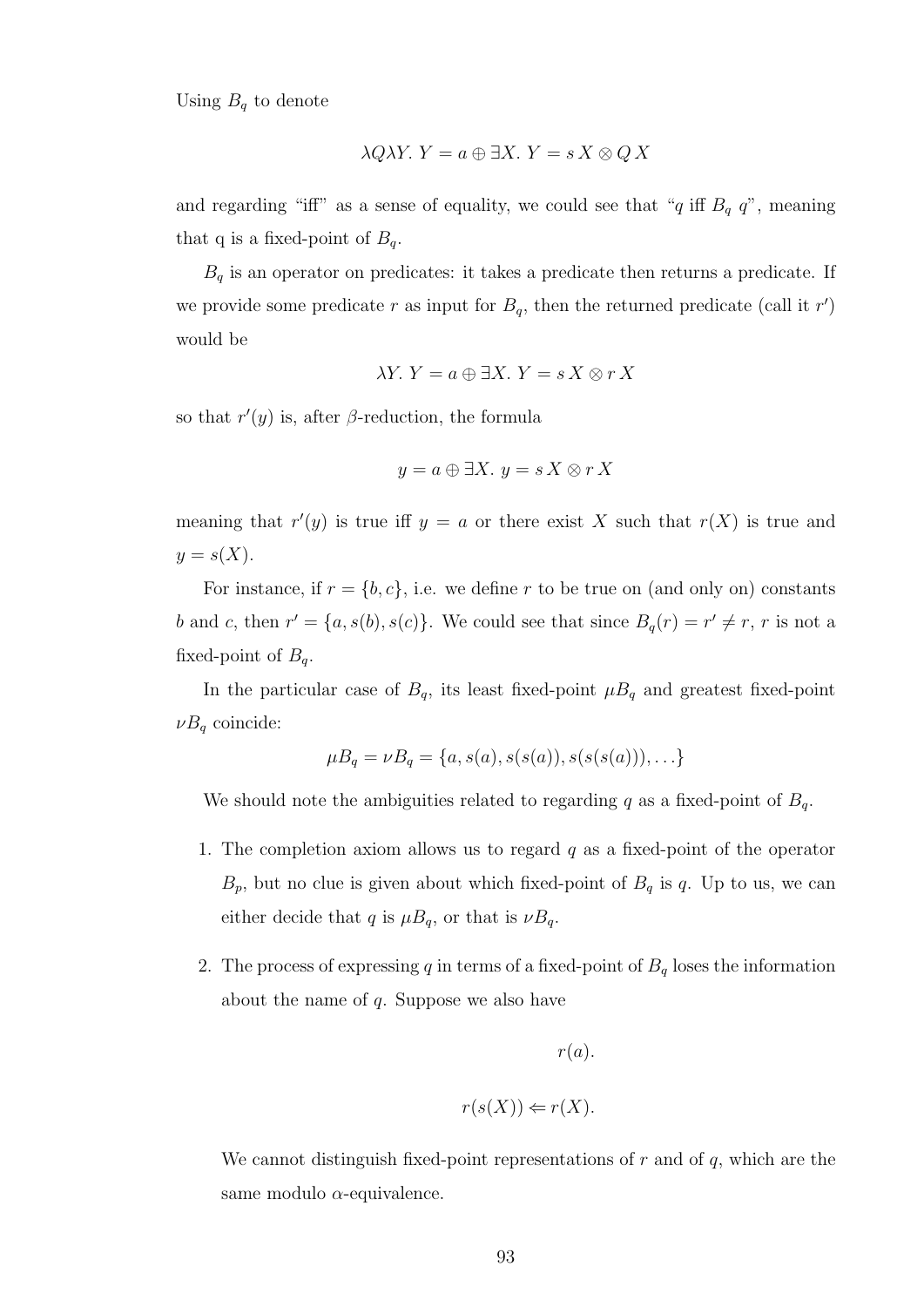#### 7.1.2 Using the fixed-point theorem for inference rules

We show a process in which the  $\mu$ MALL rules regarding least and greatest fixedpoints are derived from Tarski's fixed-point theorem.

Let X be a set, then the power set  $2^X$  of X equipped with the subset relation  $\subseteq$  is a complete lattice. If  $F: 2^X \mapsto 2^X$  is a monotonic function, then according to Tarski's theorem, F has a least fixed-point  $\mu$ F which is the intersection of all sets S such that  $F(S) \subseteq S$  (such an S is called a *pre-fixed-point* of F), and F has a greatest fixed-point  $\nu F$  which is the union of all sets S such that  $S \subseteq F(S)$  (such an S is called a *post-fixed-point* of  $F$ ).

As a corollary of Tarski's theorem, we have

$$
\begin{cases}\nF(S) \subseteq S & \Rightarrow \mu F \subseteq S \\
S \subseteq F(S) & \Rightarrow \quad S \subseteq \nu F\n\end{cases} \tag{E1}
$$

Using the definition of  $\subseteq$ , that  $A \subseteq B$  iff  $\forall x (A \ni x \Rightarrow B \ni x)$ , we can rewrite  $(E1)$  as

$$
\begin{cases}\n[\forall x (F(S) \ni x \Rightarrow S \ni x)] & \Rightarrow \quad [\forall y (\mu F \ni y \Rightarrow S \ni y)] \\
[\forall x (S \ni x \Rightarrow F(S) \ni x)] & \Rightarrow \quad [\forall y (S \ni y \Rightarrow \nu F \ni y)]\n\end{cases}
$$
\n(E2)

Writing the two occurrences of top level  $\Rightarrow$  in (E2) as rules, and omitting the quantifier  $\forall$ , we reshape (E2) as two rules:

$$
\begin{cases}\nF(S) \ni x \Rightarrow S \ni x \\
\overline{\mu F \ni y \Rightarrow S \ni y} \\
S \ni x \Rightarrow F(S) \ni x \\
\overline{S \ni y \Rightarrow \nu F \ni y}\n\end{cases}
$$
\n(E3)

For every set S, there is an associated predicate  $P<sub>S</sub>$  such that for all x,  $P<sub>S</sub>(x)$ is true iff  $S \ni x$ . Similarly, we can associate a *predicate operator*  $O_F$  to each set operator F, such that  $O_F(P_A) = P_B$  iff  $F(A) = B$ . Given  $F(A) = A$ , meaning that set A is a fixed-point of F, we say  $P_A = \mu O_F$  if A is the least fixed-point, and we say  $P_A = \nu O_F$  if A is the greatest fixed-point. Using this notation and rewriting  $\Rightarrow$ as  $\vdash$ , we can reshape (E3) as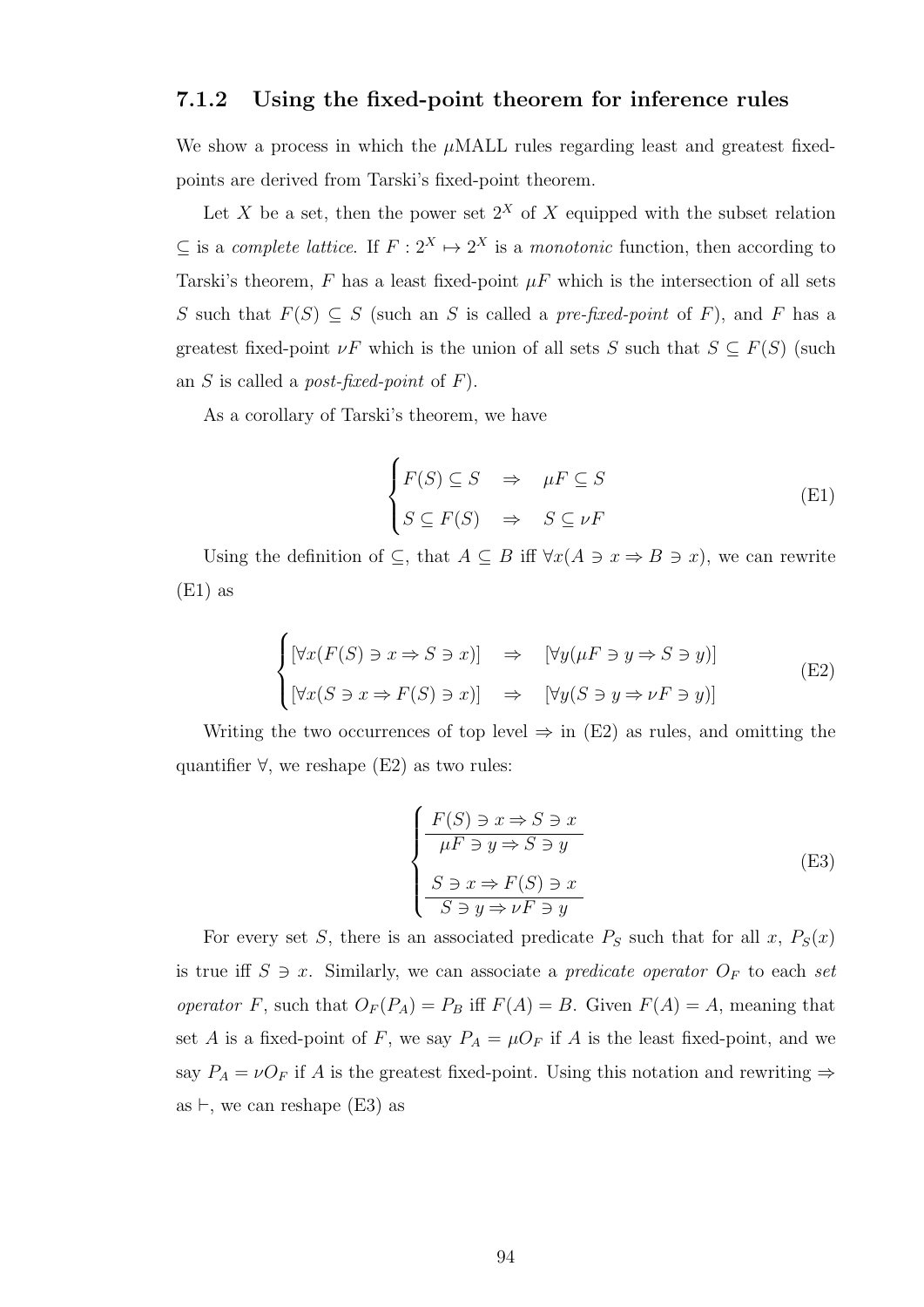$$
\begin{cases}\n\frac{O_F \ P_S \ x \vdash P_S \ x}{\mu O_F \ y \vdash P_S \ y} \\
\frac{P_S \ x \vdash O_F \ P_S \ x}{P_S \ y \vdash \nu O_F \ y}\n\end{cases}
$$
\n(E4)

We can simplify the notation in (E4) by identifying the set name A with the predicate name  $P_A$ , just using A for both, and similarly we use F for the name  $O_F$ . This yields a pair of primitive fixed-point rules (E5), see also [26, p.15].

$$
\begin{cases}\n\frac{F S x + S x}{\mu F y + S y} \mu' \n\frac{S x + F S x}{S y + \nu F y} \nu'\n\end{cases}
$$
\n(E5)

We then build the proof-theoretically important *cut* rule into the fixed-point rules in  $(E5)$ . In this process we will instantiate the universally bound variable  $y$  by a n-tuple of terms  $\vec{t}$ .

$$
\frac{F S x \vdash S x}{\mu F y \vdash S y}_{\mu F \vec{t} \vdash S \vec{t}} \mu'
$$
\n
$$
\frac{\mu F \vec{t} \vdash S \vec{t}}{\Gamma, \mu F \vec{t} \vdash \Delta} Cut
$$
\n
$$
\frac{S x \vdash F S x}{S y \vdash \nu F y}_{\Delta} \nu'
$$
\n
$$
\frac{S \vec{t} \vdash \nu F \vec{t}}{\Gamma \vdash \nu F \vec{t}, \Delta} Cut
$$

The fixed-point rules of interest derived from above are  $(E6)$ , where x must be a new symbol, in order to express that the sequent  $F S x \vdash S x$  (resp.  $S x \vdash F S x$ ) represents the general property of the predicate S of being a pre-fixed (resp. postfixed) point of  $F$ .

$$
\begin{cases}\n\frac{F S x \vdash S x \quad \Gamma, S \, \vec{t} \vdash \Delta}{\Gamma, \mu F \, \vec{t} \vdash \Delta} \, \mu L \\
\frac{S x \vdash F S x \quad \Gamma \vdash S \, \vec{t}, \Delta}{\Gamma \vdash \nu F \, \vec{t}, \Delta} \, \nu R\n\end{cases} \tag{E6}
$$

The remaining fixed-point rules are based on the fact that if  $F(A) = A$ , then we can freely interchange the statement  $A \ni x$  with  $F(A) \ni x$  for any x.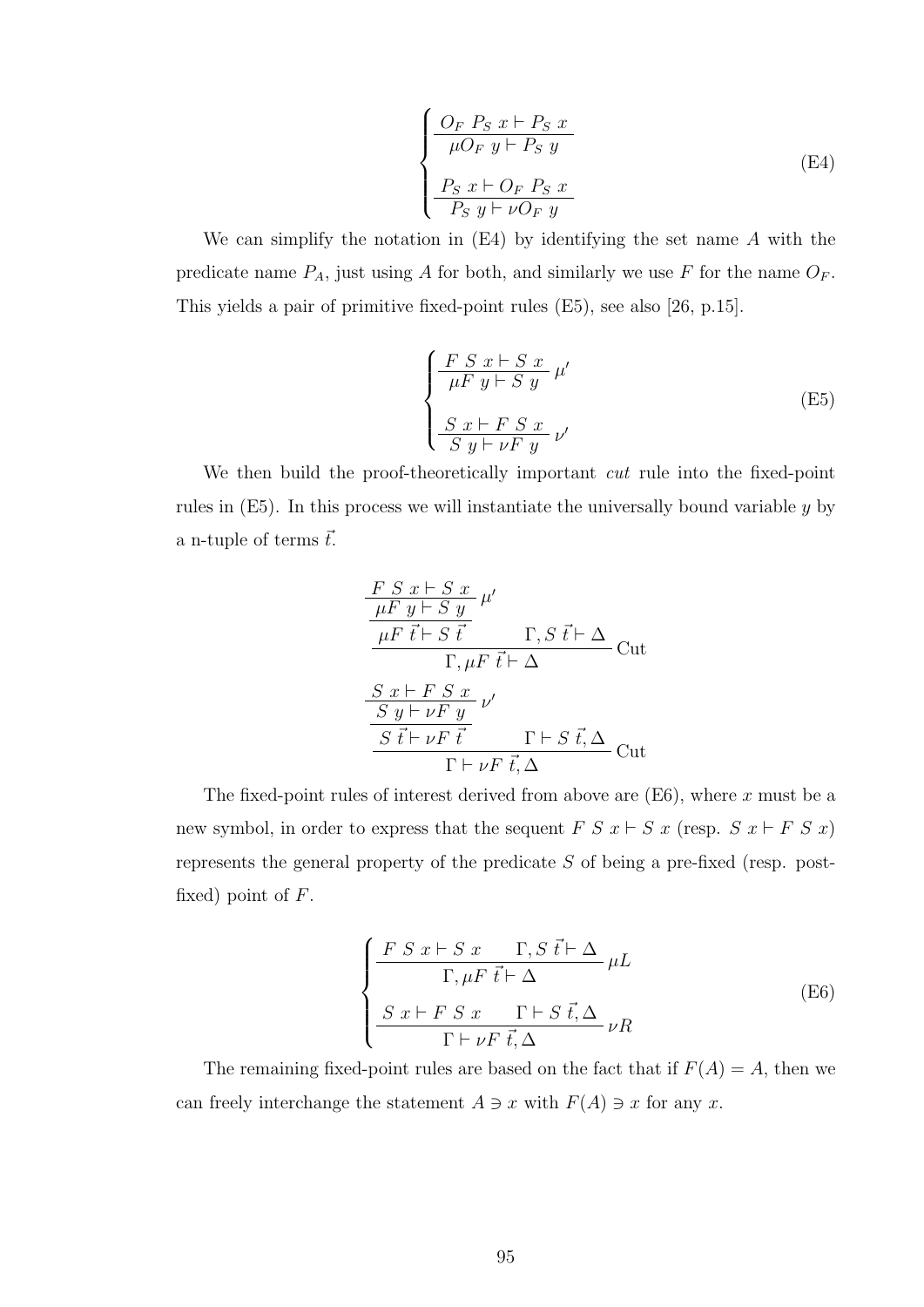$$
\begin{cases}\n\frac{\Gamma \vdash F(\mu F)\vec{t}, \Delta}{\Gamma \vdash \mu F \ \vec{t}, \Delta} \mu R \\
\frac{\Gamma, F(\nu F)\vec{t} \vdash \Delta}{\Gamma, \nu F \ \vec{t} \vdash \Delta} \nu L\n\end{cases}
$$
\n(E7)

#### 7.1.3 Relating  $\mu$ MALL and CUP

There is a correspondence between the formulae involved in a CUP proof and those in a  $\mu$ MALL proof. Suppose we have  $D_p \oplus D'_p$  where  $D_p$  is a set of Horn clauses coinductively defining some predicate  $p$ , and  $D'_p$  a conjunction of Horn clauses that *redefine p.* Correspondingly we could have a  $\mu$ MALL proof starting with

$$
\frac{\vdash S \; \vec{t} \quad S \; x \vdash B_p \; S \; x}{\vdash \nu B_p \; \vec{t}} \; \nu R
$$

where  $\nu B_p$  is the greatest fixed-point notation of p derived from  $D_p$ , and S is the least fixed-point notation of (the redefined) p derived from  $D'_p$ . Under this correspondence, if  $D_p \oplus D'_p$  then the least fixed-point of  $D'_p$  is also a post-fixed-point subsumed by the greatest fixed-point of  $D_p$ . This agrees with the soundness theorem of CUP. We could use  $\mu$ MALL as a clue when searching coinductive invariants for CUP.

Example 7.2. Consider the clause

$$
r(X) \Leftarrow r(s(X))
$$

which we understand coinductively (i.e. as the greatest fixed-point). The predicate r can then be reformulated as the greatest fixed-point  $\nu B_r$  of the predicate operator  $B_r$ :

$$
\lambda z \lambda x. \exists y. (x = y \otimes z(s \ y))
$$

Restricting constant symbols to  $a, s<sup>1</sup>$ , then  $\mu B_r$  denotes any predicate that is true for no value, while  $\nu B_r$  represents any predicate that is true over the set  $\{a, s(a), s(s(a)), \ldots\}.$ 

We observe a  $\mu$ MALL proof of  $\vdash \nu B_r$  a and compare it with coinductive uniform proofs related to r.

<sup>&</sup>lt;sup>1</sup>This restriction is solely for convenience, since our  $\mu$ MALL proof shown later still holds with an extended set of constants.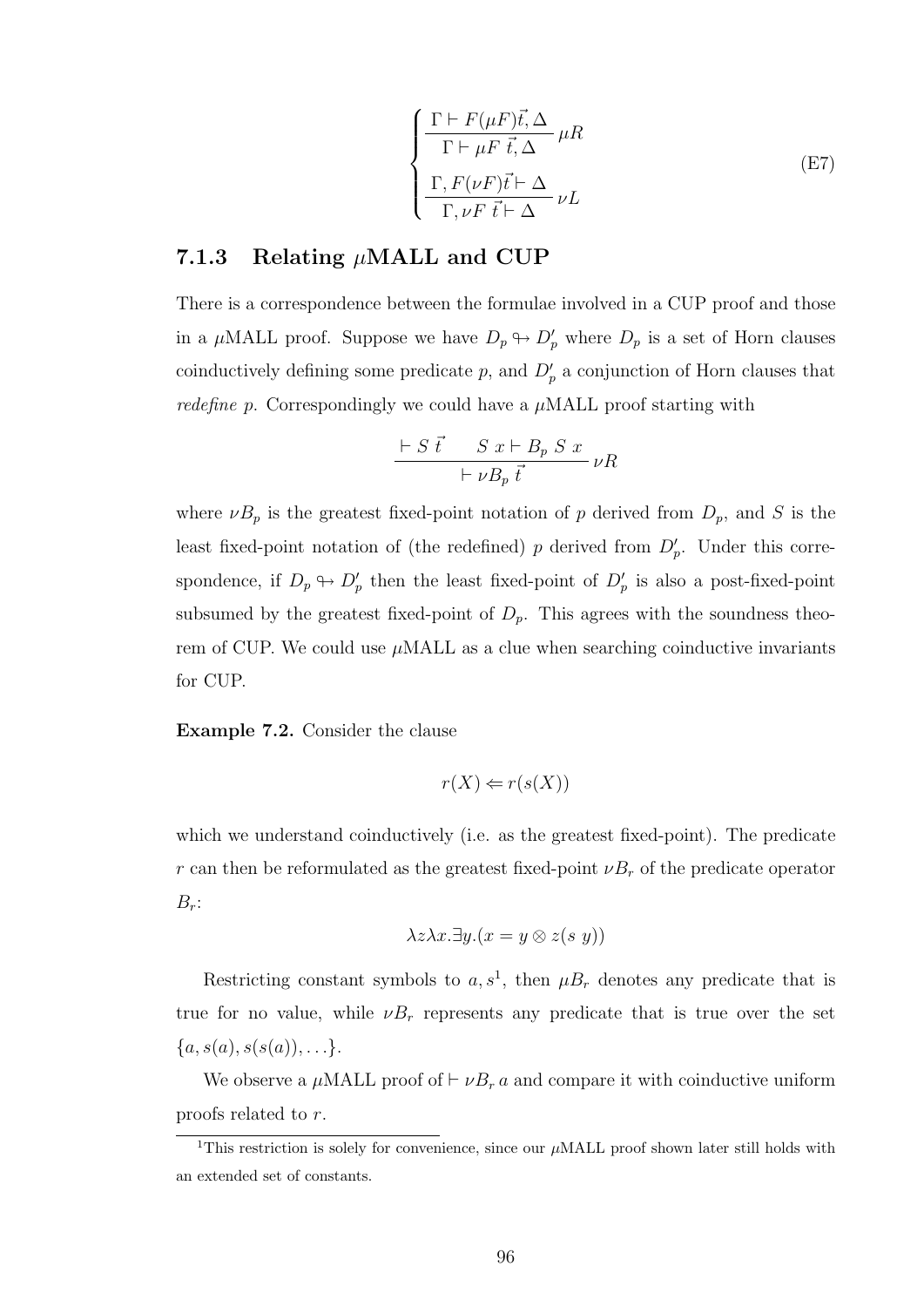$$
\frac{\vdash S \ a \qquad S \ x \vdash B_r \ S \ x}{\vdash \nu B_r \ a} \nu R \tag{P1}
$$

The  $\nu R$  rule asks us to look for a predicate S, and the properties that S shall satisfy are given in terms of the two premises  $\vdash S$  a and  $S$   $x \vdash B_r$   $S$   $x$ . The meaning of  $\vdash S$  a is that S holds specifically for a. Next, we have

$$
B_r S := \lambda x. \exists y. (x = y \otimes S(s y))
$$

so the predicate  $(B_r S)$  is such that it takes an input term x, and decides whether there is a term y that both equals to the input x and makes  $(s, y)$  satisfy predicate S. In other words,  $(B_r S x)$  holds iff  $(S (s x))$  holds. So the second premise says that for all x, if S x holds, then  $S(s\ x)$  holds.

We have two groups of candidate predicates for S. The first group consists of all predicates that are defined by two Horn clauses as the predicate  $q$  in Example 7.1. For instance, we can choose from any one of  $q_1, q_2, q_3, \ldots$  below to instantiate S in (P1).

$$
q_1(a)
$$
.  $q_2(a)$ .  $q_3(a)$ .  
 $q_1(s(X)) \Leftarrow q_1(X)$ .  $q_2(s(X)) \Leftarrow q_2(X)$ .  $q_3(s(X)) \Leftarrow q_3(X)$ .

All predicates  $q_1, q_2, q_3 \ldots$  in the group can be represented as the same fixedpoint  $\mu B_q$ . So we can let S in (P1) be  $\mu B_q$ , and it can be shown that the resulting premises  $\vdash \mu B_q$  a and  $\mu B_q$   $x \vdash B_r$  ( $\mu B_q$ ) x can be proved.

$$
\frac{\varepsilon - a}{\varepsilon - a \oplus \exists X. a = s \, X \otimes (\mu B_q) \, X} \stackrel{\varphi}{\longrightarrow} R
$$
\n
$$
\frac{\varepsilon - B_q(\mu B_q) \, a}{\varepsilon + \mu B_q \, a} \, \mu R
$$

$$
\frac{\mu B_q x \vdash x = x \otimes (\mu B_q)(s x)}{\mu B_q x \vdash \exists y.(x = y \otimes (\mu B_q)(s y))} \exists R
$$
  

$$
\mu B_q x \vdash B_r (\mu B_q) x
$$
i.e.

To prove  $\mu B_q x \vdash (\mu B_q)(s x)$  we use the  $\mu R$  rule first.

Our second group of candidate predicates for  $S$  in  $(P1)$  consists of all predicates  $p_1, p_2, \ldots$  defined in the form  $\forall X. p(X)$ , which are

$$
\forall X. p_1(X). \quad \forall X. p_2(X). \quad \ldots
$$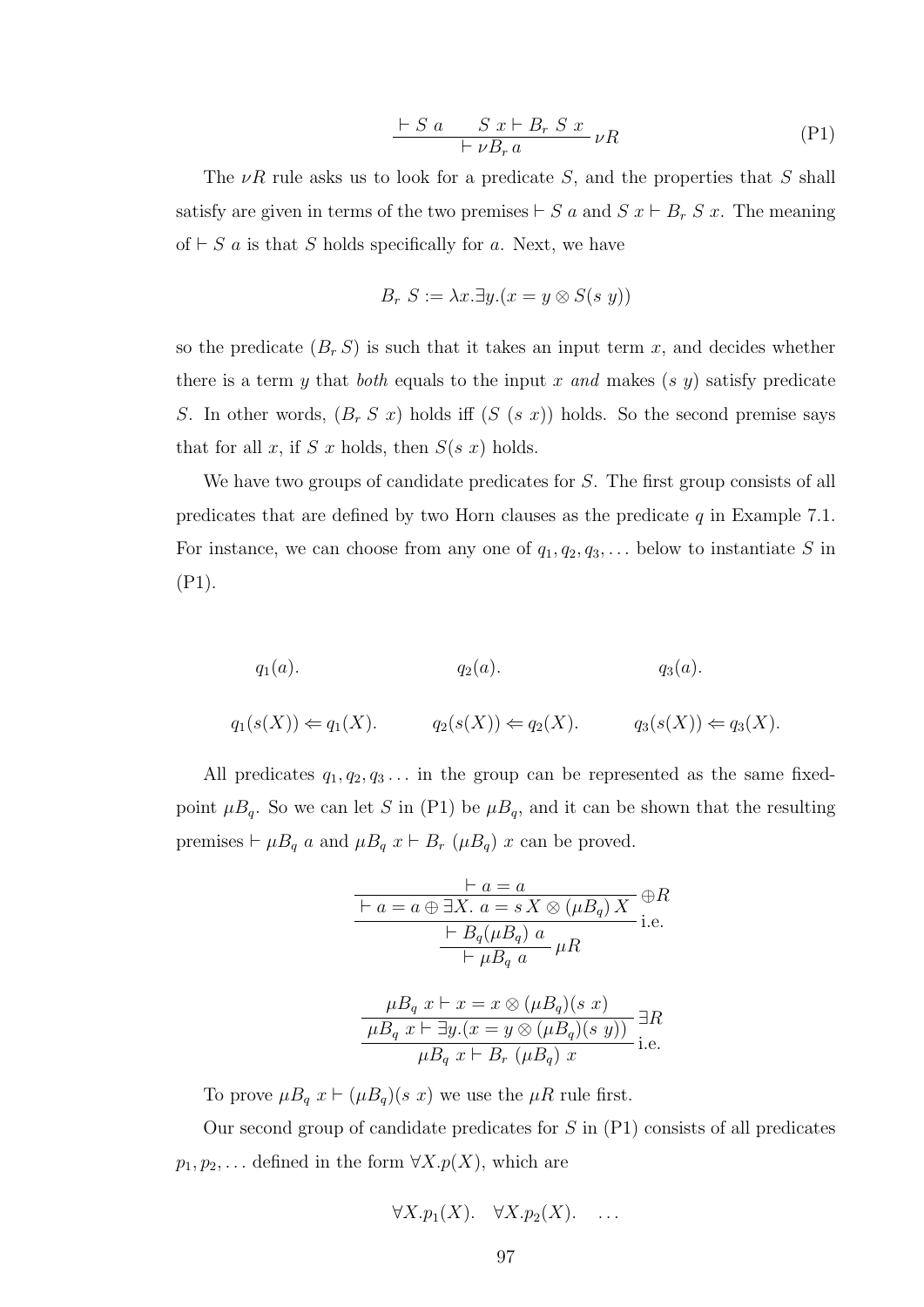All these predicates  $p_1, p_2, \ldots$  can be represented by the same fixed-point formula  $\mu$ B where B is  $\lambda z \lambda x.\exists y.x = y$ . So we can instantiate S in (P1) by  $\mu$ B, then the premises  $\vdash \mu B$  a and  $\mu B$   $x \vdash B_r$  ( $\mu B$ ) x can both be proved.

From the above analysis we could see that  $\mu$ MALL works with anonymous predicates, and two predicates are not distinguishable when they are defined in the same pattern and have the same (co)inductive interpretation. In this sense  $\mu$ MALL is name insensitive. In the contrary, we will see that coinductive uniform proof is name sensitive.

Corresponding to the  $\mu$ MALL proofs studied above, the following sequents are derivable by coinductive uniform proof <sup>2</sup>:

$$
\forall X.r(X) \Leftarrow r(s(X)) \quad \Leftrightarrow \quad r(a) \land \forall X.r(s(X)) \Leftarrow r(X)
$$

$$
\forall X.r(X) \Leftarrow r(s(X)) \quad \Leftrightarrow \quad \forall X.r(X)
$$

 $\mu$ MALL abstracts away the name r from both sides of  $\leftrightarrow$ , but CUP requires the predicate names be present and relevant on both sides of  $\leftrightarrow$ . For instance, in CUP we cannot prove

$$
\forall X.r_1(X) \Leftarrow r_1(s(X)) \quad \leftrightarrow \quad \forall X.r_2(X)
$$

but in  $\mu$ MALL,  $r_1$  is mapped to the anonymous predicate  $\nu B_r$  and when  $r_2$  is used to instantiate S in (P1), it is also mapped to the anonymous predicate  $\mu B$ .

Since  $\mu$ MALL does not allow infinite terms, a CUP proof may not have a related  $\mu$ MALL proof. For instance, on the one hand, we can derive in CUP

$$
\forall X.r(X) \Leftarrow r(s(X)) \quad \leftrightarrow \quad \forall X.r(s(X)) \Leftarrow r(X) \tag{P2}
$$

On the other hand, suppose there is a system called " $\mu$ MALL II" obtained by extending  $\mu$ MALL by enabling the infinite term  $s^{\omega}$  (which denotes  $s(s(\cdots))$  so that  $s^{\omega} = s(s^{\omega})$ , and using  $\nu'$  to denote greatest fixed-points that contain infinite terms. Our CUP sequent (P2) is related to the following tentative " $\mu$ MALL II" derivation of  $\vdash \nu' B_r s^{\omega}$ :

$$
\frac{\vdash S s^{\omega} \quad S x \vdash B_r S x}{\vdash \nu' B_r s^{\omega}} \nu' R \tag{P3}
$$

<sup>&</sup>lt;sup>2</sup>To prove the first sequent we have to extend CUP with an auxiliary right-focusing rule for  $\wedge$ . The coinductive soundness of the CUP system so extended is believed to hold by the author, but a formal proof of this is left as future work.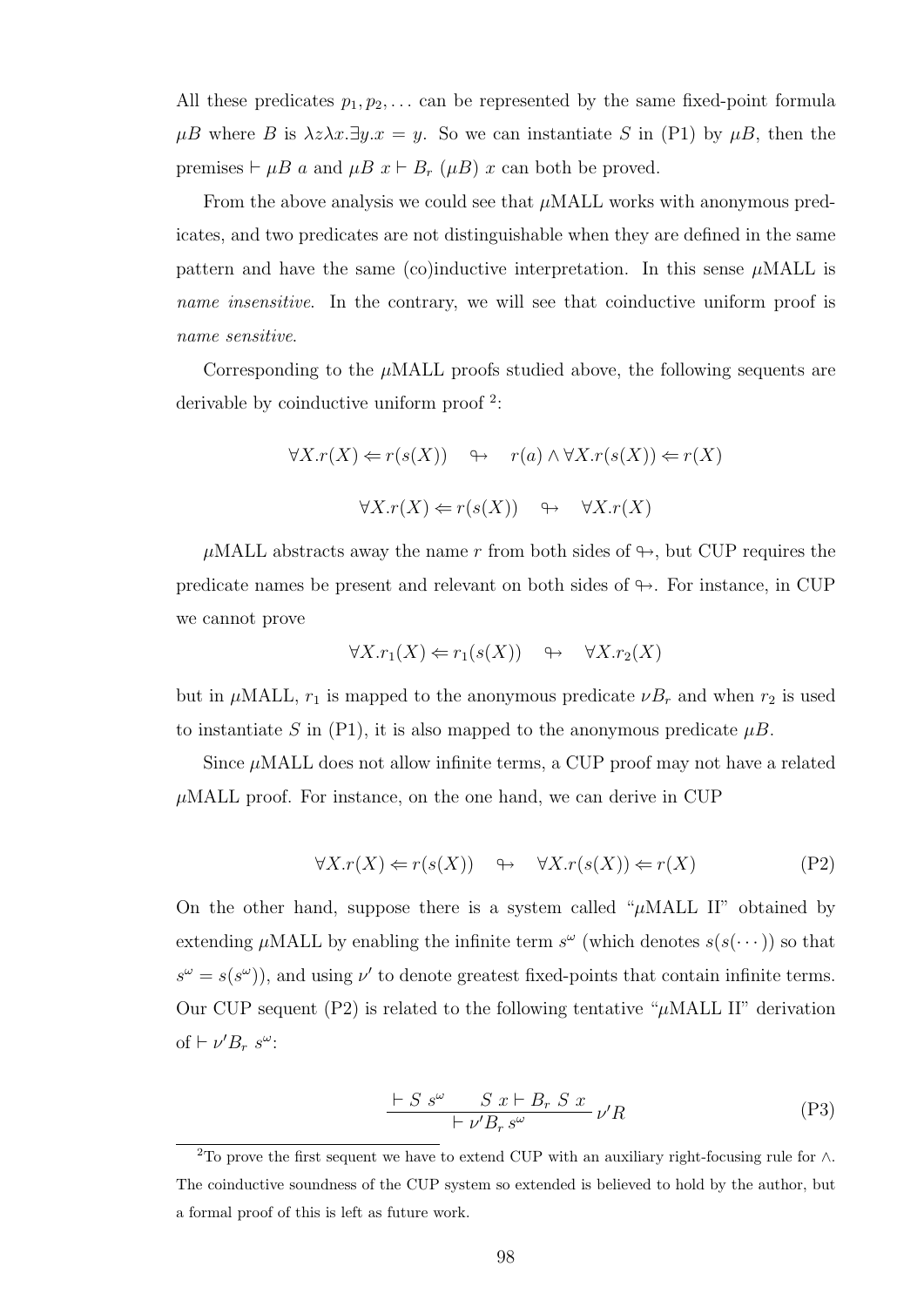where rule  $\nu'R$  is obtained from  $\nu R$  of  $\mu$ MALL by simply replacing  $\nu$  by  $\nu'$ . We can then use the infinite-term-allowed greatest fixed-point of  $r(s(X)) \Leftarrow r(X)$  to instantiate  $S$  in  $(P3)$ .

Going further with the  $\mu$ MALL II derivation (P3) is not without problems. After all,  $s^{\omega}$  is not allowed in  $\mu$ MALL, so there is indeed some mismatch between CUP and  $\mu$ MALL caused by their different attitudes to infinite terms.

#### 7.1.4 Conclusion

We made some informal but concrete comparison between  $\mu$ MALL and CUP, highlighting that the conclusion of a CUP sequent corresponds to the post-fixed-point in  $\mu$ MALL's greatest-fixed-point rule  $(\nu R)$ . It should be of theoretical interest to formally establish this correspondence, which we leave as future work.

 $\mu$ MALL was successfully applied to encode finite state automata and to reason about automata inclusion [28]. Since automata can also be encoded in Horn clauses, we could investigate whether CUP can also be used for similar tasks.

### 7.2 Abella and CUP

Abella is an interactive theorem prover featuring higher-order abstract syntax, reasoning capacity for object-level binding structures, induction and coinduction. These features are developed and integrated through a series of intermediate systems. Coinduction implemented in Abella closely resembles CUP. Coinduction in both systems feature a COFIX-like rule, and a guarding scheme. But there is a difference in the guarding scheme, so that the same coinductive hypothesis simultaneously provided to Abella and CUP can sometimes be viewed as defining totally different post-fixed-points by the two systems. We review the history of technical development of Abella in §7.2.1, and discuss the similarities and differences between coinduction in Abella and that in CUP in §7.2.2.

#### 7.2.1 Line of work leading to the Abella prover

The theorem prover Abella [24] is an implementation of the logic  $\mathcal G$ . The series of evolving logic systems that led to  $\mathcal G$  is summarized in Figure 7.1.

All systems in Figure 7.1 have the cut elimination property. Features possessed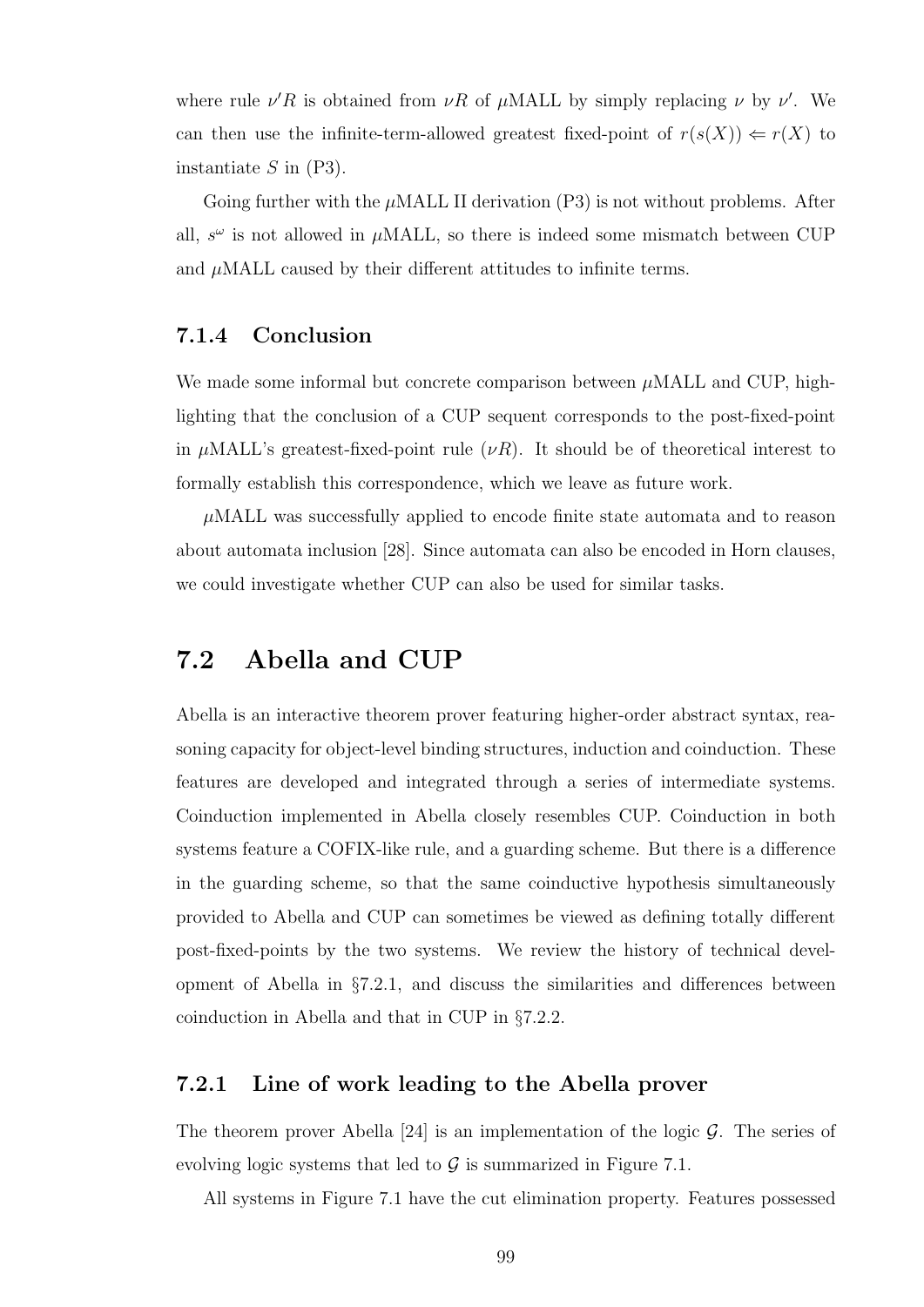

Figure 7.1: Dependency diagram for logic systems that lead to the logic  $\mathcal G$  underlying the Abella Prover. To highlight differences among systems, following the naming convention as used in  $FO\lambda^{\Delta N}$ , Linc<sup>-</sup> is renamed as  $FO\lambda^{\Delta IC}$ , and Linc is renamed as  $FO\lambda^{\Delta \nabla IC}$ , etc.

by a system are indicated by a combination of "feature codes" which constitutes the system name. Feature codes are drawn from the following pool.

 $FO\lambda$  — Intuitionistic logic with quantification over high-order non-predicate types.

 $N$  — Natural number induction.

- IC General principles of induction and coinduction.
- $\nabla$  Basic  $\nabla$  (read "nabla") quantifier.
- $\nabla'$  Strengthened  $\nabla$  quantifier by extra axioms.
- $\Delta$  Basic definition, not involving the  $\nabla$  quantifier.
- $\Delta'$  Extended definition, involving the  $\nabla$  quantifier.

All systems share the same core, which is an extension of intuitionistic logic with 1) quantification over high-order non-predicate types, and 2) a proof-theoretic notion of definition.

 $F O \lambda^{\Delta N}$  (read "fold-n") [32–34] tackled the design challenge of making higherorder quantification and definition compatible with induction. Linc<sup>−</sup> (read "link minus") [35,36] is an extension of  $FO\lambda^{\Delta N}$  with general principles of induction and coinduction. A second, independent extension of  $F O^{\lambda \Delta N}$  is  $F O^{\lambda \Delta \nabla}$  (read "foldnabla") [37] which introduces the  $\nabla$  quantifier to reason about dynamics of bindings in object systems. Linc [38] primitively combines the features  $\nabla$  and general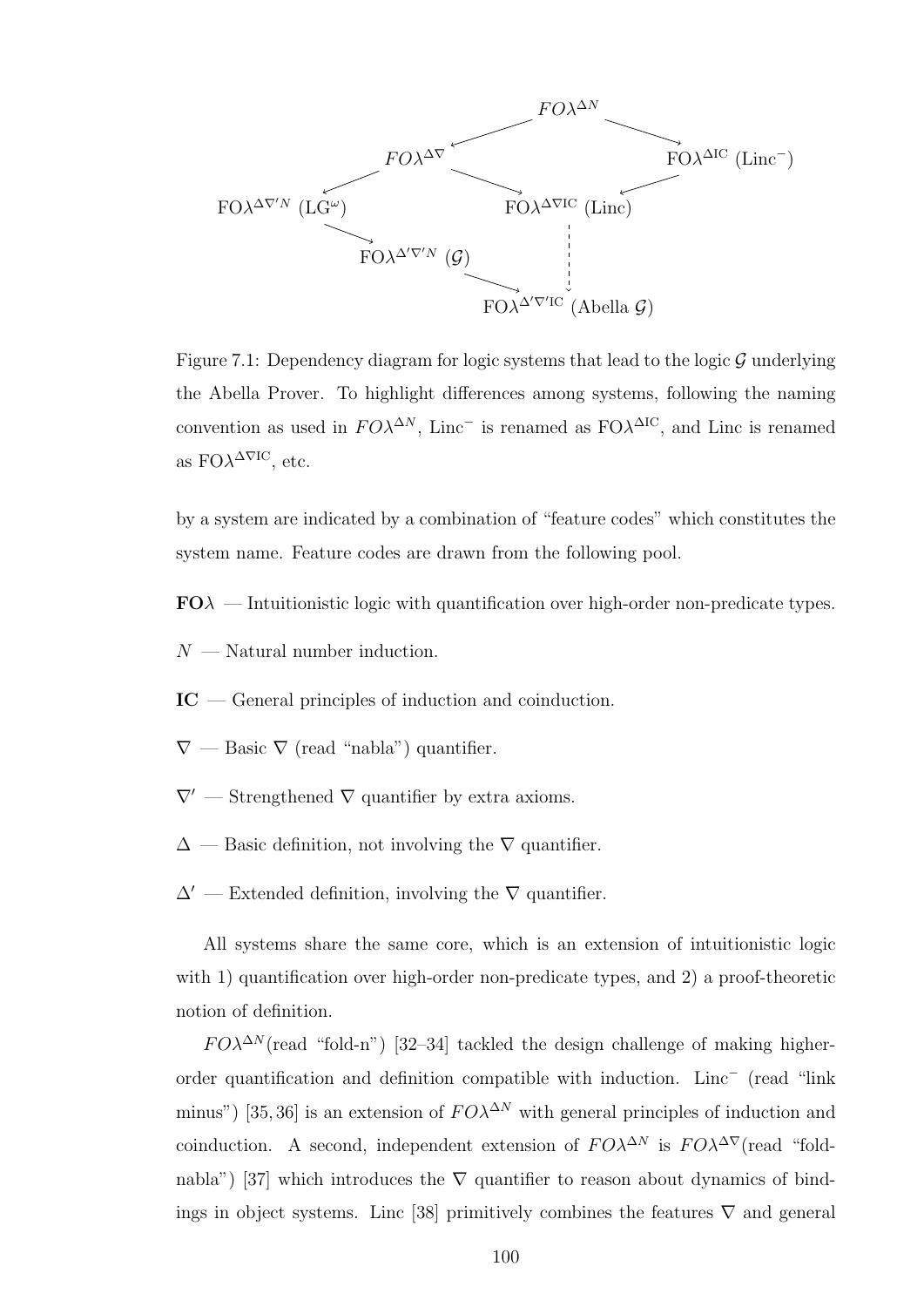principles of induction and coinduction, suffering an inadequate interplay between (co)induction and the  $\nabla$  quantifier, causing some inductive properties involving binding to be not provable.

To address the problem exposed by Linc, the  $LG^{\omega}$  system [39] successfully integrates  $\nabla$  quantifier with natural number induction. The key is additional axioms for  $\nabla$  which give this quantifier a natural semantics so that induction can now be used to prove specifications involving  $\nabla$ . So far, a definition is still not allowed to involve the  $\nabla$  quantifier, thus limiting the usefulness of the systems. Extension in this direction is done in  $\mathcal{G}$  [40], which allows definitions to contain  $\nabla$ . Further extension of  $\mathcal{G}$  [41,42] replaces natural number induction by general principles of (co)induction, so now the features of  $\nabla$ , *definition* and *(co)induction* are fully integrated with each other.

In Linc<sup>−</sup> [35] (where it is called Linc), coinduction has a side condition imposed by the proof technique that establishes cut elimination. This side condition can be removed, as shown in [36], by adopting an alternative proof technique. Stratification of definitions has been required in all systems until [36] shows that this is not necessary at least in the absence of  $\nabla$ .

#### 7.2.2 Comparing coinduction in Abella with CUP

Coinduction in Abella<sup>3</sup> is implemented via the coinduction tactic and a guarding scheme of  $+/#$  annotations. The coinduction tactic resembles the COFIX rule of CUP. The  $+\neq$  guarding scheme resembles the  $\langle \cdot \rangle$  guarding scheme of CUP. We identified two aspects of difference between the two systems concerning coinduction. The one that is obvious, and less important, is that Abella allows multiple applications of the coinduction tactic to construct a proof, while CUP only allows COFIX be applied once, and uses the conservative model extension theorem to simulate nested coinduction. Beyond this, there is a deeper difference, which concerns the guarding schemes.

We first give some examples where Abella faithfully mimics CUP which may give an inaccurate impression that Abella subsumes CUP. We then give an example that highlights their important difference on guarding schemes. This example is followed by a uniform (albeit incomplete) formalization of the guarding schemes

<sup>3</sup>The Abella system used in this review is version 2.0.5.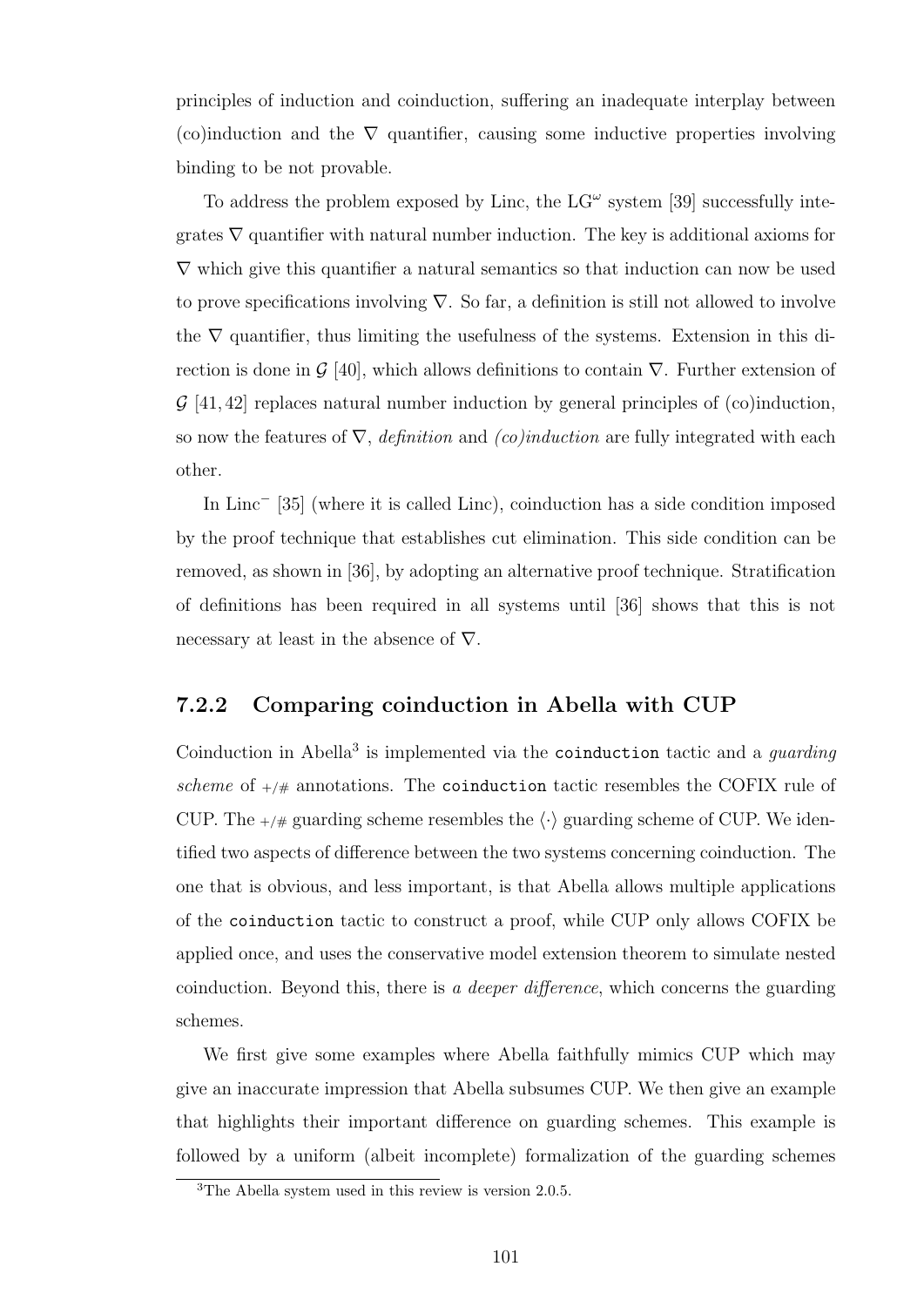of both systems, in the  $+\frac{\mu}{2}$  terminology of Abella, thus highlighting the difference. The conclusion is that, despite not allowing multiple uses of COFIX, the guarding scheme of CUP is more liberal than that of Abella.

We start with setting up the basic inductive definition of natural numbers.

```
Kind nat type. | Define nt : nat -> prop by
Type z nat. | nt z;
Type s nat \rightarrow nat. | nt (s A) := nt A.
```
Here are two examples where Abella mimics CUP:

• CoDefine tom : nat -> prop by tom X := tom (s X) /\ nt X.

Theorem tom\_true : forall x, nt  $x \rightarrow$  tom x. coinduction. intros. unfold. backchain CH. search.

• CoDefine tree : nat -> prop by tree  $X := true$  (s  $X$ ).

Theorem tree\_true : forall y, tree y. coinduction. intros. unfold. backchain CH.

The guarding scheme difference between Abella and CUP is exposed by the following observation. We want to prove the theorem omega in Abella:

Theorem omega : forall x, tree  $x \rightarrow$  tree (s x).

We apply a series of tactics that mimic the same way in which CUP approaches the theorem, starting with coinduction:

coinduction. intros. unfold.

After unfold, the state of the proof is:

```
Variables: x
CH : forall x, tree x \rightarrow tree (s x) +
H1 : tree x
============================
```
tree  $(s (s x)) +$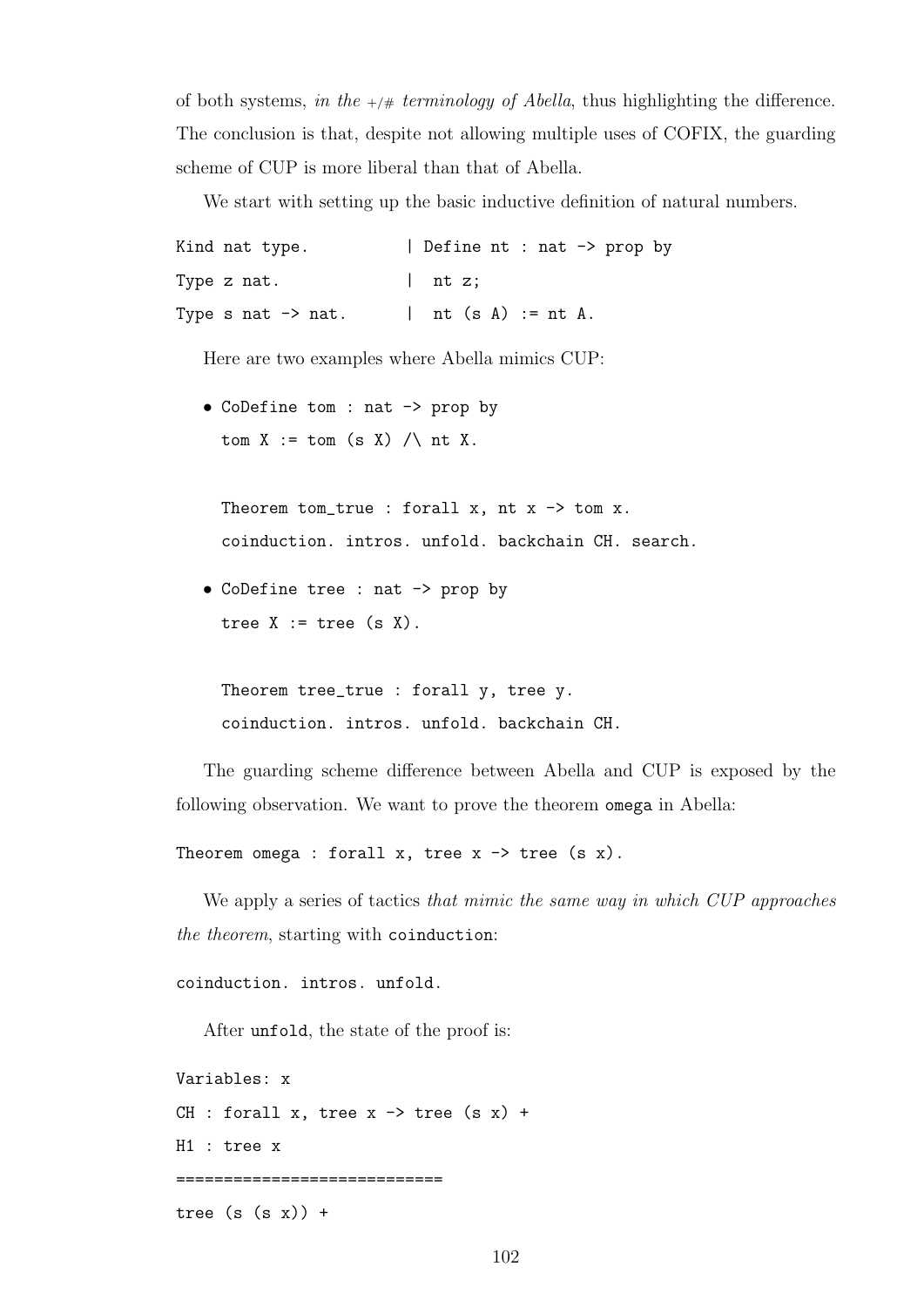We now backchain CH, then the state of the proof becomes:

```
Variables: x
CH : forall x, tree x \rightarrow tree (s x) +
H1 : tree x
============================
tree (s x)
```
Now, the response of CUP to the above state is to backchain CH again, then complete the proof. We let Abella do so:

```
omega < backchain CH.
Error: Coinductive restriction violated
```
Abella indicates that we cannot use the hypothesis CH on the goal. This is where CUP and Abella differ. Actually, if we express COFIX using the annotation based guarding scheme of Abella, the coinductive hypothesis asserted by COFIX is:

```
COFIX CH : forall x, tree x + - tree (s x) +
```
which is different from that asserted by Abella:

```
ABELLA CH : forall x, tree x \rightarrow tree (s x) +
```
The difference lies in COFIX's extra + mark on the recursive call in the hypothesis body. Lack of this extra mark results in that Abella cannot follow CUP step-by-step to complete the proof.

In below we formulate the COFIX rule using Abella's annotation method, and contrast it with the coinduction tactic. We find that the annotation method of Abella can be more succinctly formulated if we place the mark closer to the predicate of the atom that is being marked, as a superscript, rather than as a superscript (or post-fix) at the end of the atom, which is done by Gacek [41, p.66]. For instance, instead of writing  $p \, \vec{t}$  + and  $p \, \vec{t}$  #, we now write  $p^{+} \, \vec{t}$  and  $p^{*} \, \vec{t}$ , resp.

$$
\frac{\Sigma; \Gamma, \forall \vec{x}. \; B \; p^+ \; \vec{x} \Rightarrow p^+ \; \vec{t} \; \vdash \; \forall \vec{x}. \; B \; p \; \vec{x} \Rightarrow p^{\#} \; \vec{t}}{\Sigma; \Gamma \; \vdash \; \forall \vec{x}. \; B \; p \; \vec{x} \Rightarrow p \; \vec{t}} \; \text{COFIX}
$$

In comparison, Abella's coinduction tactic is:

$$
\frac{\Sigma; \Gamma, \forall \vec{x}. \; B \; p \; \vec{x} \Rightarrow p^+ \vec{t} \vdash \forall \vec{x}. \; B \; p \; \vec{x} \Rightarrow p^{\#} \vec{t}}{\Sigma; \Gamma \vdash \forall \vec{x}. \; B \; p \; \vec{x} \Rightarrow p \; \vec{t}}
$$
coinduction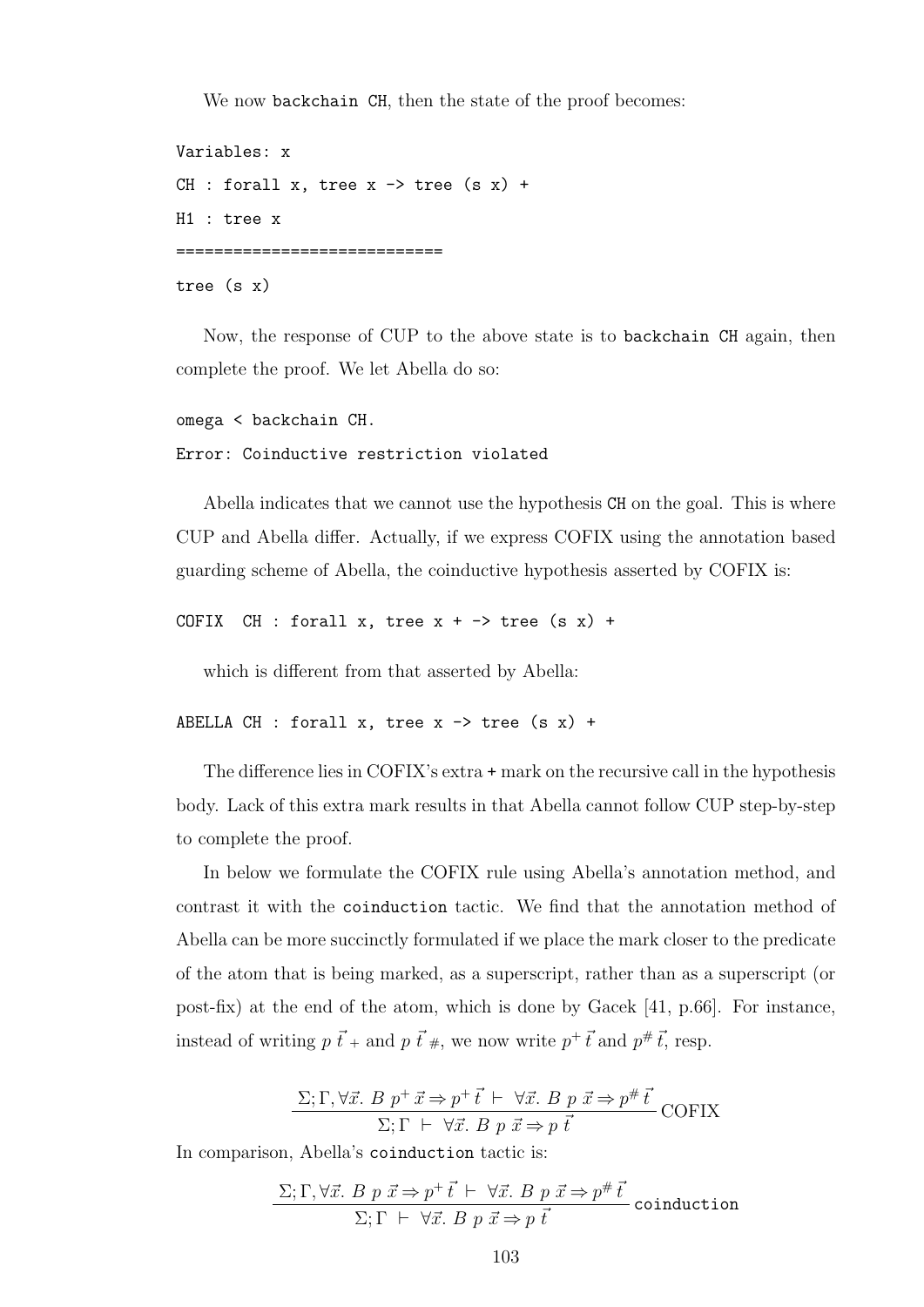We see that when a formula  $\forall \vec{x}$ . B  $p \vec{x} \Rightarrow p \vec{t}$  is asserted as a hypothesis, CUP annotates both the head predicate  $p$  and all (if any) recursive occurrences of  $p$  in the body B p  $\vec{x}$ , hence the hypothesis  $\forall \vec{x}$ . B  $p^+ \vec{x} \Rightarrow p^+ \vec{t}$ . Abella only annotates the head predicate p and left all predicates in the body  $B p \vec{x}$  unmarked, hence the hypothesis  $\forall \vec{x}$ . B  $p \; \vec{x} \Rightarrow p^+ \vec{t}$ .

Recall that the coinduction principle in  $\mathcal G$  (which is the same as in  $\mu$ MALL [27]) says that to prove an atom  $p \vec{t}$ , where p is a coinductively defined predicate, we need to find a post-fixed-point S and show that S  $\vec{t}$  is true. The difference in guarding scheme between Abella and CUP can be explained by understanding the formula that acts as the coinduction hypothesis, as a definition of a post-fixed-point. For instance, if we rename the predicate  $\text{tree}$  + as r, then the post-fixed-point r as seen by Abella is:

CoDefine  $r : nat \rightarrow prop$  by  $r$  (s  $X$ ) := tree X.

While the **r** as seen by CUP is:

```
CoDefine r : nat \rightarrow prop by
r (s X) := r X.
```
The r as seen by Abella is indeed a post-fixed-point of the predicate operator determined by the coinductive definition of tree. Abella can actually complete the proof by definitional reflection. The  $r$  as seen by CUP is also a post-fixed-point, which defines  $\emptyset$ , and which can also define  $\{s^{\omega}\}\$  when we allow infinite terms. We know that there is no infinite term in the syntax of  $\mathcal{G}$ , but CUP works with a metrictheoretically complete universe of terms that allows structures like  $s^{\omega}$ . By different annotation/guarding schemes, Abella and CUP are soundly proving different postfixed-points that arise from the same coinductive goal.

#### 7.2.3 Conclusion

As a future task, it remains to establish a detailed and formal relationship between a  $\mu$ MALL style coinduction rule (as that of G) and a CUP style coinduction rule (as that implemented in Abella). Andrew Gacek [41, p.66] claims that a CUP style proof amounts to show that a predicate is a post-fixed-point, fulfilling a premise that arises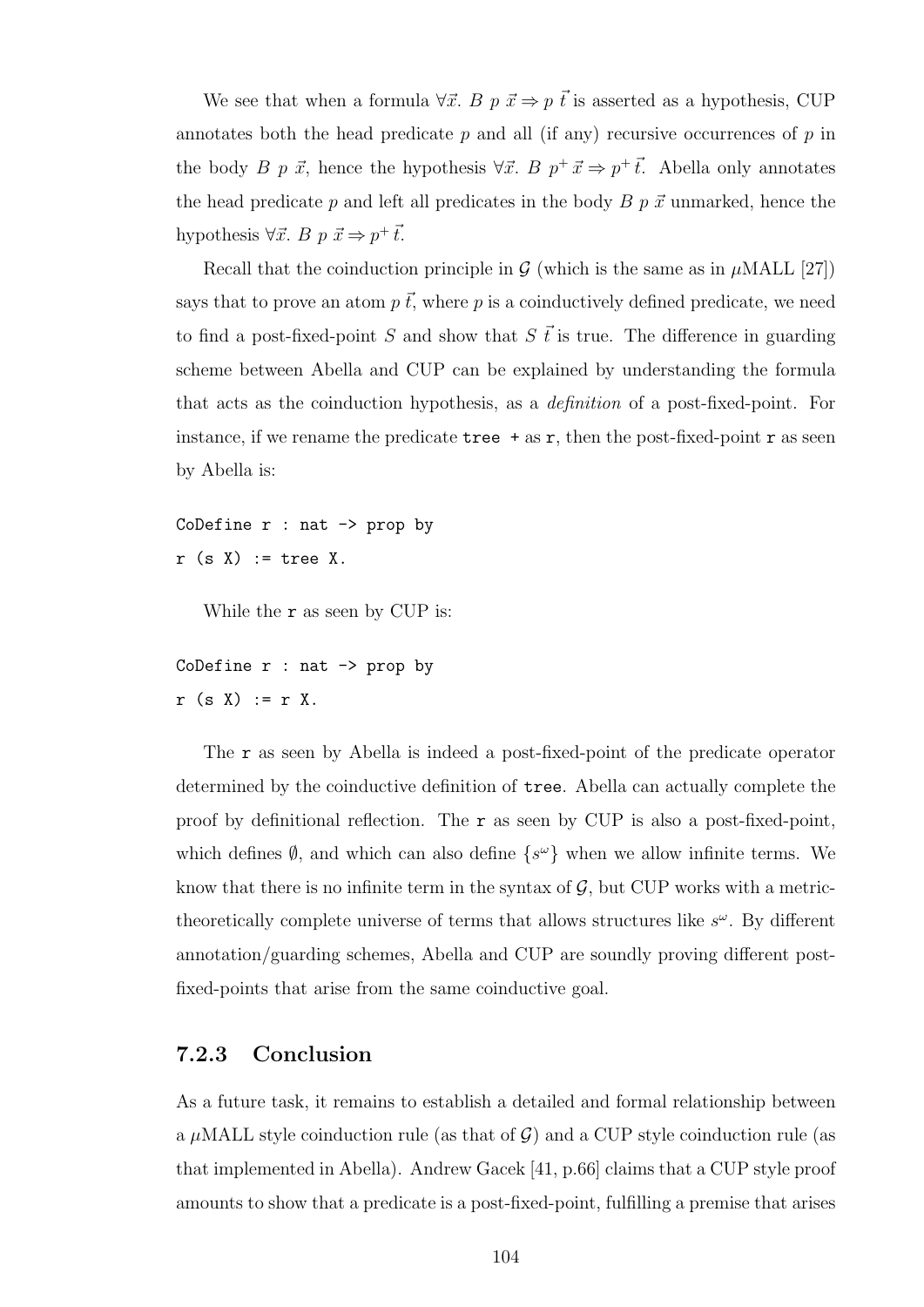from using the  $\mu$ MALL style coinduction rule in a  $\mathcal G$  proof. His view is supported by our observations on comparing CUP proofs and  $\mu$ MALL proofs. However, important details are missing in his account in order to formally substantiate the claim.

## 7.3 Discussion: post-fixed-points vs. coinductive goals

Proving that an atom A is in the coinductive model of a logic program using CUP can be regarded as using the  $\mu$ MALL style coinduction rule at the meta-level: we first build a finite success sequent-tree in CUP with respect to some suitable coinductive goal, and then extract a post-fixed-point from it which contains A using the method provided by the formal soundness proof of CUP. For instance, in the setting of Example 5.35, if we want to use the  $\nu R$  rule of Equation E6 (on page 95) to show that  $q(s z)$  is coinductively true, we would need to find a post-fixed-point of the logic program that contains  $q(s z)$ . Since we have a proof of  $\forall x \, q \, x \rightarrow q(s z)$  in CUP from which we can extract the desired post-fixed-point, we could say that the premise of the  $\nu R$  rule is satisfiable, and then establish the conclusion.

A tactic, call it cup, can therefore be suggested for implementation in the future in interactive theorem provers. The tactic cup shall behave according to the following description. To prove that some goal is coinductively true, the user can call the tactic and provide an argument to it which is a suitable coinductive goal. For example, imagine that there is only one goal  $\psi$  to be proved under a set S of assumptions, and the user types the command "cup  $\varphi$ ". Now the system creates two sub-goals: one is  $\varphi$  and the other is  $\psi$ , both having the assumption  $S \cup {\varphi}$ . The system is expecting an interactive session of proving  $\varphi$  according to CUP rules and restrictions, followed by a session of proving  $\psi$ . If both sub-goals are provable, then the proof is completed. The cup tactic shall be justifiable by the soundness theorems of CUP (i.e., Theorem 5.42 and 5.46).

### 7.4 Cyclic Proof, CUP and Abella

We briefly introduce the notion of cyclic proof in  $\S 7.4.1$ . Then in  $\S 7.4.2$  we see an example that suggests, that cyclic proof is a proof theoretic formulation, of the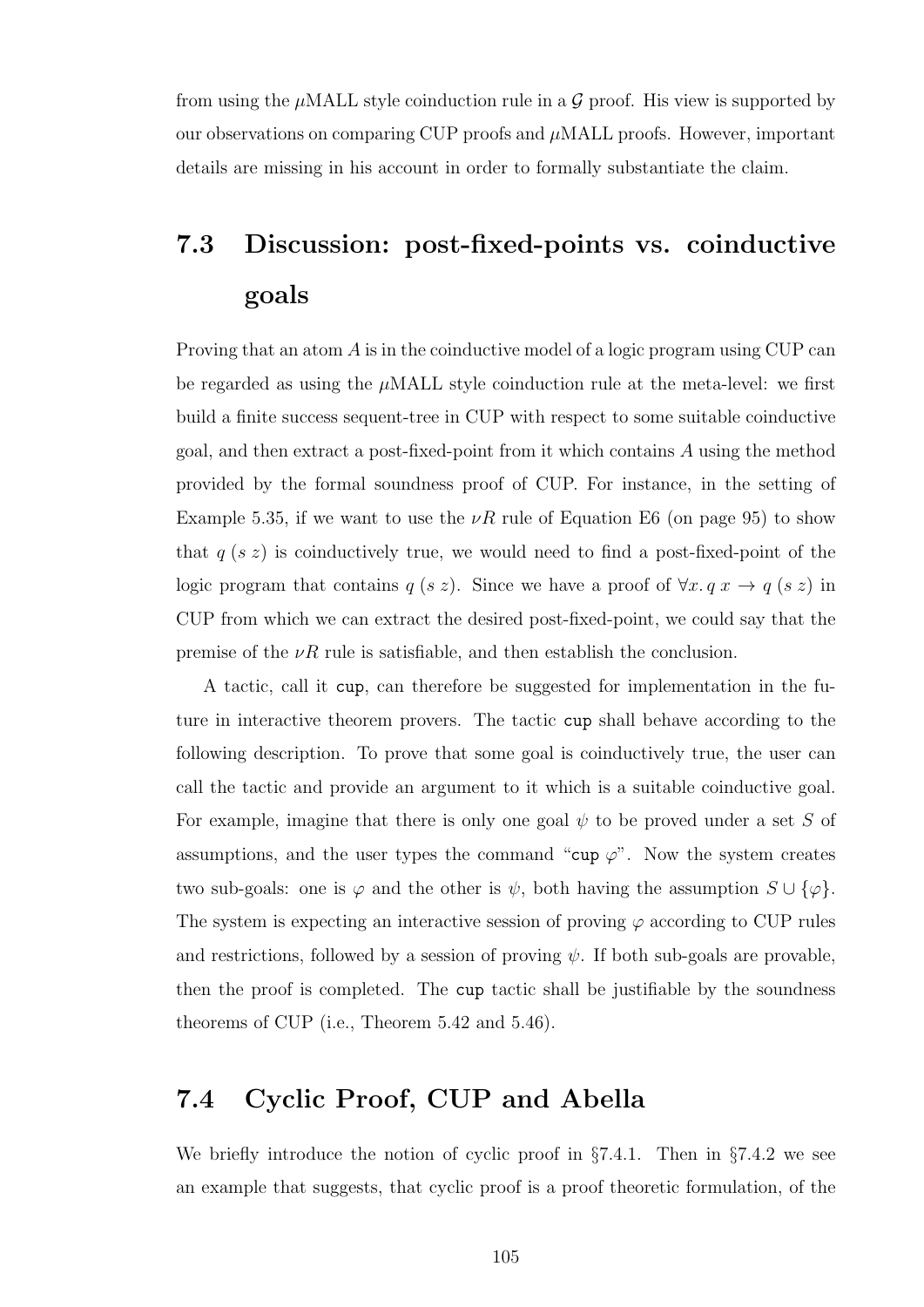induction tactic in the theorem prover Abella. This in turn suggests, that Abella's justification of its induction tactic, supports the cyclic proof conjecture, albeit restricted from a classical setting to an intuitionistic one. Finally, in §7.4.3, we suggest to regard Cyclic Proof as an inductive dual system of Coinductive Uniform Proof.

#### 7.4.1 Introducing cyclic proof

Cyclic proof, is a proof theoretic generalization, of the infinite descent method, that is known as an alternative to mathematical induction. The core theory of cyclic proof was developed by James Brotherston and Alex Simpson in 2005 [23] and remains stable since then, and has been published in several formats later on [43–45]. More recent work on this system is about its implementation [46] and applications [47–50].

Technically, the rules of cyclic proof consist of classical first-order logic sequent rules, left and right introduction rules for inductive definitions (i.e. definitional reflection of [29]), and an extra structural rule of substitution:

$$
\frac{\Gamma\vdash\Delta}{\Gamma[\Theta]\vdash\Delta[\Theta]}~\mathrm{(Subst.)}
$$

Cyclic proof is interpreted w.r.t the least Herbrand model of inductive definitions. For example, given a definition  $\forall y, p \ y := p \ (s \ y) \ (:= \text{reads} \ ``\text{if}"),$  we can prove  $p x \vdash \perp$  by the following cyclic proof:

$$
\frac{\frac{p x \vdash \bot \quad (*)}{p (s y) \vdash \bot} \quad \text{(Subst.)}}{\frac{p y, p (s y) \vdash \bot}{p (s y) \vdash \bot} \quad \text{(Weakening)}}
$$
\n
$$
\frac{p x \vdash \bot \quad (*)}{p x \vdash \bot \quad (*)}
$$

where the pair of  $(*)$  indicates a cycle in the proof. The above cyclic proof is alternative to an inductive proof that involves an explicit pre-fixed-point (cf. [41, p.34]). Soundness of cyclic proofs depends on the existence of an infinitely progressing trace of atomic formulae, for every infinite path of sequents in the proof tree. Formulae in the trace are drawn from the LHS of  $\vdash$  following a certain method. Progress only happens when a defined predicate is unfolded by its definition on the LHS of  $\vdash$ . The above cyclic proof only has one infinite path, where there is a periodical and infinitely progressing trace with the repeating pattern p x, p  $(s, y)$ , p  $(s, y)$ , p x (i.e. the upward going series of atoms underlined in the proof) where progress is made at the step from p x to p (s y) which corresponds to the use of (Case p).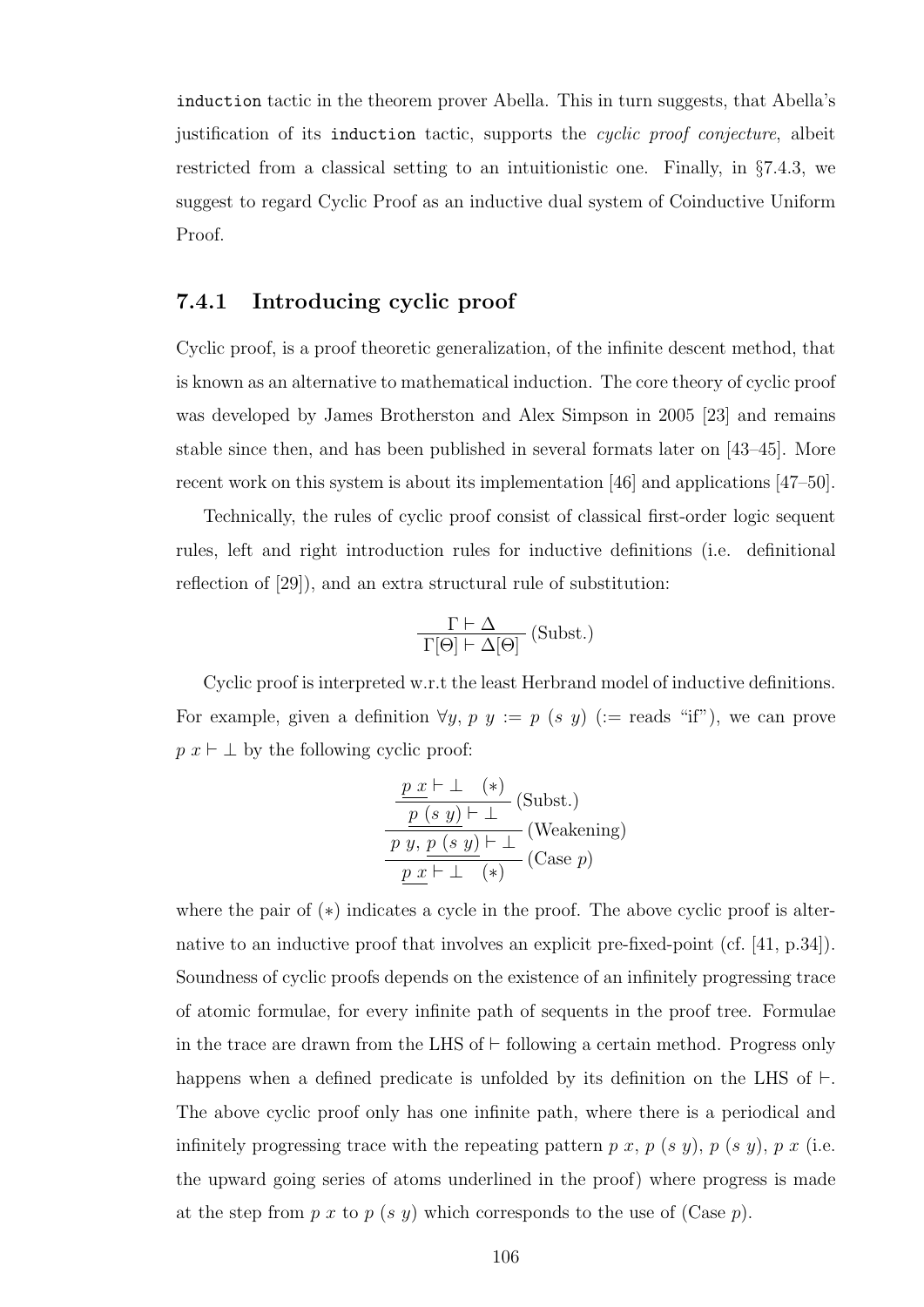#### 7.4.2 Relating cyclic proof to Abella's induction

Cyclic proof is closely related to the induction tactic in the theorem prover Abella [24]. Taking for example the cyclic proof in §7.4.1, the final steps of capping the derivation by using the substitution rule (Subst.) and then forming a back link to the root sequent, corresponds to the Abella operations of first declaring  $p \to \perp$  as an inductive hypothesis and later applying it, as follows <sup>4</sup>.

| Kind i type.                | Define $p : i \rightarrow prop$ by |
|-----------------------------|------------------------------------|
| Type $s$ i $\rightarrow$ i. | $p X := p (s X).$                  |

We define the inductive predicate  $p$ , such that it has an empty model, and we state this fact as a theorem pFalse.

```
Theorem pFalse : forall x, p x \rightarrow false.
```
The Abella proof has four steps  $(1) - (4)$ .

```
(1)
pFalse < induction on 1.
IH : forall x, p x * -> false
       ============================
forall x, p \times Q \rightarrow false(2)
                                            pFalse < intros.
                                             Variables: x
                                             IH : forall x, p x * \rightarrow false
                                            H1 : p x @
                                             ============================
                                             false
(3)
pFalse < case H1.
Variables: x
IH : forall x, p x * -> false
H2 : p (s x) *============================
                                             (4)
                                             pFalse < apply IH to H2.
                                             Proof completed.
```
#### false

Step (2) corresponds to the opening state of the cyclic proof. The use of (Case  $p)$  in the cyclic proof corresponds to step (3), while step (4) echoes (Subst.). Finally, formation of the back link corresponds to step (1).

<sup>4</sup>The Abella system used in this review is version 2.0.5.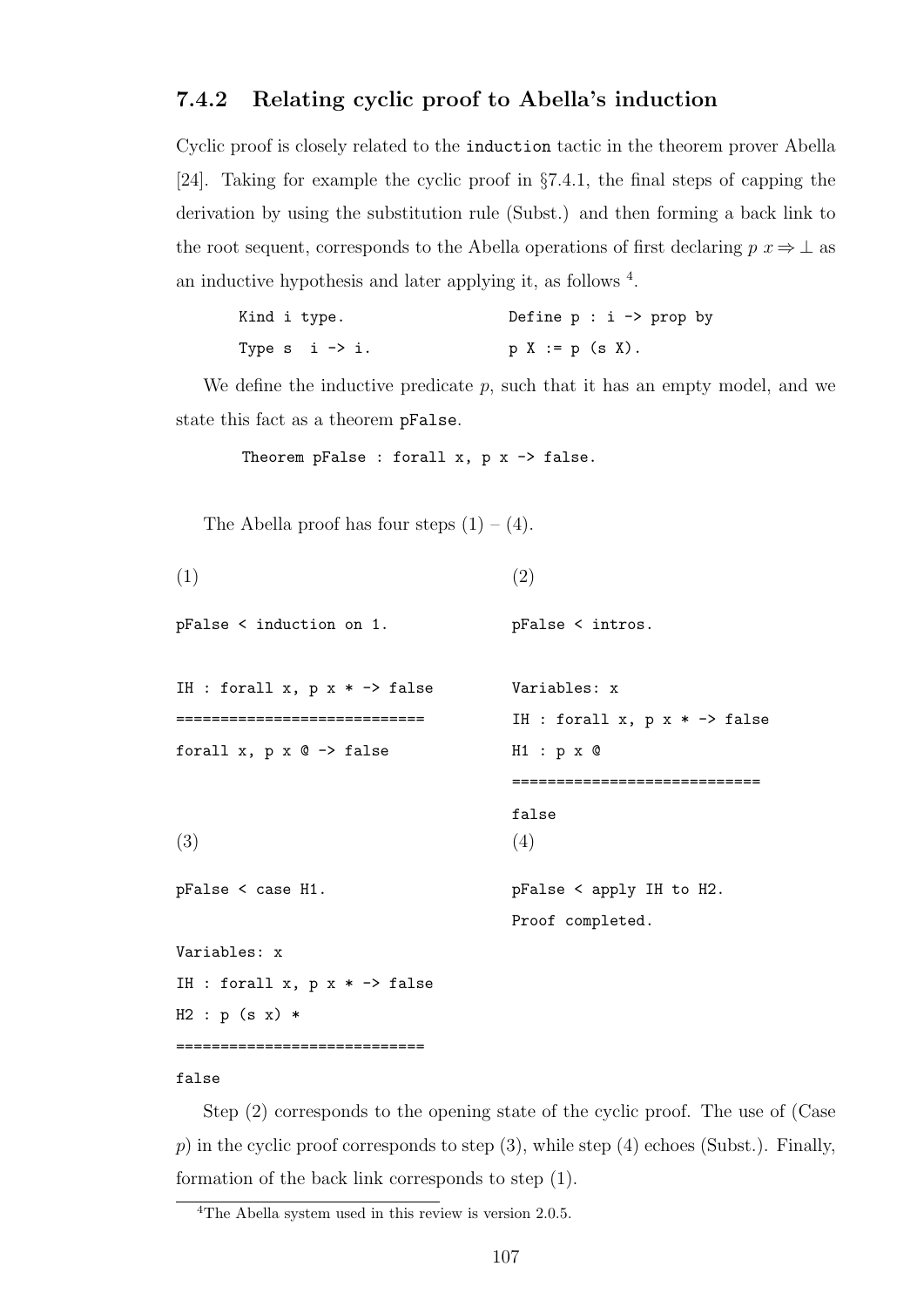There are more induction examples to be explored in order to more precisely formulate the relationship between cyclic proof and the induction tactic of Abella. However, such exploration would lead us out of the scope of this thesis, which focuses on coinduction. Therefore, we draw some conjectures based on what we have observed, without further attempt to verify them.

We conjecture, that the induction tactic of Abella implements cyclic proof in an intuitionistic setting. In other words, we conjecture that:

- 1. An inductive proof in Abella, using the induction tactic, is a cyclic proof.
- 2. An intuitionistic cyclic proof is trivially an inductive proof in Abella.

Following this view, we further suppose that, when using the induction tactic, checking for existence of progressing traces can be safely omitted, since the ∗/@ annotation guarantees existence of such traces.

Here is an application of our conjecture. Gacek justified the induction tactic, by translating it into inductive G proof steps [41,  $\S 5.2$ ]. Given the connection between the notions of a *structural proof* and an *inductive G proof* <sup>5</sup>, Gacek's account should be helpful for Brotherston and Simpson to prove their *cyclic proof conjecture* [23, Conjecture 4.16] [45, Conjecture 7.7], that if there is a cyclic proof of  $\Gamma \vdash \Delta$  then there is a structural proof of  $\Gamma \vdash \Delta$ .

#### 7.4.3 Conclusion

We use Table 7.1 as an agenda for our following discussion.

[45] gives two inductive proof systems that formalizes infinite descent: 1)  $LKID^{\omega}$ , where a proof could be non-terminating, to represent infinite descent in a straight forward way, and 2)  $CLKID^{\omega}$  (a.k.a cyclic proof) where all proofs are finite, representing all terminating or periodical  $LKID^{\omega}$  constructs. Therefore  $LKID^{\omega}$  is conceptually more fundamental than  $CLKID^{\omega}$ . We add pre-fix "i-" to denote their intuitionistic fragment.

Based on some primitive observation, we have supposed that  $i$ -CLKID<sup> $\omega$ </sup> resembles  $(\approx)$  the induction tactic of Abella. We have compared elsewhere, the connection between CUP and the coinduction tactic of Abella, both of which are intuitionistic. Further, we observe that the  $i$ -CLKID<sup> $\omega$ </sup> and CUP are symmetric across the

<sup>&</sup>lt;sup>5</sup>A structural proof [23] (An inductive G proof [41]) is a *classical* (resp. *intuitionistic*) proof with definitional reflection and induction.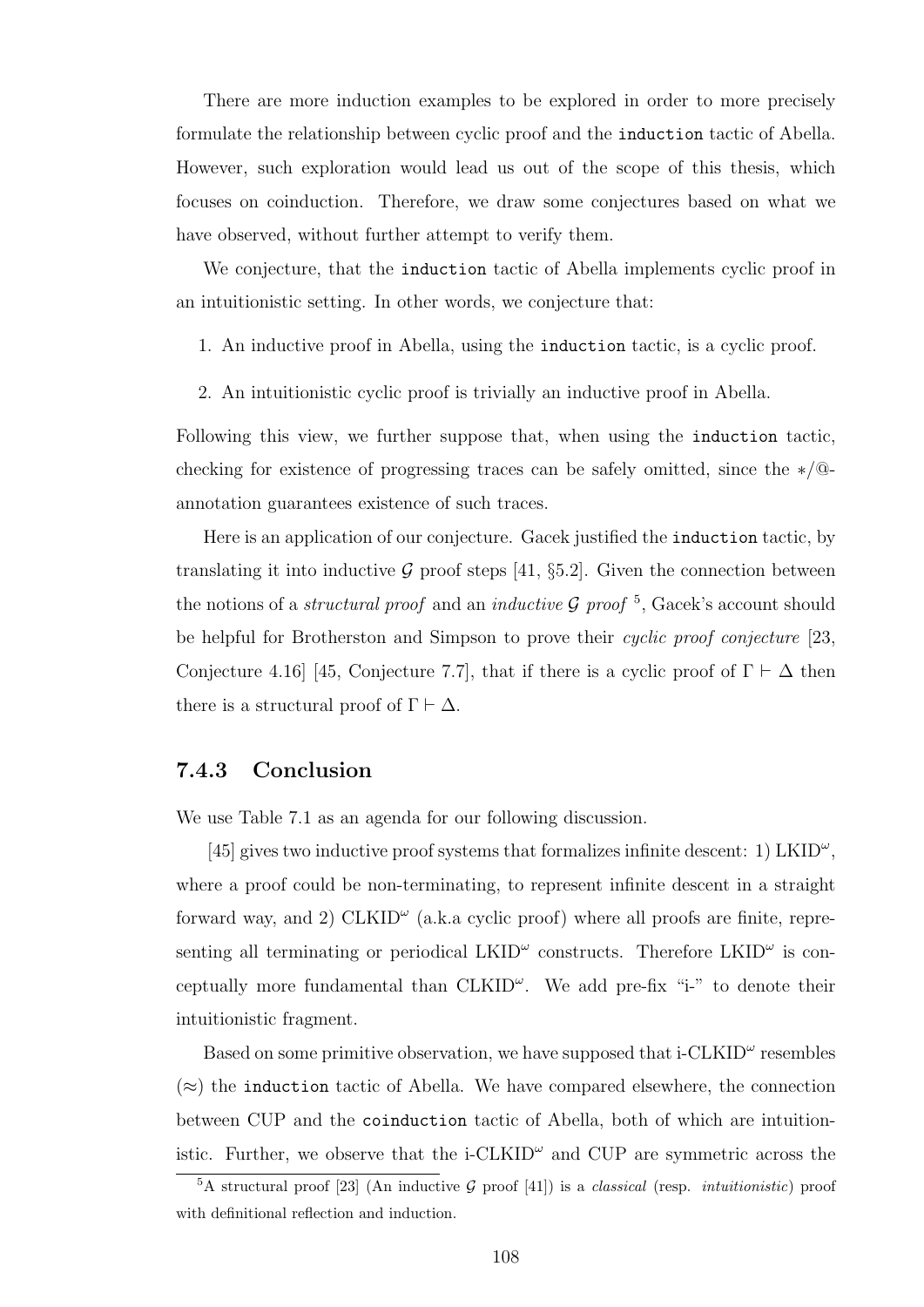| Induction                                 | Coinduction                  |
|-------------------------------------------|------------------------------|
|                                           |                              |
| $i$ -CLKID <sup><math>\omega</math></sup> | CUP                          |
| $\approx$ induction tactic                | $\approx$ coinduction tactic |
|                                           |                              |
|                                           |                              |
| i-LKID $^{\omega}$                        | "Infinite CUP"               |

Table 7.1: Supposed duality among (co)inductive systems.

sequent arrow  $(\vdash)$ : a i-CLKID<sup> $\omega$ </sup> proof exhibits infinite unfolding of (inductively) defined predicates on the LHS of  $\vdash$ , while a CUP proof encodes infinite unfolding of (coinductively) defined predicates on the RHS of  $\vdash$ . In these senses, we suggest to regard i-CLKID<sup> $\omega$ </sup> as a dual to CUP, as indicted in Table 7.1.

Now that we have regarded CUP as a dual to  $i$ -CLKID<sup> $\omega$ </sup>, we may wonder, that there should be a coinductive dual for  $i$ -LKID<sup> $\omega$ </sup>. There is no such a system exist in the literature, and we tentatively call it "Infinite CUP" in Table 7.1. It could be studied in the future. However, given the already extensive studies of perpetual processes from the logic programming community, this proposed "Infinite CUP" may merely be a proof-theoretic rendering of what has been known about non-terminating logic programs.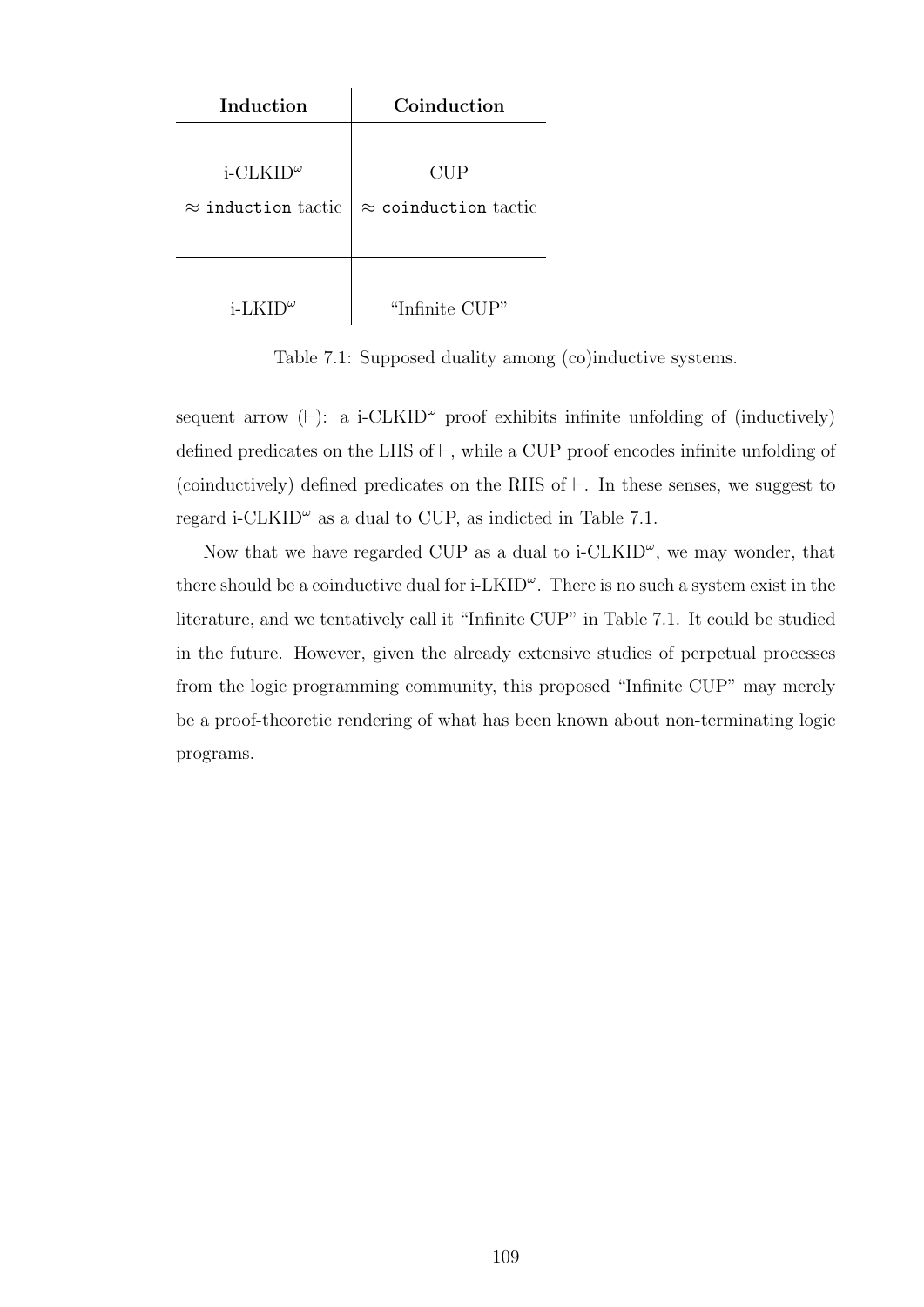### Chapter 8

## Conclusion and Future work

### 8.1 Summary

We summarize the thesis by providing short answers to the research questions asked in Section 1.1.

- 1. Re perpetual computation in logic programming:
	- (a) What kind of logic programs can produce infinite data, whenever its SLD derivation is non-terminating ?
	- Ans. Logic programs that are both observationally productive and universal  $(OP\&U)$ .
		- (b) Under what circumstances can we use unification, between goals in a potentially non-terminating SLD derivation, to decide non-termination of that derivation ?
	- Ans. The circumstance where we are working with OP&U logic programs, and an atom  $t$  from a goal unifies an atom  $t'$  from a previous goal and  $t$  is no  $less general that t'.$ 
		- (c) When can the infinite data generated by a non-terminating SLD derivation be the same as that computed by unification between goals in the derivation? And in such cases, why are the results the same ?
	- Ans. In the circumstances described above, and additionally when the circular unifier is grounding; because the infinite amount of answer substitutions involved in the SLD derivation coincide with the unfolding of the circular unifier.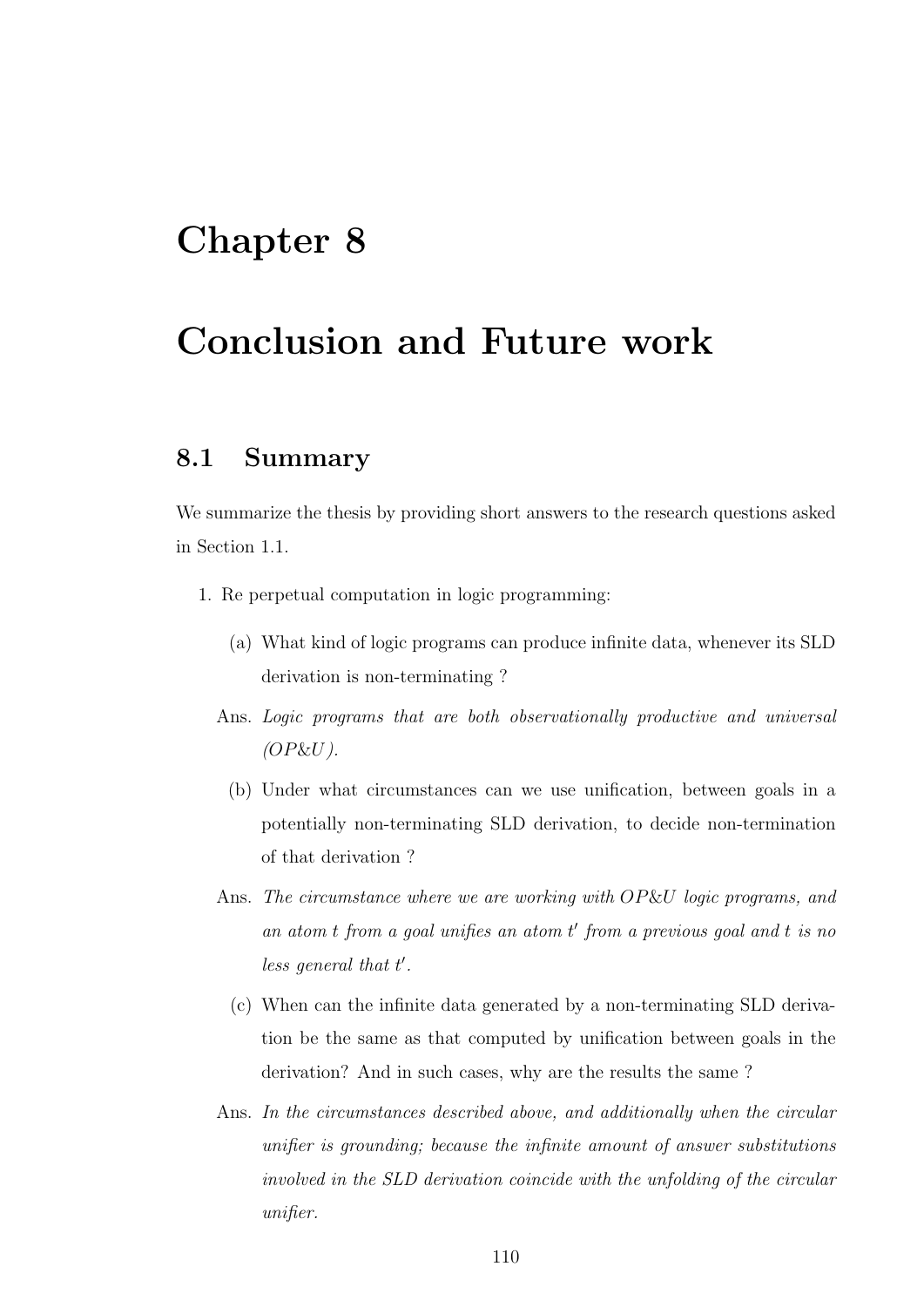- 2. Re coinduction in Horn clause logic:
	- (a) What could be a coinductively sound logic that could prove some irregular trees in the greatest complete Herbrand model of a first-order Horn clause logic program?

Ans. Coinductive Uniform Proof.

#### 8.2 Future work

Having answered the research questions of the thesis, here is a listing of some tasks of interest, which may deserve future effort.

- 1. The existing method of post-fixed point extraction for CUP suffers the restriction that the coinductive goal must be a single H-formula, although a conjunction of H-formulae is allowed by the definition of CUP. If the coinductive goal is a single H-formula, it can only use itself as the coinductive hypothesis, whereas if it is a conjunction of H-formulae, one conjunct may use other conjuncts as coinductive hypotheses, and such dynamics is out of scope for the existing post-fixed point extraction method. Solving this problem can put CUP at a stronger position in proof theory as a computational counterpart to Tarskian fixed-point approaches to coinduction such as  $\mu$ MALL. Soundness proof in the more complex case could generalize the existing proof in terms that an EVS-index is no longer a word but a list of triples, where a triple  $(i, j, k)$ denotes the  $\delta$ -substitution created when selecting the *i*-th coinductive hypothesis for back-chaining in the sequent sub-tree of the j-th conjunct for the  $k$ -th time.
- 2. Implement CUP as a tactic for some theorem prover that has a relatively large user base.
- 3. Use an interactive theorem prover to certify the soundness proof for CUP.
- 4. Formally establish the relationship between a  $\mu$ MALL-style coinduction rule and a CUP-style coinduction rule.
- 5. Extend the language of CUP from H-formula to hereditary Harrop language.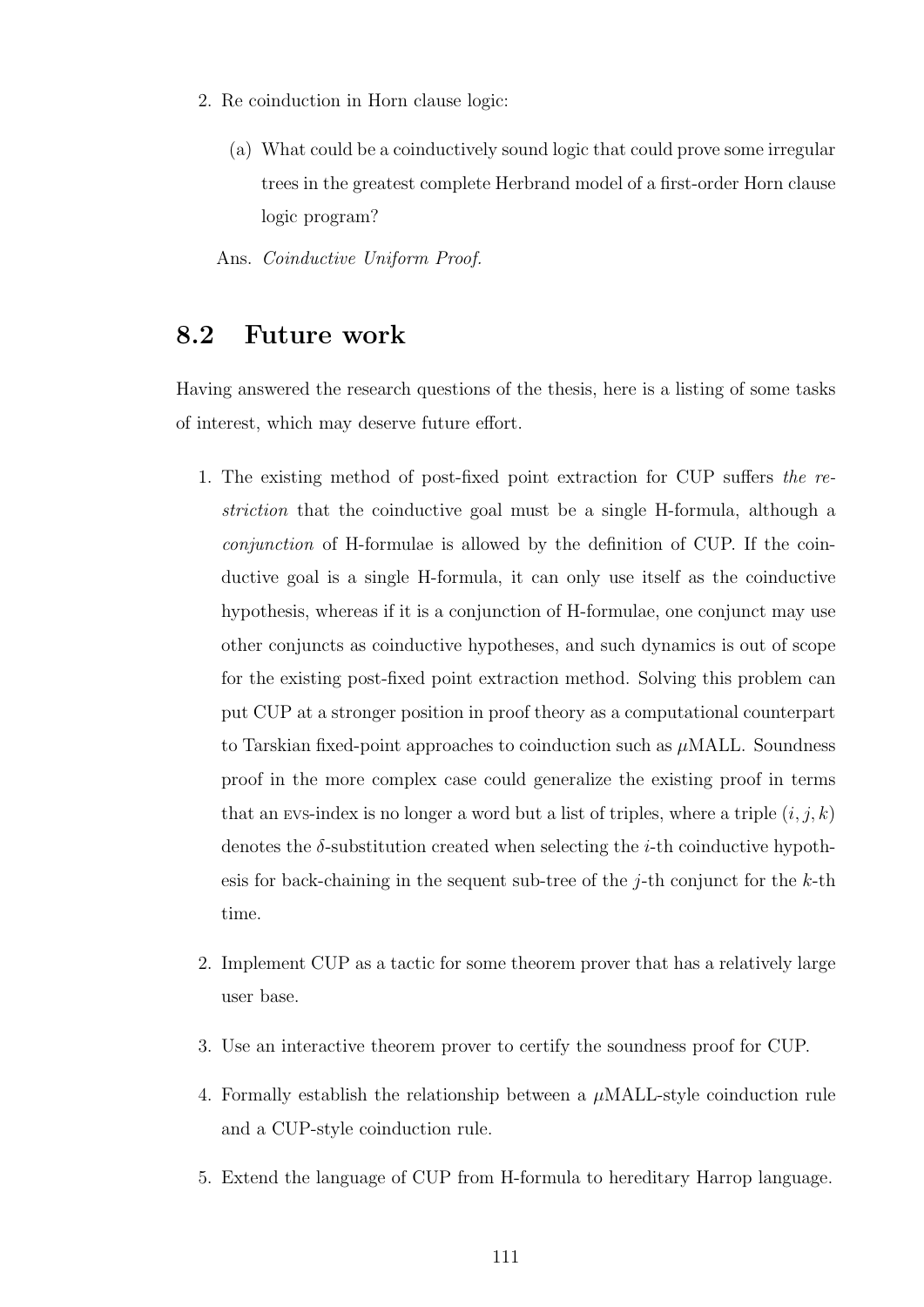# Appendix A

### Tarski's Fixed-Point Theorem

Tarski's fixed-point theorem [13, §5] and its proof are given here.

**Definition A.1.** A binary relation on a set S is any subset of  $S \times S$ .

**Definition A.2.** A binary relation R (on a set S) is reflexive if xRx for all  $x \in S$ . It is anti-symmetric if xRy and yRx implies  $x = y$  for all  $x, y \in S$ . It is transitive if xRy and yRz implies xRz for all  $x, y, z \in S$ .

**Definition A.3.** A binary relation R is a *partial order* if it is reflexive, transitive and anti-symmetric.

Example A.4. On the power set  $2^S$  of any set S, the subset relation  $\subseteq$  is a partial order. The less-than-or-equal relation  $\leq$  on  $\mathbb N$  is a partial order.

Notation A.5. From now on we use the symbol  $\leq$  to denote an arbitrary partial order.

**Definition A.6.** Let S be a set with a subset X, and  $\leq$  a partial order on S. The element  $a \in S$  is an upper bound of X if for all  $x \in X$  we have  $x \le a$ . The element  $b \in S$  is a lower bound of X if for all  $x \in X$  we have  $b \leq x$ . Furthermore,  $a' \in S$  is the *least upper bound* of  $X$  if  $a'$  is an upper bound of  $X$  and, for all upper bounds a of X we have  $a' \leq a$ . Similarly,  $b' \in S$  is the greatest lower bound of X if b' is a lower bound of X and, for all lower bounds b of X we have  $b \leq b'$ .

*Notation* A.7. We use  $lub(X)$  and  $qlb(X)$  to denote respectively the least upper bound and greatest lower bound of X.

**Definition A.8.** Let  $\leq$  be a partial order on S. We call S a *complete lattice* if for every subset X of S, there exist both  $lub(X)$  and  $glb(X)$ .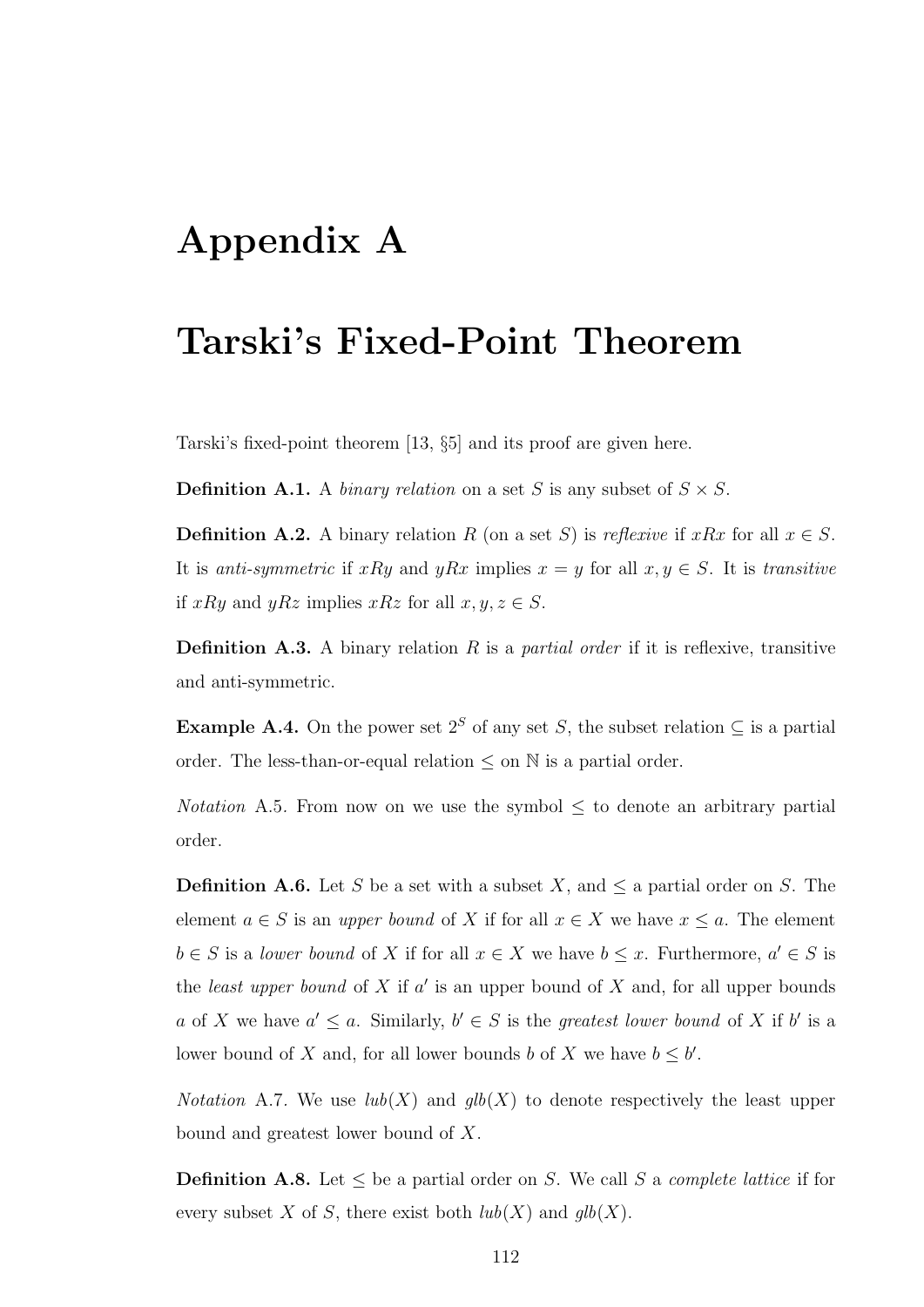Example A.9. The power set  $2^S$  of any set S, equipped with the subset relation ⊆, is a complete lattice. For every  $X \subseteq 2^S$ ,  $lub(X) = \bigcup X$  and  $glb(X) = \bigcap X$ .

**Definition A.10.** Let the set S equipped with a partial order  $\leq$  be a complete lattice. A function T from S to S, is monotonic if  $x \leq y$  implies  $T(x) \leq T(y)$  for all  $x, y \in S$ .

Assumption A.11. Let the set S equipped with a partial order  $\leq$  be a complete lattice. Let the function  $T$  from  $S$  to  $S$ , be monotonic.

**Definition A.12.** Assume A.11. The element  $x \in S$  is a fixed-point of T if  $T(x) = x$ . It is a pre-fixed-point of T if  $T(x) \leq x$ . It is a post-fixed-point of T if  $x \leq T(x)$ .

- The element  $y \in S$  is the *least fixed-point* of T if y is a fixed-point of T and  $y \leq x$  for every fixed-point x of T.
- The element  $y \in S$  is the *greatest fixed-point* of T if y is a fixed-point of T and  $x \leq y$  for every fixed-point x of T.

**Lemma A.13.** Assume A.11. Let  $G = \{x \in S \mid x \leq T(x)\}\$  and  $g = lub(G)$  and  $g' = lub\{x \in S \mid T(x) = x\}.$  Then,

- 1. The least upper bound of all post-fixed-points is a post-fixed-point, i.e.,  $g \in G$ .
- 2. The least upper bound of all post-fixed-points is a fixed-point, i.e.,  $T(q) = q$ .
- 3. The least upper bound of all post-fixed-points equals the least upper bound of all fixed-points, i.e.,  $g = g'$ .
- *Proof.* 1. Since  $x \leq g$  for all  $x \in G$ , by monotonicity of T, we have  $T(x) \leq T(g)$ for all  $x \in G$ . Then, by transitivity of  $\leq$  we have  $x \leq T(g)$  for all  $x \in G$ . Therefore,  $T(g)$  is an upper bound of G. Then  $g \leq T(g)$  for g is the least upper bound. So q is a post-fixed-point and  $q \in G$ .
	- 2. Given  $g \leq T(g)$ , it remains to show  $T(g) \leq g$ , so that we can have  $T(g) = g$ by anti-symmetry of  $\leq$ . Starting with  $g \leq T(g)$ , we have  $T(g) \leq T(T(g))$  by monotonicity of T, which means that  $T(g)$  is a post-fixed-point of T. Therefore  $T(g) \in G$ . Since g is the least upper bound of G, we have  $T(g) \leq g$ . Then,  $T(q) = q.$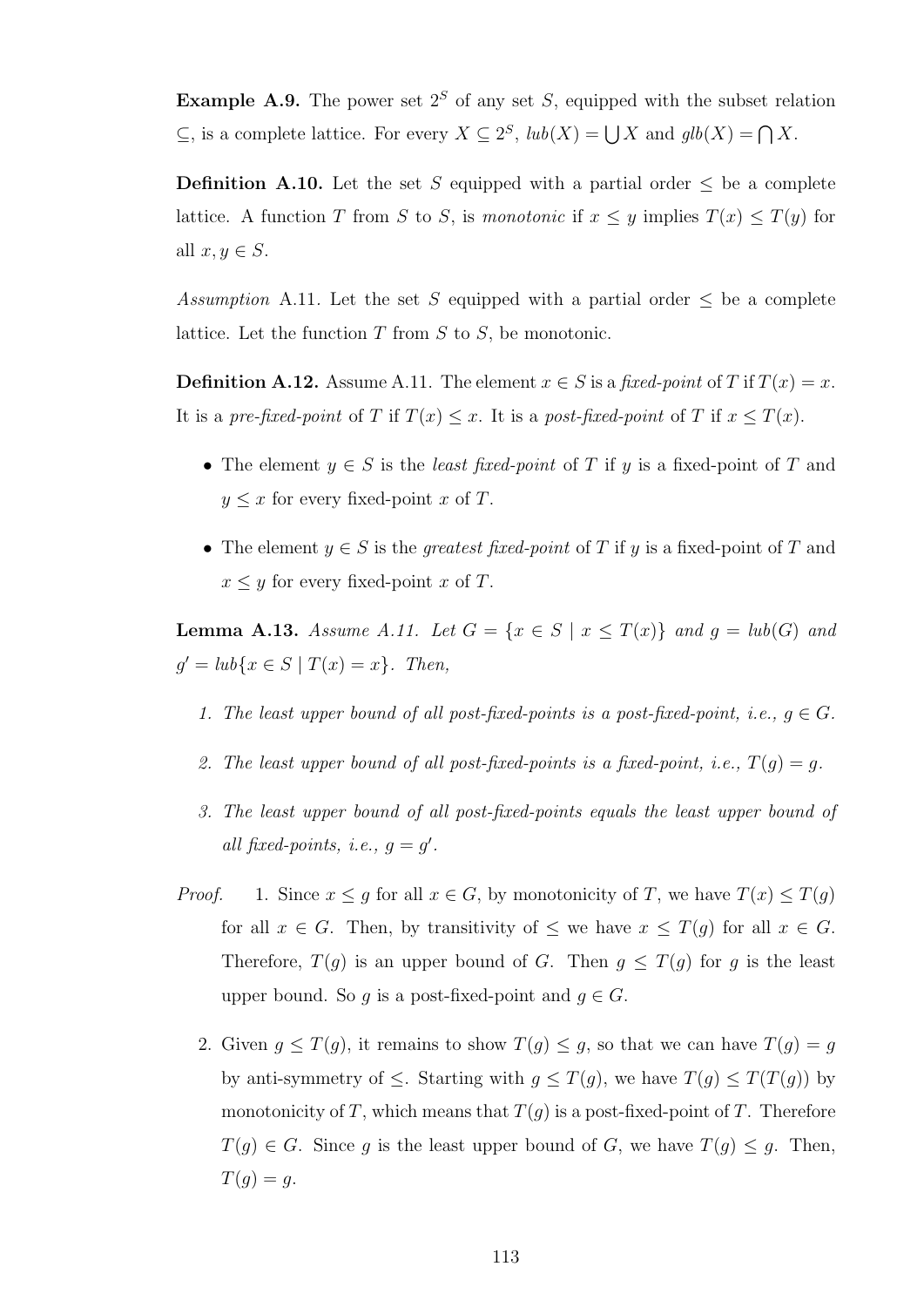3. Since  $g$  is a fixed-point of  $T$ , and  $g'$  is the least upper bound of all fixed-points of T, we have  $g \leq g'$ . On the other hand, since  $\{x \in S \mid T(x) = x\} \subseteq \{x \in S \mid T(x) = x\}$  $S \mid x \leq T(x)$ , we have  $g' \leq g$ . From  $g' \leq g$  and  $g \leq g'$  we derive  $g = g'$  by anti-symmetry of  $\leq$ .

 $\Box$ 

 $\Box$ 

**Lemma A.14.** Assume A.11. Let  $H = \{x \in S \mid T(x) \le x\}$  and  $h = glb(H)$  and  $h' = glb\{x \in S \mid T(x) = x\}.$  Then,

- 1. The greatest lower bound of all pre-fixed-points is a pre-fixed-point, i.e.,  $h \in H$ .
- 2. The greatest lower bound of all pre-fixed-points is a fixed-point, i.e.,  $T(h) = h$ .
- 3. The greatest lower bound of all pre-fixed-points equals the greatest lower bound of all fixed-points, i.e.,  $h = h'$ .

Proof. Similar to the proof of Lemma A.13.

**Theorem A.15** (Tarski). Assume A.11. Then, the least fixed-point of T equals the greatest lower bound of all fixed-points of T, which also equals the greatest lower bound of all pre-fixed-points of  $T$ . Moreover, the greatest fixed-point of  $T$  equals the least upper bound of all fixed-points of  $T$ , which also equals the least upper bound of all post-fixed-points of  $T$ . In equations:

$$
lfp(T) = glb\{x \in S \mid T(x) = x\} = glb\{x \in S \mid T(x) \le x\}
$$
  

$$
gfp(T) = lub\{x \in S \mid T(x) = x\} = lub\{x \in S \mid x \le T(x)\}
$$

- *Proof.* 1. By definition, the least fixed-point of T is a fixed-point of T as well as a lower bound of the set of all fixed-points of T. These requirements are satisfied by the greatest lower bound of all pre-fixed-points following Lemma A.14.
	- 2. By definition, the greatest fixed-point of  $T$  is a fixed-point of  $T$  as well as an upper bound of the set of all fixed-points of T. These requirements are satisfied by the least upper bound of all post-fixed-points following Lemma A.13.

 $\Box$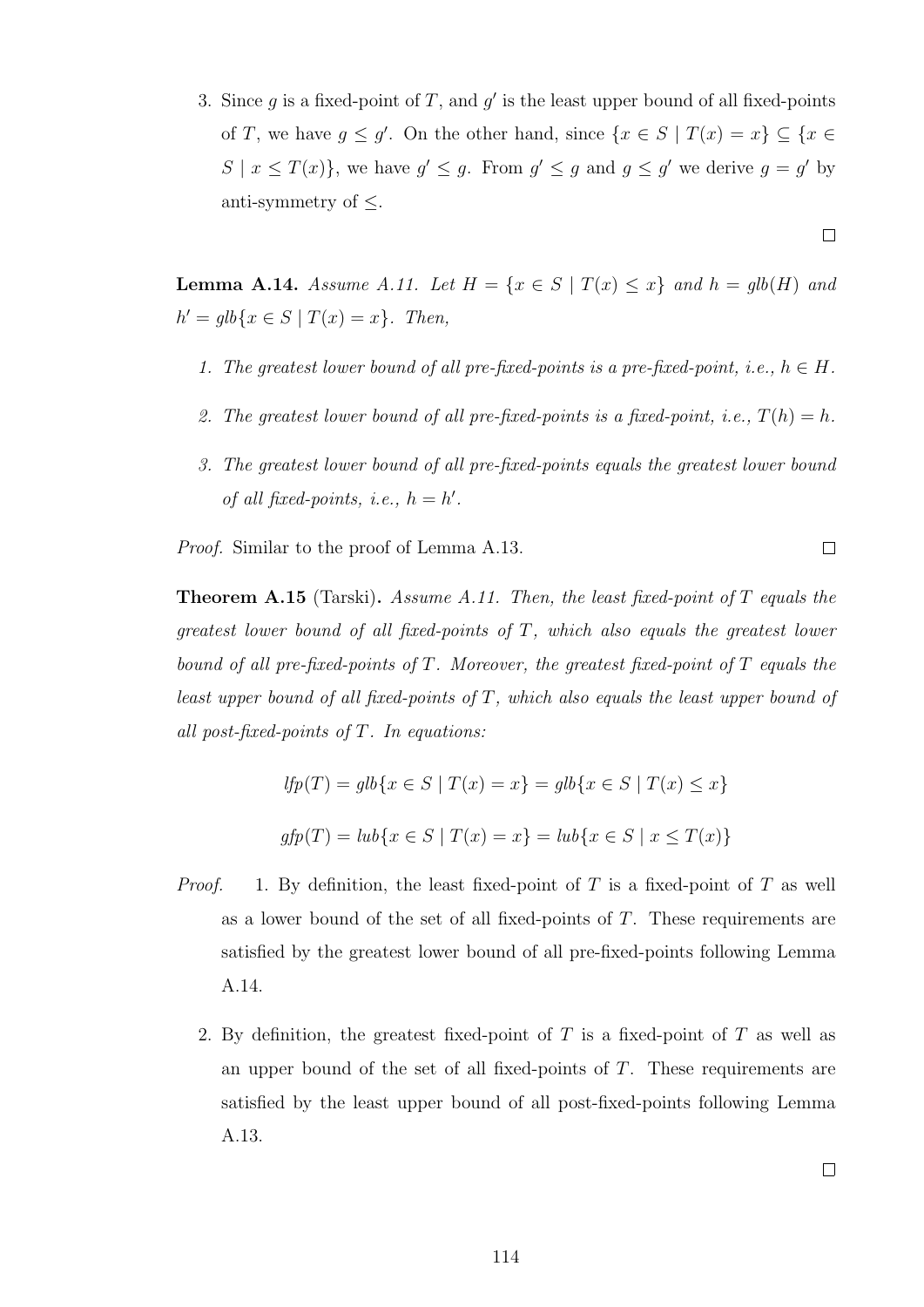## References

- [1] Luke Simon, Ajay Mallya, Ajay Bansal, and Gopal Gupta. Coinductive logic programming. In Sandro Etalle and Mirosław Truszczyński, editors, Logic Programming, pages 330–345, Berlin, Heidelberg, 2006. Springer Berlin Heidelberg.
- [2] Peng Fu, Ekaterina Komendantskaya, Tom Schrijvers, and Andrew Pond. Proof relevant corecursive resolution. In Oleg Kiselyov and Andy King, editors, Functional and Logic Programming, pages 126–143, Cham, 2016. Springer International Publishing.
- [3] Yves Bertot and Pierre Castran. Interactive Theorem Proving and Program Development: Coq'Art The Calculus of Inductive Constructions. Springer Publishing Company, Incorporated, 1st edition, 2010.
- [4] Gerwin Klein, June Andronick, Kevin Elphinstone, Toby Murray, Thomas Sewell, Rafal Kolanski, and Gernot Heiser. Comprehensive formal verification of an os microkernel. ACM Trans. Comput. Syst., 32(1):2:1–2:70, February 2014.
- [5] Xinyu Feng. Mechanized verification of preemptive os kernels (invited talk). In Proceedings of the 6th ACM SIGPLAN Conference on Certified Programs and Proofs, CPP 2017, pages 2–2, New York, NY, USA, 2017. ACM.
- [6] Jim Woodcock, Peter Gorm Larsen, Juan Bicarregui, and John Fitzgerald. Formal methods: Practice and experience. ACM Comput. Surv., 41(4):19:1– 19:36, October 2009.
- [7] Yves Bertot and Ekaterina Komendantskaya. Inductive and coinductive components of corecursive functions in coq. Electronic Notes in Theoretical Computer Science,  $203(5):25 - 47$ , 2008. Proceedings of the Ninth Workshop on Coalgebraic Methods in Computer Science (CMCS 2008).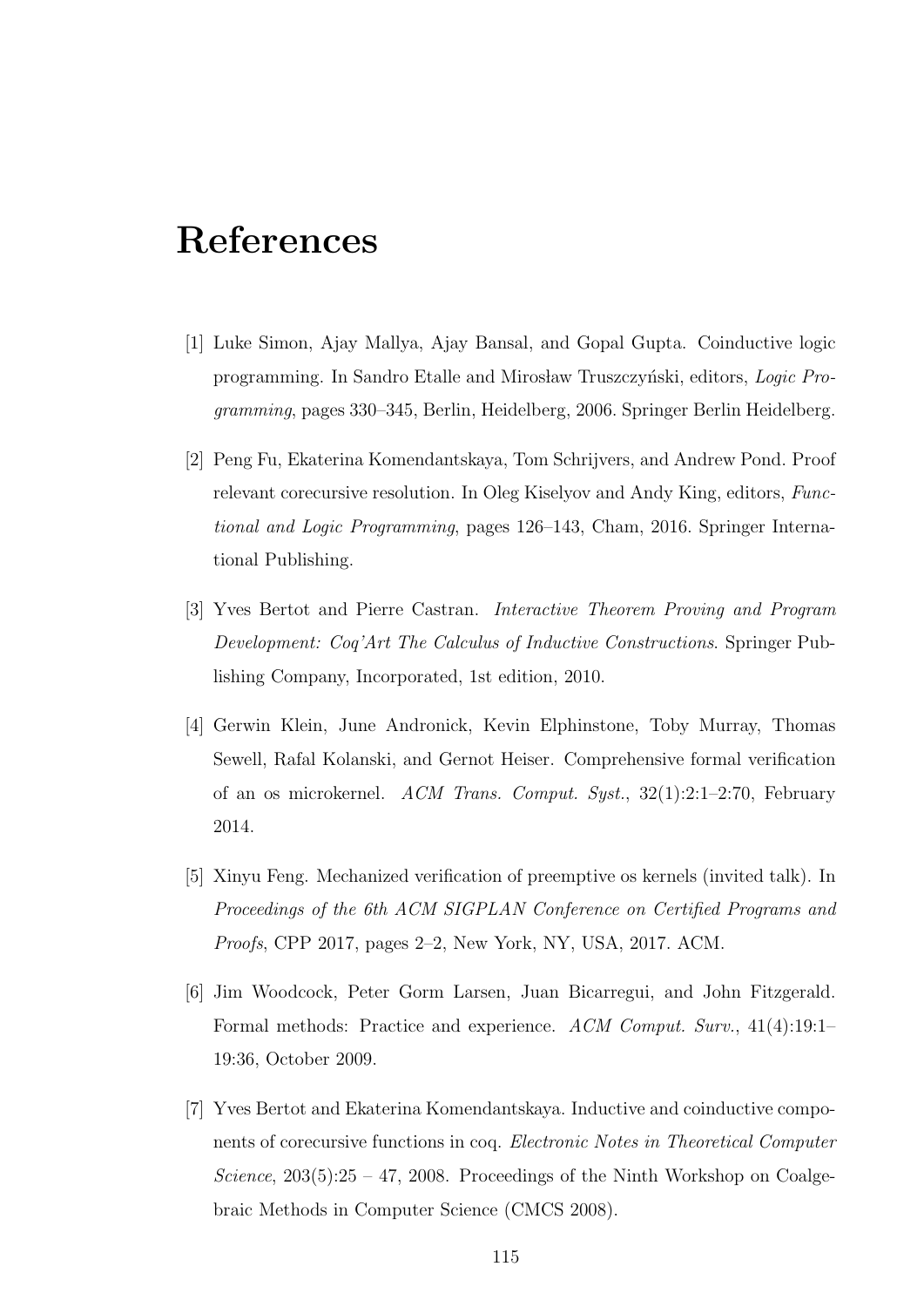- [8] Jasmin Christian Blanchette, Johannes Hölzl, Andreas Lochbihler, Lorenz Panny, Andrei Popescu, and Dmitriy Traytel. Truly modular (co)datatypes for isabelle/hol. In Gerwin Klein and Ruben Gamboa, editors, Interactive Theorem Proving, pages 93–110, Cham, 2014. Springer International Publishing.
- [9] Jörg Endrullis, Clemens Grabmayer, Dimitri Hendriks, Ariya Isihara, and Jan Willem Klop. Productivity of stream definitions. In Erzsébet Csuhaj-Variú and Zoltán Ésik, editors, Fundamentals of Computation Theory, pages 274–287, Berlin, Heidelberg, 2007. Springer Berlin Heidelberg.
- [10] Dean Voets and Danny De Schreye. Non-termination analysis of logic programs using types. In María Alpuente, editor, *Logic-Based Program Synthesis* and Transformation, pages 133–148, Berlin, Heidelberg, 2011. Springer Berlin Heidelberg.
- [11] Rob Nederpelt and Herman Geuvers. Type Theory and Formal Proof: An Introduction. Cambridge University Press, New York, NY, USA, 1st edition, 2014.
- [12] Benjamin C. Pierce. Types and Programming Languages. The MIT Press, 1st edition, 2002.
- [13] John W. Lloyd. Foundations of Logic Programming, 2nd Edition. Springer, 1987.
- [14] Alain Colmerauer. Prolog and infinite trees. In K. L. Clark and S.-A Tarnlund, editors, Logic Programming, volume 11, pages 231–251. Academic Press, Inc., London, UK, 1982.
- [15] Dale Miller, Gopalan Nadathur, Frank Pfenning, and Andre Scedrov. Uniform proofs as a foundation for logic programming. Annals of Pure and Applied  $Logic, 51(1):125 - 157, 1991.$
- [16] James Harland. On Hereditary Harrop Formulae as a basis for Logic Programming. PhD thesis, The University of Edinburgh, 1991.
- [17] Yue Li. Structural resolution with co-inductive loop detection. In Proceedings of the First Workshop on Coalgebra, Horn Clause Logic Programming and Types, CoALP-Ty 2016, Edinburgh, UK, 28-29 November 2016., pages 52–67, 2016.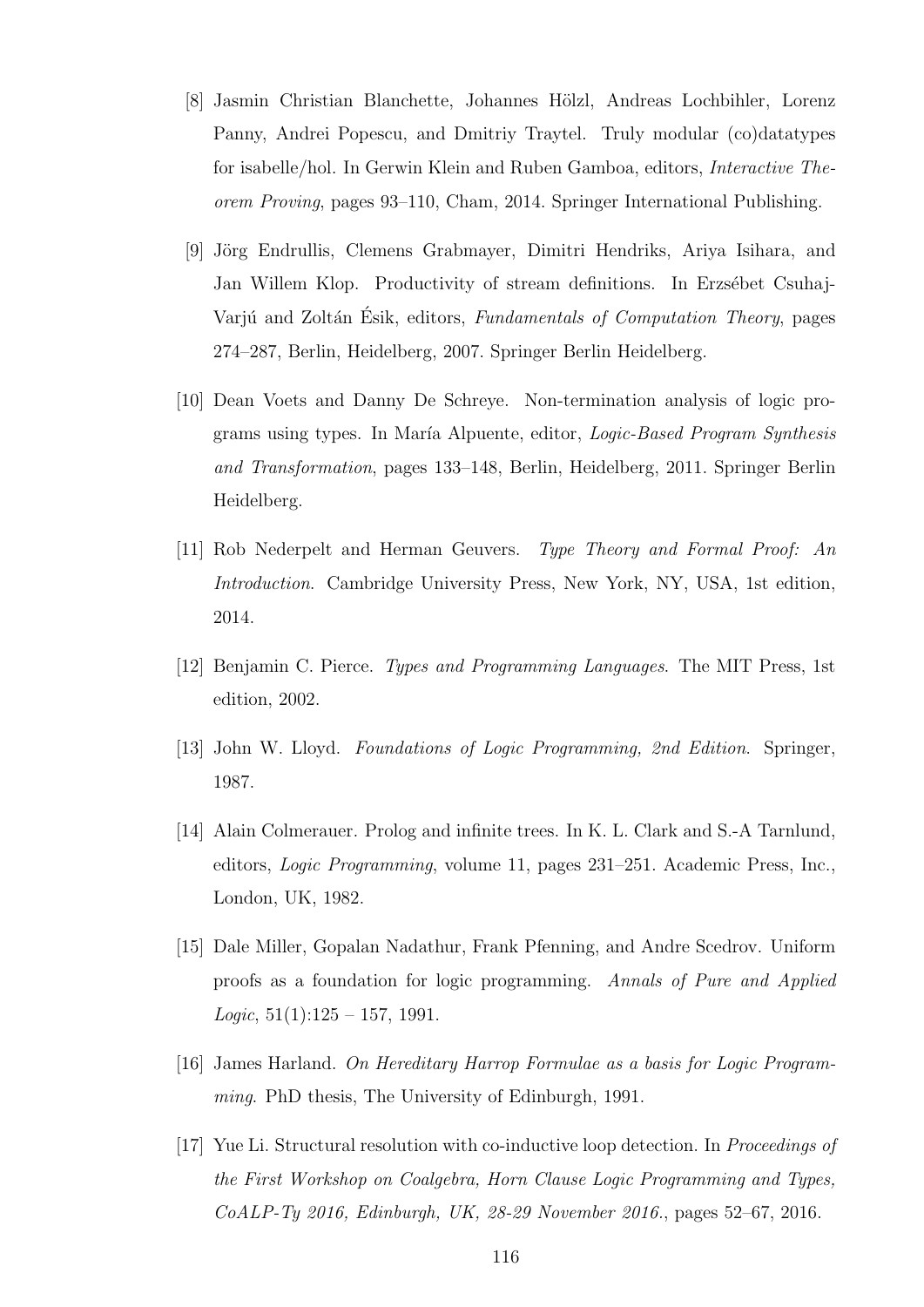- [18] Ekaterina Komendantskaya, Patricia Johann, and Martin Schmidt. A productivity checker for logic programming. In Manuel V Hermenegildo and Pedro Lopez-Garcia, editors, Logic-Based Program Synthesis and Transformation, pages 168–186, Cham, 2017. Springer International Publishing.
- [19] Keith L. Clark. Predicate Logic as a Computational Formalism. PhD thesis, University of London, London, UK, 1980.
- [20] Henning Basold, Ekaterina Komendantskaya, and Yue Li. Coinduction in uniform: Foundations for corecursive proof search with horn clauses. In Luís Caires, editor, Programming Languages and Systems, pages 783–813, Cham, 2019. Springer International Publishing.
- [21] Yue Li. Coinductive uniform proof. Technical report, Heriot-Watt University, Available at http://www.macs.hw.ac.uk/~yl55/UnPublished/ CUP-TR18.pdf 2018.
- [22] Henning Basold. Mixed Inductive-Coinductive Reasoning: Types, Programs and Logic. PhD thesis, Radboud University Nijmegen, 2018.
- [23] James Brotherston. Cyclic proofs for first-order logic with inductive definitions. In Proceedings of TABLEAUX-14, volume 3702 of LNAI, pages 78–92. Springer-Verlag, 2005.
- [24] David Baelde, Kaustuv Chaudhuri, Andrew Gacek, Dale Miller, Gopalan Nadathur, Alwen Tiu, and Yuting Wang. Abella: A system for reasoning about relational specifications. Journal of Formalized Reasoning, 7(2):1–89, 2014.
- [25] David Baelde. A linear approach to the proof-theory of least and greatest fixed points. PhD thesis, Ecole Polytechnique, France, 12 2008.
- [26] Amina Doumane. On the infinitary proof theory of logics with fixed points. PhD thesis, Paris Diderot University, France, 2017.
- [27] David Baelde and Dale Miller. Least and greatest fixed points in linear logic. In Nachum Dershowitz and Andrei Voronkov, editors, Proceedings of the 14th International Conference on Logic for Programming, Artificial Intelligence, and Reasoning (LPAR'07), volume 4790 of Lecture Notes in Artificial Intelligence, pages 92–106, Yerevan, Armenia, October 2007. Springer.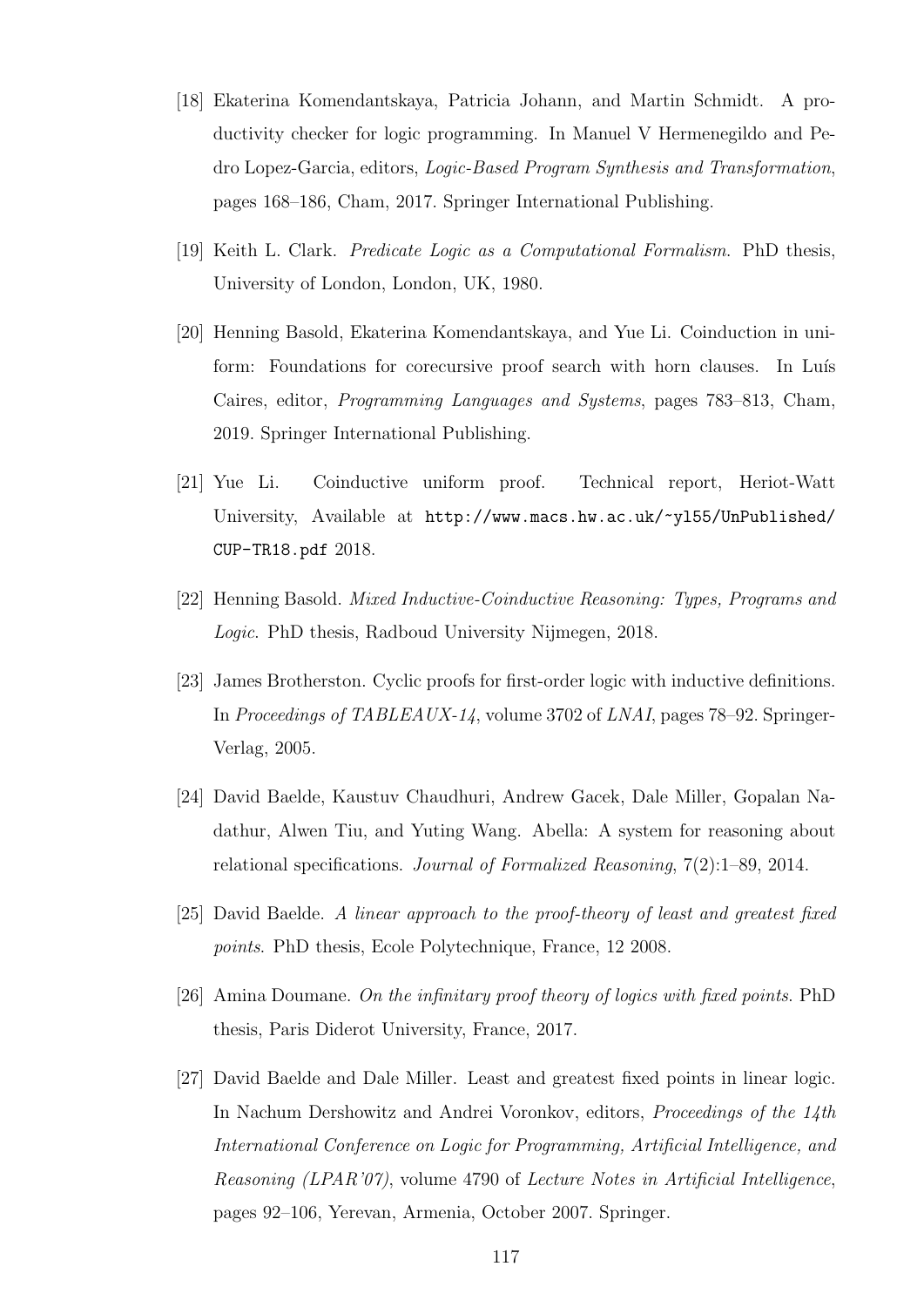- [28] David Baelde. On the proof theory of regular fixed points. In Martin Giese and Arild Waaler, editors, Proceedings of the 18th International Workshop on Theorem Proving with Analytic Tableaux and Related Methods (TABLEAUX'09), volume 5607 of Lecture Notes in Artificial Intelligence, pages 93–107, Oslo, Norway, July 2009. Springer.
- [29] Peter Schroeder-Heister. Rules of definitional reflection. In [1993] Proceedings Eighth Annual IEEE Symposium on Logic in Computer Science, pages 222–232, June 1993.
- [30] Alfred Tarski. A lattice-theoretical fixpoint theorem and its applications. Pacific J. Math., 5(2):285–309, 1955.
- [31] Peter Schroeder-Heister. Definitional reflection and the completion. In Roy Dyckhoff, editor, Extensions of Logic Programming, pages 333–347, Berlin, Heidelberg, 1994. Springer Berlin Heidelberg.
- [32] Raymond McDowell and Dale Miller. A logic for reasoning with higher-order abstract syntax. In Proceedings of Twelfth Annual IEEE Symposium on Logic in Computer Science, pages 434–445, June 1997.
- [33] Raymond McDowell and Dale Miller. Cut-elimination for a logic with definitions and induction. Theoretical Computer Science, 232(1):91 – 119, 2000.
- [34] Raymond McDowell and Dale Miller. Reasoning with higher-order abstract syntax in a logical framework. ACM Trans. Comput. Logic, 3(1):80–136, January 2002.
- [35] Alberto Momigliano and Alwen Tiu. Induction and co-induction in sequent calculus. In Stefano Berardi, Mario Coppo, and Ferruccio Damiani, editors, Types for Proofs and Programs, pages 293–308, Berlin, Heidelberg, 2004. Springer Berlin Heidelberg.
- [36] Alwen Tiu and Alberto Momigliano. Cut elimination for a logic with induction and co-induction. *Journal of Applied Logic*,  $10(4):330 - 367$ , 2012. Selected papers from the 6th International Conference on Soft Computing Models in Industrial and Environmental Applications.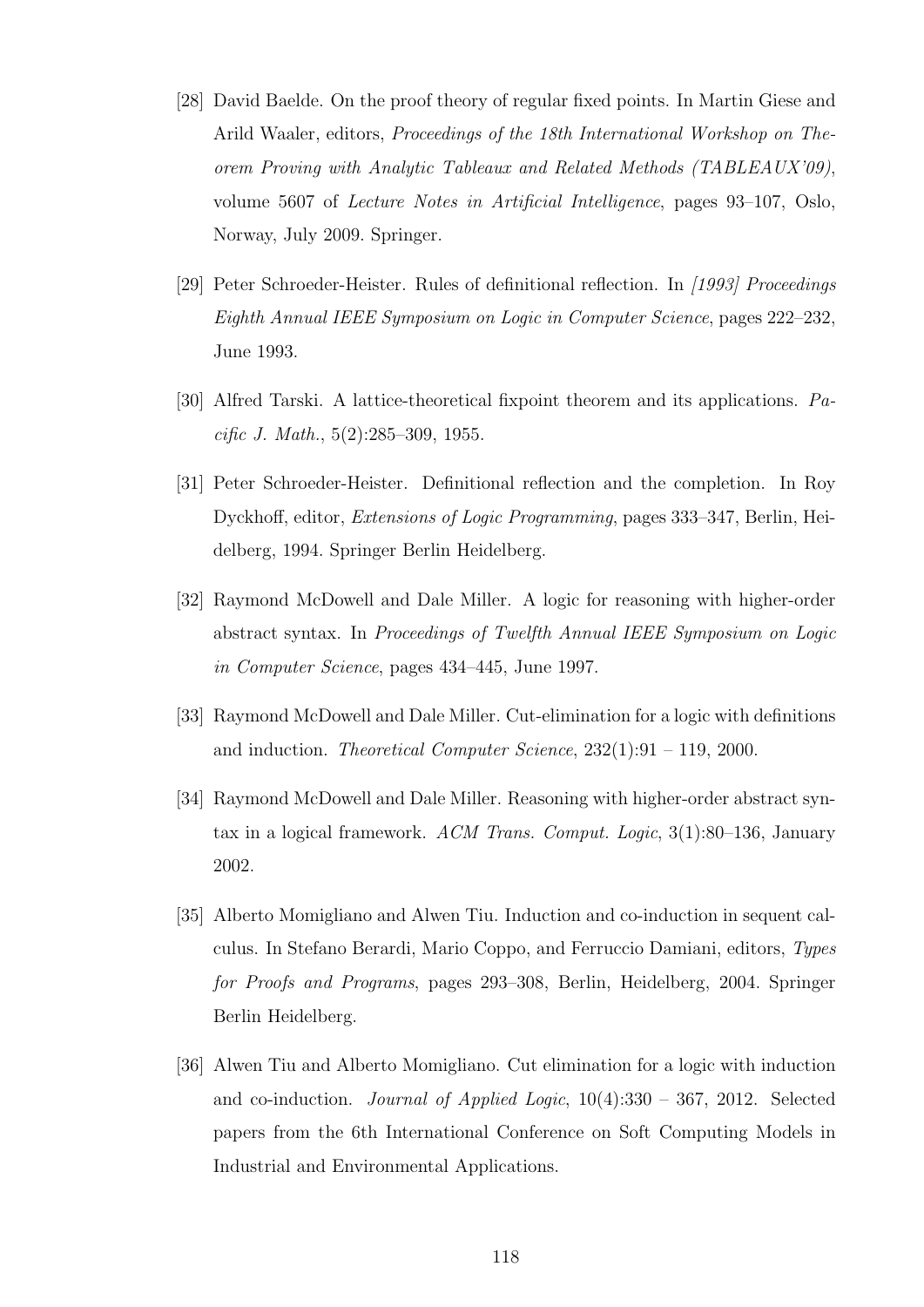- [37] Dale Miller and Alwen Tiu. A proof theory for generic judgments. ACM Trans. Comput. Logic, 6(4):749–783, October 2005.
- [38] Alwen Tiu. A Logical Framework for Reasoning About Logical Specifications. PhD thesis, The Pennsylvania State University, 2004. AAI3141024.
- [39] Alwen Tiu. A logic for reasoning about generic judgments. Electronic Notes in Theoretical Computer Science,  $174(5):3 - 18$ , 2007. Proceedings of the First International Workshop on Logical Frameworks and Meta-Languages: Theory and Practice (LFMTP 2006).
- [40] Andrew Gacek, Dale Miller, and Gopalan Nadathur. Combining generic judgments with recursive definitions. In Proceedings of the Twenty-Third Annual IEEE Symposium on Logic in Computer Science, LICS 2008, 24-27 June 2008, Pittsburgh, PA, USA, pages 33–44, 2008.
- [41] Andrew Gacek. A Framework for Specifying, Prototyping, and Reasoning about Computational Systems. PhD thesis, University of Minnesota, 2009.
- [42] Andrew Gacek, Dale Miller, and Gopalan Nadathur. Nominal abstraction. Information and Computation,  $209(1):48 - 73$ ,  $2011$ .
- [43] James Brotherston. Sequent Calculus Proof Systems for Inductive Definitions. PhD thesis, University of Edinburgh, November 2006.
- [44] James Brotherston and Alex Simpson. Complete sequent calculi for induction and infinite descent. In Proceedings of LICS-22, pages 51–60. IEEE Computer Society, July 2007.
- [45] James Brotherston and Alex Simpson. Sequent calculi for induction and infinite descent. Journal of Logic and Computation, 21(6):1177–1216, December 2011.
- [46] James Brotherston, Nikos Gorogiannis, and Rasmus L. Petersen. A generic cyclic theorem prover. In Proceedings of APLAS-10, LNCS, pages 350–367. Springer, 2012.
- [47] James Brotherston, Richard Bornat, and Cristiano Calcagno. Cyclic proofs of program termination in separation logic. In Proceedings of POPL-35, pages 101–112. ACM, 2008.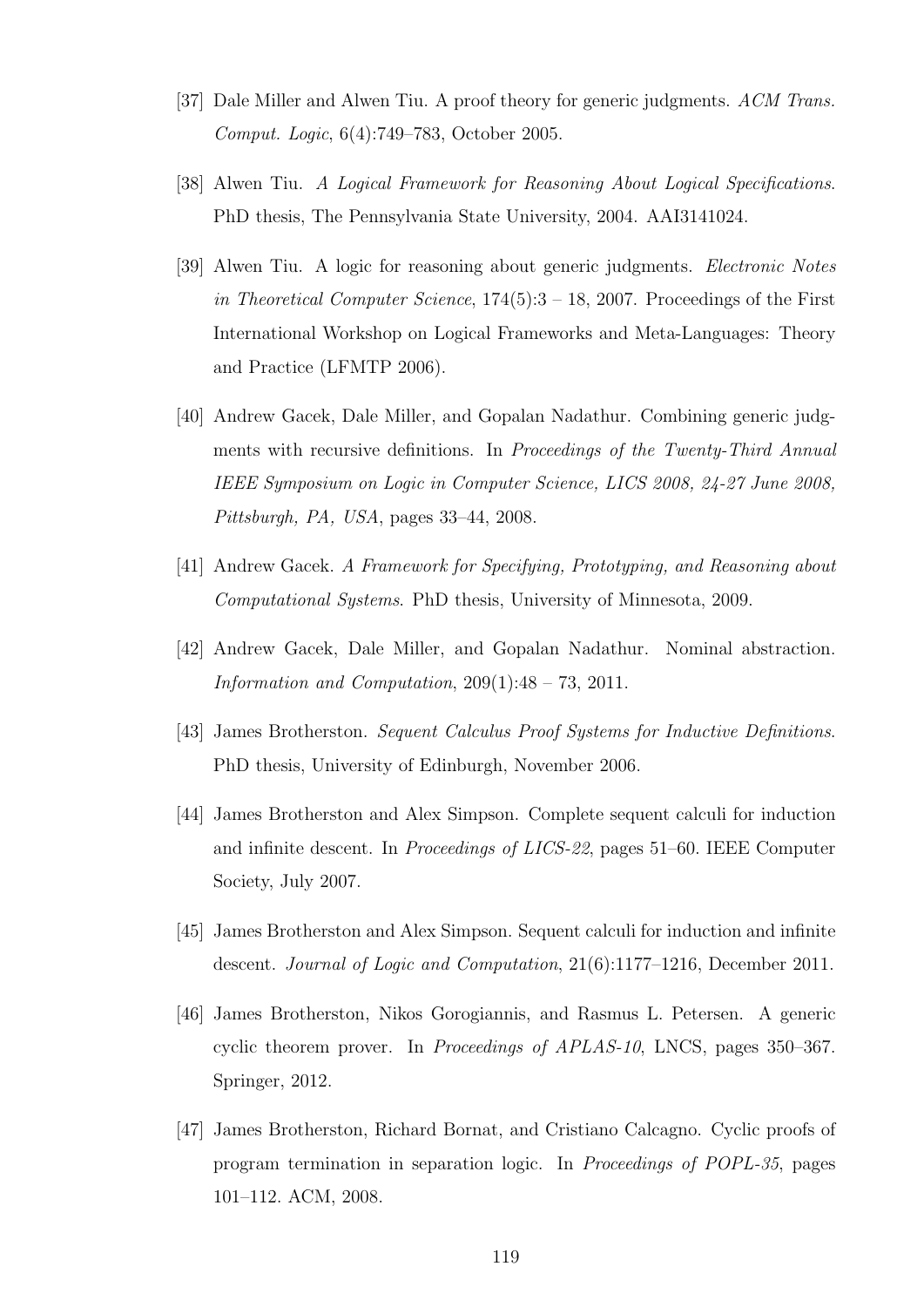- [48] James Brotherston, Dino Distefano, and Rasmus L. Petersen. Automated cyclic entailment proofs in separation logic. In Proceedings of CADE-23, LNAI, pages 131–146. Springer, 2011.
- [49] Reuben N. S. Rowe and James Brotherston. Automatic cyclic termination proofs for recursive procedures in separation logic. In Proceedings of CPP-6, pages 53–65. ACM, 2016.
- [50] Gadi Tellez Espinosa and James Brotherston. Automatically verifying temporal properties of programs with cyclic proof. In Proceedings of CADE-26, volume 10395 of LNAI, pages 491–508. Springer, 2017.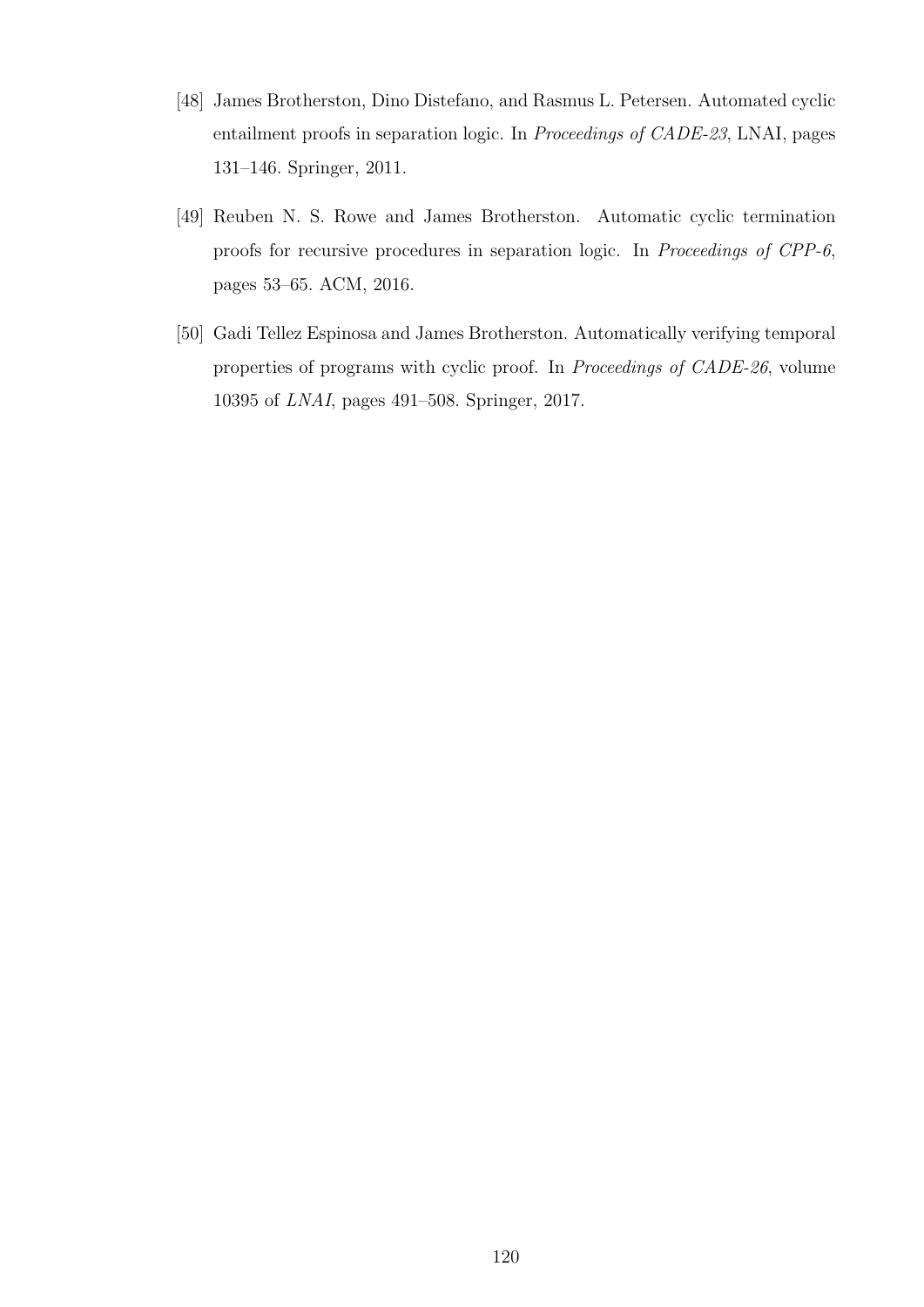## Index of Definitions

ancestor-set, 43 arity of function symbol, 12 of higher-order variable, 21 of type, 21 of variable, 12 atom, 15 atom-value, 31 back-chained atom principal, 65 back-chaining formula, 65 back-chaining sequent principal, 65 β-reduction, 24 circular, 17 circular substitution application of, 46 clause, 19 closed formula, 31 co lemma, 78 coinductive hypothesis, 53 coinductive uniform proof, 54 combined reduction, 24 composition, 17 composition effect, 69, 71 computable at infinity, 38 context, 21 convertible, 24 CUP, 54  $\delta$ -substitution, 66 distance, 15 EVS-index, 72 eigen-variable, 71 list of, 71 eigen-variable substitution, 72 application of, 72 eigen-variable substitution index, 72 eigen-variable substitution system, 72 fact, 57 finite,infinite atom, 15 term, 13 tree language, 11 firmly supported, 66 first-order  $\lambda$ -term, 27 formula, 31 term, 15 fix-reduction, 24 fix-beta reduction, 28 fixed-point, 19 least, greatest, 19 post-, 19, 62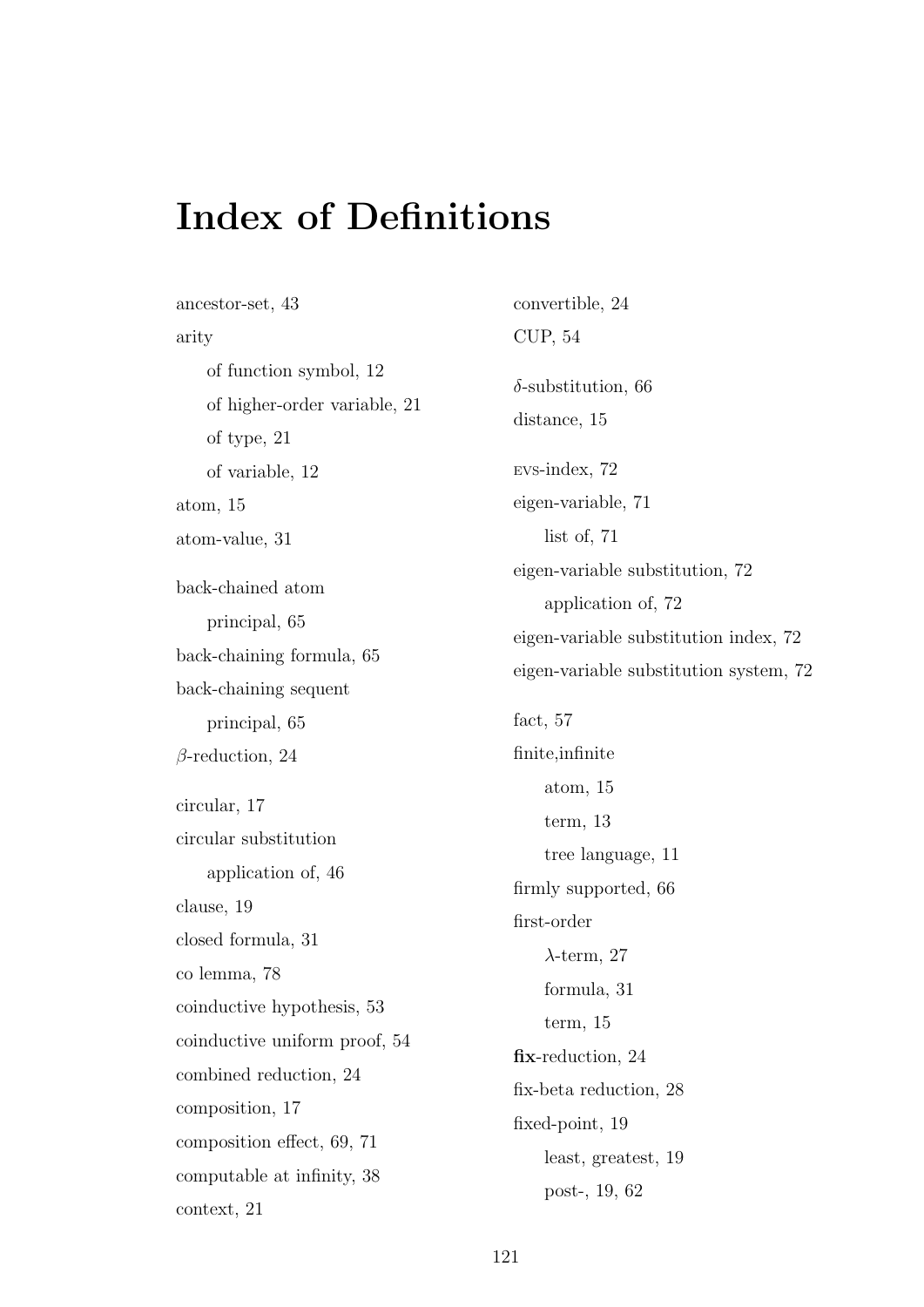pre-, 19 formula, 31 free variable, 13 fresh, 45 cumulatively, 45 function symbol, 12 nil, cons, suc, 12 GI-disjoint, 78 goal, 35 annotated, 44 ground atom, 15 instance, 19, 61 term, 13 grounding, 46 guarded  $\lambda$ -term, 26 guarded atom, 30 guarded fixed-point, 25 guarding, 83 H-formula, 33 H-goal, 52 H-program, 52 Herbrand base, 19 complete, 19 Herbrand interpretation, 19 complete, 19 Herbrand operator, 19 complete, 19 Herbrand universe, 19 complete, 19 higher-order  $\lambda$ -term, 27 formula, 31

higher-order variable, 21 Horn" clause, 60 Horn" program,  $61$ Horn clause, 19 body, 19 head, 19 identity substitution, 17 immediate consequence operator, 61 instance, 19 ground, 19 intended infinite term, 29  $\lambda$ -term, 23 level, 14 logic program, 19 matcher, 18 model, 20, 62 node-hopping effect, 66, 73 nominally supported, 66 non-trivial, 39, 58 strongly, 39 observationally productive, 38 occur-check, 18  $\omega$ -substitution, 61 order, 21 pre-substitution, 16 predicate, 12 proof, 54 reduction, 35 annotated, 44 renaming, 17 rewriting reduction, 36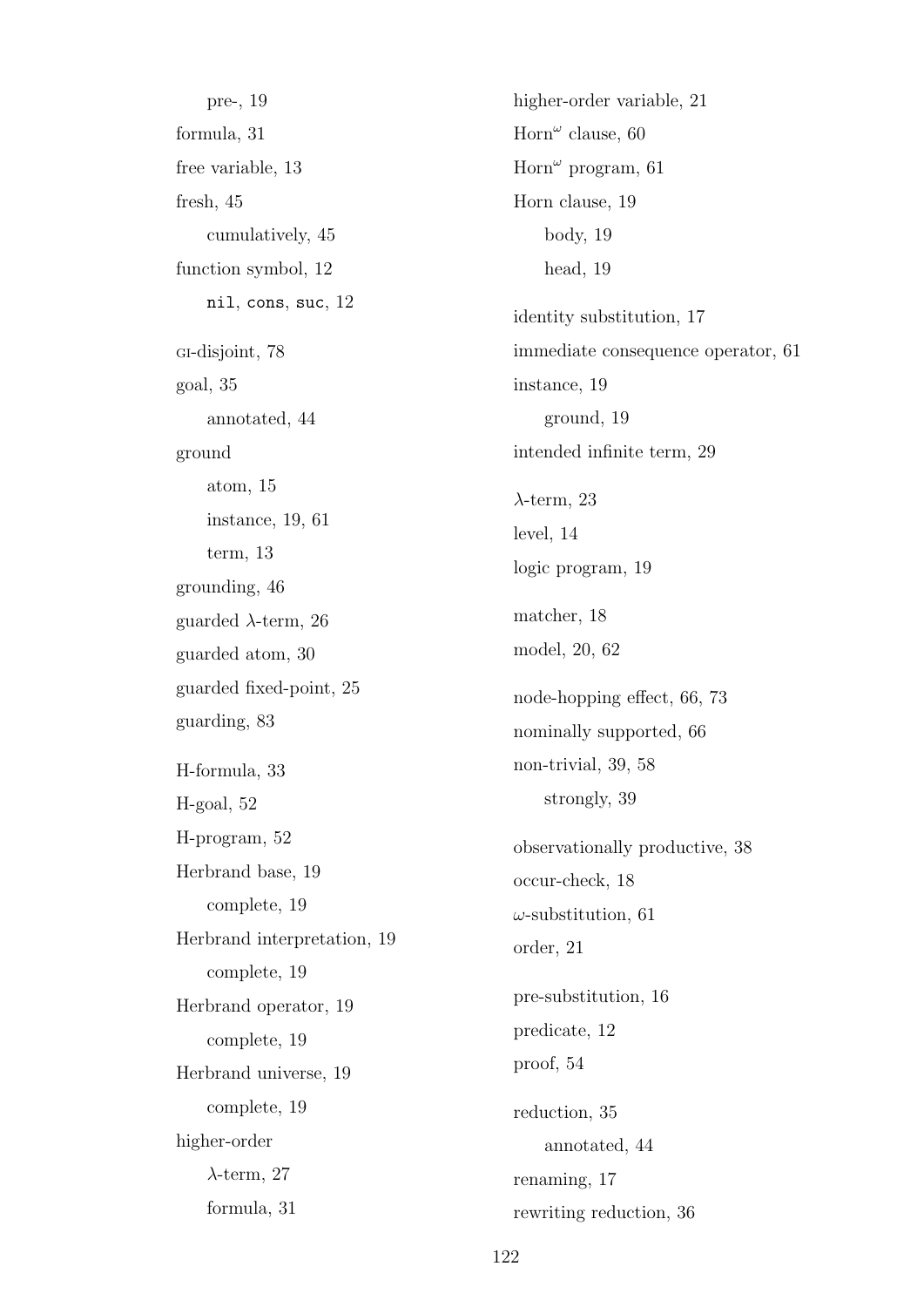annotated, 44 rule, 57 sequent, 53 signature, 12 SLD derivation, 38 SLD resolution reduction, 36 structural derivation, 38 annotated, 45 structural resolution reduction, 36 annotated, 45 substitution, 16 application of, 17 for  $\lambda$ -term, 24 of eigen-variable, 72 substitution reduction, 36 annotated, 44 term, 13 term-value, 30 approximate, 28 tree language, 11 trivial, 58 truncation, 14 type, 20 type-I guarded  $\lambda$ -term, 26 type-II guarded  $\lambda$ -term, 26 unfolding, 46 unification, 18 unifier, 18 of derivation, 38 universal, 40 variable, 12 variable-disjoint, 14, 35

variant

word, 11

of clause, 19

of term, 17

length, 11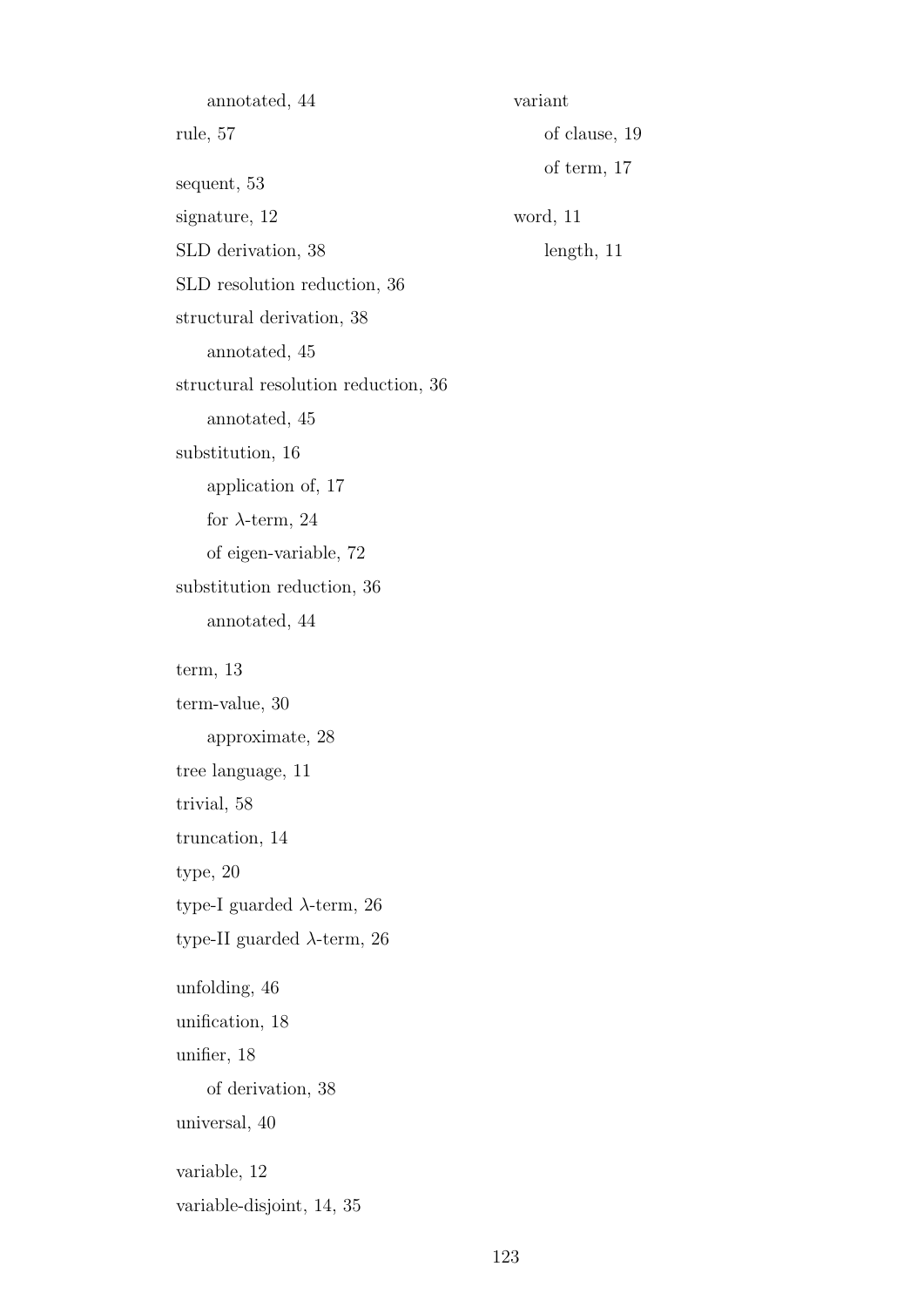# Index of Notation

| $wi\; wj, \; 11$                                     | $FV$ , 14                                                   |
|------------------------------------------------------|-------------------------------------------------------------|
| $\odot$ , 72, 73                                     | $\vdash_g$ , 26                                             |
| $\theta(\mathbf{t}), 17$                             | $\vdash_{\mathrm{I}}, 26$                                   |
| arity(f), 12                                         |                                                             |
| $\Leftarrow$ , 47                                    | $\vdash_{\text{II}}$ , 26                                   |
| ar(), 21                                             | $\Sigma; \varnothing \vdash_{\triangleright} M : \tau$ , 25 |
| $A_{\Sigma}$ , 31                                    | $x : \pi, 22$                                               |
| $\mathbf{GAtom}^*(\Sigma)$ , 15                      | $\mathcal{T}_P$ , 19                                        |
| Atom <sup>"</sup> $(\Sigma)$ , 15                    | $\mathcal{T}_P^{\omega}$ , 19                               |
| $\mathbf{Atom}(\Sigma)$ , 15                         | $\forall \vec{x}.\vec{A}\rightarrow A, 54$                  |
| Atom <sup><math>\infty</math></sup> ( $\Sigma$ ), 15 | $H_{\Sigma}$ , 33                                           |
| $\vec{c}$ , 72                                       | $i\text{FOL}_\blacktriangleright, 80$                       |
| $(t, t) \in P$ , 19                                  | $\Im(P), 61$                                                |
| $\approx$ , 78                                       | $\Im(\varphi)$ , 61                                         |
| $\Gamma \Gamma' \Gamma_1$ , 21                       | $\Im, 28$                                                   |
| $\Gamma_{\mathbb{T}}, 22$                            | $\Im(S), 73$                                                |
| $\Gamma_{\mathbb{T}}^n$ , 22                         | $\Im$ , 30, 31                                              |
| $\vec{c} \mapsto \vec{t}$ , 72                       | $A_i \in \overrightarrow{A}$ , 54                           |
| $\diamond$ , 14                                      | $\Lambda_{\Sigma}$ , 23                                     |
| $d(t, u)$ , 15                                       | $\Lambda_{\Sigma}^G$ , 27                                   |
| domain(t), 13                                        | length(w), 11                                               |
| $\equiv$ , 24, 31                                    | $[n_1, \ldots, n_k], 11$                                    |
| $1stGTerm^{\omega}(\Sigma), 15$                      | $t \sqsupseteq_{\theta} u$ , 18                             |
| $1st\mathbf{Term}(\Sigma), 15$                       | $\mathbb{N}, 10$                                            |
| $\rightarrow$ <sub>fix<math>\beta</math></sub> , 28  | $\mathbb{N}^*, 11$                                          |
| $\longrightarrow_{\text{Fix}\beta}$ , 28             | $\epsilon$ , 11                                             |
|                                                      |                                                             |